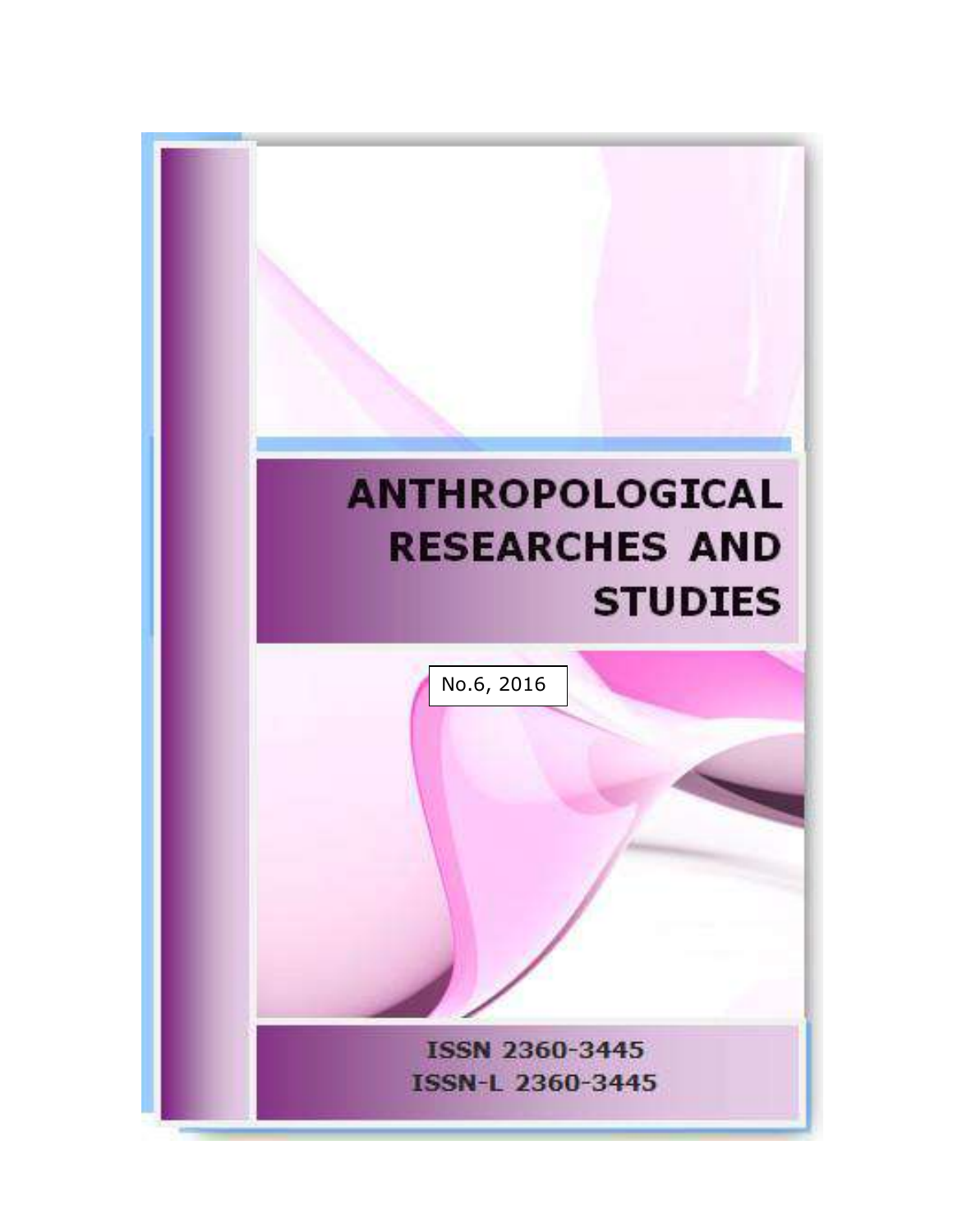#### **Editorial Team:**

 Honorary Editor: Gheorghiță Geană Editor-in-Chief: Cornelia Rada Assistant Editor: Alexandru Ispas

#### **Editors specialists:**

 Adina Baciu (biomedical anthropology, medicine, psychology) Cornelia Rada (biomedical anthropology, medicine, psychology) Gabriel Stoiciu (cultural anthropology, sociology, philosophy) Corina Bistriceanu Pantelimon (cultural anthropology, sociology, philosophy) Angela Simalcsik (paleoanthropology)

#### **Responsible for final proofreading / Technical Editor:** Alexandra Neagu

#### **Consulting experts**

Abdellatif Baali, Cadi Ayyad University, Department of Biology, Morroco. Adina Baciu, "Francisc I. Rainer" Anthropological Institute, Bucharest, Romania. Albu Adriana, University of Medicine and Pharmacy, Iasi, Romania Consuelo Prado, Department of Biology, Autonomous University of Madrid, Spain Corina Bistriceanu Pantelimon, "Spiru Haret" University Cornelia Rada, "Francisc I. Rainer" Anthropological Institute, Bucharest, Romania. Cristina Faludi, Faculty of Sociology and Social Work, "Babeş-Bolyai" University, Cluj-Napoca, Romania. Elena Doldor, Queen Mary, University of London School of Business and Management, United Kingdom. Emma Surman, Keele Management School, Keele University and Research Institute for Social Sciences, United Kingdom. Françoise Rovillé-Sausse, Muséum National d'Histoire naturelle, Paris, France. Gabriel Stoiciu, "Francisc I. Rainer" Anthropological Institute, Bucharest, Romania. Ion Ghinoiu, "Constantin Brăiloiu" Institute of Ethnography and Folklore, Bucharest, Romania. Konstantin S. Khroutski, Institute of Medical Education, Novgorod State University after Yaroslav-the-Wise, Novgorod the Great, Russia. Lucian-Ştefan Dumitrescu, Institute of Sociology, Bucharest, Romania. Luminita Bejenaru. Faculty of Biology, Alexandru Ioan Cuza University of Iaşi, Romania. Mihaela Kelemen, Keele Management School, Faculty of Humanities and Social Sciences, United Kingdom. Mirko Spiroski, Department of Hematology University Medical Center Skopje, Faculty of Medicine, Skopje, Republic of Macedonia. Monica Tarcea, University of Medicine and Pharmacy Targu-Mureş, Faculty of Medicine, Romania. Pavlina Andreeva-Gateva, Faculty of Medicine, Sofia University "St. Kliment Okridsky", Bulgaria. Robert Simalcsik, "Francisc I. Rainer" Anthropological Institute, Bucharest, Romania. Rodney J Reynolds, Centre for International Health and Development and Department of Anthropology, University College London, England. Rozeta Draghici, National Institute of Gerontology and Geriatrics "Ana Aslan". Svetoslav Handjiev, Bulgarian Association for the Study of Obesity and Related Diseases (BASORD); Bulgarian Society for the Healthy Foods and Nutrition, Bulgaria. Tatjana Pavlica, Faculty for Sciences Department for Biology and Ecology, Novi Sad, Serbia. Victoria Russeva, Institute of Experimental Morphology and Anthropology, Bulgarian Academy of Sciences, Sofia, Bulgaria. Wanda Dressler, Centre National de la Recherche Scientifique, Laboratoire "Dynamique sociale et recompositions des espaces", Paris, France.

Zofia Dworakowska, Institute of Polish Culture, Warsaw University, Poland.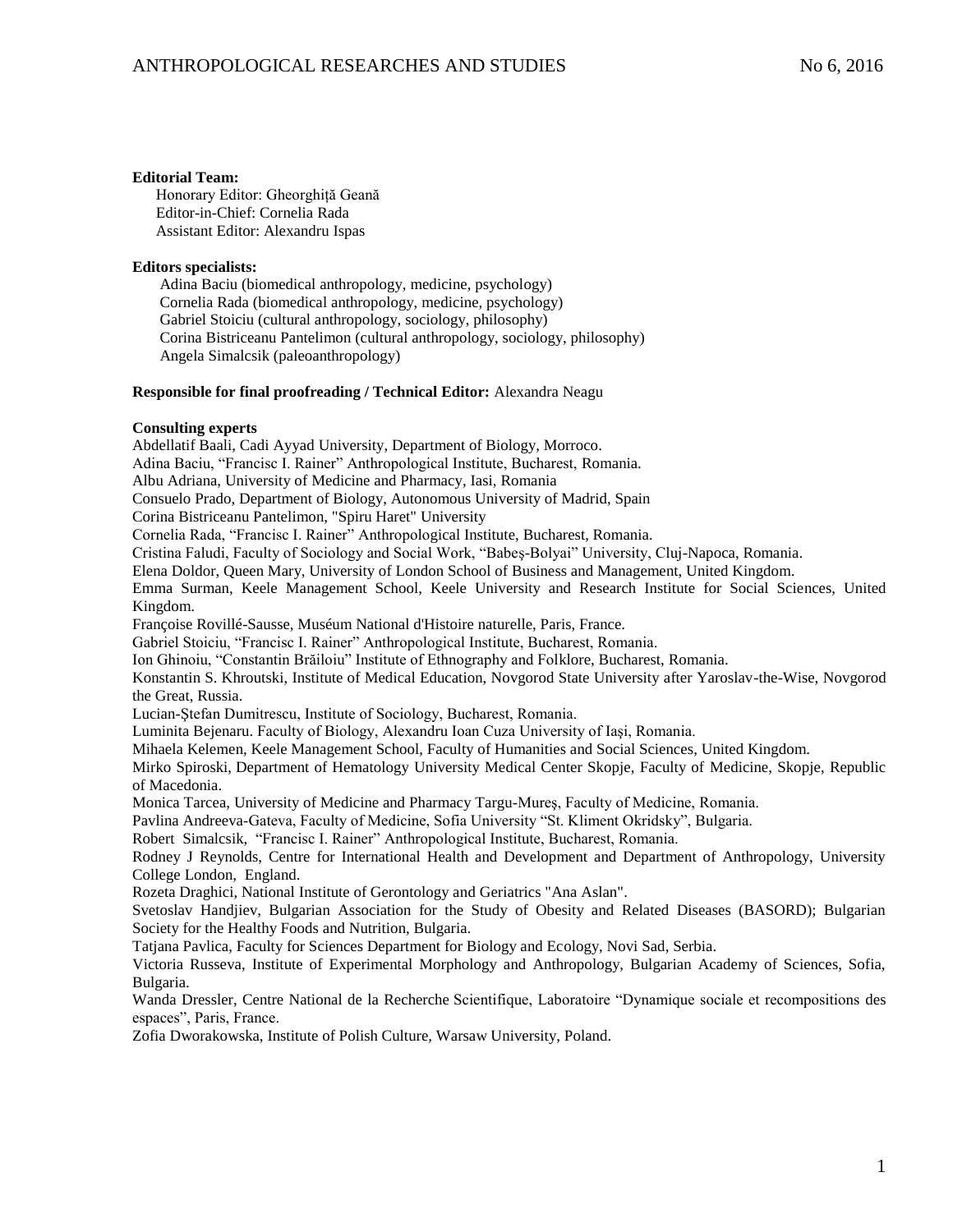# **Contents**

| DIEGO OSWALDO CAMACHO VEGA, Motivation in psychology learning education<br>3                                                                                       |    |  |  |  |  |  |  |
|--------------------------------------------------------------------------------------------------------------------------------------------------------------------|----|--|--|--|--|--|--|
| OWUSU KYEI JUSTICE RICHARD KWABENA, RAFAL SMOCYNSKI, Building bridges<br>or bonds: the case of Ghanaian second generation migrants in Ghanaian churches in         | 13 |  |  |  |  |  |  |
| PAVLICA TATJANA, SIKORA ČABA, and RAKIĆ RADA, Attitudes towards                                                                                                    | 25 |  |  |  |  |  |  |
| ANNA E. KUBIAK, Polish Funerals: History and Contemporary Changes                                                                                                  | 33 |  |  |  |  |  |  |
| VALENTINA MARINESCU, Where is the prevention? Incomplete public campaigns about                                                                                    |    |  |  |  |  |  |  |
| VALBONA ALIKAJ, ISID XHURA, ELGA SPAHO, ANILA HASHORVA, and VALMIRA<br>SKENDI, Characteristics and functions of Self - injury in a sample of adolescents attending | 55 |  |  |  |  |  |  |
| VALENTINA MILENKOVA, DOBRINKA PEJCHEVA, Socio - cultural changes in the                                                                                            | 63 |  |  |  |  |  |  |
|                                                                                                                                                                    |    |  |  |  |  |  |  |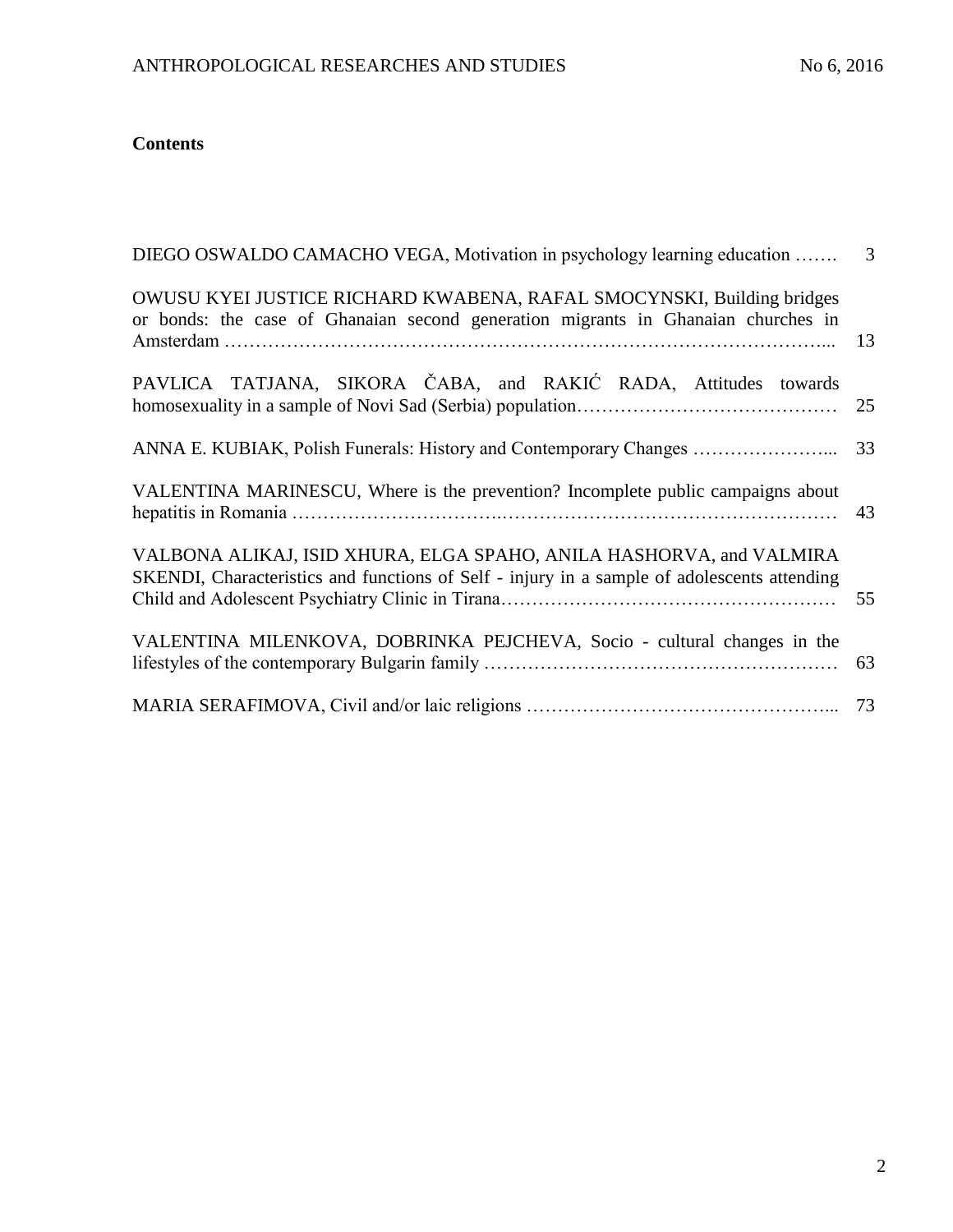### **Motivation in psychology learning education**

Diego Oswaldo Camacho Vega

Postdoctoral fellow at Pierre et Marie Curie University, Laboratory of Computer Sciences, Paris 6

Address correspondence to: Diego Camacho, Laboratory of Computer Sciences, Paris 6, 4 place Jussieu 75252 Paris cedex 05, France. Ph. +33-1-44-27-44-27; E-mail: diego.camacho@uabc.edu.mx; Diego.Camacho-Vega@lip6.fr

### **Abstract**

**Objectives.** This study aims to identify the main motivation characteristics in the process of learning education in psychology students.

**Material and methods.** For this objective, a pre-experimental design based on a one-shot case study type was conducted. Data were collected from 41 psychology undergraduates enrolled at the Faculty of Medicine and Psychology of Autonomous University of Baja California. The preexperiment was conducted in two parts: treatment and measuring. The treatment condition consisted in a twelve-hours classroom course with the subject matter *introduction to educational theories*. After the treatment was applied, motivational characteristics were recorded using the 31 items from the motivation section of the *Motivational Strategies for Learning Questionnaire*. For determining the results, the mean, mode, standard deviation, and relative standard deviation were analyzed.

**Results.** Findings suggest influence of intrinsic goal motivation, extrinsic goal orientation, task value, control of learning beliefs, and self-efficacy for learning and performance in the learning process, while anxiety seems to be a non-negative element in the motivational process for the students.

**Conclusions***.*Psychology´s students showed motivational influence in different topics, mainly in motivation aspects related to intrinsic and self-motivation. Meanwhile, if well there exists differences by gender in specific items, these differences were not significant.

**Keywords:** psychology, motivation, and learning.

# **Introduction**

Motivation study incorporates the expectation about student's learning and the role of teachers for inducting their students to engage in classroom activities (Brophy, 2004). Both views consider "learn to experience satisfaction in setting and working toward goals, acquiring new knowledge, developing their skills, satisfying their curiosity – in a word, learning" (Brophy, 2004, p.2).

Motivation in learning processes is one of the main factors for efficient education (Kim & W. Frick, 2011). Motivation in learning processes reveals that students need to take part in, and learn from a training activity (Garavan, Carbery, Grace, and David, 2010). These are valid affirmations for health care education, which includes physical and psychological education.

This study considers important to analyze the motivational factor in higher education because researches have demonstrated the importance of this factor in educational environments (Lemos, & Veríssimo, 2014; Artino Jr, & Stephens, 2009; Pintrich, 2003; Vansteenkiste, Lens, & Deci, 2006). Furthermore, motivation has demonstrated to be an important element for academic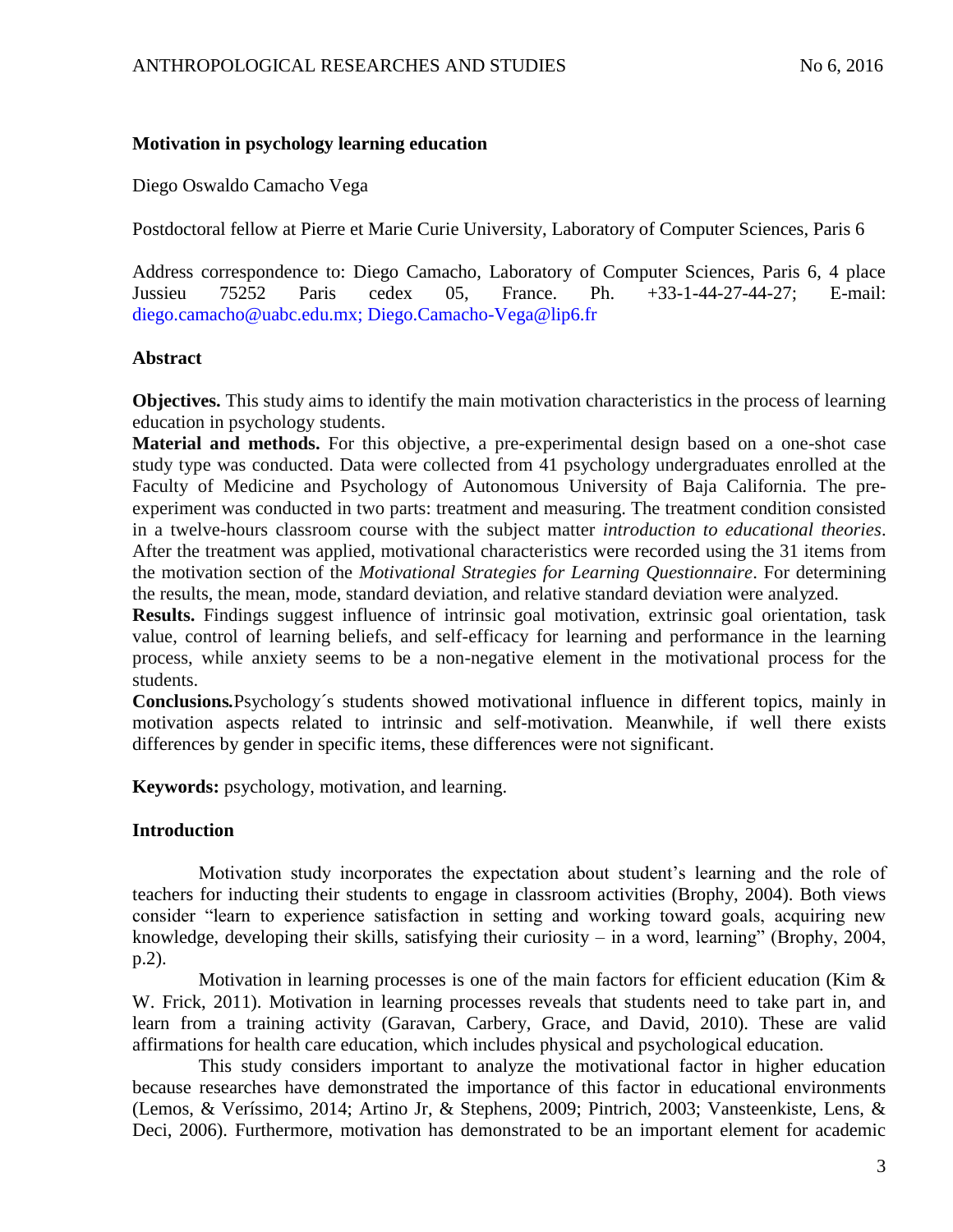achievement and important to increase the productivity in psychology students (Chraif, Anitei, & Andreea, 2012).

Due the little evidence about the impact of motivation in psychology learning education, this study aims to identify motivational elements in psychology students from the Faculty of Medicine and Psychology at the Autonomous University of Baja California, in México.

For this purpose, this study presents a pre-experimental design, *one-shot case study* type. Results support previous findings for motivation in educational environments for the majority scales measured by the *Motivational Strategies for Learning Questionnaire* (MSLQ) created by Pintrich, Smith, Garcia, and McKeachie (1991).

Results may be used by the Autonomous University of Baja California to develop better strategies to universities in classroom courses. Besides, this research may provide basic information to further investigation about motivation in higher education.

### **Theoretical Framework**

First, it is necessary to define the concept of motivation. Broussard and Garrison (2004, p. 106) defined motivation as "the attribute that moves us to do or not to do something". This applies for motivation in higher education, achieving academic goals successfully. Furthermore, motivation involves a complex interaction between beliefs, perceptions, values, interests, and actions that are closely related (Lai, 2011).

The social-cognitive theory has supported several researches of motivational factors in learning environments (Artino Jr, & Stephens, 2009; Pintrich, 2003). Motivation in students allows developing abilities of self-regulation, which permits learning engagement by students in learning processes (Artino Jr., 2005).

Following the social-cognitive tradition, this research is based on the cognitive factors of motivation; consequently, motivation is considered as a process that involves students' goals and their beliefs about the importance and interest of the tasks over academic courses (Pintrich, & Groot, 1990).

Pintrich, Smith, Garcia, and McKeachie (1991) proposed the integration of six components in the motivational process: intrinsic goal orientation, extrinsic goal orientation, task value, control of learning beliefs, self-efficacy for learning & performance, and anxiety during the application of test. This study considered these elements, which are to be explained hereafter.

The positive impact of intrinsic and extrinsic motivation has been demonstrated by several studies (Lemos, & Veríssimo, 2014; Vansteenkiste, Lens, & Deci, 2006; Deci, & Ryan, 1985).

According to Chyun, Moll, and Berg (2010, p.25) *Intrinsic goal orientation* refers to "motivation that stems from primarily internal reasons (e.g. being curious, wanting to challenge, wanting to master the control)". This intrinsic goal orientation is closed linked to promoting short and long-term persistence (Vansteenkiste, Lens, & Deci, 2006).

Other important element in the motivational processes is the *extrinsic goal orientation.* This element is caused "by primarily external reasons (e.g., getting good grades, competing with others, and seeking approval or rewards)" (Chyun, Moll, & Berg, 2010, p.25), and reinforced by contingences (Lai, 2011).

*Task value* plays an important role in motivation from the cognitive perspective. It refers to student perception of interest, usefulness, cost, and importance of a task (Wigfield & Eccless, 2002). The task value also can influence the learning processes "value attached to different tasks also will influence activity choice; individuals may have positive efficacy expectations about certain tasks yet not engage in them because the task has little value for them" (Wigfield, & Eccles, 1992, p.9).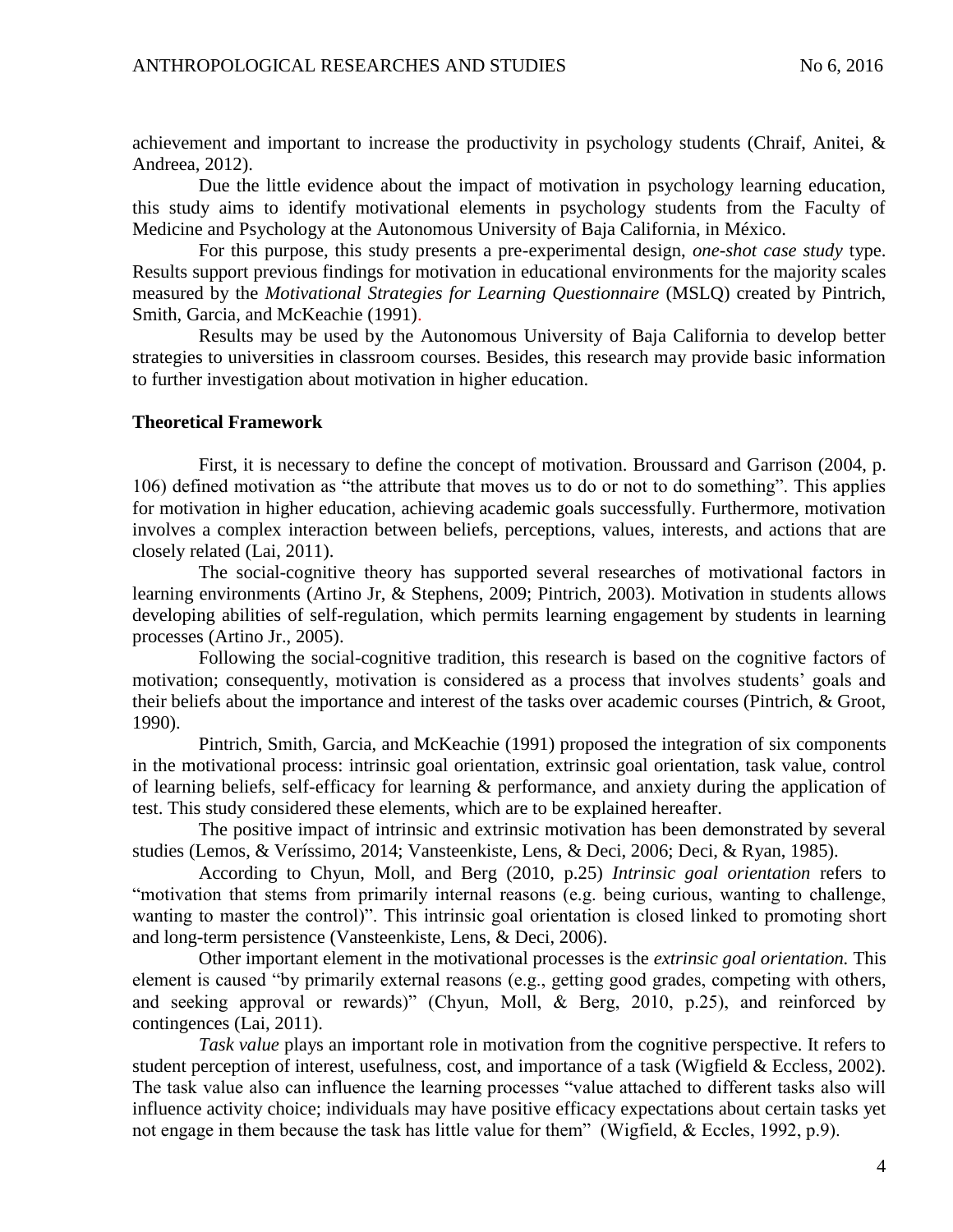The *control of learning beliefs* has demonstrated to have an important impact in learning processes (Artino Jr., 2005). Control beliefs "are the expectations individuals have that they can produce desired events" (Eccles, & Wigfield, 2002, p.112). For instance, there exist two kinds of beliefs: *epistemological* and *pedagogical beliefs*. Epistemic beliefs refers to personal beliefs about knowledge and the acquisition of knowledge, which have the function to manage and to control actions (e.g. academic learning) (Dimov, et al., 2015; Hofer, & Pintrich, 1997), while pedagogical beliefs are related in passive and active knowledge adquisition (knowledge transmission and constructivism view respectively) (Dimov, et al., 2015). Both kinds of beliefs are important to improve classroom activities (Brunning, et al., 2004). Meanwhile, Pintrich (1999, p.462) suggests three types of belief in academic environments: "(a) self-efficacy beliefs (that is, judgments of one's capabilities to do the academic task), (b) task value beliefs (that is, beliefs about the importance of, interest in, and value of the task), and (c) goal orientations (that is, whether the focus is on mastery and learning of the task, grades or extrinsic reasons for doing the task, or relative ability in relation to social comparisons with other students)".

From the perspective of the self-perception, Bandura (1994, p.2) conceptualized selfefficacy as "people's beliefs about their capabilities to produce designated levels of performance that exercise influence over events that affect their lives". The importance of studying self–efficacy lies in that "self-efficacy beliefs determine how people feel, think, motivate themselves and behave" (Bandura 1994, p.2). This study is particularly interested about the motivational effects of selfefficacy. According to Bandura (1994), most human motivation is cognitively generated through three forms of cognitive motivators: *causal attributions* in which "people regard themselves as highly efficacious attribute their failures to insufficient effort, those who regard themselves as inefficacious attribute their failures to low ability" (Bandura 1994, p.5), *outcome expectancies* (outcomes produced by a given curse of action), and *cognized goals* (comparing goals and adopting goals and then create incentives to persist in the effort for achieve them).

Last, *anxiety* is an affective component in self-efficacy (Bandura, 1994); thereby it has a strong impact on the motivational process (Artino, 2005). "Perceived self-efficacy to exercise control over stressors plays a central role in anxiety arousal" (Bandura, 1994, p. 5). Furthermore, "people who believe they can exercise control over threats do not conjure up disturbing thought patterns. But those who believe they cannot manage threats experience high anxiety arousal. They dwell on their coping deficiencies. They view many aspects of their environment as fraught with danger" (Bandura, 1994, p. 5). Finally, the importance to consider the anxiety as affective factor in the motivational process of learning is because "anxiety arousal is affected not only by perceived coping efficacy but by perceived efficacy to control disturbing thoughts" (Bandura, 1994, p.5).

#### **Material and methods**

#### *Subjects*

The sample included 41 fourth grade students between 18-31 ages (15 males; age  $M =$ 21.12 years; and 26 females;  $M = 20.74$ ) from the Faculty of Medicine and Psychology of the Autonomous University of Baja California, who were enrolled in the Psychology bachelor on the month of August 2015. The participants who took part in the study were rewarded with an extra point in a specific course in their current semester.

#### *Procedure*

This research represented a pre-experimental design, *one-shot case study* type. Therefore, the group of students participated in a treatment, which consisted in a twelve-hours course with the subject matter *introduction to educational theories*. The subject matter of the course is a general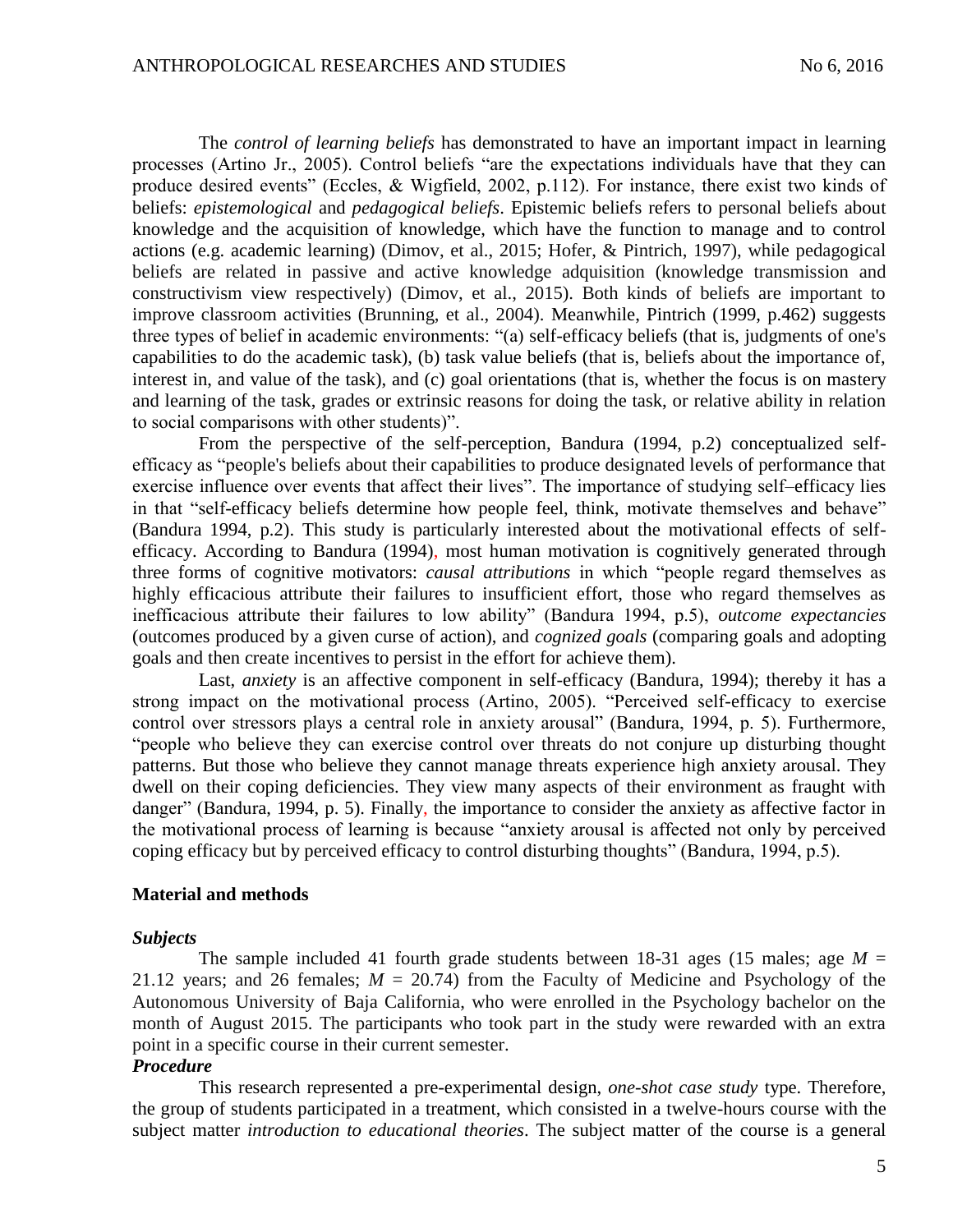topic in the psychology undergraduate level and it was not represented a particular importance for the study purposes, then, when the last session of the course finished, the outcome measure was answered for all participants, which consisted of the *motivation category* from the *Motivated Strategies for Learning Questionnaire* (MSLQ) (Pintrich, Smith, Garcia, & McKeachie, 1991). *Instrument*

The full version of the MSLQ consists of 81 self-report items classified in two categories: 1) motivation section (31 items), and 2) learning strategies section (31 items to measure cognitive and metacognitive learning strategies, and 19 items to measure student management resources). The motivation section measures: intrinsic goal orientation, extrinsic goal orientation, task value, control of learning beliefs, self-efficacy for learning and performance, and anxiety perceived when students fulfill tests in a course. Following the main objective of this research, the motivation section was applied for a better understanding of the motivation in psychology learning education. For all items participants chose a number between 1 and 7 (1 = Not at all true for me, 7 = Very true for me).

| <b>Scale</b>                  | <b>Item</b><br>number | <b>Item</b>                                                                                                                                            |  |  |  |  |  |  |  |
|-------------------------------|-----------------------|--------------------------------------------------------------------------------------------------------------------------------------------------------|--|--|--|--|--|--|--|
|                               | 1                     | In a class like this, I prefer course material that really challenges me<br>so I can learn new things.                                                 |  |  |  |  |  |  |  |
|                               | 16                    | In a class like this, I prefer course material that arouses my curiosity,<br>even if it is difficult to learn.                                         |  |  |  |  |  |  |  |
| Intrinsic Goal<br>Orientation | 22                    | The most satisfying thing for me in this course is trying to<br>understand<br>the<br>content<br>as<br>thoroughly as possible.                          |  |  |  |  |  |  |  |
|                               | 24                    | When I have the opportunity in this class, I choose course<br>assignments<br>that<br>from<br>learn<br>can<br>even if they don't guarantee a good grade |  |  |  |  |  |  |  |
| Extrinsic<br>Goal             | $\overline{7}$        | Getting a good grade in this class is the most satisfying thing for me<br>right now.                                                                   |  |  |  |  |  |  |  |
|                               | 11                    | The most important thing for me right now is improving my overall<br>grade point average, so my main concern in this class is getting a<br>good grade. |  |  |  |  |  |  |  |
| Orientation                   | 13                    | If I can, I want to get better grades in this class than most of the<br>other students.                                                                |  |  |  |  |  |  |  |
|                               | 30                    | I want to do well in this class because it is important to show my<br>ability to my family, friends, employer, or others.                              |  |  |  |  |  |  |  |
|                               | $\overline{4}$        | I think I will be able to use what I learn in this course in other<br>courses.                                                                         |  |  |  |  |  |  |  |
|                               | 10                    | It is important for me to learn the course material in this class.                                                                                     |  |  |  |  |  |  |  |
| <b>Task Value</b>             | 17                    | I am very interested in the content area of this course.                                                                                               |  |  |  |  |  |  |  |
|                               | 23                    | I think the course material in this class is useful for me to learn.                                                                                   |  |  |  |  |  |  |  |
|                               | 26                    | I like the subject matter of this course.                                                                                                              |  |  |  |  |  |  |  |
|                               | 27                    | Understanding the subject matter of this course is very important to<br>me.                                                                            |  |  |  |  |  |  |  |

|  |  |  | Table 1. Scales, number of items, and sentences |
|--|--|--|-------------------------------------------------|
|--|--|--|-------------------------------------------------|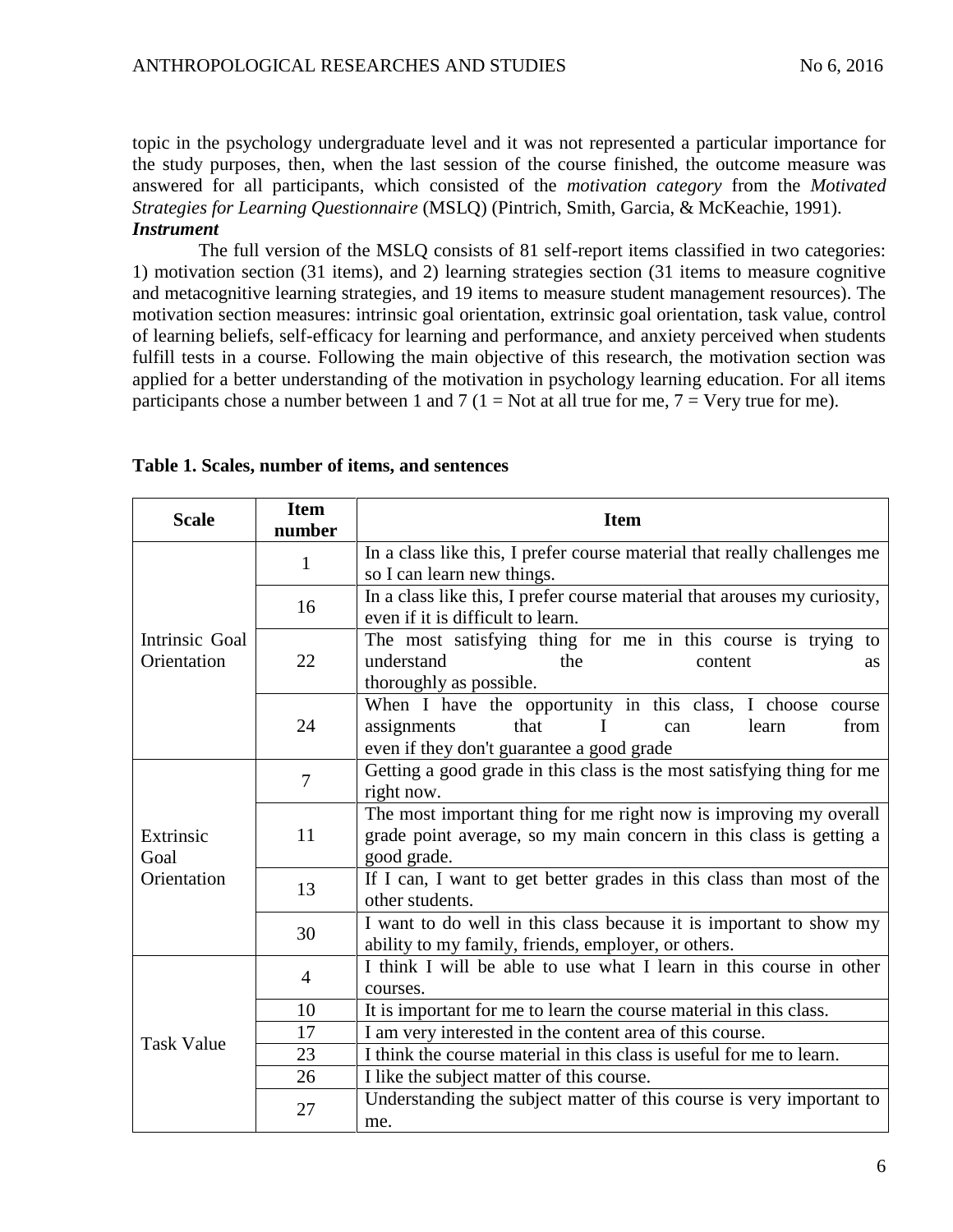| of<br>Control<br>Learning | $\overline{2}$ | If I study in appropriate ways, then I will be able to learn the         |  |  |  |  |  |
|---------------------------|----------------|--------------------------------------------------------------------------|--|--|--|--|--|
|                           |                | material in this course.                                                 |  |  |  |  |  |
|                           | 9              | It is my own fault if I don't learn the material in this course          |  |  |  |  |  |
|                           | 18             | If I try hard enough, then I will understand the course material.        |  |  |  |  |  |
| <b>Beliefs</b>            |                | If I don't understand the course material, it is because I didn't try    |  |  |  |  |  |
|                           | 25             | hard enough.                                                             |  |  |  |  |  |
|                           | 5              | I believe I will receive an excellent grade in this class.               |  |  |  |  |  |
|                           |                | I'm certain I can understand the most difficult material presented in    |  |  |  |  |  |
|                           | 6              | the readings for this course.                                            |  |  |  |  |  |
|                           | 12             | I'm confident I can learn the basic concepts taught in this course.      |  |  |  |  |  |
| Self-Efficacy             |                | I'm confident I can understand the most complex material presented       |  |  |  |  |  |
| Learning<br>for           | 15             | by the instructor in this course.                                        |  |  |  |  |  |
| $\&$                      |                | I'm confident I can do an excellent job on the assignments and tests     |  |  |  |  |  |
| Performance               | 20             | in this course                                                           |  |  |  |  |  |
|                           | 21             | I expect to do well in this class.                                       |  |  |  |  |  |
|                           | 29             | I'm certain I can master the skills being taught in this class.          |  |  |  |  |  |
|                           | 31             | Considering the difficulty of this course, the teacher, and my skills, I |  |  |  |  |  |
|                           |                | think I will do well in this class.                                      |  |  |  |  |  |
|                           | 3              | When I take a test I think about how poorly I am doing compared          |  |  |  |  |  |
|                           |                | with other students.                                                     |  |  |  |  |  |
|                           | 8              | When I take a test I think about items on other parts of the test I      |  |  |  |  |  |
| <b>Test Anxiety</b>       |                | can't answer.                                                            |  |  |  |  |  |
|                           | 14             | When I take tests I think of the consequences of failing.                |  |  |  |  |  |
|                           | 19             | I have an uneasy, upset feeling when I take an exam.                     |  |  |  |  |  |
|                           | 28             | I feel my heart beating fast when I take an exam.                        |  |  |  |  |  |

### **Results**

Results have been inferring through the analysis of the motivation section from the MSLQ. Cronbach´s alfa was calculated to determine reliability of each scale of the questionnaire. Further, in this study was considered the higher and lower modes to identify significant values. For interpreting results, the mode (Mo) of each item was supported by means (M), and standard deviation (SD), which allowed to measure how spread out the values were respecting the means in each item.

A second stage of the analysis consisted in comparing genre (masculine vs. feminine) differences through analysis of means and relative standard deviations (RSD).

The findings showed high levels of reliability (above α = .75) for *Intrinsic Goal Orientation*, *Extrinsic Goal Orientation*, and *Task Value scales*, while lower levels of reliability were showed for *Control of Learning Beliefs*, *Self-Efficacy* for *Learning & Performance*, and *Test anxiety* (below  $\alpha$  = .70).

Respecting *Intrinsic Goal Orientation* scale, items 16 ( $Mo = 7$ ,  $SD = 1.37$ ) and 22 ( $Mo = 7$ , *SD* <sup>=</sup>1.35) appear as the highest modes. The meaningful modes for the *Extrinsic Goal Orientation* were for items 7 ( $Mo = 7$ ,  $SD = 1.71$ ) and 11 ( $Mo = 7$ ,  $SD = 1.66$ ), item 30 was considered due its standard deviation (*Mo* = 6, *SD* = 2.22). For the *Task Value* scale the mode 7 was showed for all items: 4 (*SD* = 1.26), 10 (*SD* = 1.26), 17 (*SD* = 1.45), 23 (*SD* = 1.10), 26 (*SD* = 1.40), and 27 (*SD* = 1.38). Regarding *Control of Learning Beliefs* scale, the representative modes were for items 2 (*Mo* = 7, *SD* <sup>=</sup>1.42), 9 (*Mo* = 7, *SD* <sup>=</sup>1.48), and 18 (*Mo* = 7, *SD* <sup>=</sup>1.75). For the *Self-Efficacy for Learning Performance* scale the main items for analysis were 12 ( $Mo = 1$ ,  $SD = 1.93$ ), 21 ( $Mo = 7$ ,  $SD = .99$ ),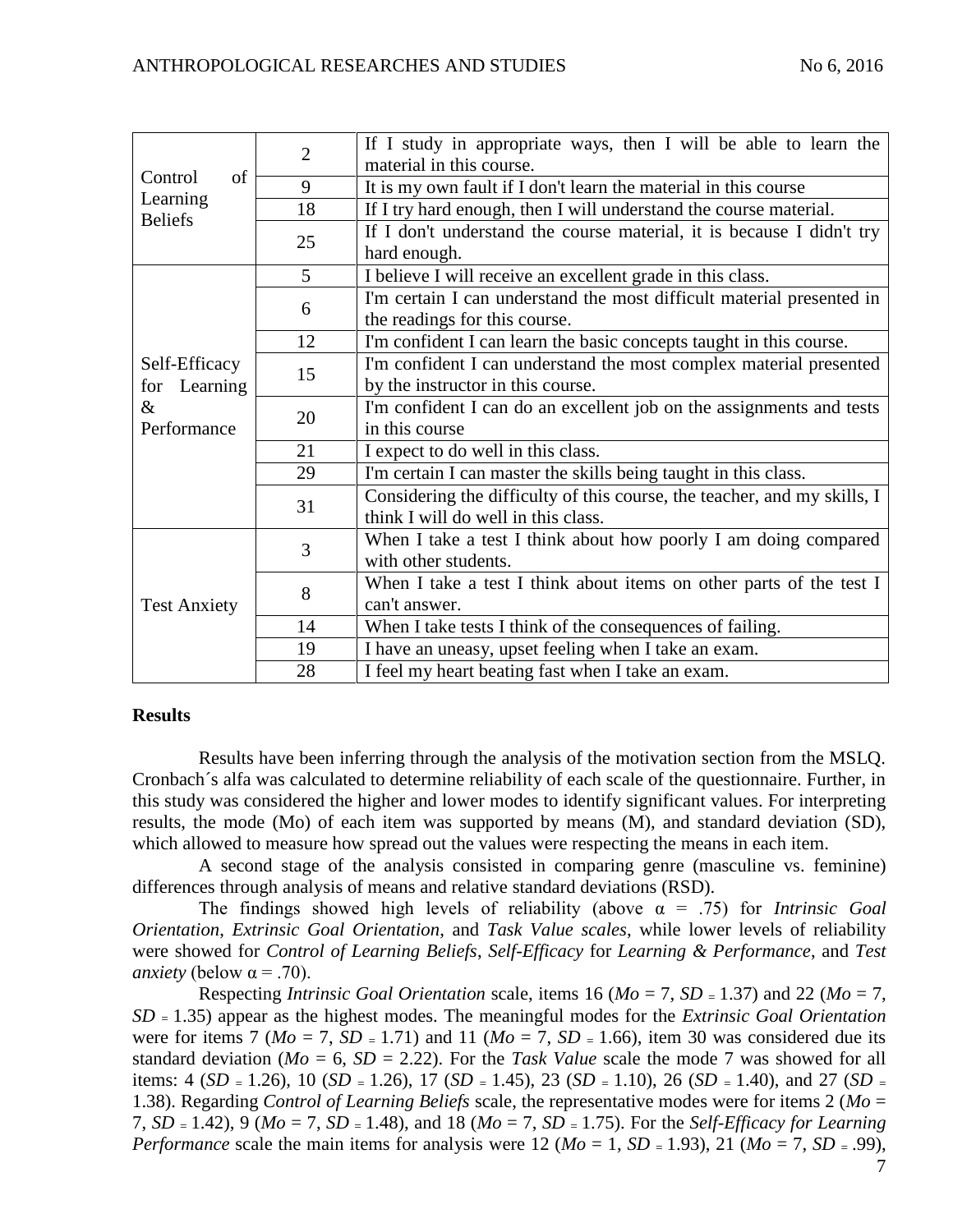and 29 (*Mo* = 7, *SD* <sup>=</sup>1.30). Last, for *Test Anxiety* scale, items 3 (*Mo* = 1, *SD* = 1.98), 8 (*Mo* = 1, *SD*  $=1.81$ ), and 28 (*Mo* = 1, *SD*  $= 2.23$ ) were considered.

Analysis of the RSD by genre showed differences between items 16, 24 for *Intrinsic Goal Orientation* scale, 7, 11 for *Extrinsic Goal Orientation*, 4, 10, 17, 23, 23, 26, 27 for *Task Value*, 2, 18 for *Control Learning Beliefs*, 5, 12, 21, 31 for *Self-Efficacy for Learning & Performance*, and 14, 19, 28 for *Test Anxiety* scale. Nevertheless, all means showed low significance (lower than *m* = 1.5).

| <b>Scale</b>          | <b>Item</b>    | <b>Mode</b>      | <b>Mean</b> | <b>Std. Deviation</b> | <b>Cronbach's Alpha</b> |
|-----------------------|----------------|------------------|-------------|-----------------------|-------------------------|
|                       | 1              | 5                | 5.40        | 1.24                  |                         |
| <b>Intrinsic Goal</b> | 16             | $\overline{7}$   | 5.64        | 1.37                  | 0.80                    |
| Orientation           | 22             | $\overline{7}$   | 5.97        | 1.35                  |                         |
|                       | 24             | 5                | 4.92        | 1.56                  |                         |
|                       | $\overline{7}$ | $\overline{7}$   | 5.32        | 1.72                  |                         |
| <b>Extrinsic Goal</b> | 11             | $\overline{7}$   | 5.83        | 1.66                  | 0.76                    |
| Orientation           | 13             | 5                | 5.18        | 1.78                  |                         |
|                       | 30             | 6                | 4.51        | 2.22                  |                         |
|                       | $\overline{4}$ | $\overline{7}$   | 6.10        | 1.26                  |                         |
|                       | 10             | $\overline{7}$   | 6.45        | 1.08                  |                         |
| <b>Task Value</b>     | 17             | $\overline{7}$   | 5.59        | 1.45                  | 0.94                    |
|                       | 23             | $\overline{7}$   | 6.28        | 1.10                  |                         |
|                       | 26             | $\overline{7}$   | 5.79        | 1.40                  |                         |
|                       | 27             | $\overline{7}$   | 5.92        | 1.38                  |                         |
| Control of            | $\mathbf{2}$   | 7                | 6.32        | 1.42                  |                         |
| Learning              | 9              | $\overline{7}$   | 5.82        | 1.48                  | 0.68                    |
| <b>Beliefs</b>        | 18             | $\overline{7}$   | 5.82        | 1.75                  |                         |
|                       | 25             | 6                | 5.10        | 1.35                  |                         |
|                       | 5              | 6                | 5.43        | 1.20                  |                         |
|                       | 6              | 5                | 4.93        | 1.25                  |                         |
| Self-Efficacy         | 12             | $\mathbf{1}$     | 3.50        | 1.93                  |                         |
| for Learning $&$      | 15             | $\overline{4}$   | 4.75        | 1.50                  | 0.69                    |
| Performance           | 20             | 6                | 5.82        | 1.14                  |                         |
|                       | 21             | $\overline{7}$   | 6.74        | 0.99                  |                         |
|                       | 29             | $\overline{7}$   | 5.82        | 1.30                  |                         |
|                       | 31             | 6                | 5.97        | 1.26                  |                         |
|                       | 3              | $\mathbf 1$      | 3.13        | 1.98                  |                         |
|                       | 8              | $\mathbf{1}$     | 2.85        | 1.81                  |                         |
| <b>Test Anxiety</b>   | 14             | $\boldsymbol{7}$ | 4.82        | 2.20                  | 0.70                    |
|                       | 19             | $\boldsymbol{6}$ | 4.79        | 1.74                  |                         |
|                       | 28             | $\mathbf{1}$     | 4.15        | 2.23                  |                         |

**Table 2. Modes, Mean, and Standard Deviation for each items. Cronbach's Alpha for each scale**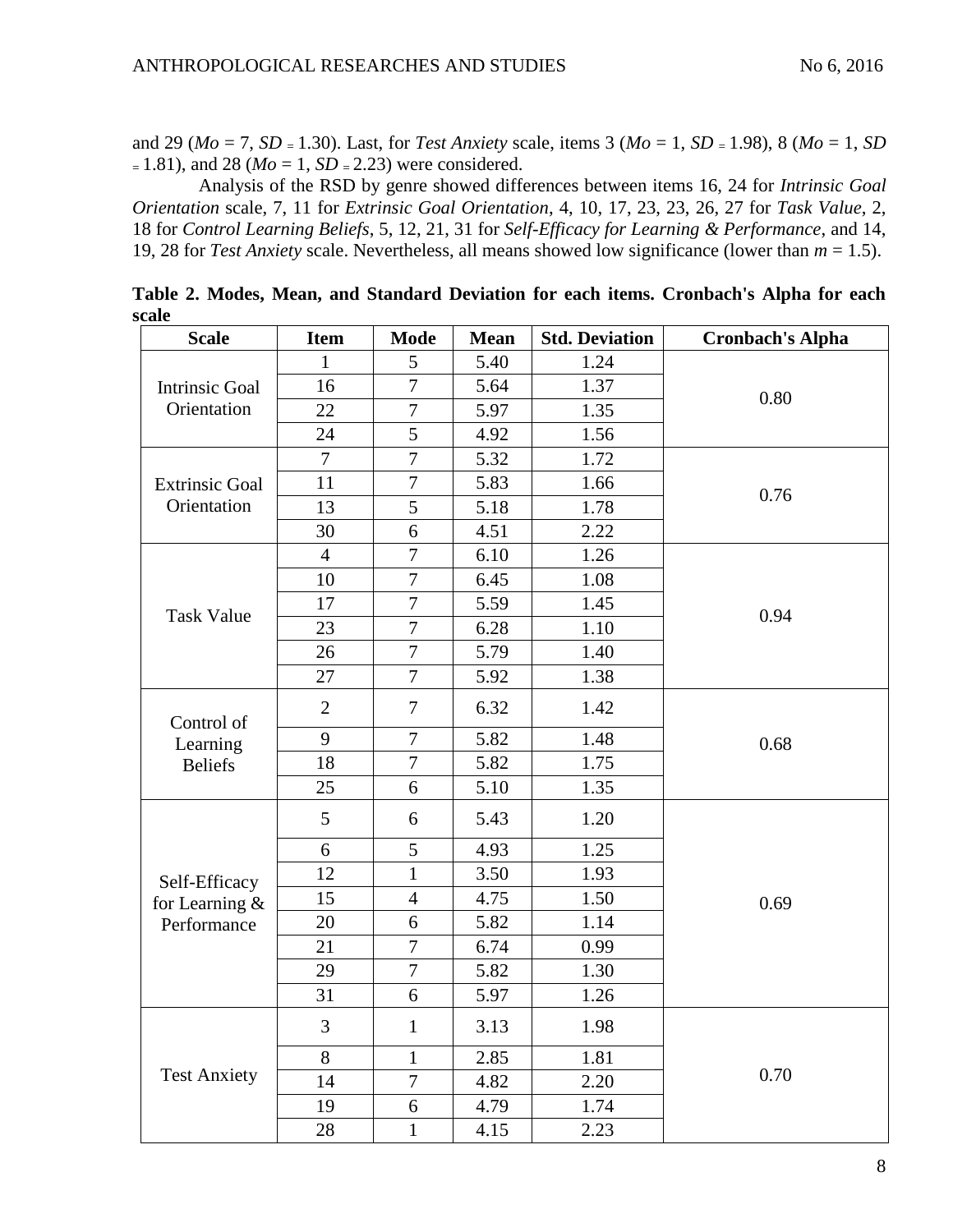| <b>Scale</b>      | <b>Ite</b>     | <b>Mean</b> | Std.             | <b>RSD</b> | <b>Mean</b> | Std.             | <b>RSD</b> |  |
|-------------------|----------------|-------------|------------------|------------|-------------|------------------|------------|--|
|                   | m              |             | <b>Deviation</b> |            |             | <b>Deviation</b> |            |  |
|                   |                |             | Men              |            |             | Woman            |            |  |
| Intrinsic         | 1              | 5.33        | 1.18             | 0.22       | 5.44        | 1.29             | 0.24       |  |
| Goal              | 16             | 5.13        | 1.64             | 0.32       | 5.96        | 1.08             | 0.18       |  |
| Orientation       | 22             | 5.53        | 1.64             | 0.30       | 6.26        | 1.05             | 0.17       |  |
|                   | 24             | 4.60        | 2.10             | 0.46       | 5.13        | 1.12             | 0.22       |  |
| Extrinsic         | $\tau$         | 4.40        | 1.92             | 0.44       | 5.88        | 1.33             | 0.23       |  |
| Goal              | 11             | 5.33        | 1.95             | 0.37       | 6.12        | 1.42             | 0.23       |  |
| Orientation       | 13             | 5.47        | 1.85             | 0.34       | 5.00        | 1.76             | 0.35       |  |
|                   | 30             | 4.00        | 2.45             | 0.61       | 4.83        | 2.06             | 0.43       |  |
| <b>Task Value</b> | $\overline{4}$ | 5.33        | 1.59             | 0.30       | 6.56        | 0.71             | 0.11       |  |
|                   | 10             | 6.00        | 1.41             | 0.24       | 6.72        | 0.74             | 0.11       |  |
|                   | 17             | 5.00        | 1.89             | 0.38       | 5.96        | 0.95             | 0.16       |  |
|                   | 23             | 5.80        | 1.47             | 0.25       | 6.58        | 0.65             | 0.10       |  |
|                   | 26             | 5.20        | 1.93             | 0.37       | 6.17        | 0.76             | 0.12       |  |
|                   | 27             | 5.00        | 1.56             | 0.31       | 6.50        | 0.88             | 0.14       |  |
| Control of        | $\overline{2}$ | 5.67        | 2.09             | 0.37       | 6.72        | 0.54             | 0.08       |  |
| Learning          | 9              | 5.87        | 1.55             | 0.26       | 5.79        | 1.47             | 0.25       |  |
| <b>Beliefs</b>    | 18             | 5.40        | 2.26             | 0.42       | 6.08        | 1.32             | 0.22       |  |
|                   | 25             | 5.67        | 1.23             | 0.22       | 4.75        | 1.33             | 0.28       |  |
| Self-             | 5              | 5.00        | 1.51             | 0.30       | 5.68        | 0.90             | 0.16       |  |
| Efficacy for      | 6              | 5.00        | 1.41             | 0.28       | 4.88        | 1.17             | 0.24       |  |
| Learning $&$      | 12             | 4.27        | 1.87             | 0.44       | 3.04        | 1.86             | 0.61       |  |
| Performance       | 15             | 5.13        | 1.88             | 0.37       | 4.52        | 1.19             | 0.26       |  |
|                   | 20             | 5.67        | 1.50             | 0.26       | 5.92        | 0.88             | 0.15       |  |
|                   | 21             | 6.40        | 1.55             | 0.24       | 6.96        | 0.20             | 0.03       |  |
|                   | 29             | 5.27        | 1.53             | 0.29       | 6.17        | 1.01             | 0.16       |  |
|                   | 31             | 5.64        | 1.69             | 0.30       | 6.17        | 0.92             | 0.16       |  |
| Test              | $\overline{3}$ | 2.60        | 1.84             | 0.71       | 3.44        | 2.02             | 0.59       |  |
| Anxiety           | 8              | 2.80        | 1.66             | 0.59       | 2.88        | 1.92             | 0.67       |  |
|                   | 14             | 4.60        | 2.56             | 0.56       | 4.96        | 1.99             | 0.40       |  |
|                   | 19             | 4.07        | 1.90             | 0.47       | 5.21        | 1.53             | 0.29       |  |
|                   | 28             | 3.53        | 2.13             | 0.60       | 4.54        | 2.25             | 0.49       |  |

# **Table 3. RSD by gender**

### **Discussion**

Motivation in psychology students at the Autonomous University of Baja California seems to support previous research concerning to intrinsic goal orientation, extrinsic goal orientation, task value, control of learning beliefs, and self-efficacy for learning and performance.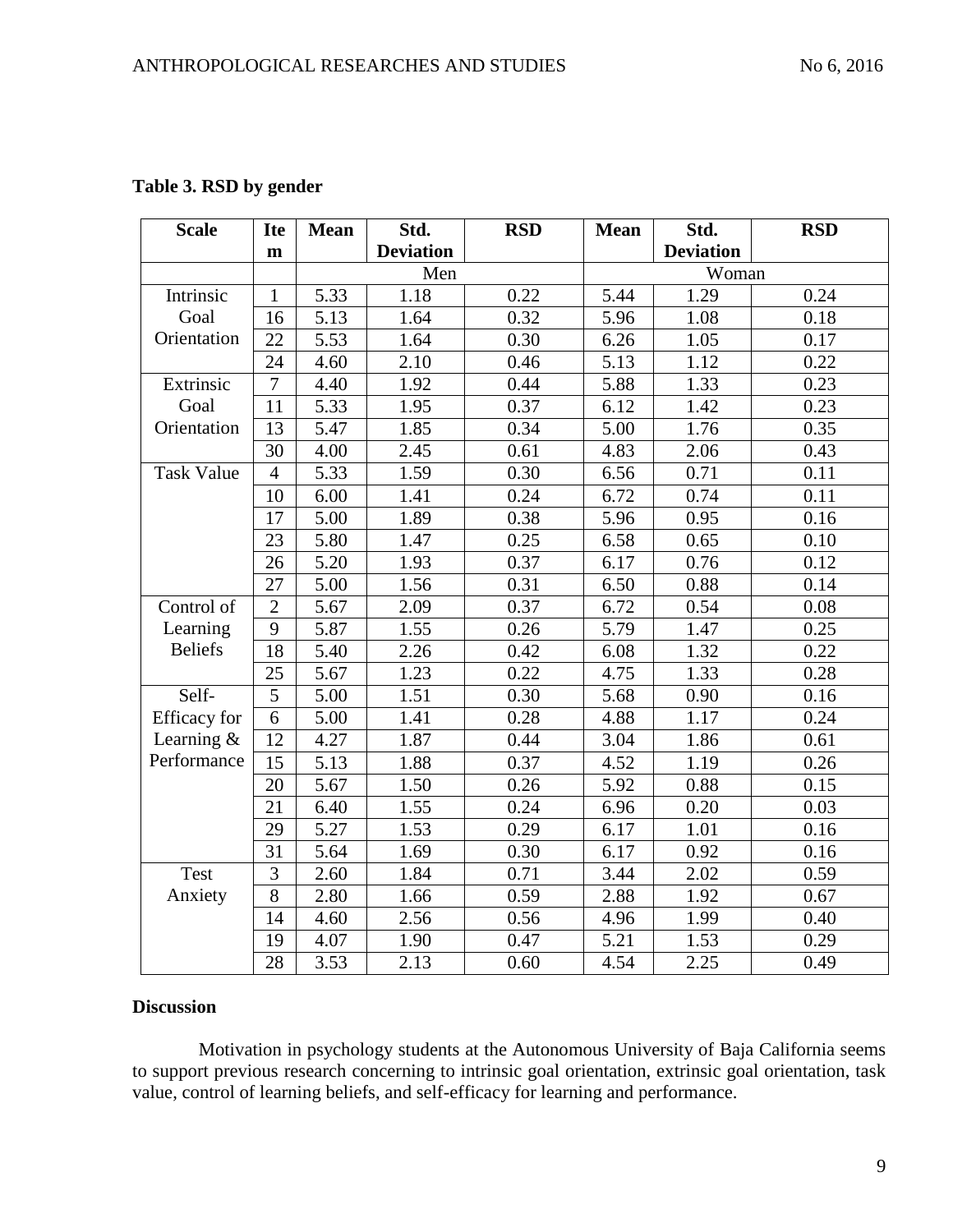In line with Lemos, and Veríssimo (2014), Deci, and Ryan (1985), *intrinsic goal orientation* in students concerns to material that challenges student to learning new things, and understanding of content as thoroughly as possible by students.

To get a good grade in the course, to improve overall grade point average, and to show off their academic ability to their family, friends, employer, etc., were *extrinsic goal orientation* items indicated by mostly of the students, in line with Chyun, Moll, and Berg's findings (2010).

Respecting *task value* scale, the results showed hard consistency with Wigfield and Eccles (1992), in such a way as student's motivation is related to: student's thinking about the learning of the course to be used in other courses, learning of (here I do not know what you want to put a substantive or a verb) course material, interest in the content of the course, utility of the course material for learning, interest on the subject matter, and the importance of understanding the subject matter of the course for the students.

Results about *control of learning beliefs* were in line with Artino Jr. (2005), Wigfield, and Eccles (1992), principally for the self beliefs about understanding the course material when they try enough; thinking if the students don't learn the material in the course is because of their own fault; and if the students understand the course material is because they tried hard enough.

On the other hand, *self-efficacy for learning and performance* scale is valid for students because they expected to do well and master the skills being taught in the course. However, the results don't support the suggestions made by Bandura (1994), because the majority of students referred disagree respecting their capability to learn only the basic concepts taught in this course.

Nevertheless, results showed contradictory findings for suggestions made by Artino Jr. (2005). Items related to think about how poorly they were doing compared with other students, thinking about items on other parts of the test they can't answer, and feeling heart beating fast when they take an exam, were not at all true for students.

Finally, gender differences were showed for certain items, but mean differences were below 1.5, this indicates a low significance for all items. This means that genre is not representative in motivation characteristics in classroom courses.

### **Conclusions**

The findings of the present research show a positively impact of intrinsic goal orientation, extrinsic goal orientation, task value, control of learning beliefs and self-efficacy for learning & performance, and task value in psychology students from the Faculty of Medicine and Psychology at Autonomous University of Baja California, in México. Nonetheless, anxiety has not a significant impact in psychology students when they respond to tests.

This study found higher levels of reliability for *intrinsic goal orientation*, *extrinsic goal orientation*, and *task value* scales and lower levels of reliability for *control of learning beliefs*, *selfefficacy for learning & performance*. For its part, *task anxiety* might be tested under different conditions to delimitate better reliability values.

Finally, the present findings seek to stimulate future studies about motivation in healthcare education, providing methodological cues to create useful information to improve the learning process in psychology learning education and to improve the learning process in other health learning careers.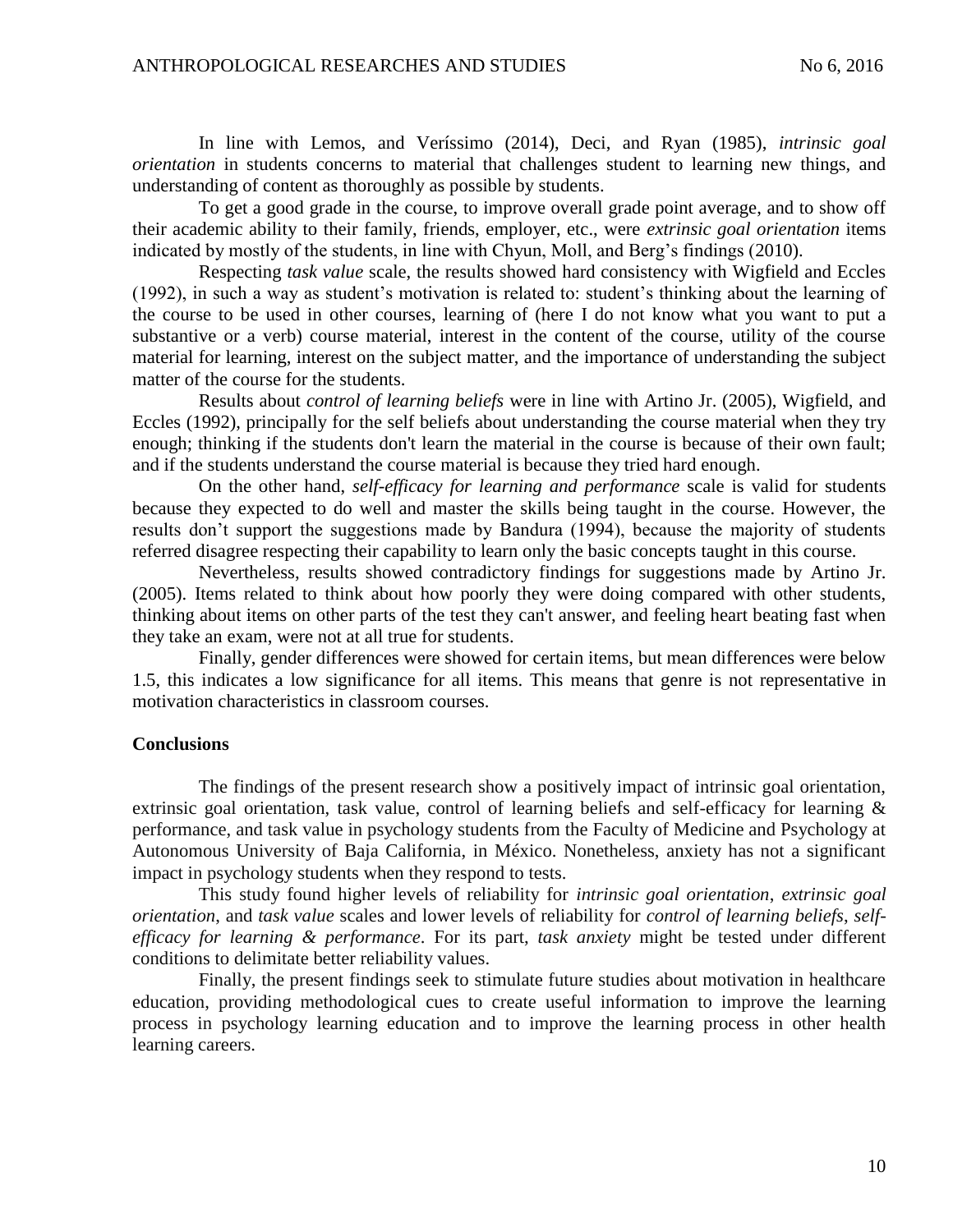### **Recommendations**

For stimulating future directions about motivation in psychology learning education, this study recommends future analysis using quasi-experimental and experimental designs. Furthermore, future studies might improve the methodology of this research on a larger population. Finally, future studies might consider qualitative methods for a deeper understanding of the motivational factor in higher education learning.

### **Acknowledgements**

This research was generously supported by founding from the National Council of Technology of Mexico (CONACYT). Operationally, the Faculty of Medicine and Psychology of the Autonomous University of Baja California have supported this study.

### **Bibliography**

- 1. Artino Jr., 2005. Review of the Motivated Strategies for Learning Questionnaire, *ERIC* [online] Available at: [<http://files.eric.ed.gov/fulltext/ED499083.pdf>](http://files.eric.ed.gov/fulltext/ED499083.pdf) [Accessed July 15 2015].
- 2. Artino Jr., A. & Stephens. J., 2009. Academic motivation and self-regulation: A comparative analysis of undergraduate and graduate students learning online. *Internet and Higher Education*, 12(3-4), pp.146-151.
- 3. Bandura, A., 1994. Self-efficacy. In: V.S. Ramachaudran, ed., *Encyclopedia of human behavior*, New York: Academic Press, Vol. 4, pp.71-81.
- 4. Brophy J., 2004. *Motivating students to learn*. Mahwah, NJ: Lawrence Erlbaum Associates.
- 5. Broussard, S. C., & Garrison, M. E. B., 2004. The relationship between classroom motivation and academic achievement in elementary school-aged children. *Family and Consumer Sciences Research Journal*, 33 (2), pp.106–120.
- 6. Brunning, R. H., Schraw, G. J., Norby, M. M., & Ronning, R. R., 2004. *Cognitive psychology and instruction.* Upper Saddle River, NJ: Merril Prentice Hall.
- 7. Chraif, M., Anitei, M., & Andreea, M., 2012. Correlative study between reaction time, performances in competition and motivation from competition differences among young Romanian Psychology students. *Procedia – Social and Behavioral Sciences*, 78, pp. 625-629.
- 8. Chyun, S., Moll, A., & Berg, S., 2010. The Role of Intrinsic Goal Orientation, Self- efficacy, and E-Learning Practice in Engineering Education. *The Journal of Effective Teaching*, 10(1), pp.23-37.
- 9. Deci, E. L., & Ryan, R. M., 1985. *Intrinsic motivation and self-determination in human behavior*. New York: Plenum Press.
- 10. Dimov, B., Atanasoska, T., Iliev, D., Andonovska-Trajkovska, D., & Seweryn- Kuzmanovska, M., 2015. Importance Of Investment In Research´s Of Students And Teachers Epistemological And Pedagogical Beliefs. *Procedia – Social and Behavioral Sciences*, 191, pp.1299-1303.
- 11. Garavan, N., Carbery, T., Grace, O., and David, O., 2010. Understanding participation in elearning in organizations: a large scale empirical study of employees, *International Journal of Training and Development*, 14(3), pp.155-168
- 12. Kim, K. and W. Frick, T., 2011. Changes in Student Motivation during Online Learning. *Journal of Educational Computing Research*, 44, pp.1 – 23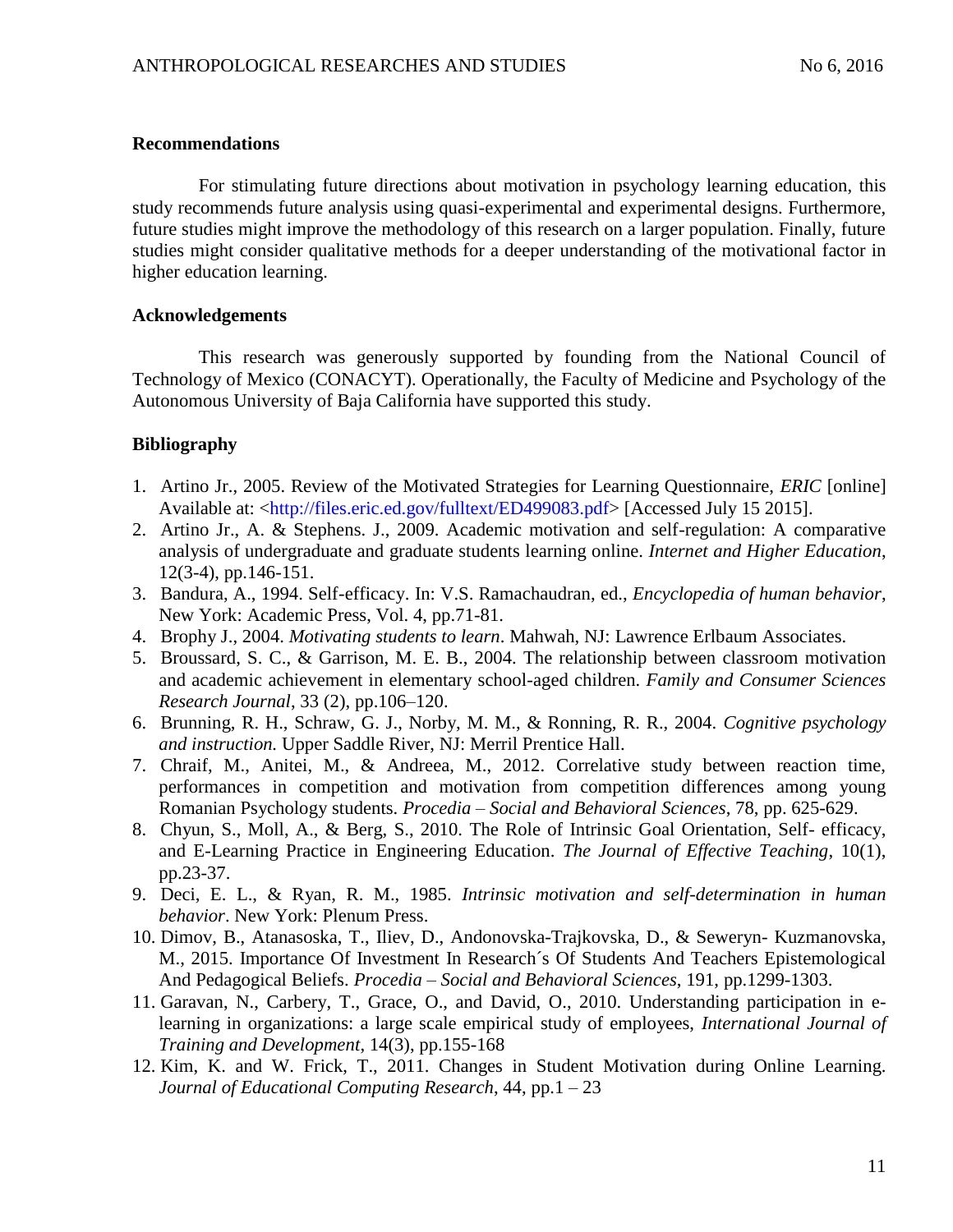- 13. Lai, E., 2011. *Motivation: A Literature Review* [online] Available at: [<http://images.pearsonassessments.com/images/tmrs/Motivation\\_Review\\_final.pdf>](http://images.pearsonassessments.com/images/tmrs/Motivation_Review_final.pdf) [Accessed 7 August 2015].
- 14. Pintrich, P.R., 1999. The role of motivation in promoting and sustaining self-regulated learning. *International Journal of Educational Research*, 31, pp. 459-470.
- 15. Pintrich, P.R., Smith, D., Garcia, T., & McKeachie, W., 1991. *A Manual for the use of the motivated Strategies for Learning Questionnaire: Technical Report No. 91-B-004*. Michigan: The University of Michigan.
- 16. Eccles, J., & Wigfield, A., 2002. Motivational Beliefs, Values, and Goals. *Annu. Rev. Psychol*, 53, pp. 109-132.
- 17. Vansteenkiste, M., Lens, L., & Deci, E. L., 2006. Intrinsic versus extrinsic goal contents in selfdetermination theory: Another look at the quality of academic motivation. *Educational Psychologist,* 41 (1), pp.19-31.
- 18. Wigfield, A., & Eccles, J., 2002. The development of competence beliefs, expectancies for success, and achievement values from childhood trough adolescence. In A. Wigfield & J. Eccles, eds., *Development of achievement motivation.* San Diego: Academic Press, pp.91- 145.
- 19. Wigfield, A., & Eccles, J., 1992. The Development of Achievement Task Values: A Theoretical Analysis. *Developmental Review*, 12 [online] Available at: [<http://rcgd.isr.umich.edu/garp/articles/eccles92g.pdf>](http://rcgd.isr.umich.edu/garp/articles/eccles92g.pdf) [Accessed 13 July 2015].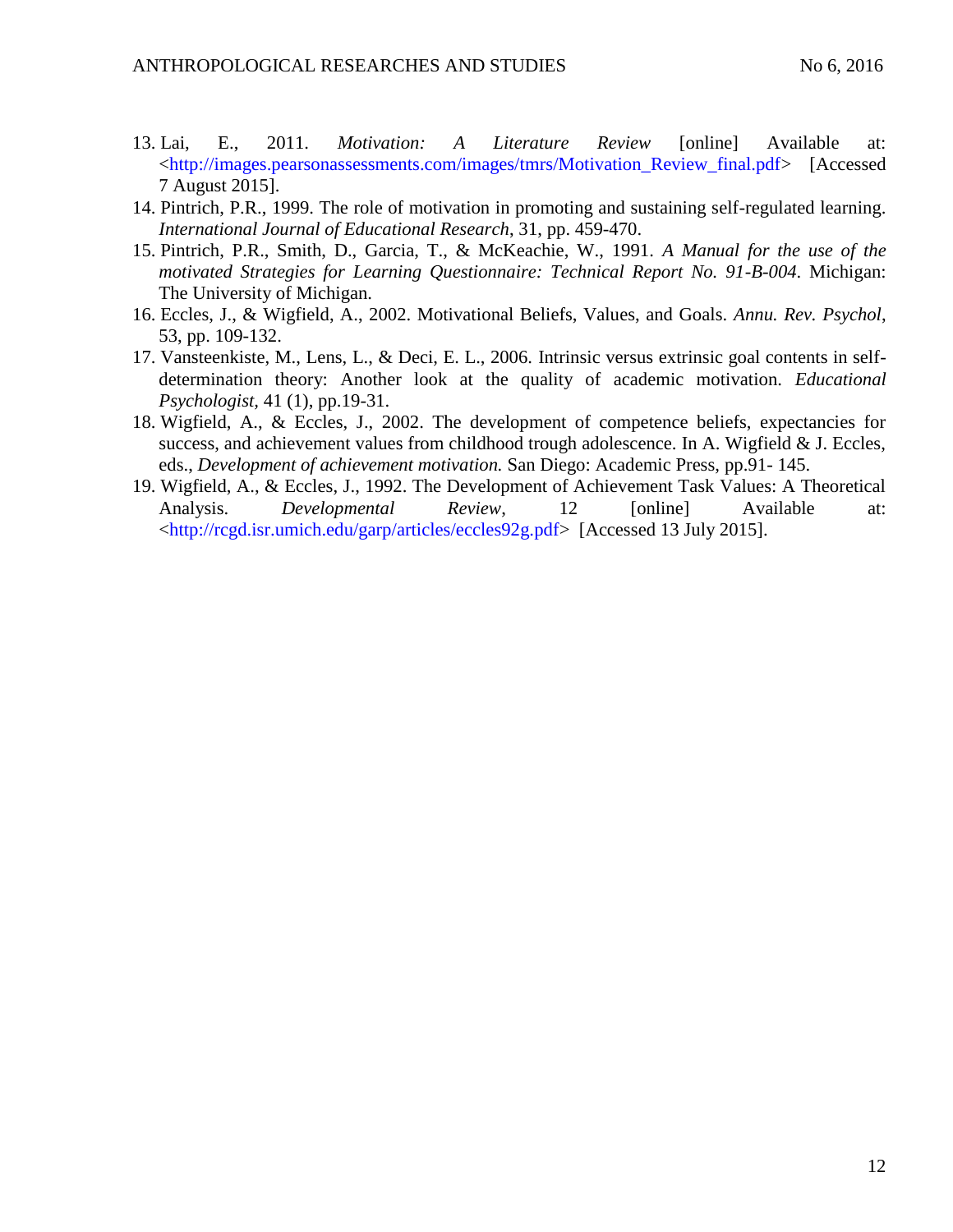# **Building bridges or bonds: the case of Ghanaian second generation migrants in Ghanaian churches in Amsterdam**

Owusu Kyei Justice Richard Kwabena, Rafal Smocynski

Graduate School for Social Research of the Institute of Philosophy and Sociology of the Polish Academy of Sciences, Warsaw, Poland

Address correspondence to: Owusu Kyei Justice Richard Kwabena; E-mail: [rokyei@hotmail.com](mailto:rokyei@hotmail.com)

### **Abstract**

**Objectives.** Scholars of immigrant integration generally agree that the success or failure of the integration of immigrants in the host society is determined by the course followed by the secondgeneration migrants. This research investigates if Ghanaian churches in Amsterdam bond Ghanaian second-generation migrants to their ethnic group and/or bridge them to the mainstream Dutch society. The study of the effect that social capital generated within Ghanaian churches has on the process of assimilation of Ghanaian second-generation migrants in Amsterdam is relevant because of the recent arrival and rapid increase in Ghanaian immigrants and Ghanaian Christian churches in Amsterdam.

**Material and methods.** This work is carried out through ethnographic research methodology of life history interviews, participant observation, informal conversation and in-depth semi-structured interviews.

**Results and conclusions.** The findings show that bonding social capital within some Ghanaian churches in Amsterdam breeds intergenerational intra-marriage rather than intermarriage. Moreover, the research reveals that the religious-cultural identity formed by some of the analysed Ghanaian second-generation migrants contests the politico-legal understanding of citizenship bound to the nation-state and they call for citizenship of participation in everyday life which is marked by equality of rights. The notion of immigrant integration as defined in this research is contested by some of the analysed Ghanaian second-generation migrants that result from their experience of discrimination in the mainstream Dutch society. The enforcement of social control mechanisms on the choice of spouse in Ghanaian churches in Amsterdam is gendered, as the pressure weighs more on the female respondents than the male ones.

**Keywords:** second-generation migrants, immigrant churches, immigrant integration, Ghana, bridging and bonding social capital.

# **Introduction**

Scholars of immigrant integration generally agree that the success or failure of immigrant integration in the host society is determined by the course followed by second-generation migrants (Aparicio, 2007; Bolzman, Fibbi and Vial, 2003; Crul and Vermeulen, 2003; Portes and Rumbaut, 2001). Unsuccessful integration of second-generation migrants has negative impact on immigrants themselves as well as on the host society as a whole. This research investigates if Ghanaian churches in Amsterdam bond Ghanaian second-generation migrants to their ethnic group and/or bridge them to the mainstream Dutch society. The effect of Christian religion in the socio-cultural and socioeconomic life of first generation immigrants from Sub-Saharan Africa abound in the literature (Adogame, 2003; Tonah, 2007; Vernooij, 2004) but very little is known about their children. Most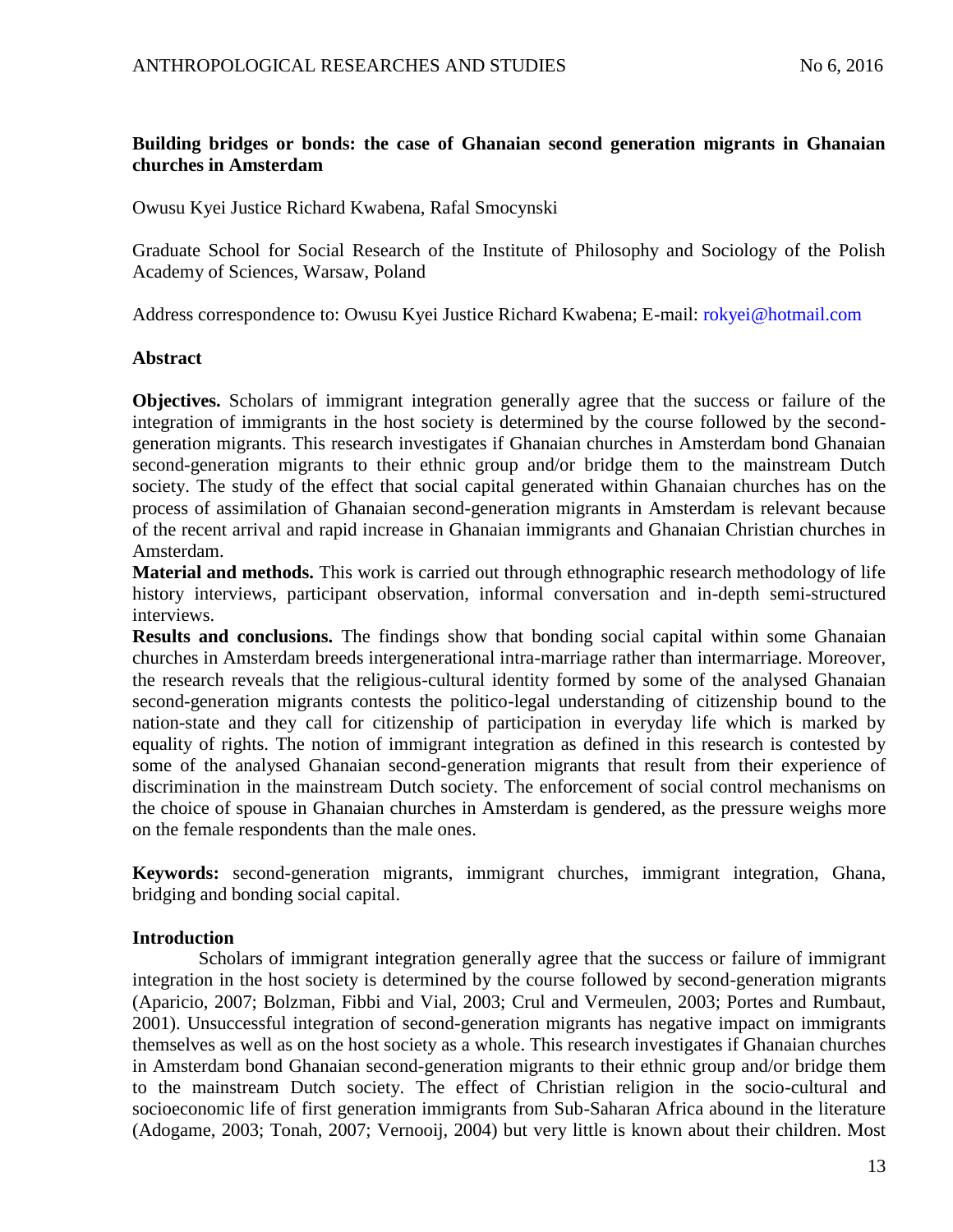studies on the religiosity of second-generation migrants in Europe and especially in the Netherlands have focused mainly on Muslim immigrant children (Diehl and Koenig 2009; Nielsen 1995; van Tubergen 2007). This ethnographic research is path breaking into the effect that Christian religion of Sub-Saharan African immigrants in Europe has on their second-generation migrants with the case of Ghanaians in Amsterdam.

The study of the effect that social capital generated within Ghanaian churches have on the process of assimilation of Ghanaian second-generation migrants in Amsterdam is relevant because of the recent arrival and rapid increase in Ghanaian immigrants and Ghanaian churches in Amsterdam (Centraal Bureau voor de Statistiek (CBS), 2015; Ter Haar, 1998; Van den Bos, 2013). In 1996 there were only 6859 Ghanaians in Amsterdam, but as at the beginning of 2015, Ghanaians formed the fifth largest ethnic minority group in Amsterdam with a total population of about 11,745 excluding those without residence permits (Centraal Bureau voor de Statistiek, 2015). In 1996, there were only 1635 Ghanaian second migrants in Amsterdam, but the number has more than doubled to 4151 in 2014 (CBS, 2015).

The paper addresses the following research questions: Do Ghanaian churches in Amsterdam facilitate intermarriage or intra-marriage among Ghanaian second-generation migrants? In which ways do Ghanaian churches in Amsterdam impact the friendship pattern of Ghanaian second-generation migrants? This work is carried out through ethnographic research methodology of life history interviews, participant observation, informal conversation and in-depth semi-structured interviews. The paper begins by defining the research problem. It proceeds with the presentation of the data and methods. Consequently it discusses the findings, which are followed by conclusions and recommendations.

#### **Data and Methods**

The term second-generation is used in migration studies as an umbrella term to classify different categories of immigrant children (Aparicio, 2007) and there is no consensus as to who qualifies to be called second-generation (Aparicio, 2007; Favaro and Napoli, 2004; Gang and Zimmermann 2000; Timmerman and Crul, 2003). This paper conceptualises Ghanaian secondgeneration migrant as any child born in the Netherlands or who entered the Netherlands at/before the age of six (6) with at least one parent as Ghanaian and is now eighteen (18) years and above as at the time of the data collection (see: Crul, 2005:5). The process of ensuring that immigrants and autochthones live together in the host nation has been conceptualised as immigrant integration or assimilation by immigrant scholars (Park, 1930; Portes and Rumbaut, 2001). In this research assimilation and immigrant integration are used interchangeably to describe the process of enhancing socio-cultural interaction between immigrants, their children and autochthones.

The study adopts ethnographic research methodology of in-depth interviews, participant observation and informal interviews. The ethnographic study took place in Amsterdam from January 2014 till January 2015 and during this period, life history interviews were done with fifty Ghanaian second generation migrants and in depth semi-structured interviews were also conducted with nine Ghanaian churches in Amsterdam. Other sources of data were drawn from minutes of church meetings, constitution of the churches, church websites, videos and website of the Dutch statistical office.

Snowball and purposive sampling technique (Biernacki and Waldorf, 1981, p.141) were used to recruit Ghanaian second generation migrants in Amsterdam and Ghanaian churches in Amsterdam respectively. The interviews were audio recorded and transcribed verbatim. The information were organised into themes and subthemes (Rossman and Rallis, 1998, p.171). The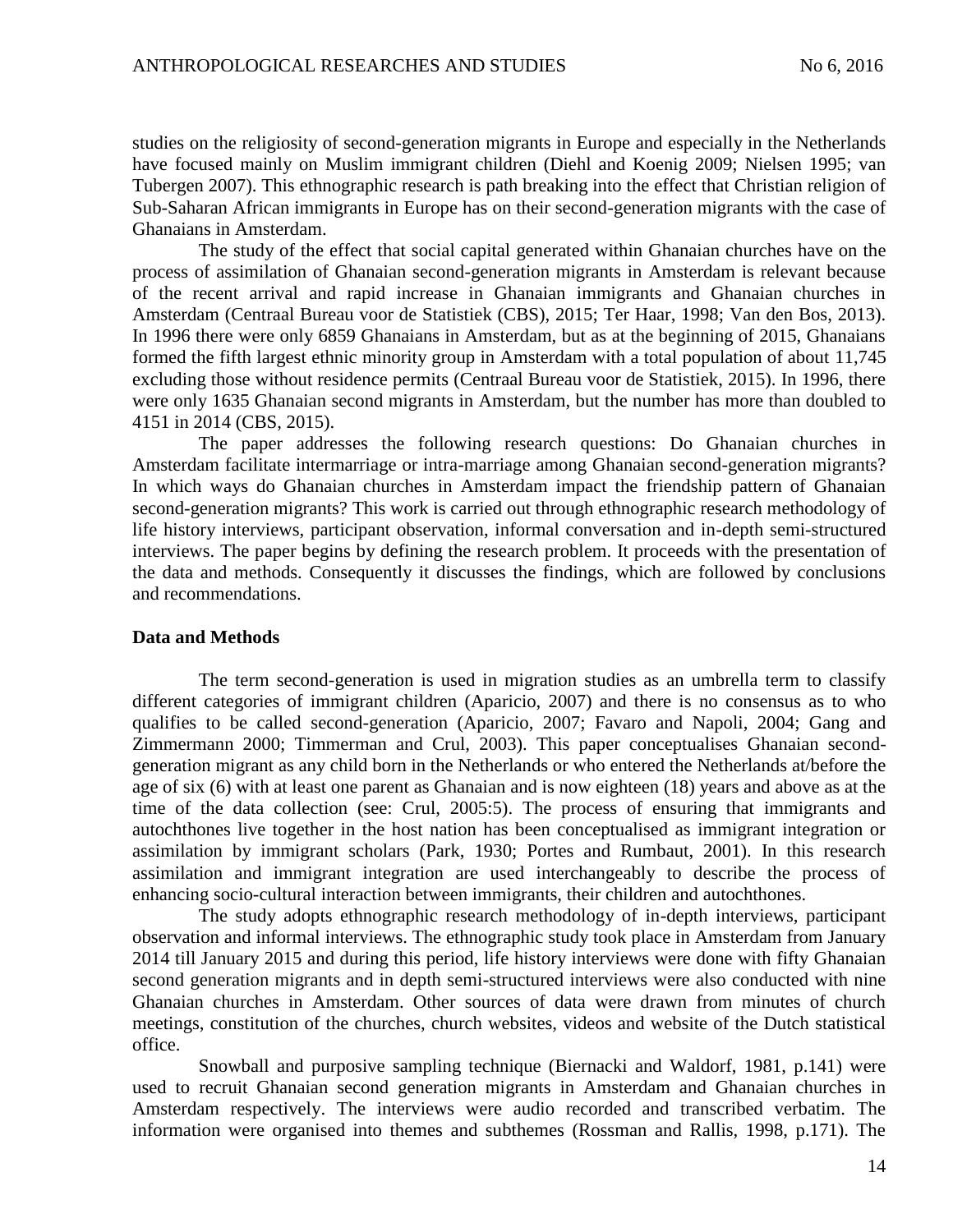interpretations were based on the state of the art and personal interpretations. The voluntary nature of the research participation and the possibility of withdrawing as a participant at any moment were clearly specified in the informed consent.

We present briefly the socio-demographic characteristics of the respondents. Seventeen of the respondents were males and thirty-three were females and this ratio is not surprising because all the churches interviewed have about sixty per cent of their members as women. Thirty-nine of the Ghanaian second-generation migrants interviewed were born in Amsterdam and, interestingly, thirty-seven of the respondents were born in the Municipality of Amsterdam South East which hosts majority of Ghanaian immigrants and Ghanaian churches in Amsterdam (Gemeente Amsterdam, 2014).

All the Ghanaian churches interviewed in Amsterdam were established from the early 1990s till the beginning of the new millennium, which coincides with the period of mass entry of Ghanaian immigrants into the Netherlands. All the nine Ghanaian churches in Amsterdam that were interviewed are located in the Municipality of Amsterdam South East. Membership in the interviewed Ghanaian churches varies from 100 to 500. Five of the interviewed churches are Pentecostal/Charismatic, while four are mainstream Protestants.

#### **Discussion**

The data show that Ghanaian churches in Amsterdam serve as a social field that provides extra-familial primary socialisation for the analysed Ghanaian second-generation migrants in Amsterdam. Social field is defined here as "a set of multiple interlocking networks of social relationships through which ideas, practices, and resources are…exchanged, organised and transformed" (Levitt and Glick Schiller, 2004, p.1009). Bourdieu's concept of social capital guides the discussion of the empirical findings to investigate if Ghanaian churches in Amsterdam bond Ghanaian second-generation migrants to their ethnic group and/or bridge them to the Dutch society. Bourdieu (1985, p. 284) defines social capital as "the aggregate of the actual or potential resources which are linked to possession of a durable network of more or less institutionalised relationships of mutual acquaintance or recognition". Bridging social capital is defined here as the religious resources that enable members of immigrant churches to succeed in non-religious settings as it helps to improve their relationship in daily life (Bramadat, 2005). Bonding social capital is defined here as the religious resources that provide close relationships between members of the same religious group (Hopkins, 2011) with little effect on the mainstream host society. Intermarriage and friendship (Gordon, 1964; Portes and Rumbaut, 2001) are the two main indicators of immigrant integration analysed in this paper.

#### *Intermarriage*

Intermarriage is one of the most classical indicators of immigrant integration (Gordon, 1964; Lieberson and Waters, 1998). Intermarriage is defined here as the choice of spouse or partner outside one's own ethnic group. Intra-marriage is defined in this work as the choice of spouse or partner within one's own ethnic group. According to immigrant integration scholars (Bosswick and Heckman, 2006; Mullins, 1987), high rate of intermarriage within immigrant churches eventually reduces the sense of ethnic distinctiveness with time and has the tendency of fading ethnic boundaries and decreasing ethnic prejudices (Hartung, Vandezande, Phalet, & Swyngedouw, 2011). Studies (Kalmijn & van Tubergen, 2007; Lieberson and Waters, 1998) have shown that successive immigrant generations tend to marry people with different ethnic background compared to first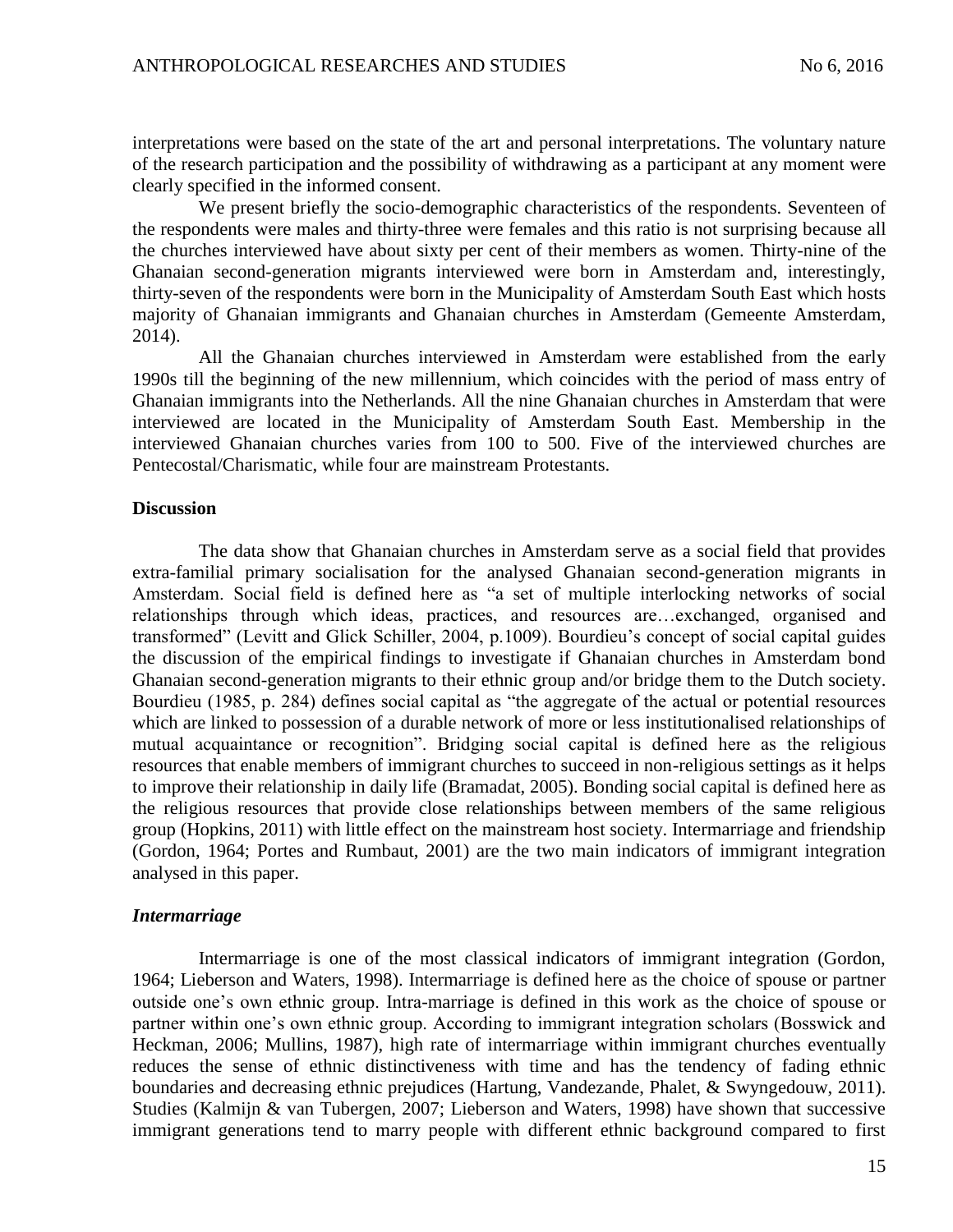generation immigrants. A similar study on immigrant children of the four major immigrant groups in the Netherlands by Gijsberts (2004) concluded, however, that intra-marriage persists.

During the life history interviews, the analysed Ghanaian second-generation migrants were asked about the country of origin of their spouses or partners and the research probed further for the factors that influence the choice of spouse or partner. Seda, 34, a female Ghanaian secondgeneration migrant in Amsterdam, recounted that:

*I was born in the Netherlands and I have been a member of Alleluia church since childhood. As a child I attended Sunday school and later moved to the youth group as a teenager. I got married to a man I worked with in church as youth leaders. We had to meet on several occasions during the week in church so we got to know each other better and that actually led to our coming together as husband and wife* (interview on 19-10-2014).

Some Ghanaian churches in Amsterdam provide primary form of socialisation to the analysed Ghanaian second-generation migrants from early childhood. They also serve as a marriage market for potential spouses, as they provide the social space for people to interact. The research shows that with time the analysed Ghanaian second-generation migrants develop interest in each other because of similar Christian values and worldview (Kalmijn, 1998, p.399; Lieberson & Waters, 1988). Seda engaged in church activities for building religious human capital but the church also provided her the opportunity to interact with potential marriage candidates who share similar objective social characteristics that influenced the choice of spouse (Kalmijn, 1998, p.402). The social networks developed by Seda and some Ghanaian second-generation migrants analysed in this research produce bonding social capital that leads to intra-marriage which according to classical assimilation theory (Gordon, 1964) does not favour marital assimilation into the Dutch society.

Hema, 25, a female Ghanaian second generation migrant, also recounted that: *I am going through marriage counselling with my boyfriend who is also a Ghanaian. I introduced my fiancée to the church. The church has pre-marriage course, which has to be fulfilled before the wedding could be celebrated. During this pre-marriage course the church counsels us on the Christian teachings about marriage and they are related with the Ghanaian traditional customary marriage. The church and its members highly recommend that we marry Ghanaians so that certain peculiarities could easily be understood. It is assumed that, if one of the spouses is not a Christian and not a Ghanaian, he or she might not be prepared to preserve the tradition and culture*  (interview on 02-10-2014)*.*

Third parties or the social group of marriage candidates exert social force in the choice of spouse or partner (Kalmijn, 1998, p.400). The narration of Hema shows that her church as a social field with multifaceted interactions directs the choice of spouses of the analysed Ghanaian secondgeneration migrants. The analysed Ghanaian second-generation migrants in this study perpetuate intra-marriage for fear of facing disapproval from their churches, which does not facilitate the process of immigrant integration into the host country. Bonding social capital generated within Ghanaian churches in Amsterdam ensures the implementation of effective norms that constrain the search for potential marriage candidates of the analysed Ghanaian second-generation migrants. Some Ghanaian churches in Amsterdam enforce intergenerational Christian identity through formal and informal sanctions meted out to the analysed Ghanaian second-generation migrants who do not participate in their church's marriage market. The head pastor of one of the interviewed Ghanaian churches in Amsterdam narrated that:

*As a church we do not believe in boyfriend or girlfriend, as it is understood in the Dutch culture. Sex before marriage is not accepted in the church and it is punishable by suspension. We encourage the youth to find life partners within the Christendom.*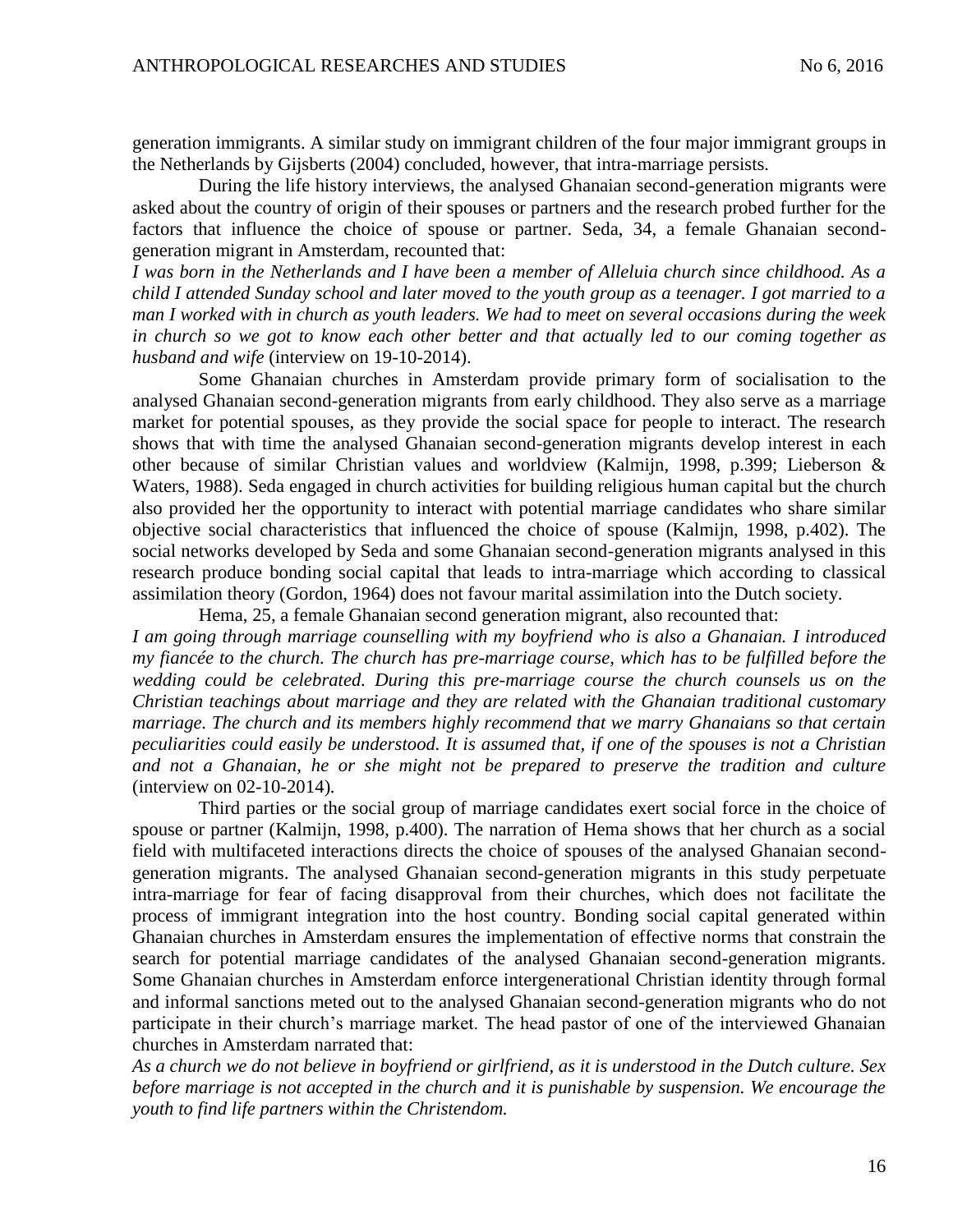The effectiveness of the social sanctions depends on the size of the immigrant churches and the quantity in a given geographical area (Blau, 1977; Stevens and Swicegood, 1987). The data show that all the interviewed Ghanaian churches in Amsterdam are located in the Municipality of Amsterdam Southeast and more than two-thirds of the analysed Ghanaian second-generation migrants also live in this Municipality. Due to overrepresentation of the respondents in only one Municipality out of the six Municipalities in Amsterdam District, there is what we call *religious segregation*. Due to religious segregation, the interviewed Ghanaian churches in Amsterdam are able to effectively exert pressure on the choice of spouses or partners of the analysed Ghanaian second-generation migrants. The incidence of intermarriage is therefore low among the analysed Ghanaian second-generation migrants, which does not accelerate the pace of immigrant integration into the Dutch society.

Eno, female, 25 narrated her experience on intermarriage that:

*Even though I am colour blind I have to be honest if I am serious about a relationship it is easier if the person is a Ghanaian and a Christian because we understand our culture and religious moral values. The non-Ghanaian does not understand my culture and why certain things are done. The church continuously encourages us the youth to be selective in the choice of a spouse and pray over it so that we could have one that share the Christian principles* (interview on 10-10-2014).

The Netherlands is described as a secularised country and the fear of having a non-religious as a spouse deters Eno from considering non-Ghanaian as a potential partner or spouse. Ghanaian churches in Amsterdam provide the marriage market, which permits Eno to associate with likeminded people who share similar faith and moral values. Eno's religious behaviour does not permit her to sacrifice her religious preference for marital assimilation. Eno's recount demonstrates the importance of cultural resources embedded in religious practices that shape the construction of identity.

Sala's experience confirms the worries and anxieties of Eno in entering into a relationship with a person who is non-Ghanaian and non-Christian. Sala recounted that:

*I prefer to marry a Christian and Ghanaian because with similar belief system and culture it is less difficult to understand each other. I once had a white Dutch guy as my boyfriend and I had difficulties attending church activities because he did not understand my religious attitude and he preferred that we ignored church activities, which were impossible for me. Attempts to explain things to him did not yield fruit so we broke up* (female, 24, interview on 07-07-2014).

Sala and her fiancée could not manage to negotiate and compromise their religious and ethnic worldviews. Sala's personal and intimate interaction with a white Dutch should have created the opportunity to realise and appreciate the varieties among different groups. Intermarriage often connects the social networks of the man and woman, which normally extend beyond the immediate group to the out-group members. In so doing prejudice and stereotypes are weakened. Unfortunately, the differences in cultural resources between Sala and her boyfriend were not appreciated, which led to the break up in relationship. This study shows that diversity in religious perception and belief creates tension, which retards the pace of marital assimilation of the analysed Ghanaian second-generation migrants. Data from the fieldwork also show that pressure exerted on the analysed Ghanaian second-generation migrants by Ghanaian churches in Amsterdam is gendered. These churches enforce much pressure on the female respondents compared to the male respondents in the choice of spouse within the religious marriage market.

Contrary to the above life stories of intra-marriage, some of the respondents do intermarry. Interestingly, the underlying factor that sustains intermarriage as this research shows is similarity in religious belief rather than diversity in ethnic origin. Filipa recounted her engagement with a Surinamese guy that: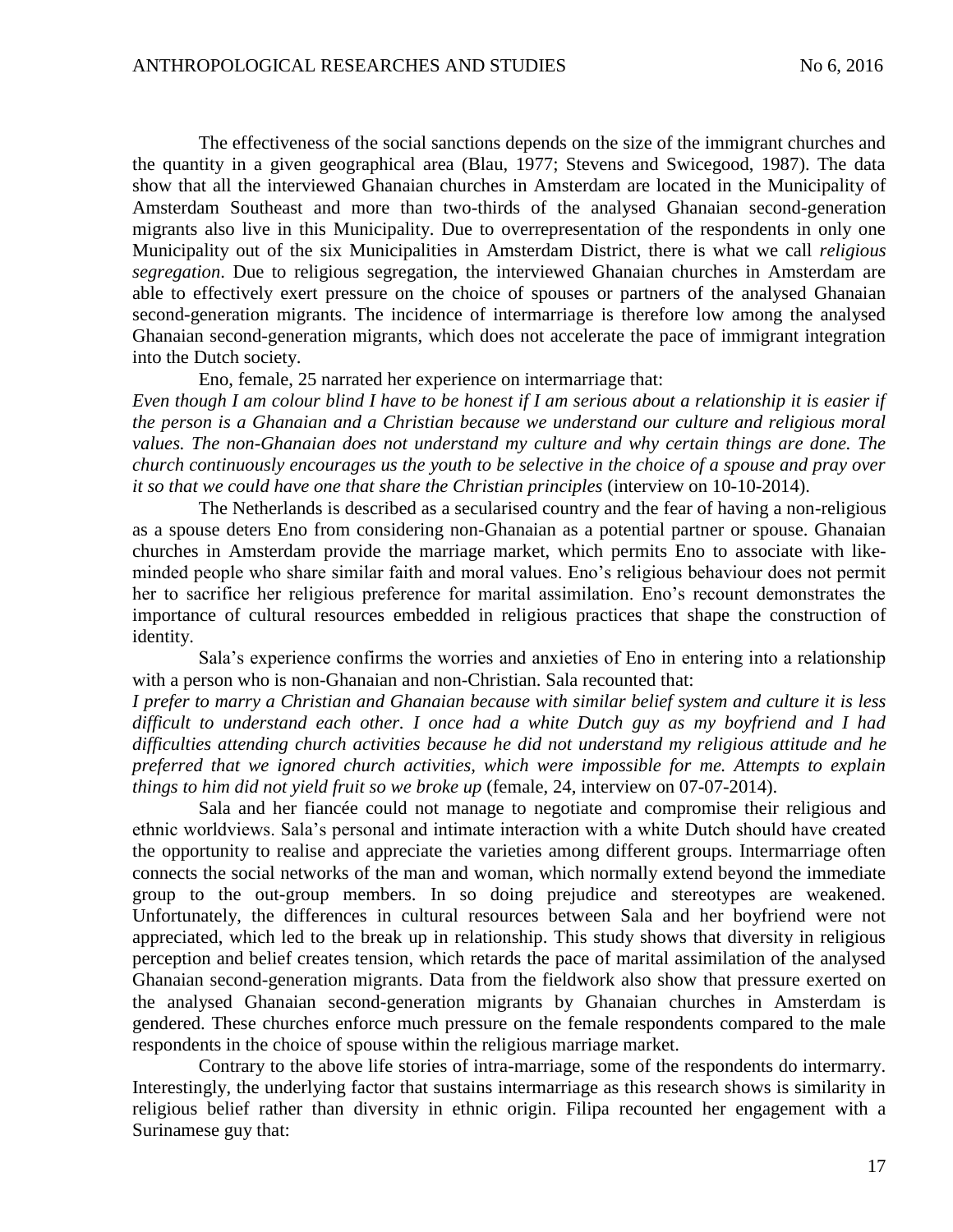*I have a fiancée and he is not a Ghanaian but Surinamese from my church. In my search for a life partner the bottom line was that the person should be of Christian background because it is important to share my life with someone with the same faith. I am of the conviction that similar religious background eliminates a lot of difficulties in marriage. My church directly and indirectly encourages us to marry persons with Christian background so that our children could be brought up in the Christian faith* (female, interview on 18-09-2014).

Similar Christian belief is an important cultural resource that attracted Filipa to her partner and determines the sustenance of intermarriage. The similar religious beliefs of the two couples overrule their diverse ethnic background. The religious social field serves as the marriage market for potential spouses or partners to interact and form social network that eventually lead to marriage or partnership. Christian religious identity may serve as a bridge that draws together second-generation migrants from different ethnic groups within the Dutch society. As this study shows, religiosity does not always deter marital assimilation of Ghanaian second-generation migrants. The level of incidence seems to be however low, due to the predominance of Ghanaians within Ghanaian churches in Amsterdam. Filipa reiterates the churches' role as third parties that engage in the choice of spouse of the analysed Ghanaian second-generation migrants through social control mechanisms.

Joe, 27, male, also recounted his engagement with a Surinamese lady. He affirmed that the core of their relationship is their similar Christian faith, not their diverse ethnic background. Joe recounted that:

*As a child, I attended Sunday school and at the age of 12 I joined the youth ministry. I had very strong relation with the other children. Apart from the Ghanaians, we had some few people from other ethnic minority groups …I am going through marriage counselling with my fiancée from the church who is Antillean. Church participation has provided me with the occasion to strengthen my relation with people from other cultures. It has also helped me to overcome certain prejudices I had against different cultures* (interview on 15-11-2014).

As Joe noted in his story, institutionalised religious participation provided him the occasion to interact with diverse cultures. Consequently, Joe's taste and preference in the search for potential spouse or partner extended to non-Ghanaians, which resulted in his engagement with an Antillean second-generation migrant. The Ghanaian churches in Amsterdam therefore provide the marriage market for second-generation migrants from diverse immigrant groups who are united by their religious belief and values. The presence of non-Ghanaians in Ghanaian churches in Amsterdam has reduced prejudice in the life of Joe, which contributes positively to the building of the sense of peoplehood (Gordon, 1964) in the Dutch society.

### *Friendship*

The study of Gijsbert (2004) on the four major Dutch ethnic minorities shows that more than half of second-generation migrants have contacts with people from their own immigrant group. Now the paper examines the impact the social capital generated within Ghanaian churches in Amsterdam have on the friendship of the analysed Ghanaian second-generation migrants. This paper categorises friendship members into: white Dutch, Ghanaians and non-Ghanaian immigrants.

When the question was asked: how is the composition of your friends and what influences your choice of friends? Ebel, 19, male, narrated that: *All my friends are Ghanaians and they are also Christians either from my church or from other* 

*churches in Amsterdam. I used to have Dutch friends when I was in the primary school, but since I completed my primary education I lost contact with them. I do not have friends from other immigrant groups…My social life is centred around church related activities, as I attend church*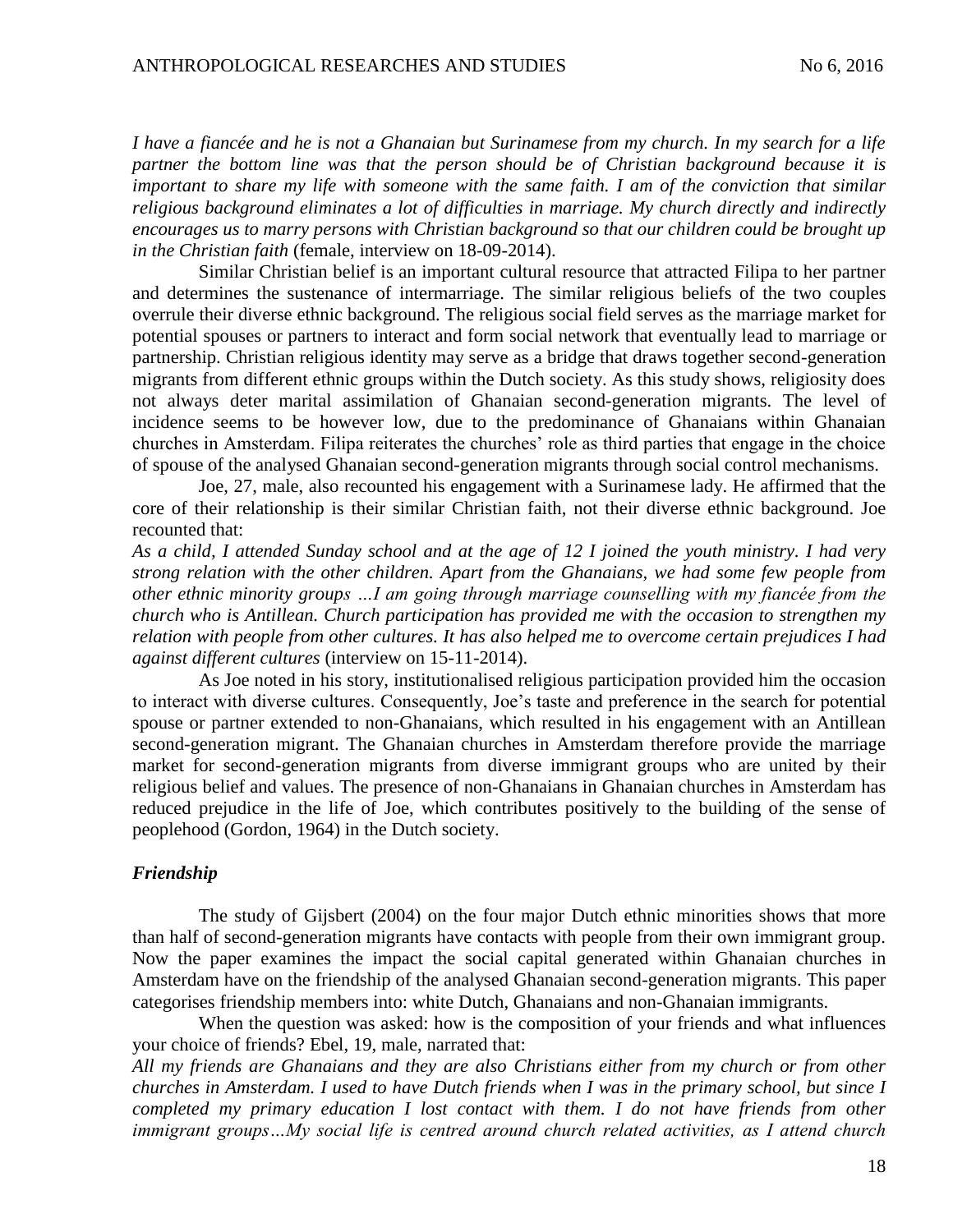*every Sunday and I sometimes go for prayer meetings on Wednesday and on Saturday. I am in constant touch with Ghanaians as my church is predominantly Ghanaian, so it has affected my choice of friends inadvertently* (interview on 20-02-2014)*.* 

One of the prerequisite that ensures the production of social capital according to Coleman (1990) is closure, which refers to the frequency with which the social actors in the social field communicate. As the social actors in the social group meet regularly, a closed system is likely to be created, which provides favourable environment of trust and trustworthiness among its members, allowing the formation of friendship. It is not surprising that Ebel's friends are of Ghanaian descent, due of his active church participation in a church that is frequented mainly by Ghanaians. Some Ghanaian churches in Amsterdam therefore facilitate the building of bonding social capital through closed friendship. This research shows that institutionalised religiosity in some Ghanaian churches in Amsterdam restrict the friendship composition of some of the analysed Ghanaian second generation migrants to Ghanaians rather than extending them to non-Ghanaians or white Dutch.

Ella, 29, female, also narrated that:

*I was born in the Netherlands and I have been a member of my church since childhood. Most of my friends are Ghanaians and they are in my church or in other Ghanaian churches. I also have friends from other immigrant groups, but I do not have white Dutch as friends. The composition of my friends has been influenced by my membership in a Ghanaian church, which is situated in the black community of Amsterdam Southeast. I have friends both in church and at school, but I have built long lasting relationships with those friends I have in the church. They are childhood friends*  (interview on 10-10-2014).

Zeta, 25, female, also recounted that:

*My parents were both Christians when I was born, so they introduced me to the church from infancy. My best friends are in the church and I have some Ghanaian friends who are not in the church as well as some few Dutch friends from school and other friends who are immigrants from other countries. My choice of friends is guided by several factors, but prominent among them are the negative experience of discrimination and social hardships that my parents and the church went through and continue to suffer in the Netherlands. I learnt from my parents and from the church that I should be serious in school and that I should learn hard so that I could have a bright future. Even though I am almost done with my first degree, I keep my ethnic identity and culture acquired from the church. Although I was born here, I do not consider myself as a Dutch…I am not white* (interview on 06-04-2014).

The second prerequisite for the creation and maintenance of social capital is the stability of the social field (Coleman, 1990). From the data, all the Ghanaian churches interviewed were established over a decade ago and most of the second-generation migrants interviewed have stayed in the churches since infancy. Apart from the frequency of church participation that enables the establishment of social capital, the maintenance of social capital is made possible only through long lasting relationship in the church. Zeta, like most of the other respondents, is able to have her best friends in the church because of frequency of encounter with other second-generation migrants in the Ghanaian churches, as well as the trust that have been built over a period of time through membership in the church. However, Zeta and Ella's bonding friendship do not hinder them from building non-Ghanaian friendship bridges.

The research shows that there is intergenerational identity formation in some Ghanaian churches in Amsterdam. Most of the churches in this research function as places of refuge, where Ghanaian second-generation migrants feel respected and accepted (Hirschman, 2004). The discrimination experienced in the mainstream Dutch society enhances the formation of Christian identity and consequently strengthens the bonding social capital within Ghanaian churches in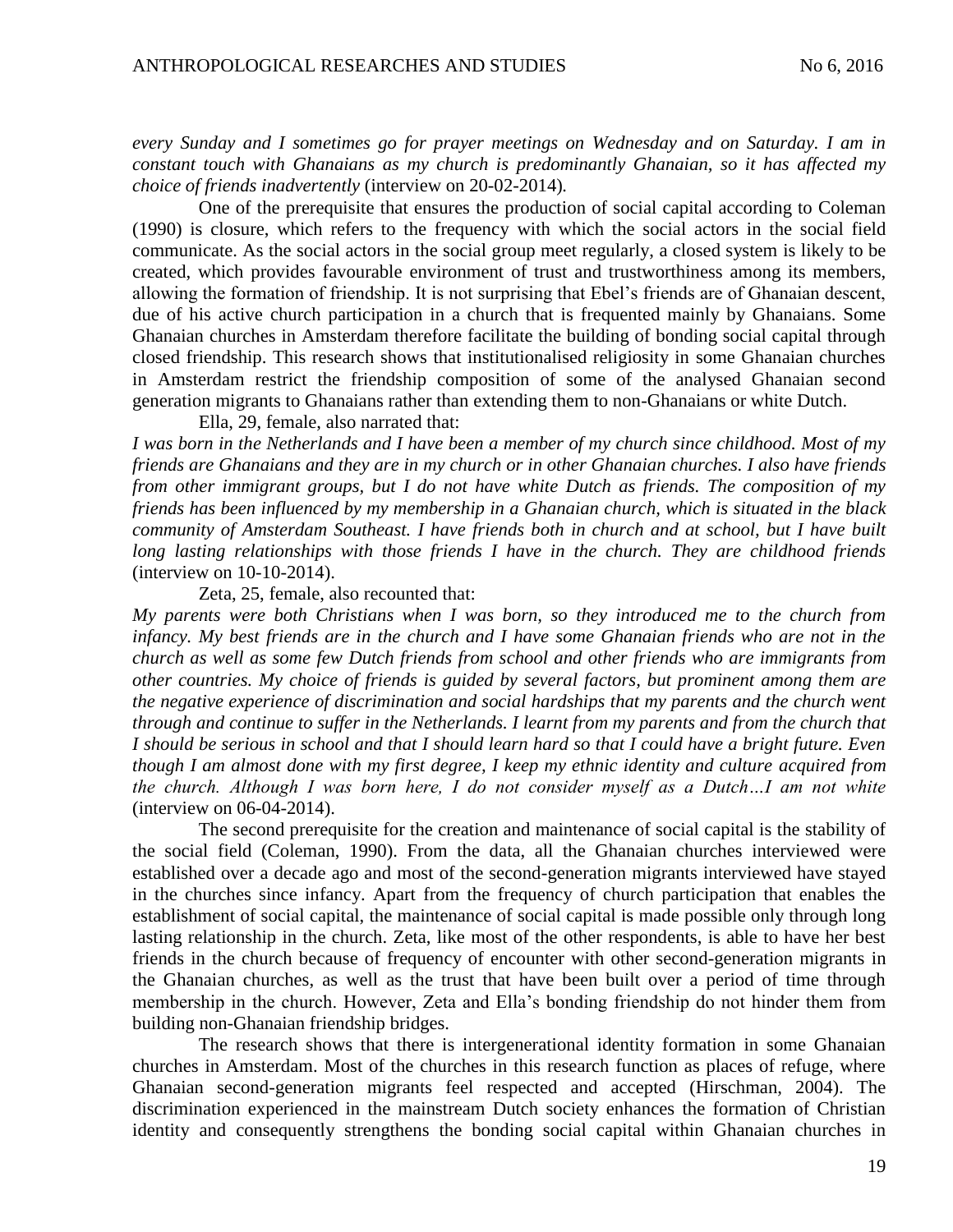Amsterdam. Although she was born in Amsterdam and holds the Dutch citizenship, she is selective in her belongingness to the Dutch society, which influences her friendship choice. Zeta challenges the traditional legal-political notion of citizenship (Turner, 1990) and directs the argument towards the practice of citizenship in everyday life as proposed by feminist scholars (Lister, 2001; Tastsoglou & Dobrowolsky, 2006).

The head pastor of one of the Ghanaian churches interviewed in Amsterdam recounted that: *The church consciously organizes socio-cultural programmes in addition to the spiritual activities that bring the youth in the church together to interact and build interpersonal friendships. Through social media like Facebook and WhatsApp, the youth create platforms where they share ideas and plan outings that strengthen their sense of belongingness and oneness as members of the church (interview on 20-09-2014).*

Ghanaian churches in Amsterdam are actively involved in ensuring that the analysed Ghanaian second-generation migrants strengthen their friendship among members of the church, including the use of modern communication technologies. Interestingly, members of the Ghanaian churches in Amsterdam are mainly Ghanaians as such these initiatives of the churches are likely to generate bonding social capital rather than bridging social capital.

Conversely, the findings from the fieldwork show that some of the analysed Ghanaian second-generation migrants have few friends in their churches due to the closed nature of the Ghanaian churches and the gossip that circulate within the churches and even beyond into the broader society. Dina, 25, female, recounted that

*As a child and a teenager, I had a lot of my friends in the church. I remember opening my home to friends from the church and I also went to their homes. Our friendship transcended church gatherings because we went out to cinemas and shopping malls, library and other recreational centres together. Currently, however, I have most of my friends outside the church because the church is a closed institution that has more or less the same persons circulating over a period of time whereas in school I meet different people in the various courses that I do. My church does not prohibit making friends from outside the church rather it encourages us to bring our new friends into the church. The church is my pseudo-family where I have my childhood friends and closest friends but most of my friends are from school* (interview on 30-07-2014).

For Dina the church takes a new dimension which she refers to as *pseudo-family* and as a family, the members are closed and do not easily circulate. This study shows that Ghanaian churches in Amsterdam like the family have slow pace of circulation of members so some of the analysed Ghanaian second-generation migrants extend most of their friendship outside the closed setting of these churches.

#### Adwoa, 32, female, narrated that:

*Definitely the church is like my second home, but I am cautious because of the gossip that informally perpetuate among members of the church. I have very few best friends in the church, because I am very selective in discussing my private issues in an environment where everybody knows everybody. I have witnessed how rumours have damaged the reputation and life of some people in the church, so I try to avoid being a victim. I have noticed that the youth in my church have formed small groups and there are those groups I could be very close with and there are those groups that I just meet on Sunday and those are Sunday friends* (interview on 08-08-2014)*.* 

Gossip is a social control mechanism that ensures the enforcement of norms within Ghanaian churches in Amsterdam as it "flourishes in close-knit, highly connected social networks (Merry, 1984, p.277)." The fear of formal and informal sanctions as a result of the spread of gossip deters Adwoa and some other respondents in this research from making a lot of friends in the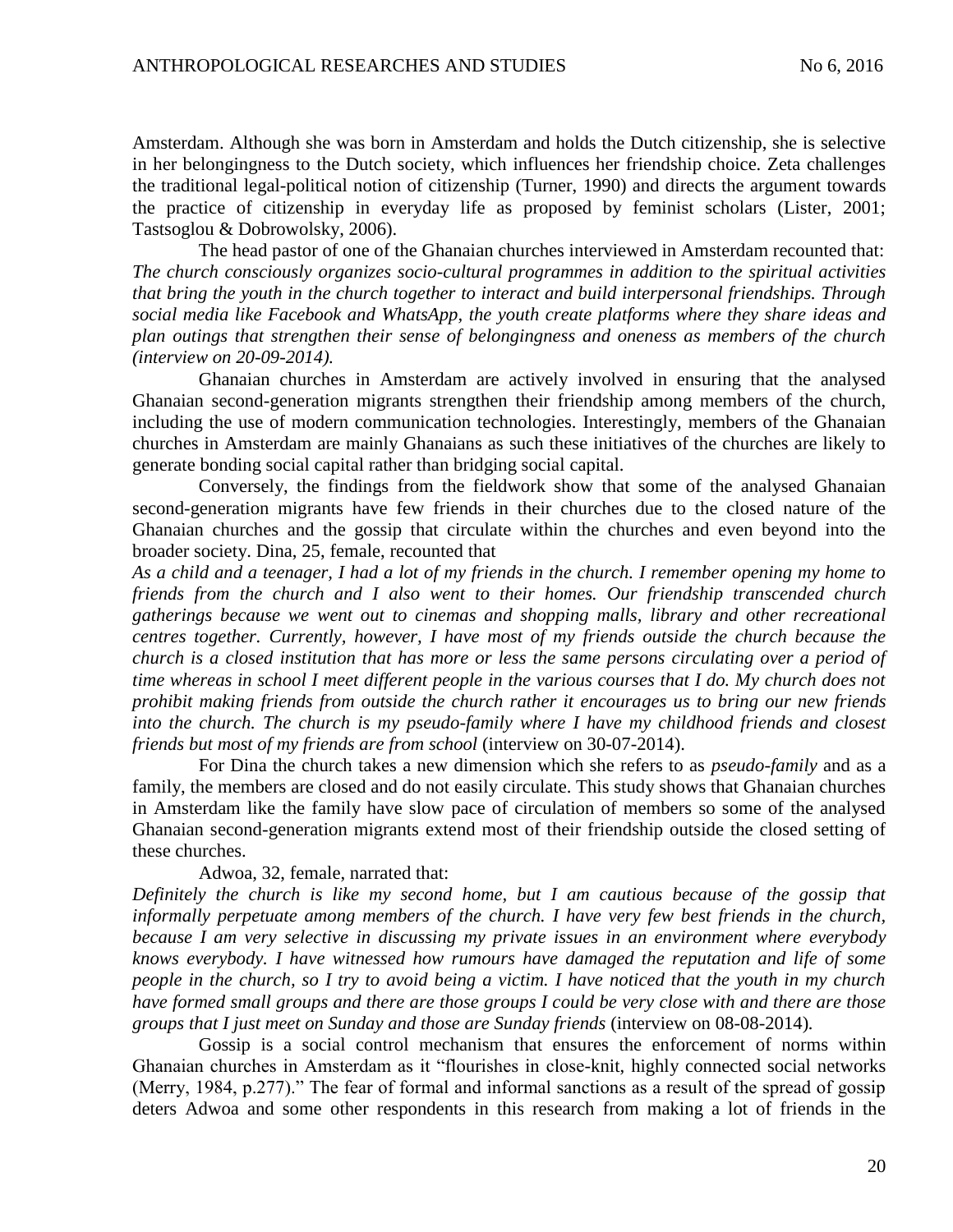church. Gossip drives Adwoa to extend her friendship to people outside the closed setting of her church, and in so doing may enhance the process of assimilation into mainstream Dutch society.

Akyea, 29, female, recounted that: *A lot of people in Ghanaian churches have interest in people's life and I do feel that they are not with genuine interest and I do not like that. Rumours start and spread very quickly in the church. I do not really have friends in the church, even though some of the members do check up on me, but I do not meet them aside church activities. I am not afraid of the church, but I am afraid of the people in the church. My friends are outside the church* (interview on 18-08-2014).

Akyea buttresses Adwoa's perplexity about gossip in the church and further explains that the rumours in the church are just for the personal consumption of those members of the church who are only interested in building their information bank. As Merry (1984) explains, in close connected social settings like Ghanaian churches in Amsterdam, gossip is a positive tool in ensuring that members live according to the norms in the social field. Gossip brings shame unto the object and it serves as a corrective and preventive mechanism that strengthens the norms in Ghanaian churches in Amsterdam. Some of the analysed Ghanaian second-generation migrants rather perceive gossip and rumours as driving force to move beyond their church in the search for friends.

#### **Conclusion**

This ethnographic research work investigated the effect that social capital generated within Ghanaian churches in Amsterdam had on the process of integration of the analysed Ghanaian second-generation migrants in Amsterdam. Friendship and intermarriage are the two main indicators of immigrant integration analysed in this research. The paper finds that Ghanaian churches in Amsterdam are important social field that have rippling effect in the friendship and marriage pattern of the analysed Ghanaian second-generation migrants. Due to the qualitative nature of this research, the authors do not seek to generalise the results to other settings and recommends for further investigation into the following conclusions.

The research concludes that the effective social control mechanisms that occur in the form of sanctions and gossip in some of the Ghanaian churches in Amsterdam facilitate the growth of both bridging and bonding forms of social capital among the analysed Ghanaian second-generation migrants. The findings show that the effective social control mechanisms within some of the Ghanaian churches in Amsterdam result from religious segregation The enforcement of social control mechanisms on the choice of spouse in the analysed Ghanaian churches in Amsterdam is, however, gendered, as the pressure weighs more on female rather than male respondents.

Through institutionalised religiosity, the analysed Ghanaian second-generation migrants blend the formation of Christian identity and Ghanaian cultural identity. The religious-cultural identity constructed within Ghanaian churches in Amsterdam enforces the building of bonding social capital within Ghanaian churches excluding non-Ghanaians and non-Christians from their choice of potential spouses. The findings show that bonding social capital within some Ghanaian churches in Amsterdam breeds intergenerational intra-marriage rather than intermarriage. Moreover, the research reveals that the religious-cultural identity formed by some of the analysed Ghanaian second-generation migrants contests the politico-legal understanding of citizenship bound to the nation-state, while they call for citizenship of participation in everyday life that is marked by equality of rights.

Some of the Ghanaian churches in Amsterdam retard the pace of immigrant integration into the Dutch society through their influence in the choice of friends and spouses of the analysed Ghanaian second-generation migrants This practice does not enhance the process of entering into the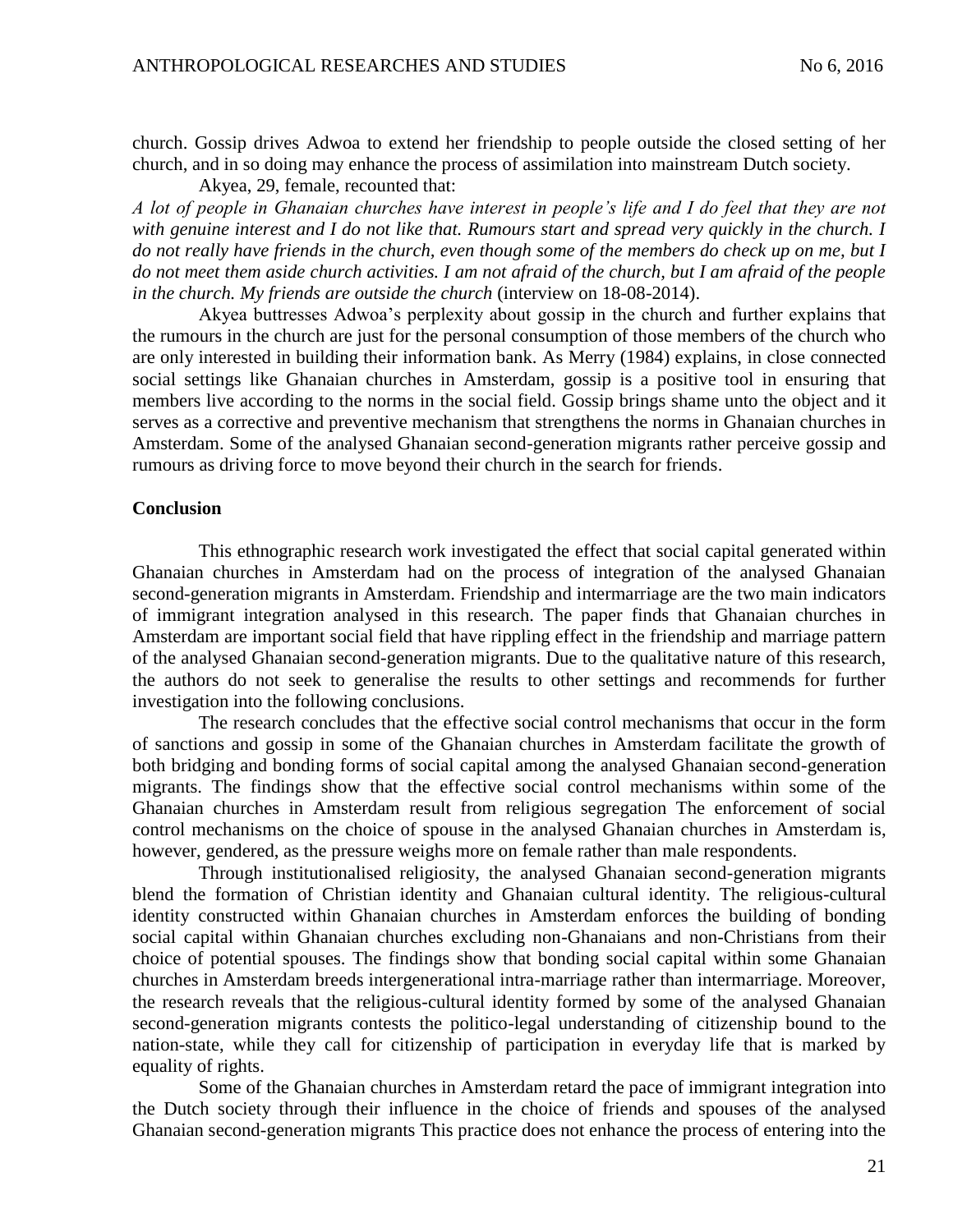social clique (Gordon, 1964) of the autochthones in the mainstream Dutch society. However, the notion of immigrant integration as defined in this research is contested by some of the analysed Ghanaian second-generation migrants, which results from their experience of discrimination in the mainstream Dutch society. The research shows that through bonding social capital, the analysed Ghanaian second-generation migrants build leadership skills and self-esteem, which enhance upward mobility in the mainstream Dutch society.

**Acknowledgements:** We would like to thank the reviewer/s for their useful comments that have helped to enrich the article.

### **Bibliography**

- 1. Adogame, A., 2003. Betwixt Identity and Security: African New Religious Movement and the Politics of Religious Networking in Europe. *Nova Religio,* 7(2), pp.24-41.
- 2. Aparicio, R., 2007. The integration of the second and 1.5 generations of Moroccan, Dominican and Peruvian origin in Madrid and Barcelona. *Journal of Ethnic and Migration Studies,* 33(7), pp.1169 – 1193.
- 3. Biernacki, P. & Waldorf, D., 1981. Snowball sampling: problems and techniques of chain referral sampling. *Sociological methods & research*, 10(2), pp.141-163.
- 4. Blau, P. M., 1977. *Inequality and heterogeneity*. New York: Free Press.
- 5. Bolzman, C., Fibbi, R. and Vial, M., 2003. *Secondas – Secondos. Le Processusd' Integration des Jeunes Adultesissus de l'Immigration Espagnole et Italienneen Suisse*. Zurich: Seismo.
- 6. Bosswick, W. and Heckmann, F., 2006. Integration of Migrants: Contribution of local and regional authorities. Dublin: European Foundation for the Improvement of Living and Working **Conditions**
- 7. Bramadat, A. P., 2005. Religion, social capital and the day that changed the world. *Journal of Migration and Integration,* 4(2), pp.201-217.
- 8. Bourdieu, P., 1985. The Forms of Capital. In J. G. Richardson, ed., *Handbook of Theory and Research of the Sociology of Education*. New York: Greenwood, pp. 241–58.
- 9. Choenni, C., 2002. *Ghanazen in Nederland. Een Profiel*. Den Haag: Ministerie van Binnenlandse Zaken en Koninkrijkszaken.
- 10. Coleman, J. S., 1990. *Foundations of social theory*. Cambridge: The Belknap Press of Harvard University Press.
- 11. Crul, M., 2005. The Second Generation in Europe. *Conference on Seconde generazioni in Italia. Scenari di un fenomeno in movimento*. Milan, May 20, 2005.
- 12. Crul, M. and Vermeulen, H., 2003. The second generation in Europe. *International Migration Review,* 37(4), pp.965-986.
- 13. Diehl, C. and Koenig, M., 2009. Religiosität türkischer Migranten im Generationenverlauf: Ein Befund und einige Erklärungsversuche. *Zeitschrift für Soziologie,* 38(4), pp.300—319.
- 14. Favaro, G. and Napoli, M. eds., 2004. *Ragazze e ragazzi nella migrazione*. Milano: Guerini Associati.
- 15. Gang, I. & Zimmermann C., 2000. Is child like parent? Educational attainment and ethnic origin. *The Journal of Human Resources, 35(3)*, pp.550-569.
- 16. Gijsberts, M., 2004. *Ethnic minorities and integration: outlook for the future*. The Hague: Social and Cultural Planning Office.
- 17. Gordon, M., 1964. *Assimilation in American life*. New York: Oxford University Press.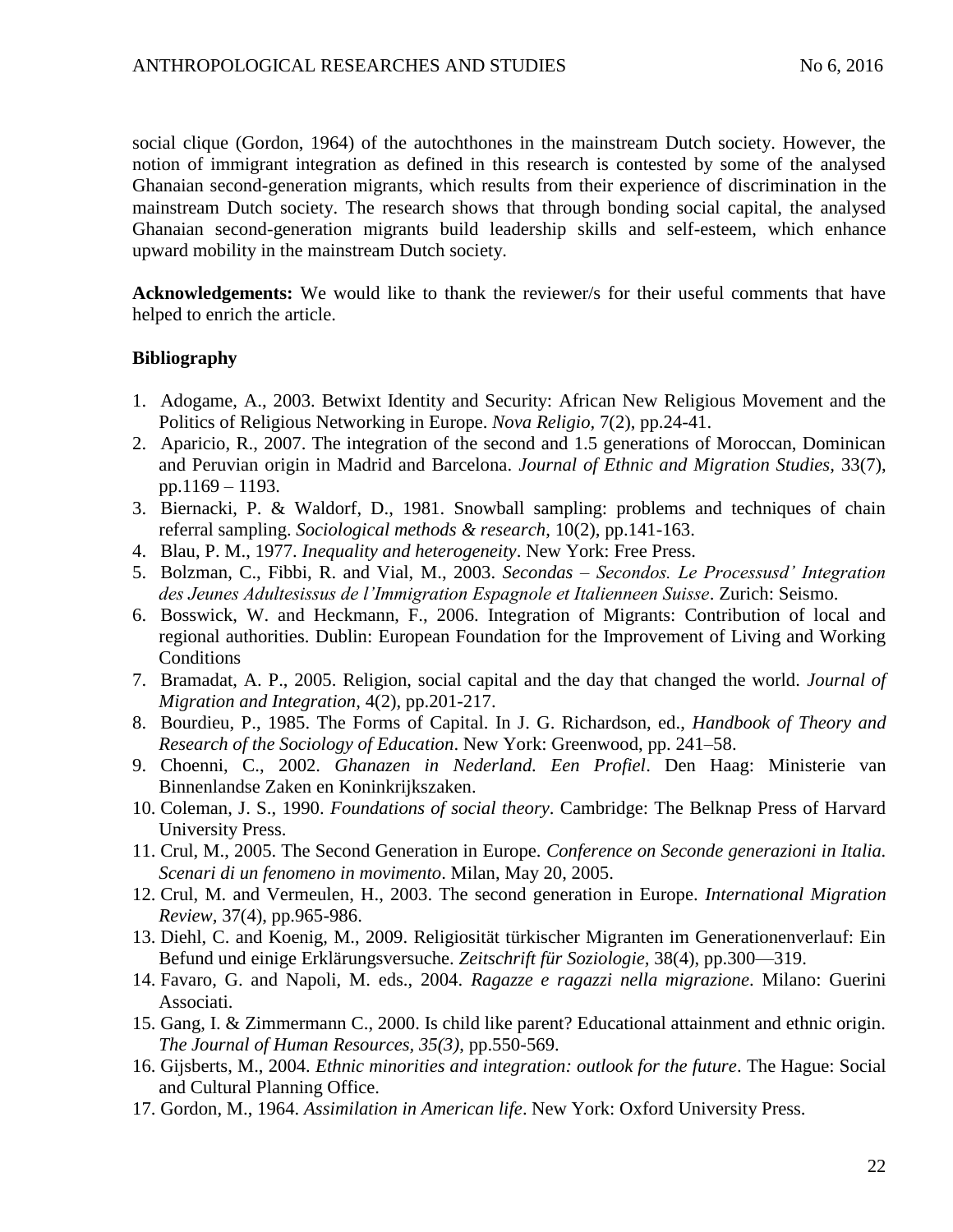- 18. Hartung, A., Vandezande, V., Phalet, K. and Swyngedouw, M., 2011. Partnership preferences of the Belgian second generation: Who lives with whom? *Advances in Life Course Research*, 16(4), pp.152-163.
- 19. Hirschman, C., 2004. The Role of Religion in the Origin and Adaptation of Immigrant Groups in the United States. *International Migration Review,* 38(3), pp.1206-1233.
- 20. Hopkins, N., 2011. Religion and social capital: identity matters. *Journal of Community & Applied Social Psychology,* 21, pp.528–540.
- 21. Kalmijn, M., 1998. Intermarriage and homogamy: Causes, patterns, trends. *Annual Review of Sociology*, 24, pp.395–421.
- 22. Kalmijn, M. and Van Tubergen, F., 2006. Ethnic intermarriage in the Netherlands: confirmations and refutations of accepted insights. *European Journal of Population*, 22(4), pp.371-397
- 23. Levitt, P. and Glick Schller, N., 2004. Conceptualizing simultaneity: a transnational social field perspective on society. *International migration review*, pp.1002-1039.
- 24. Lieberson, S. and Waters, M., 1988. *From Many Strands: Ethnic and Racial Groups in Contemporary America.* New York: Russell Sage Foundation.
- 25. Lister, R., 2001. Citizenship and gender. In: K. Nash and A. Scott eds., *The Blackwell Companion to Political Sociology.* Oxford: Blackwell, pp.323-32.
- 26. Merry, S. E., 1984. Rethinking gossip and scandal. In: D. Black, *Toward a general theory of social control*. New York: Academic Press, Vol. 1., pp.271-302.
- 27. Mullins, M., 1987. The life-cycle of ethnic churches in sociological perspective. *Japanese Journal of Religious Studies,* 14(4), pp.321-334.
- 28. Portes, A. and Rumbaut, G. R., 2001 *Legacies: The Story of the Immigrant Second Generation*. Berkeley: University of California Press.
- 29. Park, R. E., 1930. Assimilation Social. In: E. Seligman and A. Johnson eds., *Encyclopedia of the social sciences.* New York: Macmillan, Vol.2, p.281.
- 30. Nielsen, J. S., 1995. *Muslims in Western Europe*. Edinburgh: Edinburgh University Press.
- 31. Rossman, G. & Rallis, S. F., 1998. *Learning in the field: An introduction to qualitative research.* Thousand Oaks, CA: Sage.
- 32. Stevens, G. and Swicegood, G., 1987. The linguistic context of ethnic endogamy. *American Sociological Review, 52*, pp.73–82.
- 33. Tastsoglou E. and Dobrowolsky, A. eds., 2006. *Women, Migration and Citizenship: Making Local, National and Transnational Connections.* London: Ashgate Publishers.
- 34. Ter Haar, G., 1998. *Halfway to Paradise: African Christians in Europe*. Cardiff: Cardiff Academie Press.
- 35. Timmerman, C., Vanderwaeren, E. & Crul, M., 2003. The second generation in Belgium. *International Migration Review, Vol. 37, No. 4*, pp. 1065-1090 [Online] Available at: [<http://www.jstor.org/stable/30037786>](http://www.jstor.org/stable/30037786) [Accessed 14 October, 2013]. New York: The Centre for Migration Studies.
- 36. Tonah, S., 2007. Ghanaians Abroad and Their Ties Home: Cultural and Religious Dimensions of Transnational Migration. *Center for Interdisciplinary Research.* Bielefeld, Germany: COMCAD.
- 37. Turner, B., 1990. Outline of a theory of citizenship. *Sociology*, 24, pp.189–217.
- 38. Van den Bos, D., 2013. *Kerken in de Bijlmer zijn parels in Amsterdam-Zuidoost* [online] Available at:  $\alpha$ [<http://www.refdag.nl/kerkplein/kerknieuws/kerken\\_in\\_de\\_bijlmer\\_zijn\\_parels\\_in\\_amsterdam\\_](http://www.refdag.nl/kerkplein/kerknieuws/kerken_in_de_bijlmer_zijn_parels_in_amsterdam_zuidoost_1_749924)

[zuidoost\\_1\\_749924](http://www.refdag.nl/kerkplein/kerknieuws/kerken_in_de_bijlmer_zijn_parels_in_amsterdam_zuidoost_1_749924)*>* [Accessed on 27 June 2015].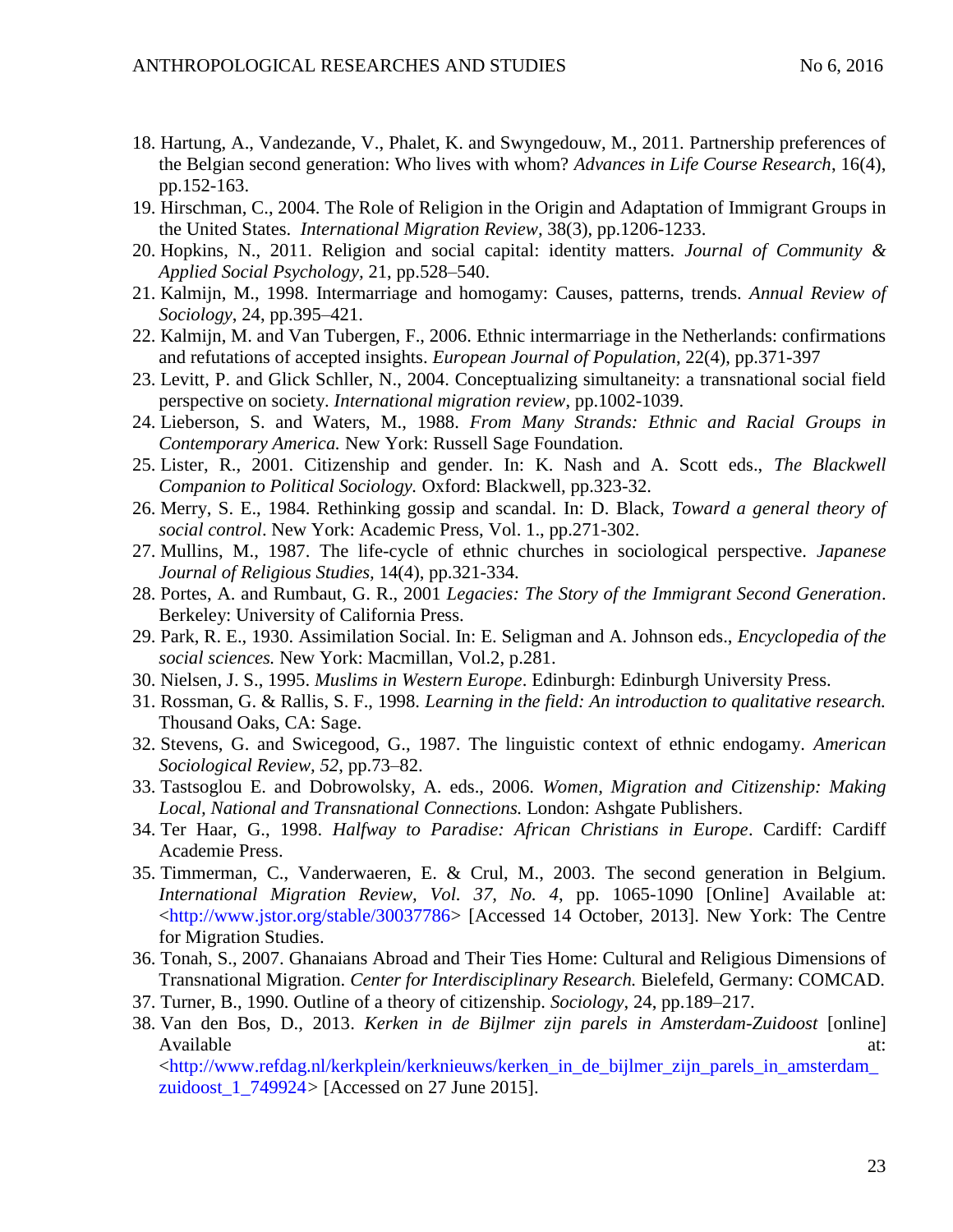- 39. Van Tubergen, F., 2007. Religious Affiliation and Participation among Immigrants in a secular Society: A Study of Immigrants in The Netherlands. *Journal of Ethnic and Migration studies,* 33(5), pp.747-765.
- 40. Vernooij, J., 2004. Pentecostalism and Migration: the Dutch Case. *Paper for the IAMS Assembly*. Malaysia.
- 41. Zhou, M. & Bankston, C. L. III., 1994. Social Capital and the Adaptation of the Second Generation: The Case of Vietnamese Youth in New Orleans. *International Migration Review,*  28(4), pp.775-799.
- 42. \*\*\*Centraal Bureau voor de Statistiek (CBS), 2015. Bevolking; leeftijd, herkomstgroepering, geslacht en regio, 1 januari. [online] Available at: [<http://statline.cbs.nl/StatWeb/publication/?DM=SLNL&PA=37713&D1=0&D2=0&D3=19&D](http://statline.cbs.nl/StatWeb/publication/?DM=SLNL&PA=37713&D1=0&D2=0&D3=19&D4=0-4&D5=2-17&VW=T) [4=0-4&D5=2-17&VW=T.](http://statline.cbs.nl/StatWeb/publication/?DM=SLNL&PA=37713&D1=0&D2=0&D3=19&D4=0-4&D5=2-17&VW=T)> [Accessed 20 September 2015].
- 43. \*\*\*Gemeente Amsterdam. 2014. *Kerncijfers voor Amsterdam, stadsdeel Zuidoost en de buurtcombinaties T92 t/m T98, 1 januari 2014*. Amsterdam: Gemeente Amsterdam [online] Available at: [<http://www.ois.amsterdam.nl/assets/pdfs/2014\\_stadsdelen\\_in\\_cijfers.pdf>](http://www.ois.amsterdam.nl/assets/pdfs/2014_stadsdelen_in_cijfers.pdf) [Accessed 20 March 2015.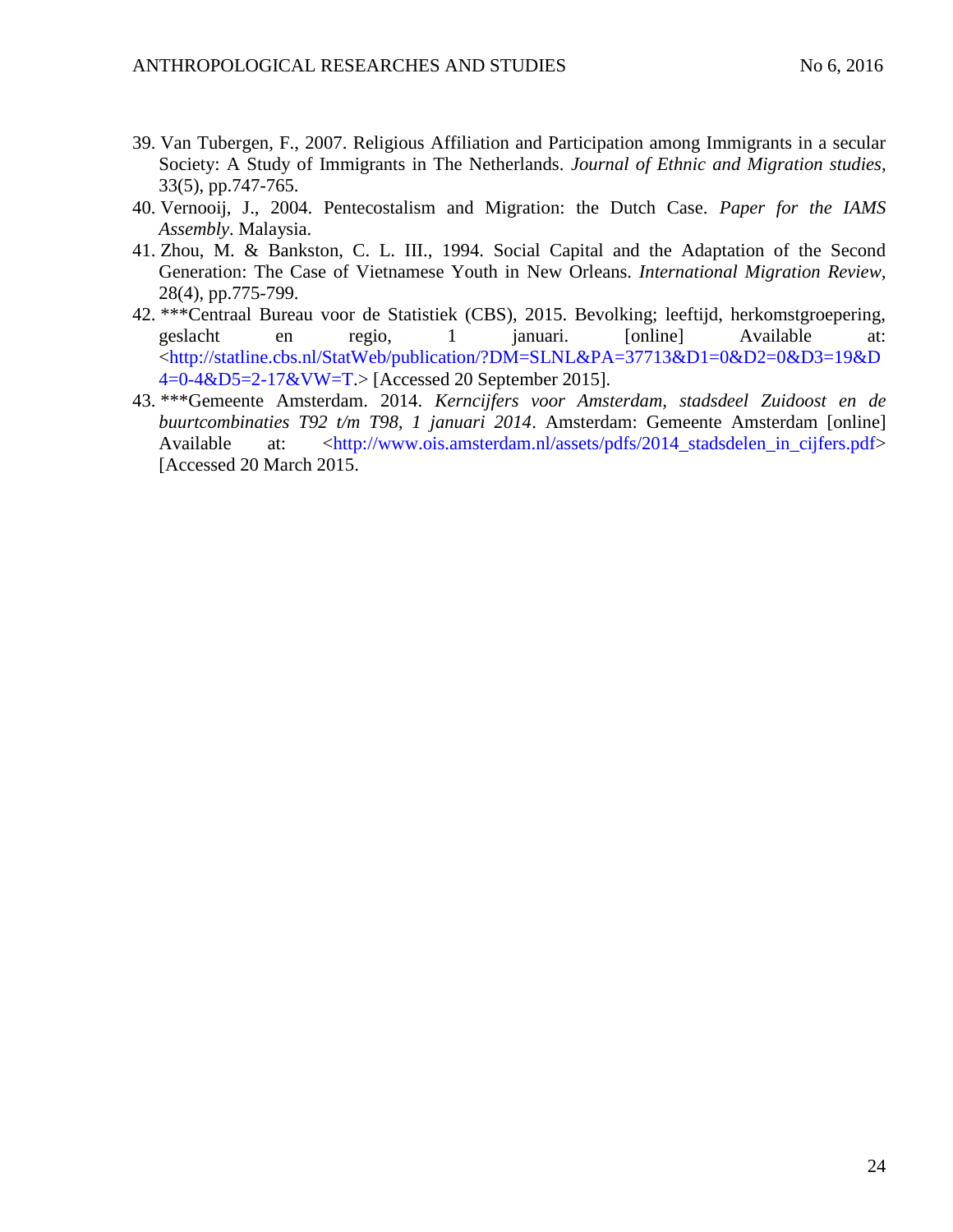### **Attitudes towards homosexuality in a sample of Novi Sad (Serbia) population**

Pavlica Tatjana, Sikora Čaba, and Rakić Rada

University of Novi Sad, Serbia

Address correspondence to: Tatjana Pavlica, Department for Biology and Ecology, Faculty of Sciences, Trg Dositeja Obradovića 2, 21000 Novi Sad, Serbia. Ph.: +381641838887; Fax +38121450-620; E-mail: [tatjana.pavlica@dbe.uns.ac.rs](mailto:tatjana.pavlica@dbe.uns.ac.rs)

### **Abstract**

**Objectives.** Serbia is generally considered to be socially conservative with regard to the rights of homosexual individuals. The aim of this study was to investigate the attitudes towards homosexuality in a sample population of the city of Novi Sad.

**Material and methods.** The survey was conducted in 2014, and included high schools and institutions chosen as a combining random sample. The total number of respondents was 242 and their age ranged from 14 to 59 years. The instrument was an anonimous questionnaire (Homophobia Scale – HS) (Wright, Adams, and Bernat, 1999) that consisted of 25 statements. Respondents answer on a 5-point Likert scale of 1 (Strongly Agree) to 5 (Strongly Disagree).

**Results.** Analysis of the survey points to a moderate degree of homophobia in respondents. Males express higher homophobia ( $38.69 \pm 22.56$ ) than females ( $24.79 \pm 17.37$ ). In both males and females, inter-factor percentage of homonegativism is highest in Factor 3 – Cognitive Negativism, and lowest regarding Factor 2 – Behavioral Aggression. Higher means of total homophobia are detected in both male and female respondents with secondary education. Homophobia is most noticeable in youngest age category and least observable in the category 40-59 years of age.

**Conclusion.** The study contributes to enlarging the database on the attitudes of Serbian population toward homosexual individuals. The results indicate that negative attitudes are still present in the population. Similar studies in the future can contribute to widening public consciousness and reducing ignorance, prejudice and stereotypes regarding homosexuality.

**Keywords:** homosexuality, homophobia, index, homonegativism, and sexual orientation.

# **Introduction**

Societal attitudes toward homosexuality vary greatly in different cultures and different historical periods (Murray, 2000). Many societies and cultures have their own values regarding appropriate and inappropriate sexuality. In modern society, heterosexuality represents a behavioral norm and still in many parts of the world, minority groups, such as homosexual individuals, are exposed to stereotypes. Generalizing negative experience to a whole group, stereotypes, prejudices, lack of knowlege can lead to unreal social distances and even unjustified discrimination (Rada, 2011). Although in some countries support for LGBT rights has been rising, such as legal recognition of same-sex marriage, anti-discrimination laws and others, in many parts of the world there is still disapproval and discrimination against LGBT people. A new Pew Research Center's 2013 Global Attitudes survey finds huge variance by region on the broader question of whether homosexuality should be accepted or rejected by society. The survey of public opinion in 39 countries finds a broad acceptance of homosexuality in richest countries, where religion is a less central issue, like North America, the European Union, most of Latin America and parts of Asia. On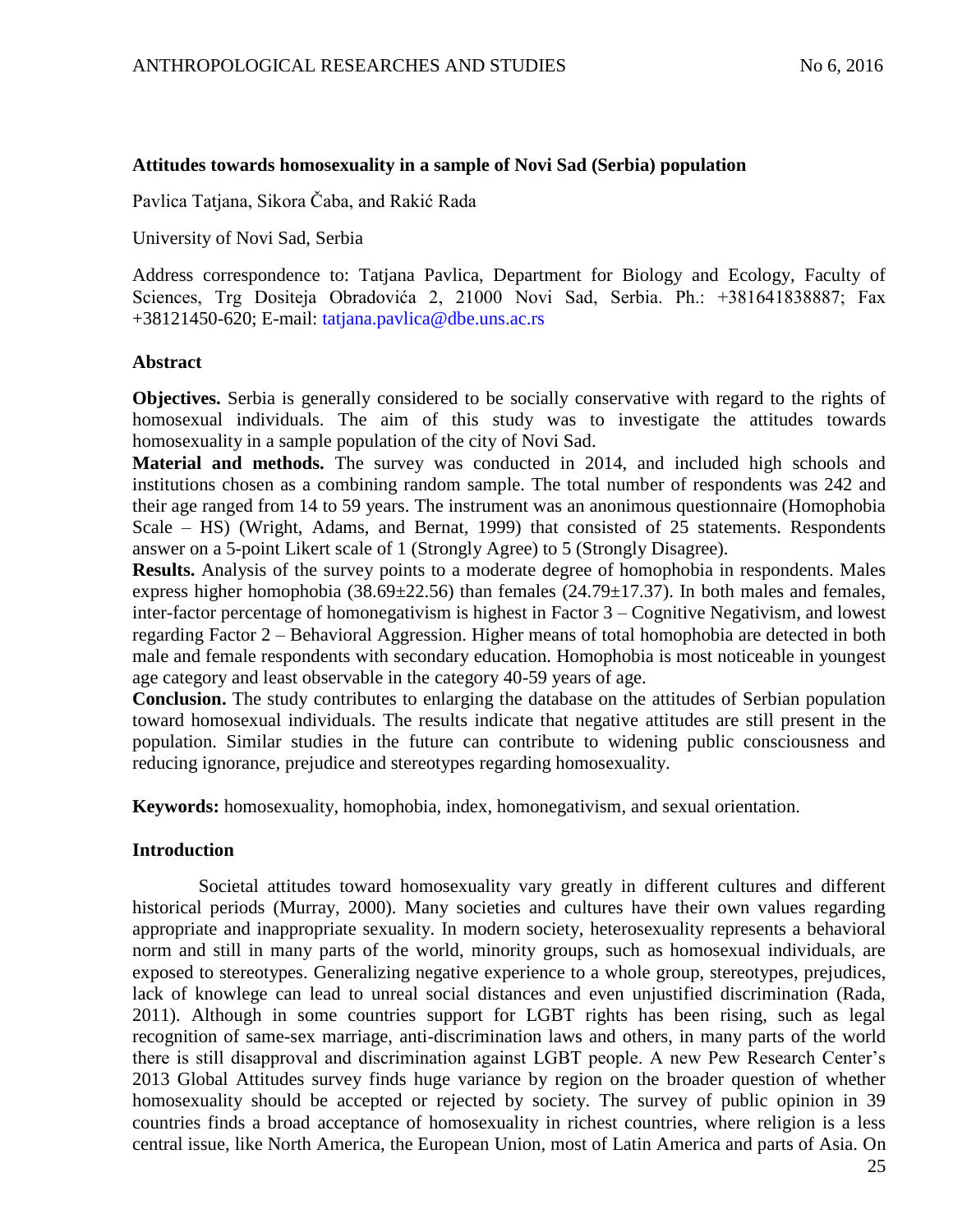the contrary, in Muslim nations and Africa, as well as in some parts of Asia, a noticeable disapproval and rejection of homosexuality is still present. A longitudinal research has demonstrated that legal rights for LGB people have been accompanied by a decrease in negative attitudes towards homosexuality among younger age groups (Andersen, Fetner, 2008). Some investigations (Lottes, Alkula, 2011) show that most of the post-communist countries differ from the rest of Europe in respect to low justifications of homosexuality.

Serbia is generally considered to be socially conservative with regard to the rights of homosexual individuals. The contract of the contract of the contract of the contract of the contract of the contract of the contract of the contract of the contract of the contract of the contract of the contract of the co

(http://www.yucom.org.rs/upload/vestgalerija\_61\_18/1210849633\_GS0\_EWSSPECIAL-english-05142008-HomophobiaSurvey.pdf). A study conducted in 2009 (Radoman, 2011) on a sample of 2500 high school students from six Serbian cities has shown that 60% of the examinees approve of the violence over LGBT population. Homophobia was recorded in 28.7% of individuals, 29.1% of them showed moderate degree of homophobia; while in 27.9% of cases non-homophobic attitude was recorded. Males represented the majority of homophobic subjects, while females dominated in the non-homophobic group. A comparison with the study conducted in 2011 suggests that the number of more liberal attitudes has risen, while the number of extreme responses has remained the same (Radoman, 2011).

The studies conducted in Serbia on the attitutes towards homosexuality have been scarce. Therefore, the aim of the present study was to examine the attitudes towards homosexuality and to assess the cognitive, emotional and behavioral components of homophobia in the population of the city of Novi Sad.

#### **Material and methods**

The survey was conducted in 2014 in the city of Novi Sad and included high schools and institutions chosen as a combining random sample. The total number of respondents was 242 and their age ranged from 14 to 59 years. The study was conducted in direct contact with the examinees. Prior to completing the survey, the respondents were informed with the aim and purpose of the investigation and in general it took them 5 to 10 minutes to complete the survey.

The study implied nonexperimental research method and the data were obtained by means of a survey. The instrument was an anonimous questionnaire (Homophobia Scale – HS) (Wright, Adams, and Bernat, 1999) that consisted of 25 statements and demographic data such as sex, age and level of education. The respondents' answers included a 5-point Likert scale of 1 (Strongly Agree) to 5 (Strongly Disagree). The main characteristic of the scale is that it measures the attitudes towards homosexual individuals referring to homonegativism and excluding the entire construct of homophobia. The scale differs from other homophobia measuring instruments as it includes issues such as social avoidance and aggressive behaviour, apart from psychological statements. There are three factors in the scale: Behaviour/Negative Affect, Affect /Behavioral Aggression and Cognitive Negativism. For each of the three factors, inter-factor percentage of homonegativism was assesed. It is calculated by dividing a factor value with the highest number in the scale and the obtained result is multiplied by 100.

Мicrosoft Оffice Еxcel was used for data processing and the data was processed both qualitatively and quantitatively (percentages).

The formal consent for conducting the survey was obtained by the Scientific Board of Department of Biology and Ecology, University of Novi Sad, as well as by the principles of schools in which the questionnaires were distributed.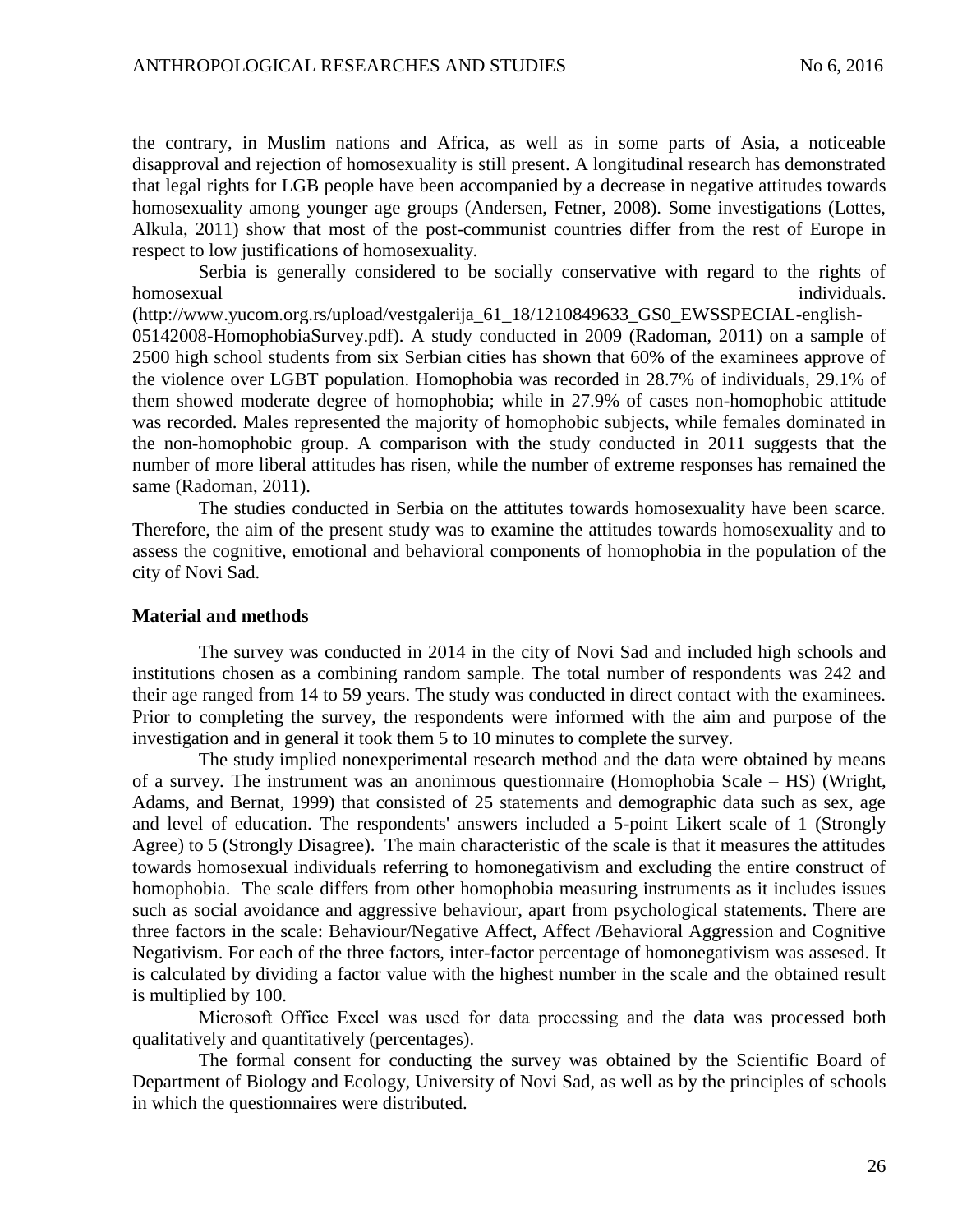### **Results**

There were 242 respondents, including more females ( $N = 151$ ; 62.39%) than males ( $N =$ 91; 37.60%). The average age of the sample was  $26.73\pm9.36$  years, with no great difference between the female and male respondents (females  $26.54\pm9.83$ ; males  $27.05\pm8.89$  years). The largest percentage of respondents (57.02%) is represented by adults between the ages 20 and 39, while the smallest percentage of them could be found in the age category 40-59 years (9.5%).

As for the level of education, 52.07% of respondents had secondary education, while the rest of the sample had higher education. There were no respondents with only primary education.

Table 1 shows the degree of homophobia in relation to the respondents' gender. There are results of total degree of homophobia, and in relation to one of the three factors: Behaviour/Negative Affect, Affect/Behavioral Aggression and Cognitive Negativism. The total degree of homophobia is assessed using the results of all three factors with final value representing the combined result distributed on the scale 0-100. It can be observed that the degree of homophobia in general equals  $30.31 \pm 20.57$ , with males showing higher level of homophobia  $(38.69 \pm 22.56)$  than females  $(24.79 \pm 17.37)$ . The male respondents also show higher values of individual factors, when compared to females. In both males and females, inter-factor percentage of homonegativism is highest in Factor 3, Cognitive Negativism, and lowest regarding Factor 2, Behavioral Aggression.

| Degree of<br>homophobia       | Females          |           | Males             |           | Total            |           |
|-------------------------------|------------------|-----------|-------------------|-----------|------------------|-----------|
|                               | X                | <b>SD</b> | X                 | <b>SD</b> | X                | <b>SD</b> |
| Total degree of<br>homophobia |                  |           |                   |           |                  |           |
| $0 - 100$                     | 24.79            | 17.37     | 38.69             | 22.56     | 30.31            | 20.57     |
| Factor 1                      | 9.30<br>$23.25*$ | 7.79      | 15.93<br>39.83*   | 10.30     | 11.79<br>29.47*  | 9.37      |
| Factor 2                      | 7.81<br>$19.53*$ | 6.85      | 12.55<br>$31.37*$ | 8.63      | 9.59<br>23.97*   | 7.90      |
| Factor 3                      | 7.68<br>38.40*   | 4.60      | 10.21<br>$51.05*$ | 6.00      | 8.63<br>$43.15*$ | 5.30      |

**Table 1. Degree of homophobia in relation to the respondents' gender**

*\* Inter-factor percentage of homonegativism*

Table 2 presents the results of the degree of homophobia in relation to the respondents' education. Higher means of total homophobia are detected in both male and female respondents with secondary education (in females  $30.72 \pm 18.73$ , in males  $45.31 \pm 25.00$ ). The means of each of the three factors are also higher in respondents with secondary education, implying the presence of higher level of homonegativism in this population. In both groups of respondents the highest level of homonegativism is observed in Factor 3, i.e. the largest number of negative statements is related to cognitive negativism. Inter-factor percentage of homonegativism in female and male respondents equals 45.90% and 57.53%, respectively.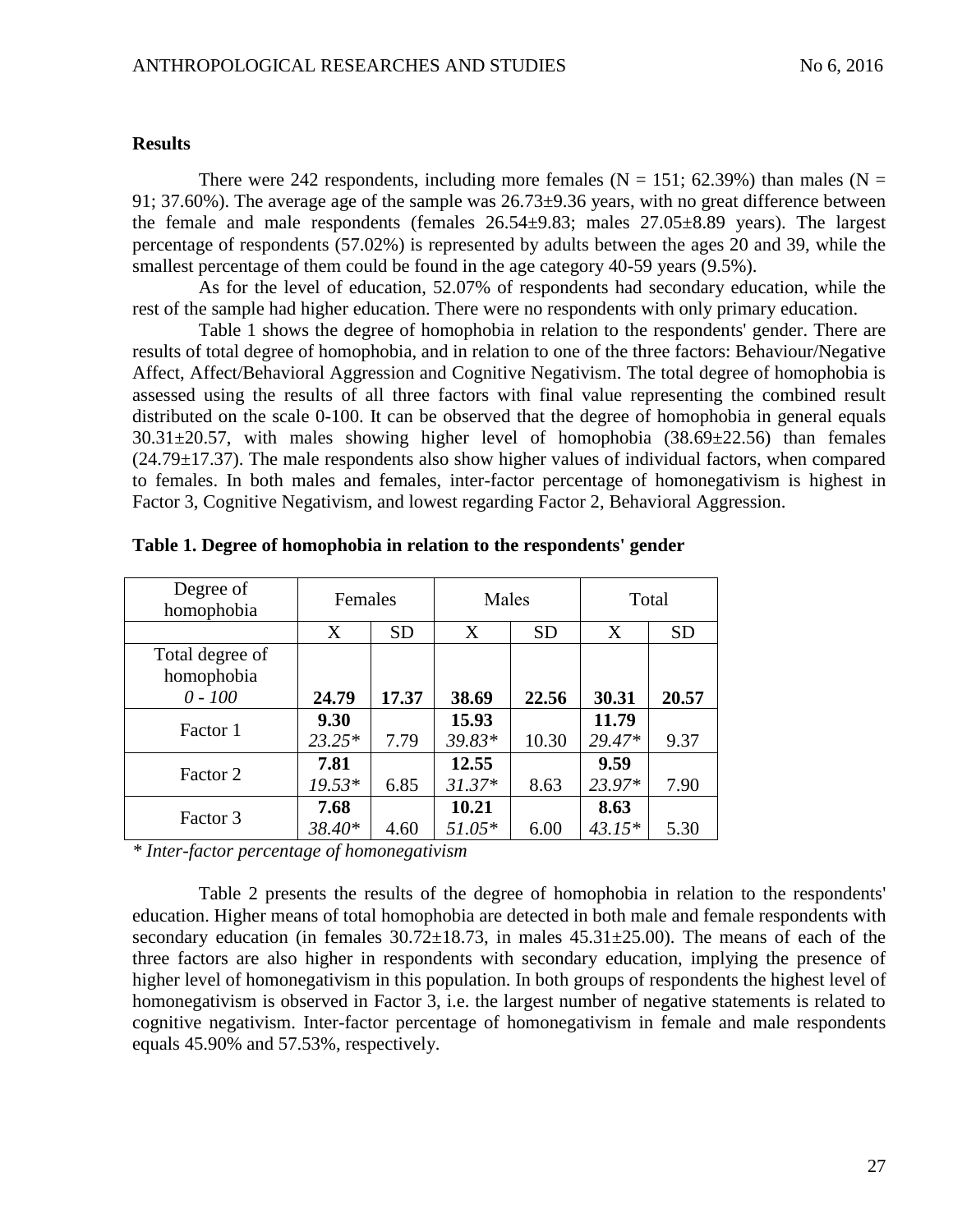| $\mathbf{\Omega}$             |                 |                             | Secondary education |           | Higher education |                             |                 |           |
|-------------------------------|-----------------|-----------------------------|---------------------|-----------|------------------|-----------------------------|-----------------|-----------|
| Degree of<br>homophobia       | $\mathbf X$     | <b>SD</b>                   | $\mathbf X$         | <b>SD</b> | X                | <b>SD</b>                   | $\mathbf X$     | <b>SD</b> |
| <b>Sex</b>                    |                 | F<br>M                      |                     |           |                  | F<br>M                      |                 |           |
| Total degree of<br>homophobia |                 | $X = 36.38$<br>$SD = 22.45$ |                     |           |                  | $X = 23.10$<br>$SD = 15.69$ |                 |           |
| $0 - 100$                     | 30.72           | 18.73                       | 45.31               | 25.00     | 18.63            | 13.38                       | 30.98           | 16.50     |
| Factor 1                      | 11.51<br>28.77* | 8.75                        | 18.65<br>$46.63*$   | 11.04     | 7.00<br>$17.50*$ | 5.88                        | 12.76<br>31.90* | 8.44      |
| Factor 2                      | 10.03<br>25.07* | 7.69                        | 15.18<br>37.95*     | 9.66      | 5.51<br>13.77*   | 4.96                        | 9.48<br>23.70*  | 6.05      |
| Factor 3                      | 9.18<br>45.90*  | 4.41                        | 11.47<br>57.53*     | 6.59      | 6.12<br>$30.60*$ | 4.31                        | 8.74<br>43.70*  | 4.91      |

**Table 2. Degree of homophobia in relation to the respondents' education** 

*\* Inter-factor percentage of homonegativism*

Table 3 shows degree of homophobia in relation to the age categories. As the results indicate, homophobia is most noticeable in the youngest age category  $(38.95\pm 23.22)$ , and least observable in the category 40-59 years of age (24.22±13.77). Similar results refer to each of the three factors. Male and female respondents aged 14-19 years show the highest means in all three factors. Older groups of respondents express similar degree of homophobia in relation to each of the factors and in that way show that their attitudes toward homosexuality are identical. The total results suggest that homonegativism is most noticeable in the youngest respondents.

| Age category    | $14 - 19$ years |             | $20 - 39$ years |              | $40 - 59$ years |          |
|-----------------|-----------------|-------------|-----------------|--------------|-----------------|----------|
| <b>Sex</b>      | F               | M           | F               | M            |                 | M        |
| Total degree of |                 |             |                 |              |                 |          |
| homophobia      |                 | $X = 38.95$ |                 | $X = 25.75$  | $X = 24.22$     |          |
| $0 - 100$       | $SD = 23.22$    |             |                 | $SD = 18.12$ | $SD = 13.77$    |          |
| $\mathbf{X}$    | 32.46           | 50.58       | 20.82           | 32.95        | 20.46           | 34.83    |
| <b>SD</b>       | 19.90           | 24.52       | 15.21           | 19.70        | 10.20           | 17.85    |
| Factor 1        | 12.25           | 20.45       | 7.85            | 13.73        | 7.23            | 14.67    |
| $\mathbf X$     | $30.63*$        | $51.13*$    | $19.63*$        | $34.33*$     | 18.07*          | 35.93*   |
| <b>SD</b>       | 9.39            | 10.93       | 6.70            | 9.43         | 4.21            | 9.60     |
| Factor 2        | 11.15           | 18.03       | 6.01            | 9.95         | 6.29            | 10.33    |
| $\mathbf X$     | 27.87*          | 45.07*      | $15.03*$        | 24.87*       | $15.73*$        | 25.83*   |
| <b>SD</b>       | 8.18            | 9.40        | 5.48            | 7.16         | 4.57            | 5.28     |
| Factor 3        | 9.06            | 12.10       | 6.96            | 9.27         | 6.94            | 9.83     |
| $\mathbf{X}$    | $45.30*$        | $60.05*$    | 34.80*          | $46.35*$     | $34.70*$        | $49.15*$ |
| <b>SD</b>       | 4.53            | 7.10        | 4.75            | 5.32         | 3.19            | 5.04     |

**Таble 3. Degree of homophobia in relation to the age categories**

*\* Inter-factor percentage of homonegativism*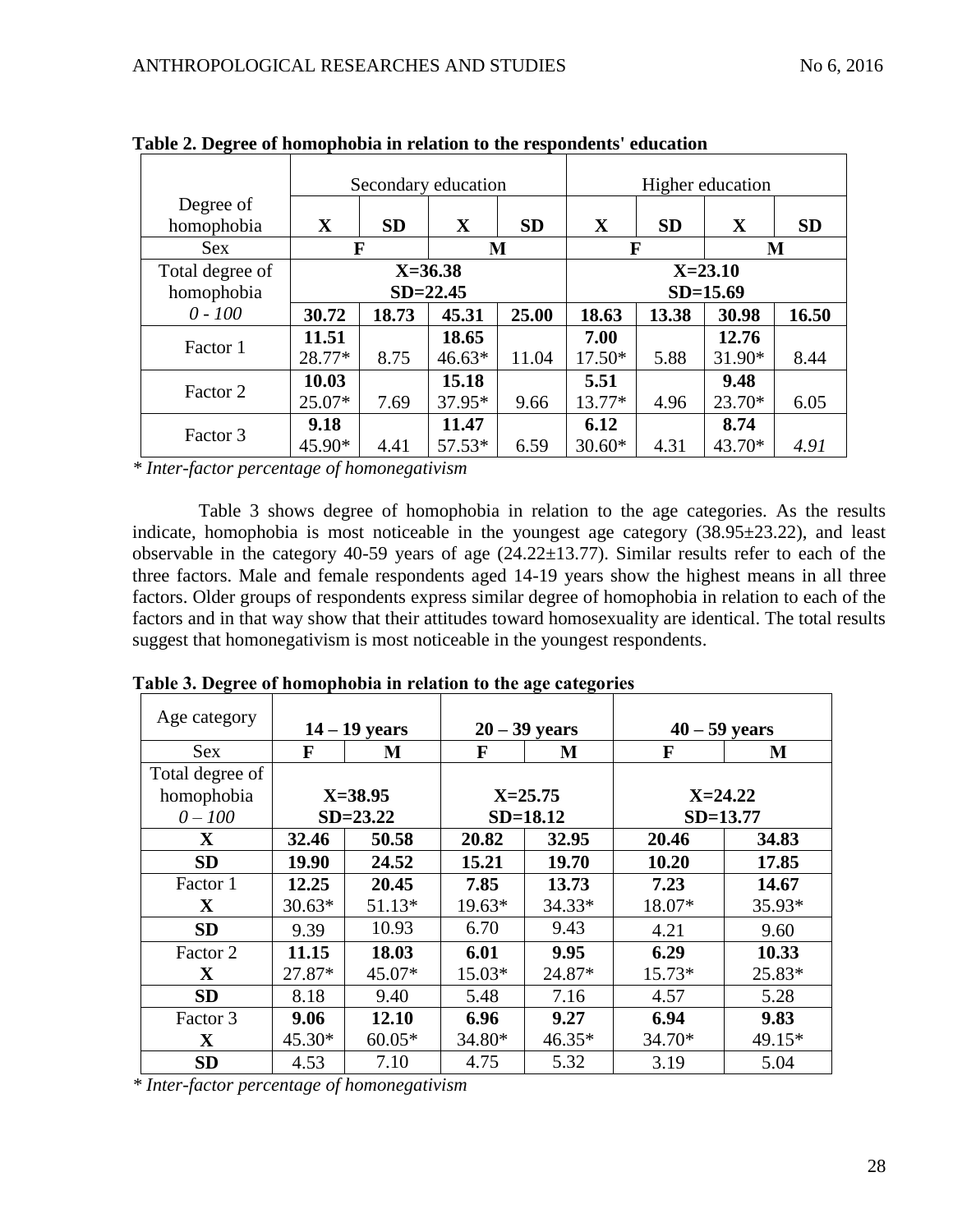#### **Discussion**

The paper presents the level of homophobia expressed in a sample of Novi Sad population. The results point to a moderate degree of homophobia in respondents. Males express higher homophobia (38.69 $\pm$ 22.56) than females (24.79 $\pm$ 17.37). In comparison with the study conducted with American students of average age 22.38±4.12 years (Wright, Adams, and Bernat, 1999), where the average degree of homophobia equaled  $32.04 \pm 19.76$ , the sample of Novi Sad population expresses a slightly lower level of homophobia.

The respondents showed lowest level of negativism in relation to behavior aggression, i.e. aggressive behavior toward homosexuals. In males, this factor is present in 31.37%, while in females it is lower, 19.53 %. Negative behavior (Factor 1), however, appears to be more present among the respondents. This factor is also less observable in females, 23.25 %, than in males, 39.83%. The largest number of respondents in this survey expresses cognitive negativism (Factor 3), probably due to the social context and cultural norms of the Republic of Serbia. This means that homophobia is mostly expressed verbally by thoughts and ideas that reflect traditional values, the concept of family, religion etc. The results of the survey also show that behavior aggression and negative behaviour, although expressed in smaller percentage, are still present in the population of the city of Novi Sad. This implies that the concept of socially acceptable behaviour regarding the restriction of violence and discrimination of LGBT population is one of the frequent topics in public discourse.

Stigma against homosexuality has reduced in the last 30 years (Smith and Mathews, 2007). European Parliament has recently passed a resolution on condemning homophobia in European Union (Cavanagh, 2006). In some countries of Central and Eastern Europe, however, there is still a severe political and public disapproval on the rights of homosexuals (Sheeter, 2006). The reason for expressing homonegativism in these countries lies in socio-cultural norms and normative dimensions of collective history (Brajdić-Vuković and Štulhofer, 2012). Some studies (Štulhofer and Rimac, 2008) have confirmed that economically stronger countries (such as Scandinavian countries) show less prejudice toward homosexuality. Prior studies conducted in Europe (Stulhofer and Rimac, 2008, Gerhards, 2010), focusing on the influence of macro determinants on the attitudes toward homosexuality, report that countries with economic stability, higher level of modernization and urbanization and lower religious influence show more acceptable attitudes toward homosexuality.

In Serbia, as well as in other Eastern European countries, the isuue of homosexualism has been marginalized. After decriminalization of homosexuality in Serbia in 1994, it took 15 years to pass the law against discrimination based on sexual orientation. The first verdict for hate speech against LGBT population has recently been pronounced (Dunjić-Kostić et al., 2012).

The present study has confirmed that females express more liberal attitudes and lower level of homophobia than males. Other studies report (Steffens and Wagner, 2004, Verweij et al., 2008) that in almost all other cultures males express more negative attitudes toward homosexuality and are more likely to condemn male homosexuals than female ones. They also appear to possess less knowledge regarding homosexuality and this fact can be explained by their negative attitude in general (Arnold et al., 2004, Dunjić-Kostić et al., 2012). The reason for these differences lies in the fact that the concept of homosexuality is more associated with male homosexuality and therefore there is more chance that a homosexual individual may become attracted to a man who does not express homonegativism (Brajdić-Vuković and Štulhofer, 2012). In their study among student population, Grabovac et al. (2014) report on differences in attitudes between males and females, pointing to less negative attitudes expressed by females. They also report that senior students show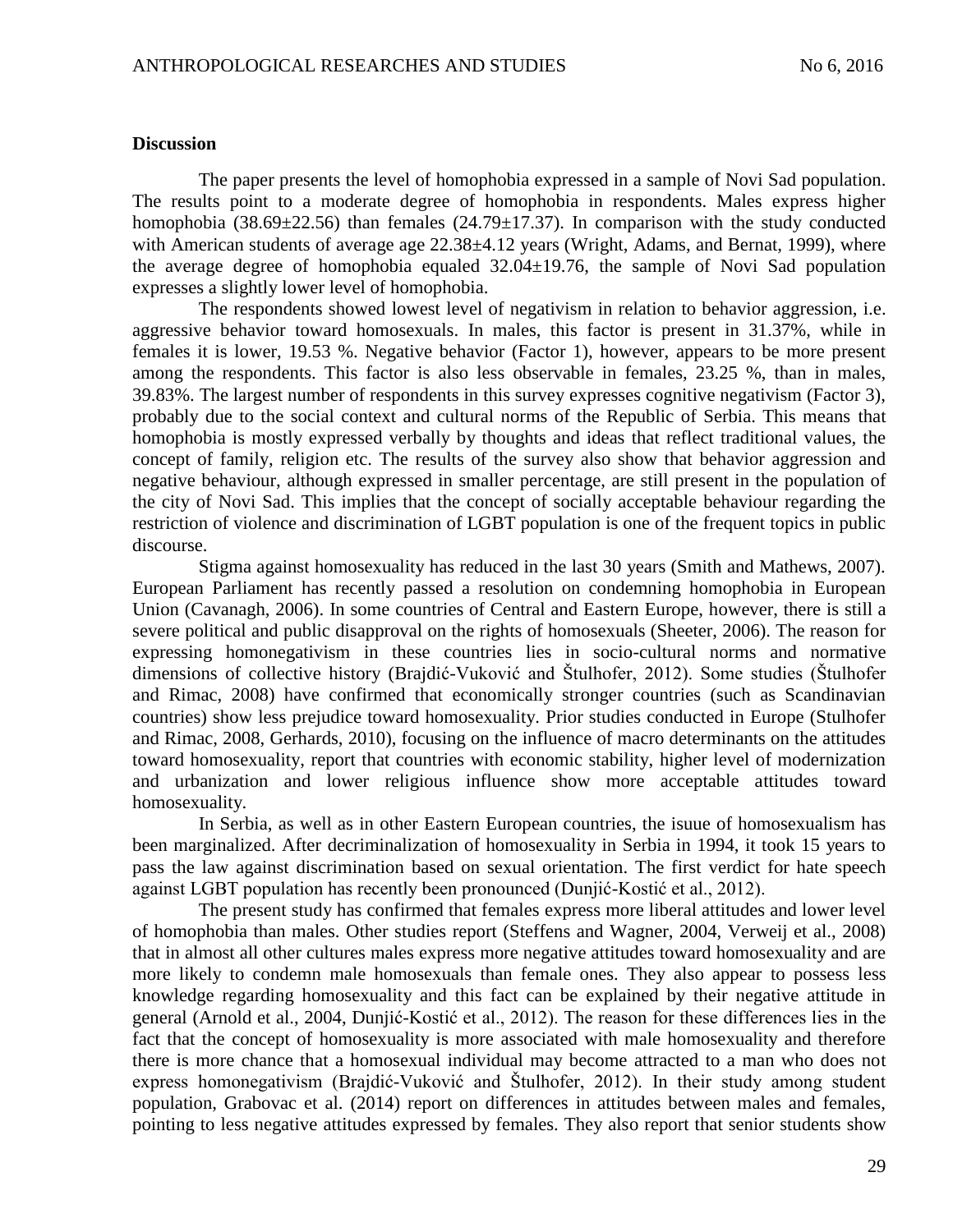more positive attitudes and greater knowledge concerning homosexuality in contrast to younger students.

The present results suggest that males express higher level of homonegativism than females and that this attitude has the highest prevalence among teenagers. The reason for this may be found in socialization and strong influence of school, media and idols on this population. On the other hand, middle-aged respondents express lowest level of homonegativism, as they leave the period of prolonged adolescence when their self-sensibility reduces. A study conducted in some countries of Southeast Europe (Brajdić-Vuković and Štulhofer, 2012) has shown that the age represents the most reliable predictor of homonegativism. Age is one of the most influential factors in the context of stigmatization. Dunjić-Kostić et al. (2012) found no correlation between age and stigmatization. However, some other studies (Herek&Gonzalkez-Rivera, 2006) report that older participants show increased tendency to condemn homosexual and bisexual individuals than younger generation. In Belgium (Hooghe, 2011), homophobia is widely spread among adolescents, particularly boys. In Italian high schools (Prati, Prietrantoni, D'Augelli, 2011) homonegativism is widely spread in forms of verbal abuse, written insults, social exclusion and physical harassment, particularly towards male students.

This study has shown that education is a factor that considerably influences the attitudes toward homosexuality. Higher level of homophobia, in both males and females, is detected in respondents with secondary education. The results suggest that homonegativism lowers with higher level of education. Other studies (Brajdić-Vuković and Štulhofer, 2012) also suggest that education eliminates homonegativism, as it has been observed in Croatia, Albania, Macedonia and Kosovo. The study conducted with medical students in Belgrade (Dunjić-Kostić et al., 2012) shows that substantial knowledge on homosexuality reduces stigmatization.

### **Conclusion**

The results of the study represent a small segment of investigations conducted on this research question. In spite of including a small number of participants, the study contributes to enlargening the database on the attitudes of Serbian population toward homosexual individuals. One of the limitations of the study is the fact that people with primary education did not take part in the survey. The obtained results point to moderate level of homophobia among the respondents. At the same time, they indicate that negative attitudes are still present in the population. The results point to the necessity of conducting similar studies in the future, as they can contribute to widening public consciousness and reducing ignorance, prejudice and stereotypes regarding homosexuality. Gaining better knowledge on this issue enables better understanding and acceptance of this sort of sexual orientation and builds healthy social relations that have effect on mental health.

### **Bibliography**

- 1. Andersen, N. and Fetner, T., 2008. Economic inequality and intolerance: attitudes toward homosexuality in 35 democracies. *American Journal of Political Science*, 52, pp.942-958.
- 2. Arnold, O., Voracek, M, Musalek, M. and Springer-Kremser, M., 2004. *Austrian medical student's atiitude towards male and female homosexuality: a comaparative survey*. Wien Klin Wochenschr, 116, pp.730-736.
- 3. Brajdić-Vuković, M. and Štulhofer, A., 2012. The whole universe is heterosexual, Correlates of homonegativity in seven South-East European countries. In: K. Ringdal and A. Simkus, eds.,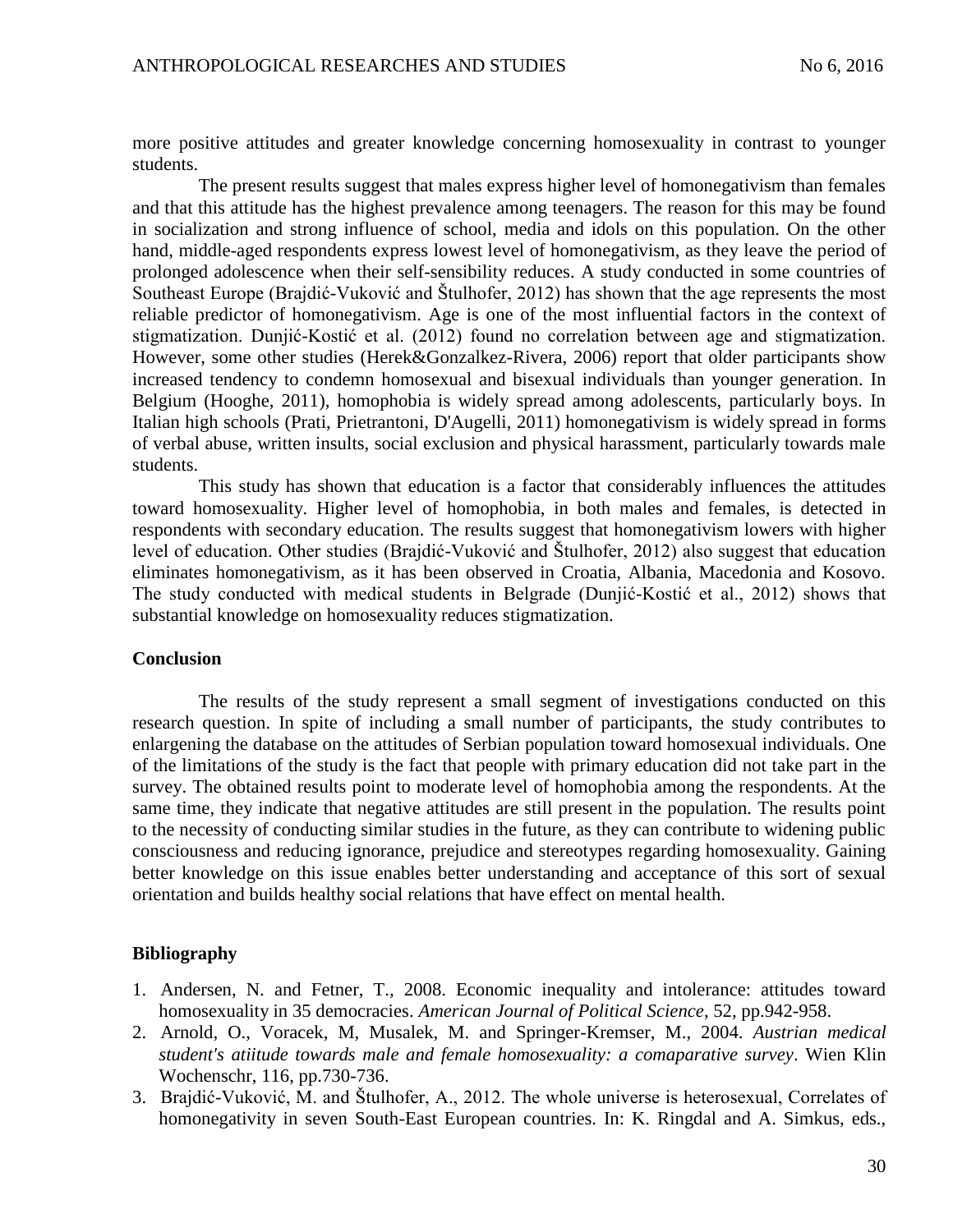2012. *The Aftermath of War: Experiences and Social Attitudes in the Western Balkans*, Surrey, England: Ashgate, pp.217-234.

- 4. Cavanagh, C., 2006. *European Parliament condems homophobia*. Radio Nederland [Online] Available at:  $\alpha$ [<http://static.rnw.nl/migratie/www.radionetherlands.nl/currentaffairs/religion/westerneurope/eur](http://static.rnw.nl/migratie/www.radionetherlands.nl/currentaffairs/religion/westerneurope/eur060120-redirected) [060120-redirected>](http://static.rnw.nl/migratie/www.radionetherlands.nl/currentaffairs/religion/westerneurope/eur060120-redirected) [Accessed 15 June 2009].
- 5. Dunjić-Kostić, B., Pantović, M., Vuković, V., Randjelović, D., Totić-Poznanović, S., Damjanović, A., Jašović-Gašić, M. and Ivković, M., 2012. Knowledge: A possible tool in shaping medical professionals' attitudes towards homosexuality. *Psychiatria Danubina*, 24(2), pp.143-151.
- 6. Grabovac, I., Abramović, M., Komlenović, G., Milošević, M. and Mustajbegović, J., 2014. Attitudes towards and Knowledge about Homosexuality among Medical students in Zagreb. *Coll.Antropol*, 38(1), pp.39-45.
- 7. Gerhards, J., 2010. Non-discrimination towards homosexuality, the European Union's policy and citizen's attitudes toward homosexuality in 27 European countries. *International Sociology*, 25(1), pp. 5-28.
- 8. Herek, G.M. and Gonzalkes-Rivera, M., 2006. Attitudes toward homosexualtity among U.S. residents of Mexican descent. *Journal of Sex Research*, 43, pp.122-135.
- 9. Hooghe, M., 2011. The impact of gendered friendship patterns on the prevalence of homophobia among Belgium late adolescents. *Archives of Sexual Behavior*, 40, pp.543-550.
- 10. Lottes I.L. and Alkula, T., 2011. An investigation of sexuality-related attitudional patterns and characteristics related to those patterns for 32 European countries. *Sexuality Research and Social Poli*cy, 8(2), pp.77-92.
- 11. Murray, S., 2000. *Homosexualities*. Chicago: University of Chicago Press.
- 12. Prati, B., Prietrantoni, L. and D'Augelli, A.R., 2011. Aspects of homophobia in Italian high schools: student's attitudes and perceptions of school climate. *Journal of Applied Social Psychology*, 41(11), pp.2600-2620.
- 13. Radoman, M., 2011. *Stavovi i vrednosne orijentacije srednjoškolaca u Srbiji. Helsinški odbor za ljudska prava u Srbiji*, KIZ CENTAR, Beograd.
- 14. Rada, C., 2011. Structurile latente ale distantei sociale, Revista Calitatea Vietii, XXII, Nr.1, pp. 60-82. [online] Available at: [<http://revistacalitateavietii.ro/2011/CV-1-2011/CV-1-2011.pdf>](http://revistacalitateavietii.ro/2011/CV-1-2011/CV-1-2011.pdf) [Accessed 13 June 2009].
- 15. Sheeter, L., 2006. Latvia defies EU over gay rights. BBC News [online] Available at: [<http:/news.bbc.co.uk/2/hi/europe](http://news.bbc.co.uk/2/hi/europ)/5084832.stm> [Accessed 10 June 2009].
- 16. Smiths, D.M. and Matthews, W.C., 2007. Physicians' attitudes toward homosexuality and HIV: survey of a California Medical Society – revisited (PATHH-II). *Journal of Homosexualtity*, 52, pp.1-9.
- 17. Steffens, M.C. and Wagner, C., 2004. Attitudes toward lesbians, gay men, bisexual woman, and bisexual men in Germany. *Journal of Sex Research*, 41, pp.137-149.
- 18. Verweij, K.J.H., Shekar, S.N., Zietsch, B.P., Eaves, L.J., Bailey, J.M., Boomsma, D.I., et al. 2008. Genetic and Environmental Influences on Individual Differences in Attitudes Toward Homosexualtity: An Australian Twin Study. *Behavior Genetics*, 38, pp.257-265.
- 19. Wright, L., Adams, E.H. and Bernat, J., 1999. Homophobia Scale*.* In*:* T.D. Fisher et al., eds., *Handbook of Sexuality-Related Measures*, 3rd ed. 2011, New York, USA/Abingdon, UK: Routledge, pp. 402-404
- 20. Štulhofer, A. and Rimac, I., 2008. Determinants of homonegativity in Europe. *Journal of Sex Research*, 46, pp.1-9.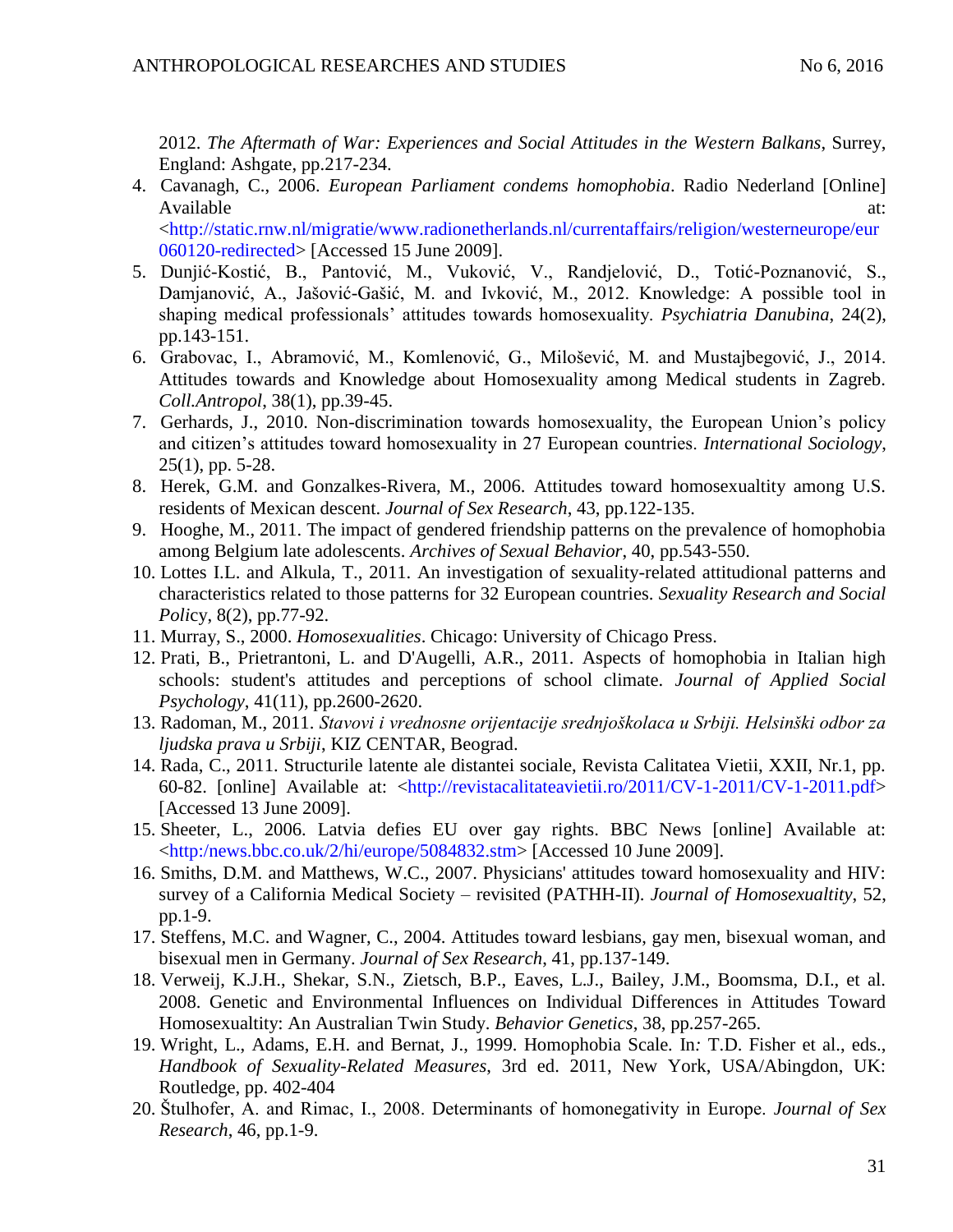- 21. \*\*\* European Commission 2006. *Eurobarometer 66: Public opinion in the European Union – First results*. [Online] Available at: [<http://ec.europa.eu/public\\_opinion/archives/eb/eb66/eb66\\_highlights\\_en.pdf>](http://ec.europa.eu/public_opinion/archives/eb/eb66/eb66_highlights_en.pdf) [Accessed 14 June 2009].
- 22. \*\*\* *Human Rights and Democracy Violation Early Warning Weekly Newsletter*-Special issue. Homophobia in Serbia, A survey on the perception of homosexuality and LGBT population in Serbian public [Online] Available at: [<http://www.yucom.org.rs/upload/vestgalerija\\_61\\_18/1210849633\\_GS0\\_EWSSPECIAL-](http://www.yucom.org.rs/upload/vestgalerija_61_18/1210849633_GS0_EWSSPECIAL-english-05142008-HomophobiaSurvey.pdf)
- [english-05142008-HomophobiaSurvey.pdf>](http://www.yucom.org.rs/upload/vestgalerija_61_18/1210849633_GS0_EWSSPECIAL-english-05142008-HomophobiaSurvey.pdf) [Accessed 17 June 2009].<br>23. \*\*\* The Global Divide on Homosexuality [On 23. \*\*\* *The Global Divide on Homosexuality* [Online] Available at: [<http://www.pewglobal.org/files/2013/06Pew-Global-Attitudes-Homosexuality-report-FINAL-](http://www.pewglobal.org/files/2013/06Pew-Global-Attitudes-Homosexuality-report-FINAL-June-4-2013.pdf)[June-4-2013.pdf>](http://www.pewglobal.org/files/2013/06Pew-Global-Attitudes-Homosexuality-report-FINAL-June-4-2013.pdf) [Accessed 8 December 2014].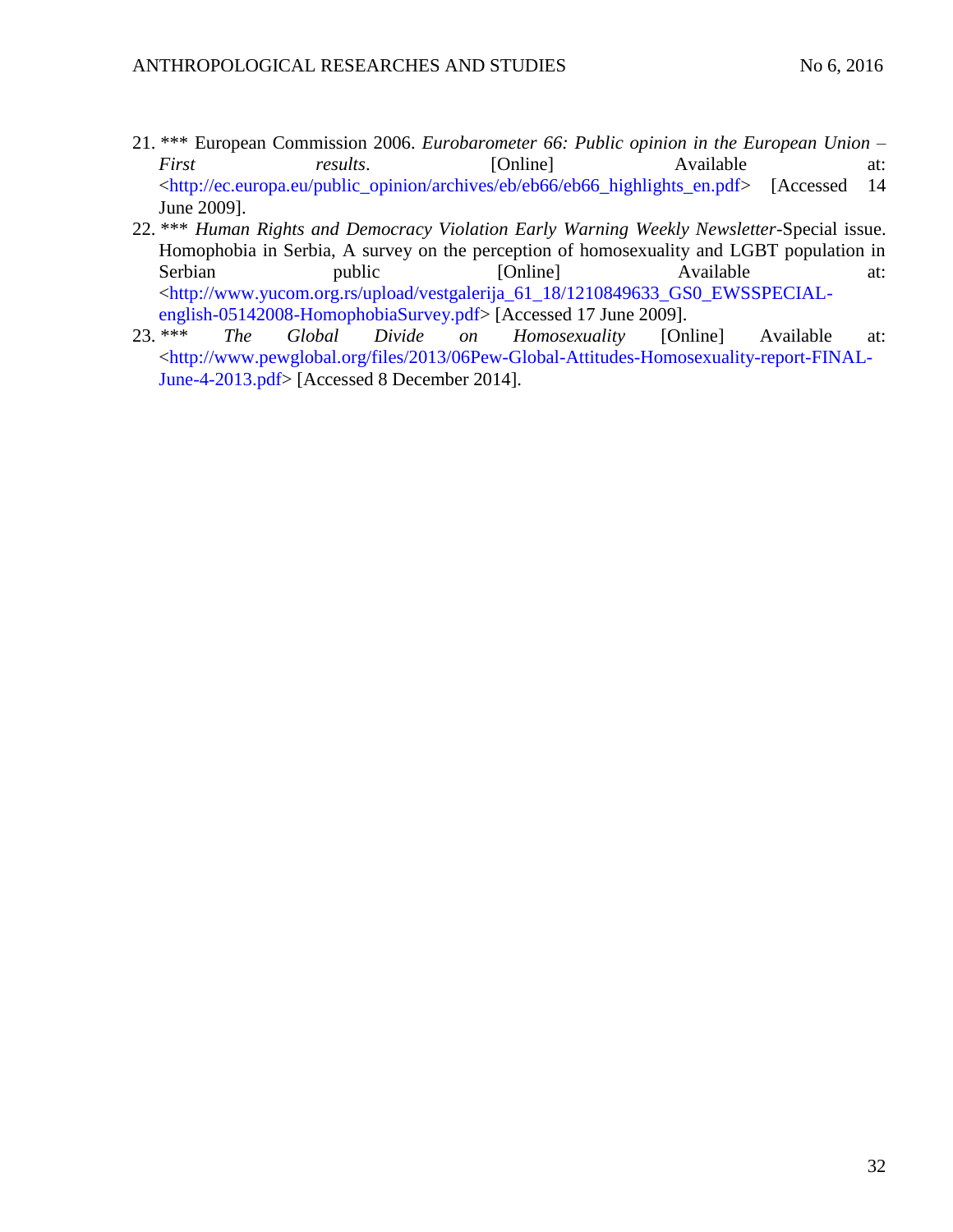### **Polish Funerals: History and Contemporary Changes**

Anna E. Kubiak

Institute of Philosophy and Sociology, Polish Academy of Sciences

Address correspondence to: Anna E. Kubiak, Institute of Philosophy and Sociology, Polish Academy of Sciences, Nowy Świat 72, Pałac Staszica, 00-330 Warszawa. Ph.: (48 22) 8267181; Fax: (48 22) 8269948; E-mail: [akubiak@ifispan.waw.pl](mailto:akubiak@ifispan.waw.pl)

### **Abstract**

**Objectives.** The aim of the article is to present history and recent changes in Polish funerals. Contemporary changes are introduced by new actors of this social drama: undertakers, owners of crematoria and masters of ceremonies.

**Methods.** In the research conducted in 2010-2012 I employed qualitative methods in the form of semi-structured interviews.

**Results.** The modern funeral rite in Poland is influenced by the burial rituals of the Slavs and the Christian cultural traditions. The Second World War was followed by a period of modest funerals organized by the municipal authorities. Then, the standard ritual with theatrical rules and *decorum*  was launched by modern undertakers in the 90s. Funerals – being the most traditional of Polish customs – nevertheless undergo the processes of professionalization and institutionalisation. As the funeral parlour takes control over the body of the dead it shapes a certain standard of the Catholic traditional funeral. This leads on one hand, to the unification of the Catholic burials along with the fading of regional differences. On the other hand, the parlours have rich offerings, which affect the diversification of funerals depending on financial resources and social hierarchy. The dead acquires a social-economic status. The mourners lost their influence on the ritual forms and assumed the role of customers expecting the performance of all services. The burial rite was transferred into the public space, the institutions professionally controlling the ritual. Instead of regional diversification of folk traditions, there are differences between the funeral in the country (and in small towns) and in the city.

**Conclusions.** A characteristic of the Polish funeral culture is the clash of modernity and premodern persisting customs and beliefs.

**Keywords:** funeral, tradition, ritual, and corpse.

### **Introduction**

This article was developed based on a two-year empirical study under the project financed by the Ministry of Science and High Education, no. 116081739, 'Transformations of attitudes and customs of Poles in the culture of burial: Perspectives of representatives of the funeral sphere'. The main goal of the study was to capture the transformations occurring in the culture of burial, in funeral infrastructure, in attitudes and celebrations by Polish Catholics and non-believers from the perspective of funeral representatives. I limited my study to Catholic and lay funerals. Funerals of other denominations and ethnic groups require a separate study and communication with these groups. The collected materials on burials describe how a funeral is organised by a funeral parlour. I assumed that an insight into the secrets of the profession of funeral experts would allow for better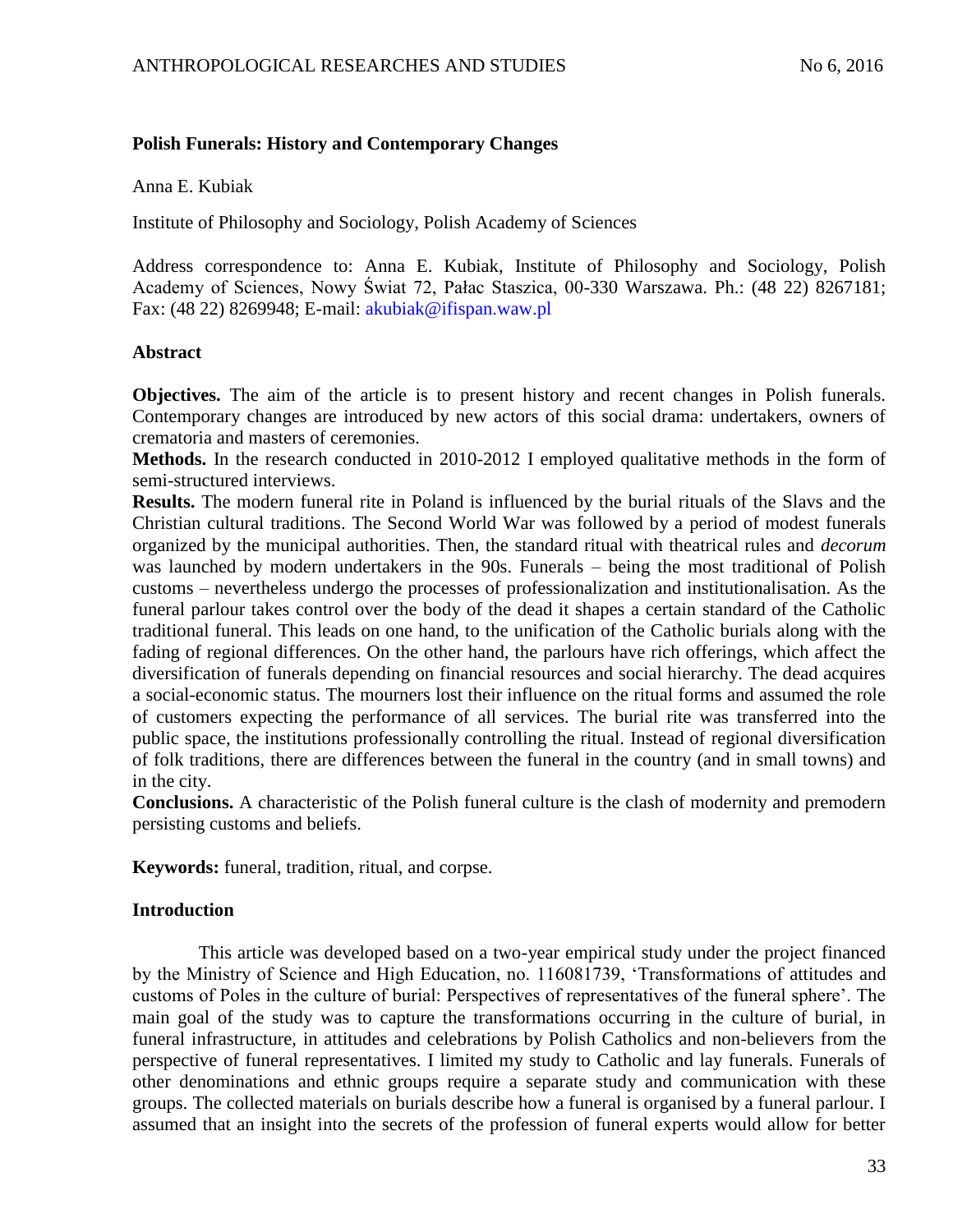understanding of the modern *post mortem* rituals, and for assessing how the burials developed in the twentieth and twenty-first-century. 'The knowledge of the professional role of the funeral director – the key player in the drama and body guardian – is crucial for deep understanding of the modern funeral customs' (Howarth, 1993, p.221).

### **Methods**

In the study I used qualitative methods. These were mainly semi-structured scenario-based interviews (Lofland et al, 2009) with undertakers. This means that I prepared the main topics of conversations but their development depended on how it worked with particular informant. This method is of course limited because the gathered materials are filtered by 'the facade' of the roles played by undertakers. They cultivate 'the micropolitics' which means strategies by which individuals and groups use their sources of power (Hoyle, 1982). As the ethnographer has always critically to assess gathered materials, I confronted interviewees with other sources. I also tried to understand the way of building the facade in the informants' discourses following the advice of Jack Douglas (1971).

Favoured by me is the approach of Jean-Claude Kaufmann (2010, p.11), who proposes the method of 'understanding interview'. I also employed the following methods: questionnaire interviews, observation (semantic analysis) of photos, brochures and advertisements. The collected material covers the transcription of 46 interviews, records of responses to 27 surveys, records of 168 responses to the phone survey, records of observations and field notes, photo documentation of funeral fairs and parlours and one lay funeral, magazines, brochures, leaflets, books by the masters of ceremony, audio-visual materials and funeral gadgets.

### **Slavic roots**

The formula for the modern funeral rite in Poland is influenced by the burial rituals of the Slavs and the Christian cultural traditions. Juliusz Chróścicki (1974) reconstructs the main elements of the Slavic funeral. After the death of a member, the whole family watched him over. Then, he was taken to the pagan graveyard. The grief procession was attended by the hired criers who lamented, tore their clothes and harmed themselves to bloody wounds. The persons who demised with a sudden, rapid death were buried at the crossroads or in the forest. In the northwestern regions of the country the bodies of the dead were burnt. This rite was related to the Łużyce culture, and for the Slavic it was connected with the cult of sun and fire. With the dead, all his objects of daily use were burnt as well. The burnt human bones were washed and placed in special vessels called ash trays. In the Medieval Age, the Church fought against this custom of burying at the crossroads and in the forests. However, just as in other family and annual ceremonies, the Church adopted some of these customs. After the burial, there was a funeral meal. Also, this Slavic element of burial culture has survived until today. Forty days after the funeral, the commemoration ceremonies were conducted.

### **Pompa funebris – the characteristic feature of Polish funerals**

The most intensive ritualisation of the funeral in Europe took place in the seventeenthcentury. In Poland, *pompa funebris*, also called *apparatus funebris,* were held at that time (Chróścicki, 1974, p.8). These were the royal, baron and gentry funerals. It needs to be noted that not everyone could afford such a funeral. In the burial culture – as in life – we deal with classes as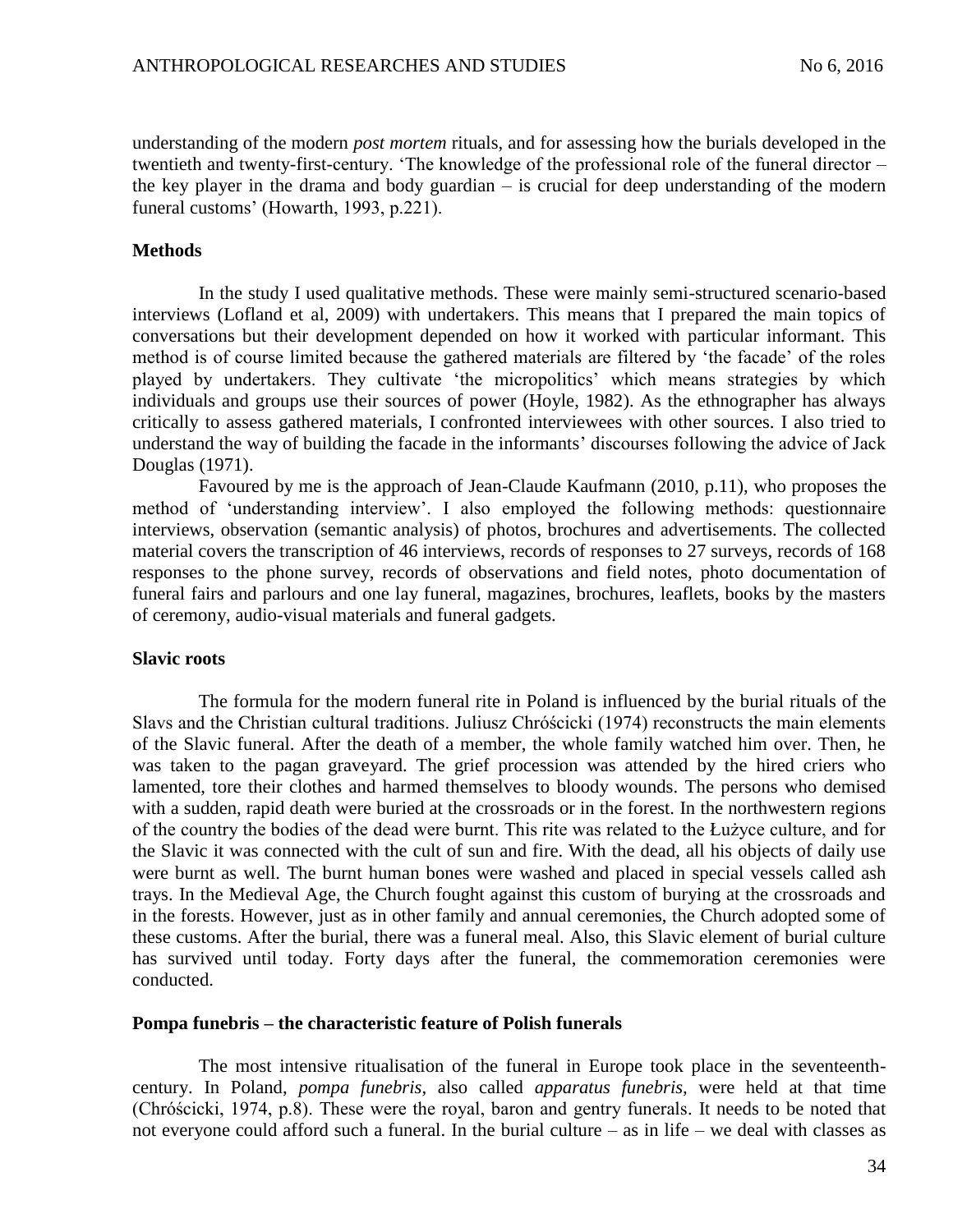well as the differences in lay and clerical funerals, and the differences in terms of sex and age. The procession moved from the church to the graveyard, under the triumphal gates specially constructed for this purpose, or a procession moved around the Church to the place where a grave was prepared. Sometimes, a grave had a mourning flag hung over it. The coffin portrays removed from the coffin were hung in the churches. The churches have been changed into family mausoleums decorated with the images of 'antecessors' (Chróścicki, 1974, p.76). Then, a funeral meal was held as a 'happy meal accompanied by, for example, fireworks and a music band' (Chróścicki, 1974, p.52) as well as brawls and a drunken party. The consumptive extravagance during the funeral meals, the said excessive food consumption reminding of *potlatch* in the archaic cultures is according to Nola (2006, pp.182–190) a part of *contraria face re* – a reversal of normal behaviour, which is characteristic for the liminal time, the time of chaos. The period from death to the funeral often lasted for several months. Despite the fact that by that time there already existed the convergences in liturgy, analogies in customs, funeral 'models', and guidelines that the funeral preparations should take no more than one month (Chróścicki, 1974, p.43), the ostentation of Sarmatia funerals was known throughout Europe.

#### **The evolution of burials in the post-war Poland**

Tony Walter (2005) characterises models of 'funeral organisation' by which he means: "management of the corpse until its final disposition, once medical practices at the hospital or other place of death have been completed" (Walter, 2005, p.173). There are three patterns: the commercial where control of the dead is granted to the businessman, the municipal where the public officials in state administration departments handle the funeral, and religious where the church takes the power over a body. In the Polish People's Republic there were few private funeral parlours and the monopolist – the municipal departments of state bureaucracy - didn't have traditions how to dispose of the dead. This institutional control interacted with national cultural history (Walter, 2005, p.187) where the position of the Catholic Church as the bearer of national identity played the main role. Folk customs and beliefs were integrated with Catholic practices. Catholic priests, being predominantly from villages, were rooted in archaic rituals. After the Second World War was a period of modest, ritually impoverished funerals organised in the towns by the municipal funeral parlours and in the villages with the traditional neighbouring assistance. Because of the war's devastation, closed borders with the West and difficulties made by municipal parlours and state to several private companies which survived the war, the period of the Polish People's Republic saw a shortage of materials for producing coffins and artefacts. The undertakers who worked there insisted on laic funerals, but, because the Catholic Church played a big role even during the communist regime, mainly only official funerals of public and military people were not religious. As mentioned by an owner of a funeral business, in the past the modest coffin was transported to the church with a modest car like Tarpan or Żuk, and then, four male members of the family or neighbours took the coffin and carried it to the church and the graveyard.

In the 1990s, the commercial model of disposing the dead is developing. During this period of the emergence of private funeral parlours, the burial assumes splendour, a rich decorum is added: musical settings, diversification of wreaths, changes in the appearance of coffins, assistance of elegant employees of the parlour (instead of drunken gravediggers in felt boots) and many other requisites. The municipal funeral parlours started to be privatised which is a long process lasting in XXI century. Older people assume that the municipal funeral parlour is cheaper, so they often choose it. Although its services are not always cheaper, it rather offers more modest expenditure for lower prices. Its presence regulates the prices on the funeral market.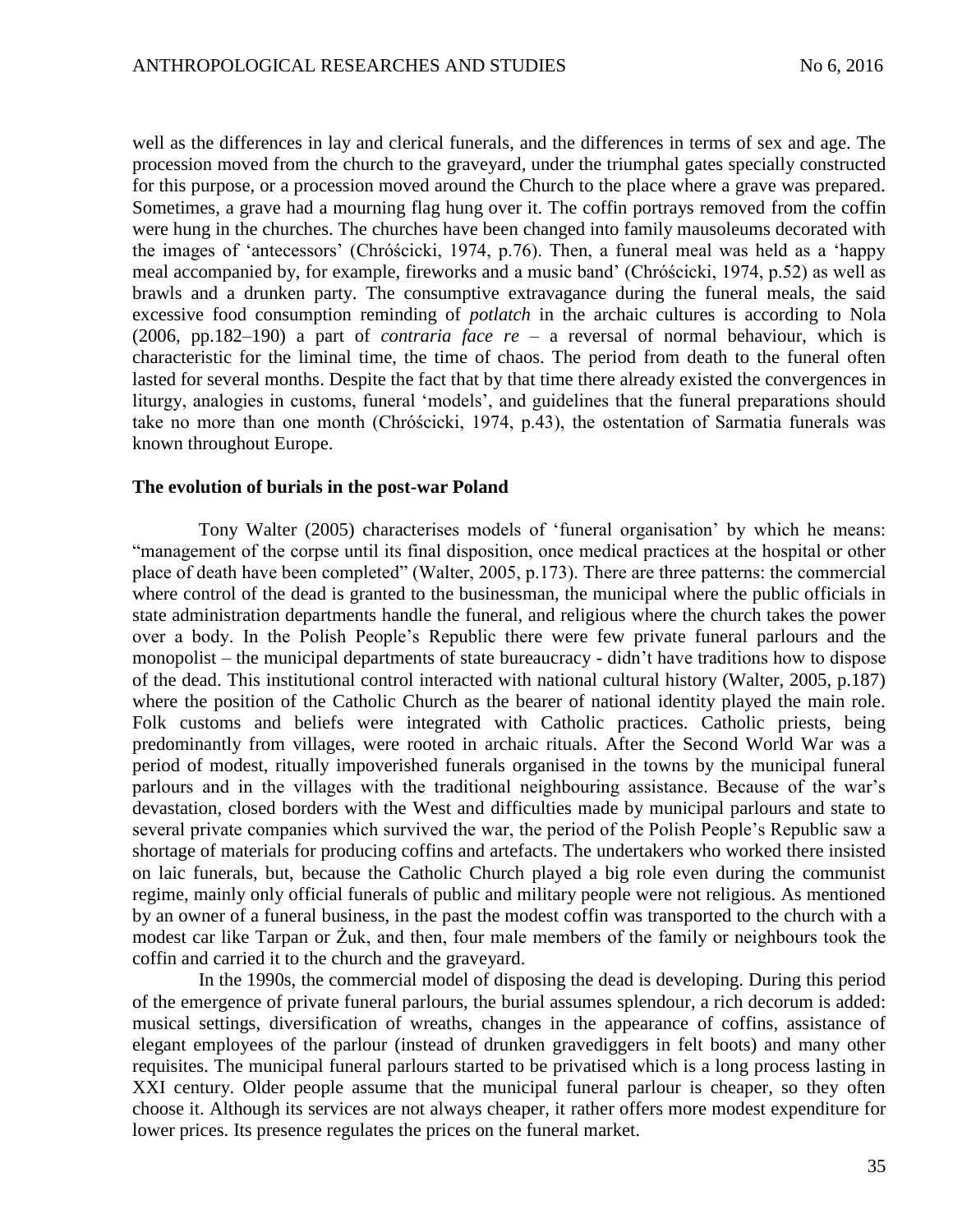In the twenty-first-century, some traditional elements of the village funeral related to the control of the corpse start to disappear, taken over by the funeral parlour. These include: keeping the corpse at home, 'empty nights' (watching over the dead), taking the coffin from the mourning house, foot processions with the coffin on the shoulders, and funeral meals in houses. With the year 2000, elements of the multimedia were added (videos and photos of the dead), the memorials in a digital version. 'Smolensk funerals' – funerals organized by the state after the crash of the aeroplane in Smolensk with the president and other Polish officials – strengthen even more the aspirations to splendid funerals and modern caravans. The fashion for rectangular plates with the dead data has developed. It is a period of the greatest ritualisation of post-war funerals. From 1 March 2011, funeral benefit has been reduced. This affects the giving up from some of the elements of the funeral (less flowers and candles, less caravans), which has become slightly more modest.

#### **Contemporary funerals**

Still, current funerals are splendid when compared to, for example, funerals in Germany, the Czech Republic or Great Britain. An expensive coffin made of solid wood is purchased, and often three funeral vehicles are ordered: for the coffin, flowers and guests. A diversified decorum of the funeral parlour is chosen. This is influenced by the role of social prestige. A funeral in Poland is an important family event, integrating the family, professionals, neighbours and friends or relations. The inhumation – in addition to other family rituals, such as the wedding – is an opportunity to meet in a wider family group. Burial plays an important social function: it is a manifestation of the social status of the dead and the financial status of the family, and also its religious denomination. Therefore, it is often the case that even if the dead is a non-believer or non-practising Catholic, his family chooses the religious ceremony. In Poland, 95% of funerals still follow the Catholic ceremony and 5% are secular. The standard for Catholic funerals in Poland was established only after it had been introduced by the modern funeral parlours. The main actors have changed: the parlour assistance group in addition to the priest and even more masters of ceremony who substitute or accompany the priest. The number of cremations in Poland is increasing with multiple possible funeral scenarios. New fashions are emerging, such as photos at the coffin giving the funeral a more individual character. Therefore, the ritual of transition during the funeral changes constantly depending on the cultural, social and economic factors. As in the case of 'Smolensk funerals' the impact of the media on the rituals of the burial can be noticed as well as the influence of public funerals of important individuals. The new digital technologies also enter the sphere of family rituals. While in many countries of Western Europe (e.g. Great Britain, Germany) the funeral is simplified and compressed, in Poland there is an expansion of ceremony and its decorum is more similar to 'euphoric' American funerals. Following the establishment of this standard, the funeral parlours and institutions play a conservative role and cultivate the established standard.

A funeral in Poland is still a very religious ceremony. However, a major role in this ceremony is played by the consumptive culture. An even wider availability of parlours finds acknowledgement among the customers. A worthy burial in the understanding of the Poles is a splendid and public funeral. Despite the promotion of lay funerals in the media and the Internet, these account for only about 5% of all funerals. In comparison to the West, there are only few elements of the individualistic culture, but their emergence needs to be noted. Already, the wide choice of funeral accessories changes the position of mourners, to become consumers forced to make choices. There is a small proportion of thematic funerals (e.g. motorcyclists, fire-fighters, sports fans funerals) very popular especially in the U.S. There is also a small proportion of alternative burials popular in the West.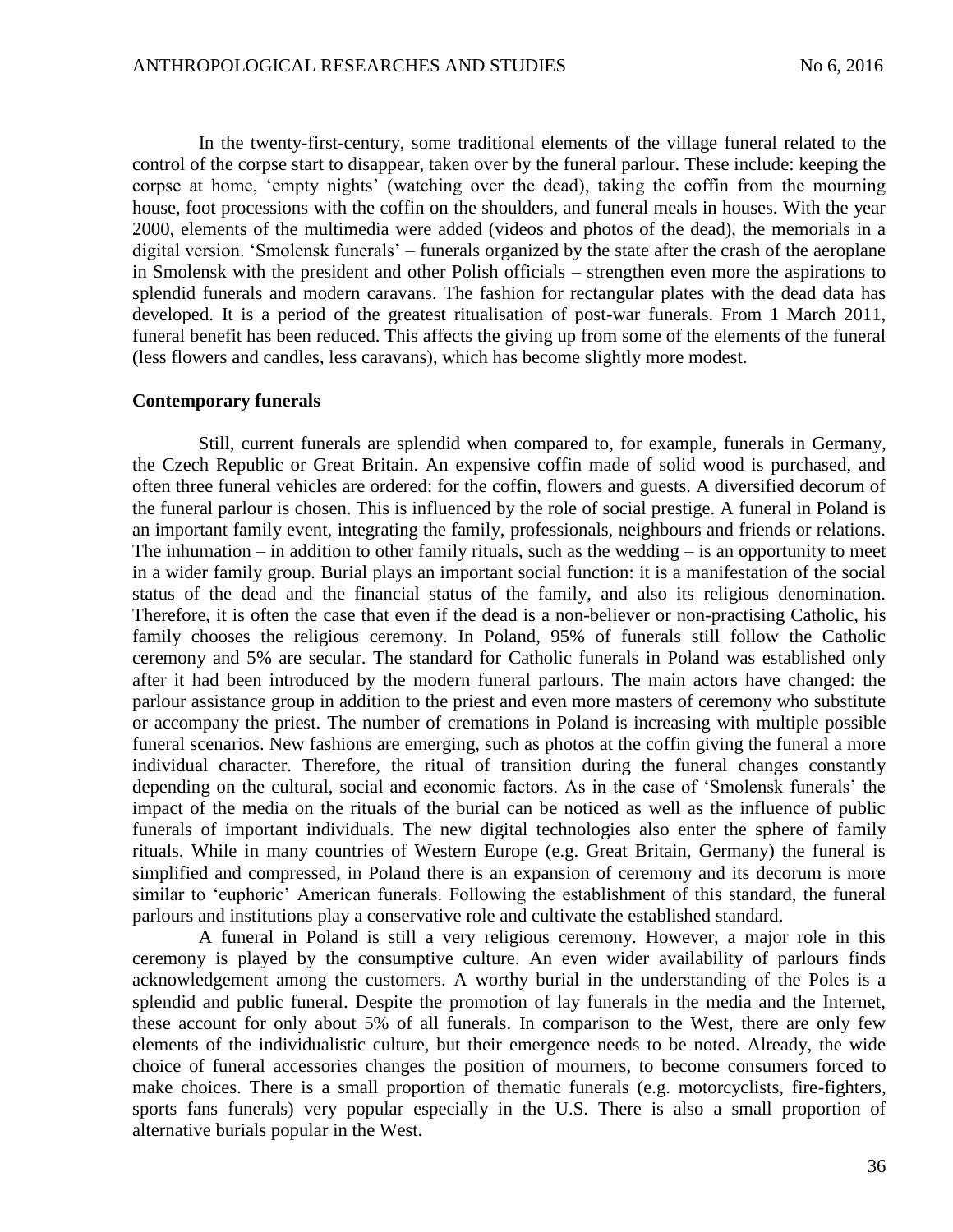Poland has very much in common with USA in regard to the process of viewing the body during funerals. But there is the difference in the attitude towards preparing the dead. Embalming in Poland is not popular, due to a different attitude than in the U.S. to the corpse of the dead and death itself. As Christie Davies (1996, p.61) proves, Americans choose to deny death through the disguise of embalming. The dead are supposed to look alive, which involves turning away from the processes of decay. The commercial model in America is fetishing the body beautiful (Walter, 2005, p.178). Also Protestant Christians "tend to separate body from soul; the dead body holds little or no spiritual significance, so viewing the body holds no spiritual significance" (Walter, 2005, p.181). In Poland, there is the acceptance of death although mainly in the sense of martyrology and religious sense (Kubiak, 2014). The corpse is sacred and regarded as the temple of the soul. Undertakers opposing embalming said that embalming takes away the dignity of the dead body and that by embalming the dead looks like a doll. In Poland, viewing the body is regarded as religious obligation, whereas in America it is a social requirement. The funeral meals, being an important element of the rituals and family integration distinguish Poland from the customs of many European countries (e.g. Germany, Czech Republic). Care for graves, frequent visits to the cemeteries along with multiple flowers, candles and other elements of decorum distinguish Poland from the habits of the Western European countries and the U.S, particularly from Protestant countries.

#### **The privatisation of the funeral market and its consequences**

With the emergence in Poland in the 1990s of the infrastructure of private funeral parlours and businesses producing coffins and the whole range of accessories, the modernisation of funeral rituals and habits commenced. As the funeral parlour takes control over the body of the dead, the directors of the parlours come to shape funeral culture and even determine a certain standard of the Catholic traditional funeral. This leads on one hand, to the unification of the Catholic burials along with the fading of regional differences. On the other hand, the parlours have rich offerings, which affect the diversification of funerals depending on financial resources and social hierarchy. The dead acquire a social-economic status (Sanders, 2009) through the selection of clothes, type of coffin, decorum in the form of artefacts such as the quantity and splendour of wreaths, plates with a photo, the whole multimedia presentation devoted to his life, hired trumpeter, violinist or a whole orchestra, elegant hearse, a meal for his honour, and the grave. There is a diversification in the splendour and costs of the funeral. The ritual is closely connected with the economy. **'**Death and its properties appear to be antithetical to the work of doing capitalism. (…) Yet we know it is a social (if not wholly physical) fact that the two do indeed coexist and often look as if they do so quite amicably. There is no shortage of means for profiting from the death of human beings' (Sanders, 2009, p.447). The burials can be organised within the limits of a funeral benefit but can also cost several tens of thousands zlotys and more. The processes of professionalization and institutionalisation (Howarth, 1993; Davies, 2006) empower the parlours to control both the corpse and the whole ritual process, replacing the folk customs that survived through the Polish People's Republic.

At first, in the 1990s, the owners of parlours had to negotiate with the hosts, persuading them into entrusting the corpse of the dead to the professional service of funeral experts. Gradually, by introducing more and more services, the funeral parlour took on the complete organisation of the ritual of transition. Watching over the dead, which in the country and in small towns is traditionally accompanied by saying a rosary and sprinkling the body in the coffin by the priest, takes place in the farewell room of the parlour, cemetery chapel or hospital chapel. In the city, the guests gathered in a chapel are silent and listen to the mourning music or watch the pictures of the dead that are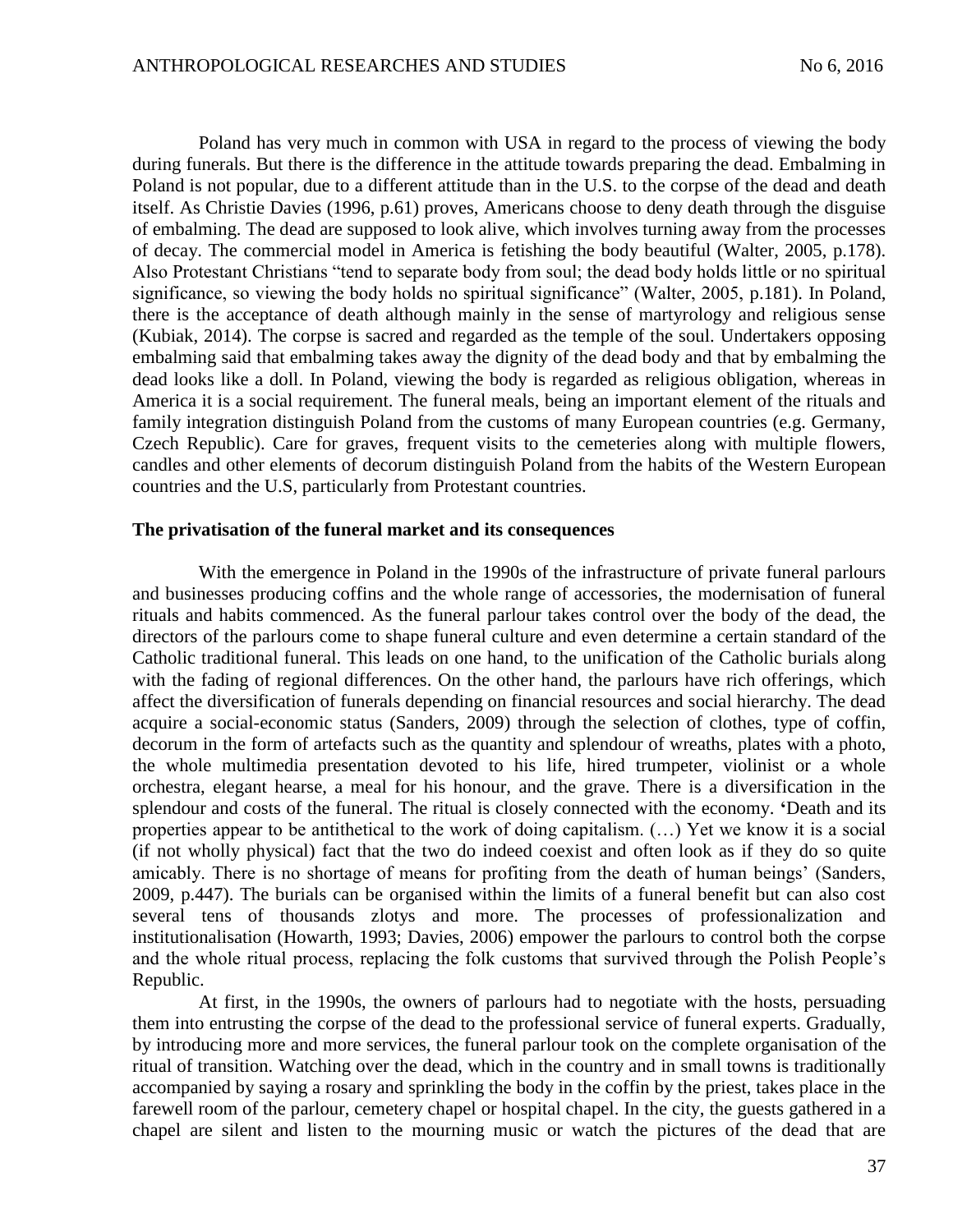displayed on the screen. The transposition of the last farewell from a house to the space of institutions has caused this ritual to be compressed and limited to about two hours before the funeral, whereas the 'empty nights' are forgotten. Transport of the coffin and guests in cars and buses replaced the foot processions. Prepared and properly clothed funeral assistants literally relieved the relatives and neighbours from the burden of carrying the coffin and the wreaths.

The musical setting introduced by the businesses in the form of professional musicians (trumpeters and fiddlers) or sound gear for playing the tracks from discs caused the disappearance of the local singers and criers. It is one of these elements of former customs whose disappearance is regretted. It stood for an active participation by the local community in the last farewell, as well as the celebration of the folk work. It was believed in the country that 'the one who sings prays two times stronger' (Kupisiński, 2007, p.232). The funeral meal in the house has been replaced by the modern catering provided at local depots and recreation rooms or a meeting of the guests at a restaurant specialising in funeral banquets. The mourners lost their influence on the ritual forms and assumed the role of customers expecting the performance of all services. The burial rite was transferred into the public space, the institutions professionally controlling the ritual. The disappearance of folk customs has also been affected by the Christianisation of the Polish rituals. As a result, a close bond with the dead fades away along with the home beliefs and customs.

The ritual of transition controlled from the beginning to the end by a funeral parlour undergoes aestheticisation and even more makes the death itself unreal. The dramatic character of the ritual of transition—formerly dynamic by contact with the decomposing body, a mournful lament and singing of the local choirs—developed by the funeral parlours, becomes quiet and sublime. Even the last dramatic accord like throwing lumps of earth on the coffin has been replaced by a subtle placing of a grid on the grave and padding it with the wreaths. Only when the family leaves, this 'dirty' part of the ritual, with its meaning of final disposal of the corpse, is done by the diggers. This custom has been taken over from the funeral tradition of the U.S. Some parlours introduce innovations that even better hide a threat of life ending and reduce the traumatic character of the mourning. They propose new services and accessories every time, which are a new 'commodity' without foundation in the symbolic and become one more element of *teatrum* where the mourners are only spectators. For example, the Lower-Silesian businesses introduced a custom of wearing white gloves by the funeral assistants, which are then thrown into the grave before it is buried. A parlour in the Kujawy-Pomerania region proposes a custom of letting out the pigeons while the coffin is being lowered into the grave. There are new technologies offered by undertakers, like: embalming, 'diamonds' created from the hair and ashes, and the transmission of funerals online. Services for funeral planning are being promoted but Poles, despite buying the grave before one's death, have the confidence that a family will arrange the ceremony according to the relatives' wishes.

#### **Surviving customs and beliefs**

During my study, the directors of funeral parlours noted the disappearing customs, especially those related to the house rituals. These survived in the villages and small towns distanced from the modern cooling rooms, parlours and hospitals. Also, in the situation of death at home, the older hosts continued the traditions of home rituals. My interlocutors met with the archaic procedures continued in the country. These are related to the beliefs that the soul will not leave the body after death, but stays there or close to it until the whole ritual of transition is completed. All the activities, from cleaning and wearing, to the funeral meal, are devoted to cleaning, liberating and forgiving the sins of the soul (requests for forgiveness made on behalf of the dead, Biegeleisen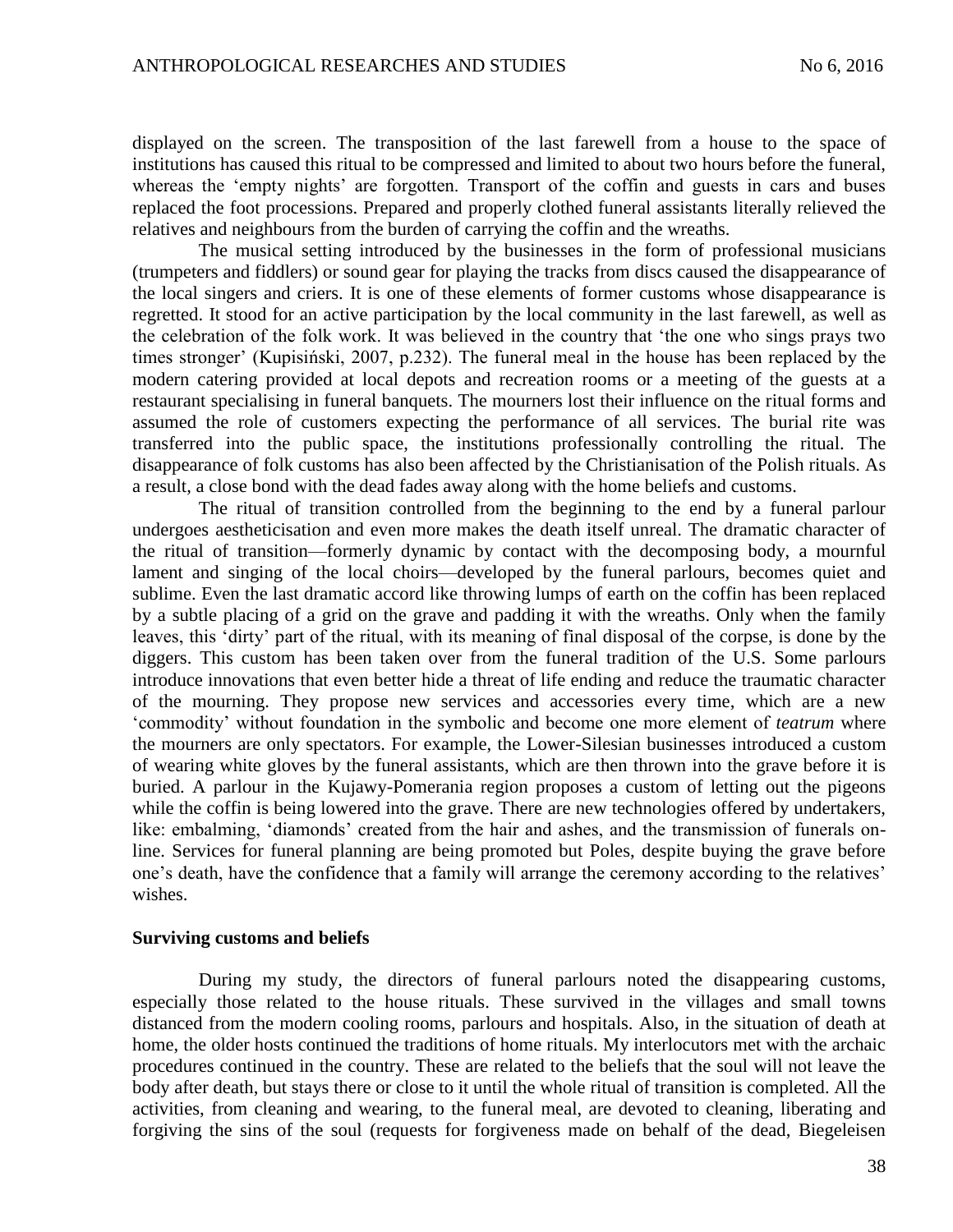(1930, p.204) and preventing any damage that the soul could make against his relatives and neighbours. A belief in a harmful impact of the dead affects the family members who remember multiple magical rules in the presence of the corpse. A family watches over the dead after washing him and dressing with formal clothes, in the companionship of coming neighbours, although it rarely lasts for the whole night. They say a rosary together, which is sometimes led by those who specialise in it. Every mourner says farewell to the dead by kissing him on the hand or forehead and sometimes speaking to him. The deceased's household becomes a place where the forces of the afterlife enter.

There is the time governed by other rules, dangerous for the surrounding. At this time, the rules of death's time should be followed, and precautions facilitating the transition of the soul to the other side and protecting the hosts against 'an aggressive dead' should be taken. Household members cover the mirrors and TVs, so that the soul of the dead is not able to see itself in them –'as it will not be able to leave the body' (Zadrożyńska, 1988, p.141). As stated by Fischer (1921, p.137), the basis of magical procedures related to the mirrors is 'an idea that the shadow, the picture reflected in the mirror or water should be identified with a human soul', which makes the departure more difficult and attaches to the place. If the mirror would reflect the corpse 'there would be two dead in this house' (Fischer, 1921, p.137), which would soon cause the death of a relative. The hosts stop all the clocks that register the ordinary time of the human life. For the dead the time has ended and for the mourners it is being stopped in this liminal phase of the ritual of transition.

While taking the coffin with the dead out from the house  $-$  always with his legs in front  $$ the coffin should hit the threshold three times. These magic rules protect against a return of the soul of the dead, which would otherwise haunt the relatives (Kupisiński, 2007, p.205). The threshold, as a boundary point, plays a significant role in all family rituals. Further, the stools and tables are overturned, especially those where the coffin was laid so that the soul of the dead would not stay on them (Kupisiński, 2007, p.205). The noise caused by these forces the soul to follow the body. The doors of all household rooms are opened so that the dead can say goodbye to all his property. Also, the animals are instructed on the death of the master so that they do not follow the coffin (Kupisiński, 2007, pp.196–197). The bees are instructed by attaching a black rag to every hive (Biegeleisen, 1930, p.200). Then, the foot procession goes to the nearest figure, chapel or cross, where the people pray. From there, usually the guests move to their cars. All these folk beliefs and customs are associated with the ambiguous attitude toward corpse and fantasies, which are connected with a dead body. Cadaver fascinates people and at the same time makes them fearful. The idea of aggressive dead is very common in many cultures (Thomas, 1991). Archaic forms of mourning and practices around corpse tend to survive in rural cultures in contrast to modern urbanized communities (Nola, 2006, p.10).

#### **Cremation**

Cremation is growing and in 2012 reached 15%, with 30 crematoriums in 2014. The percent of cremations in 2011 for Poland was about 15%. The factors affecting the increase of cremations are the reduced funeral costs (the price of a cremation funeral is generally lower, although many factors are included, such as transport to crematoriums), a higher number of crematoriums, the promotion of cremations by some business owners, a higher number of exhumations in order to bury the dead in one grave, multiplication of the dead – cremations of deadborn children and infants, possible addition of the urn to the family grave, decreasing space in the cemeteries and its price. The prices for cremation service are from PLN 600 to 760, although the whole ceremony depends on the price of the urn, cremation coffin, and space availability in the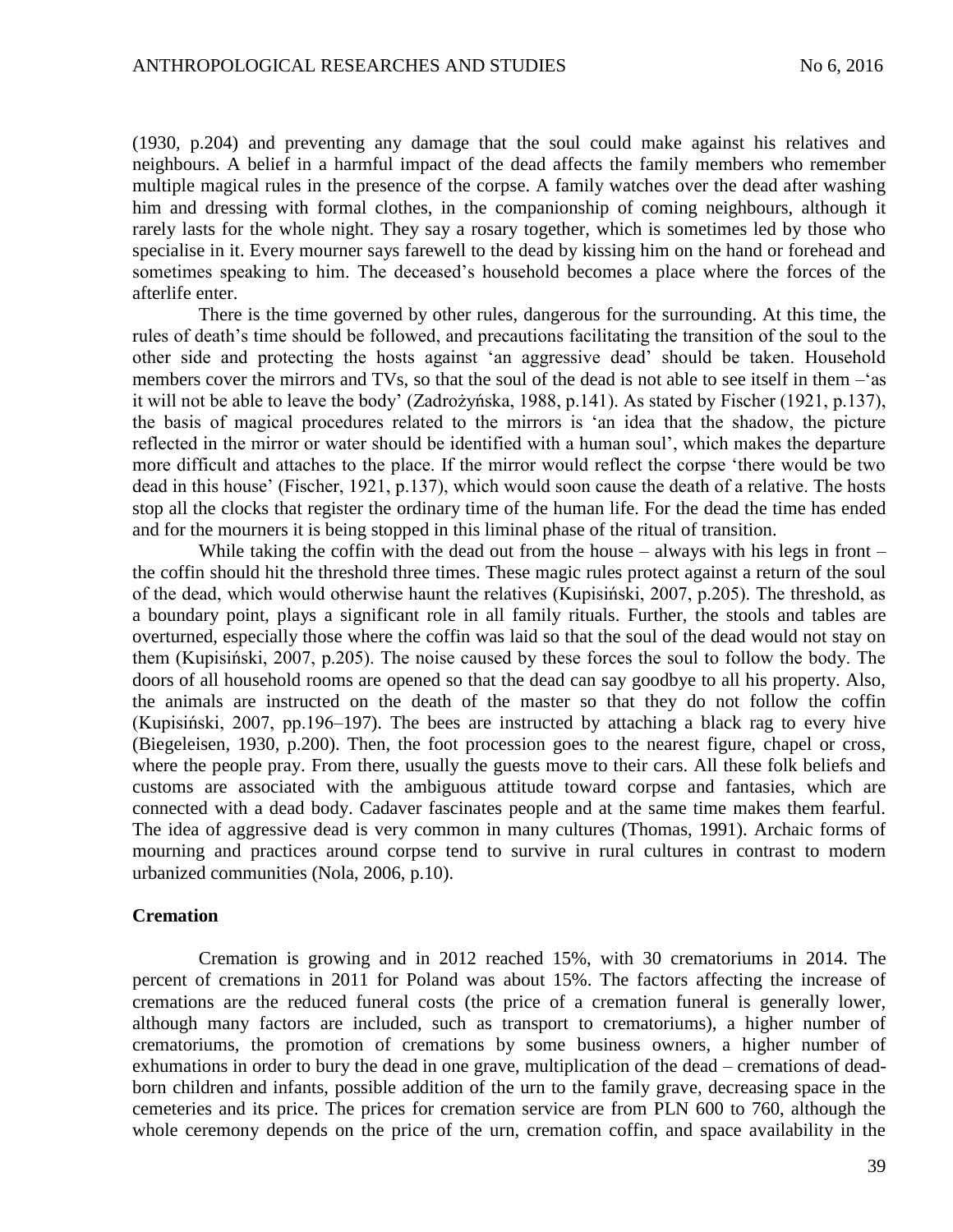cemetery, priest charges and transport. The urn may cost from PLN 150 to 2,000. The crews for urn transport are smaller as one or two persons rather than four are sufficient. It is also cheaper to store the urn in the parlour, instead of storing the body in the refrigeration room, and the brickwork costs are lower as well. The factors contributing to continuously low numbers of cremations in Poland compared to Western Europe or just the Czech Republic are: the association – especially for the post-war generation – with the extermination camps, lists of bishops concerning cremation, the list concerning the Mass with the coffin, the influence of some representatives of the clergy against cremation, social pressure in smaller towns and in the country as well as the domination of the traditional burial model. Religion plays an important role, as in Catholic and Orthodox countries there is a smaller percentage of cremations in contrast with Protestant countries. People aged 20 to 30 years, as well as individuals with higher education opt more often for cremation instead of the traditional burial. In 2001, in a study concerning the attitude of Poles to death, CBOS (Centrum Badania Opinii Publicznej) also included a study of the attitudes towards cremation. Of Poles, 44% were for cremation, whereas in 1994, the supporters accounted for 37%. The persons who accepted cremation had a higher education, better financial status and resided in the cities. The biggest support for cremation is among persons in managerial positions, among office staff, students and pupils. Women more often accept cremation. The support for it drops with age. It is rarely accepted by farmers, pensioners and senior citizens.

#### **Local diversity**

The local diversification existing in Poland should be noted. Funeral rituals have clear differences between the city and the country, and the local ones where the customs are introduced by the funeral parlor (and the cemetery administrator) and the parish priest. The family of the dead is 'between the mayor and the parson', where the mayor represents the funeral parlor. The parish priest decides whether to agree to the Mass with the urn, mournful watching-over of the coffin in the church, or to the foot procession. The custom of procession is also decided by the mayor of the town. In many parishes, the priests are not against introducing the urn to the mourning Mass. Burial in Poland is an opportunity to integrate the scattered family, and the priests often understand the difficulties that would arise from arranging the funeral for a few days. There are also parish priests, such as in Gdansk and Gdynia, who disagree with the introduction of the coffin in the church, citing hygiene and comfort. For the reasons of convenience, some priests also are against the foot processions, which were an important element of traditional funerals. In Wrocław, in turn, there is a custom of conducting the mournful Mass with an open coffin.

There are clear differences between the funeral in the country (and in small towns) and in the city. In the country, death is a social phenomenon where the ritual of transition is attended not only by the family, but also by a large group of neighbors. They are invited to the funeral meal, which assumes a type of a large feast (from 60 to 100 people). Although it was formerly organized in the family house, it is currently held in the country recreation rooms, depots, where the catering is ordered. As the heads of parlors in small towns say: 'the funeral meal should be held, as it is a common custom. Funeral meals in the country need to be affordable. Lavish hospitality beyond your means'; 'They bargain for the coffin, but a meal for 70 people is necessary to bury the dead with pride'. In the city, the funeral meal is held among a strict group of the closest family, in a restaurant. In the country, the oak coffin is ordered with decorative fittings and a lace laid to the outside. In the city, it is not matter of which wood the coffin is made, but how it looks, and the pine coffins are most commonly chosen. In the village, it is rare to order lay and cremation funerals, whereas in the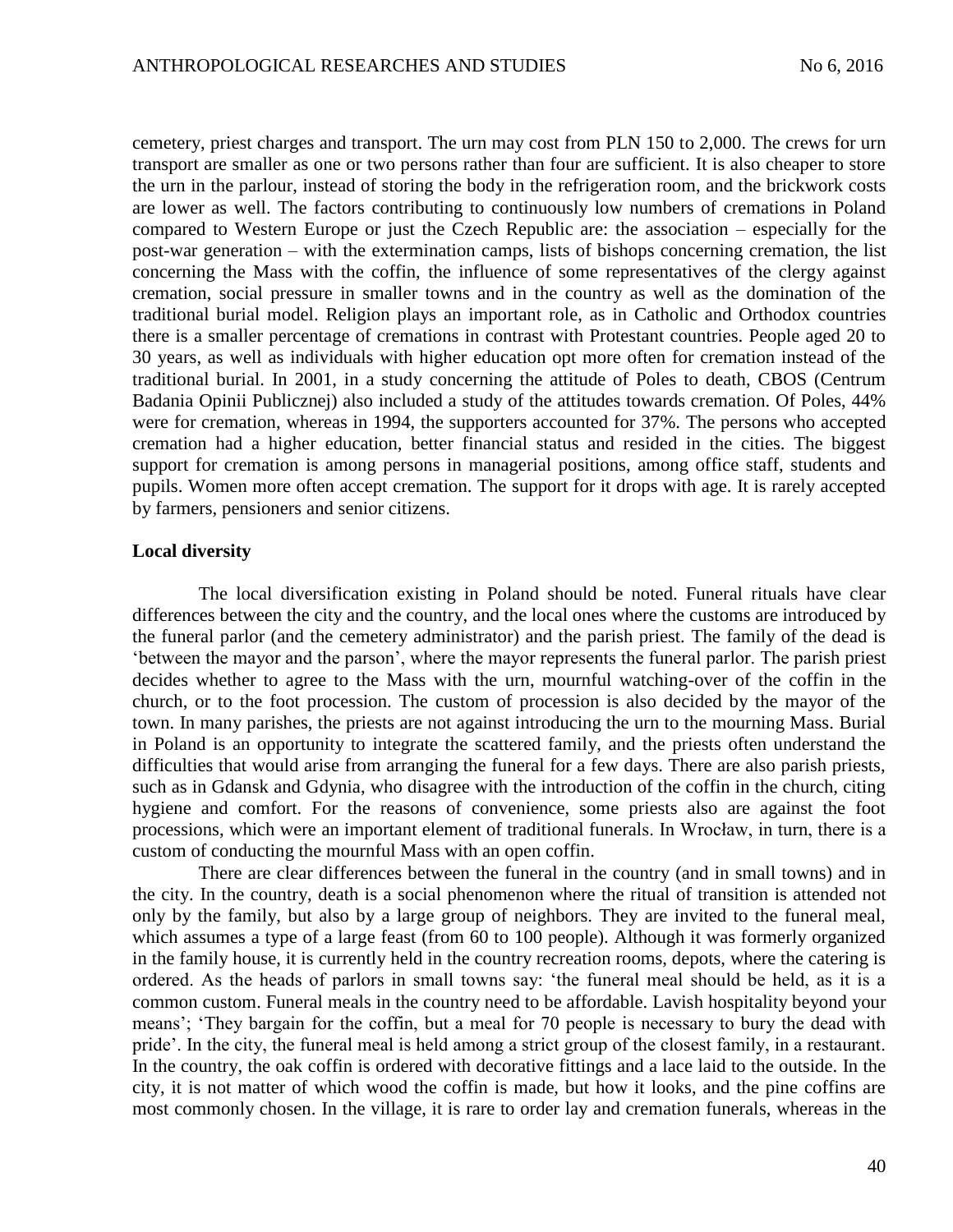city the number of cremations is increasing and a lay funeral is no longer something ordinary. The thing that distinguishes the country funeral rituals is maintaining certain archaic beliefs and customs.

#### **Conclusions**

A characteristic of Polish funeral culture is the clash of modernity and persisting premodern customs and beliefs. The funeral parlour assumes control over the corpse. Breaking the tradition of the war period, municipal funeral parlours and the state ideology of lay burials give the emerging parlours a fresh origin to see a need to reapprove the ritual. The ritual also proves itself in a long-term perspective. The business owners derive from both the Sarmatia and folk traditions as well as declare the traditionalism of the proposed rites and artefacts. The most archaic forms that have survived until today are: the custom of displaying the corpse (practised in a funeral parlour instead of watching over the dead in his house), placing personal objects of the dead into the coffin, a ceremonial procession, and in the country, the custom of taking the coffin out from the house (accompanied by home customs), burning a fire in the form of candles in the cemetery, and the funeral meal. From the primary acts of the Indo-European burial, almost all criers have disappeared and it is rare to meet any groups of funeral singers.

When it comes to globalisation, the funeral market in Europe has a major impact on the funeral accessories, stylistics of coffins, urns and hearses. What is more, expansive American businesses and funeral corporations entered the European funeral market (Laderman, 2003; Habenstein, 2007). At the same time, in pointing to both globalisation and local variations, researchers emphasise the need to study the whole context of the cultural phenomena. The Polish burial culture due to the religious connections shows many similarities to Italy. The Italian market just as Poland – favours tradition and resists extravagance (appearing, for example, at the French fair). Therefore, the stylistics of funeral accessories at the fair in Bologna and in Poland is very similar and balanced. At the same time, thematic, individualistic, secularist elements are adopted in the cremation rites, such as urns in the shape of a football for fans or books with a pen for writers. Since the reduction of the funeral benefit, the mourners often bargain for the prices. Not only among the attendants of funerals, but also based on my experience with people from various spheres, the consumers talk about the level of service, standard or quality of products. Still the funeral - despite multiple novelties from the West – is the most traditional of Polish customs.

## **Bibliography**

- 1. Biegeleisen, H., 1930. Śmierć w obrzędach, zwyczajach i wierzeniach ludu polskiego (Death in rituals, customs and believes of Polish folk). Warszawa: Dom Książki Polskiej.
- 2. Chróścicki, J., 1974. Pompa Funebris. Warszawa: PWN.
- 3. Davies, C., 1996. Dirt, Death, Decay and Dissolution: American Denial and British Avoidance. In: Howarth, G. and Jupp, P. eds., *Contemporary Issues in the Sociology of Death, Dying and Disposal*. New York: St. Martin's Press, pp.60-71.
- 4. Douglas, J., 1971. Understanding Everyday Life. London: Routledge and Kegan Paul.
- 5. Fisher, A., 1921. Zwyczaje pogrzebowe ludu polskiego (Funeral customs of Polish folk). Lwów: Zakład Narodowy im. Ossolińskich.
- 6. Goffman, E., 2008. Człowiek w teatrze życia codziennego (The Presentation of Self in Everyday Life). Warszawa: Aletheia.
- 7. Habenstein, R., Lamers, W., 2007. The History of American Funeral Directing. Brookfield: NFDA.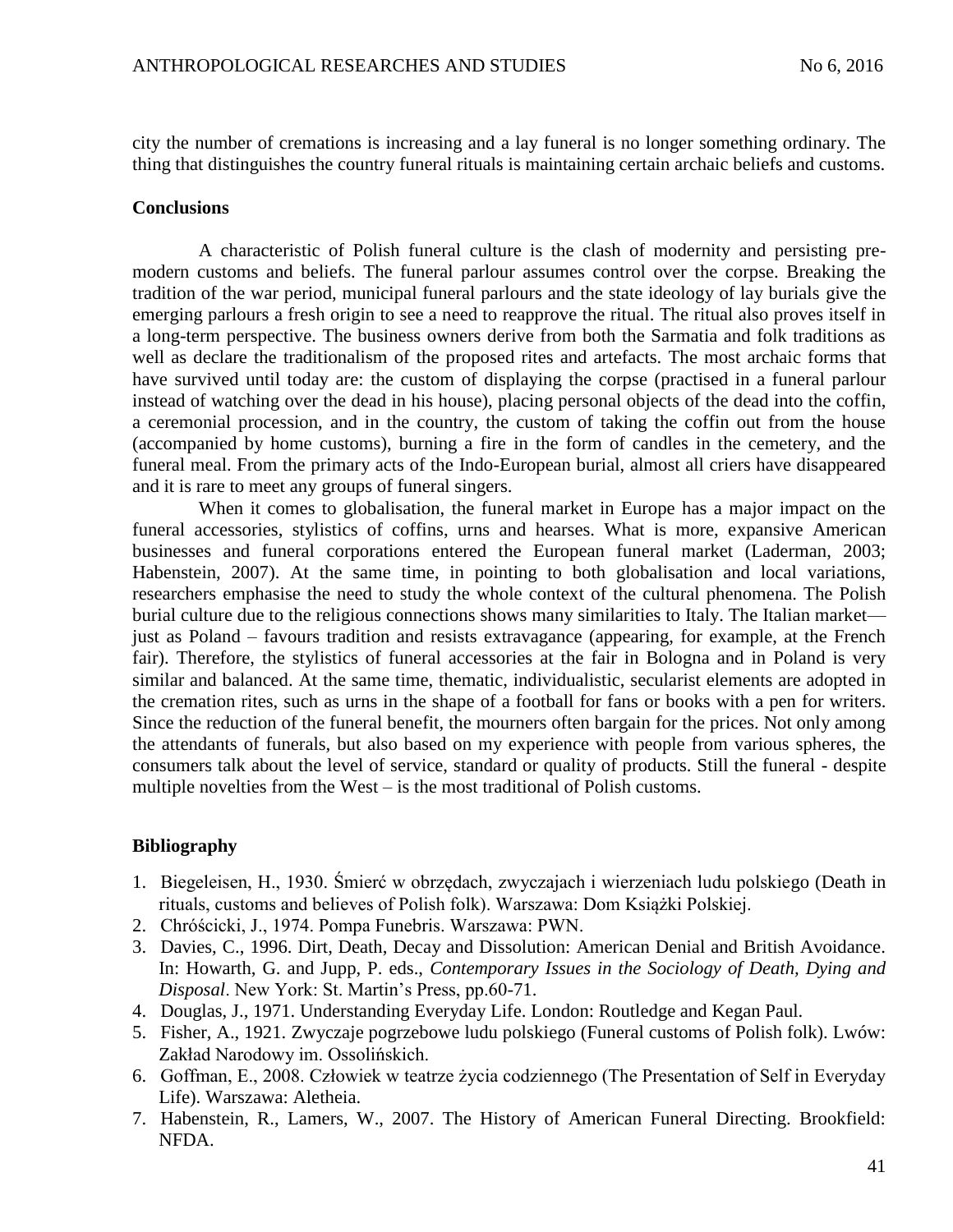- 8. Howarth, G., 1993. Investigating deathwork: a personal account. In: D. Clark ed., *The Sociology of Death: theory, culture, practice.* Oxford: Blackwell, pp.221-237.
- 9. Howarth, G., 1996. Last rites. The work of the modern funeral director. New York: Baywood Publishing Company, Amityville.
- 10. Hoyle, E., 1982. Micropolitics of educational organizations. *Educational Management and Administration*, 10, pp.87-98.
- 11. Kaufmann, J.C., 2010. Wywiad rozumiejący (The interpretative interview). Warszawa: Oficyna Naukowa.
- 12. Kubiak, A. E., 2014. INNE ŚMIERCI. Antropologia umierania i żałoby w późnej nowoczesności (OTHER DEATHS. Anthropology of Dying and Mourning In Late Modernity). Warszawa: Universitas.
- 13. Kupisiński, Z., 2007. Śmierć jako wydarzenie eschatyczne (Death as the eschatologic event). Lublin: KUL.
- 14. Laderman, G., 2003. Rest in Peace. A cultural history of death and the funeral home in twentieth – century America. Oxford: Oxford University Press.
- 15. Lofland, J., Snow, D., Anderson, L., Lyn, H., 2009. Analiza układów społecznych (The analysis of social rules). Warszawa: Scholar.
- 16. Nola, A., 2006. Tryumf śmierci. Antropologia żałoby (Tryumf of Death. Anthropology of mourning). Kraków: Universitas.
- 17. Sanders, G., 2009. 'Late' Capital: Amusement and Contradiction In the Contemporary Funeral Industry. *Critical Sociology,* 35, pp.447-470.
- 18. Smith, J., Hodkinson, P., 2009. Relatywizm, kryteria i polityka (Relativism, cryteria and politics). In: N. K. Denzin and Y. S. Lincoln eds., *Metody badań jakościowych (Methods of qualitative research)*. Warszawa: PWN, pp.391-415.
- 19. Thomas, L.V., 1991. Trup (Corpse), Łódź: Wyd. Łódzkie.
- 20. Walter, T., 2005. Three ways to arrange a funeral: Mortuary variation in the modern West. *Mortality*, 10(3), pp.173-192.
- 21. Walter, T., 2012. Why different countries manage death differently: a comparative analysis of modern urban societies. *The British Journal of Sociology*, 63 (1), pp.123-192.
- 22. Zadrożyńska, A., 1988. Powtarzać czas początku (Repeating the begining of time). Warszawa: Wydawnictwo Spółdzielcze.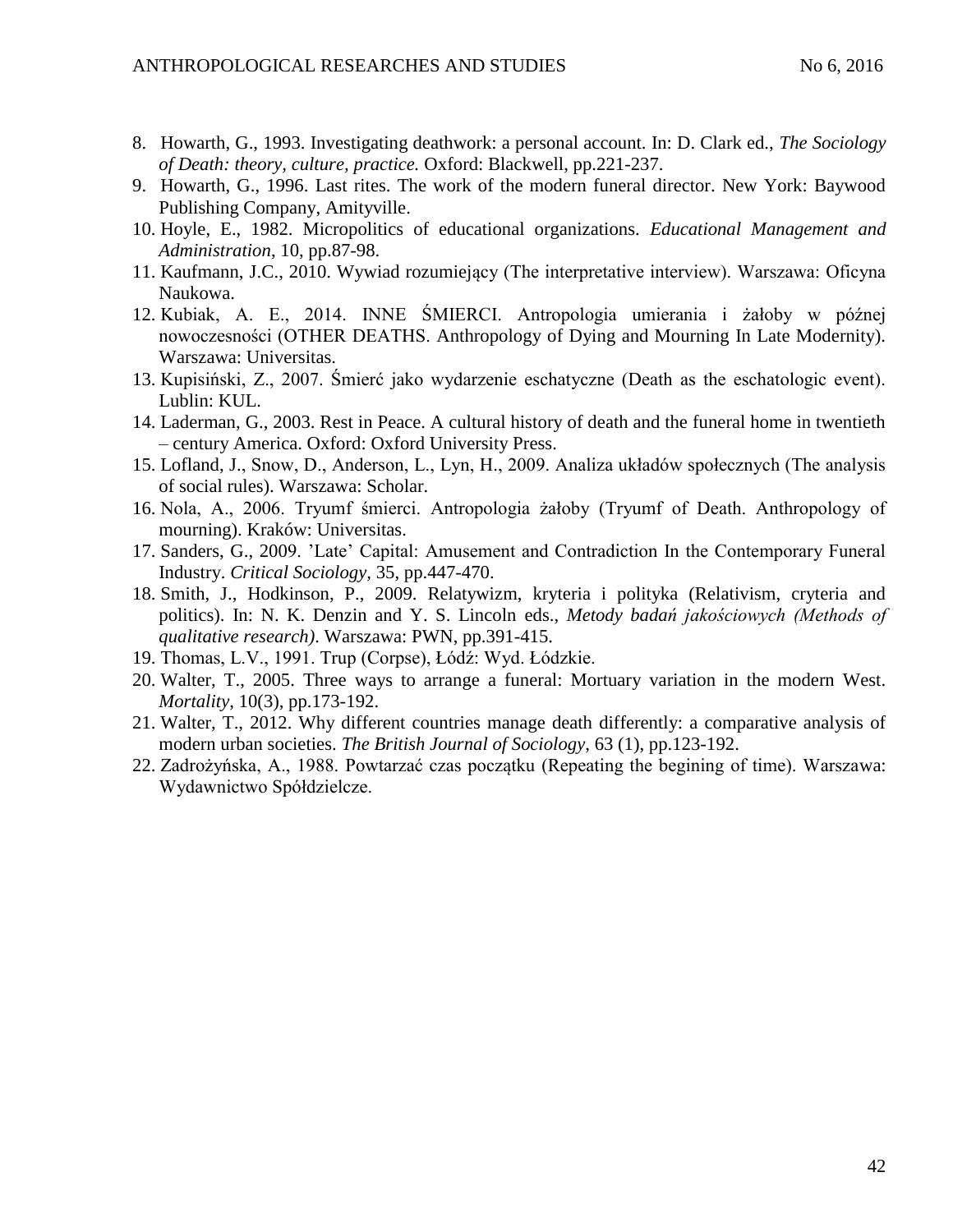# **Where is the prevention? Incomplete public campaigns about hepatitis in Romania**

Valentina Marinescu, Faculty of Sociology and Social Work, Bucharest, Romania

Address correspondence to: Valentina Marinescu, Faculty of Sociology and Social Work, Bd. Schitu Magureanu, No. 9 – Bucharest, Romania. Ph.: +40720024813; E-mail: [vmarinescu9@yahoo.com](mailto:vmarinescu9@yahoo.com)

# **Abstract**

**Objectives.** The aim of the present paper was to analyze the impact of Romanian public campaigns about the incidence of hepatitis B and C.

**Material and methods.** The analysis used the triangulation of three methods of research: the content analysis of the Romanian NGO's websites about preventing and fighting against hepatitis, an online survey carried on 155 respondents and a set of interviews made with eight executives (NGO's and public institutions 'representatives) who are involved in such public campaigns and, at the same time, are also infected with hepatitis B and C.

**Results.** The findings can be summarised as follows: 1) 46% of the Romanian respondents to the online survey did not know anything about a public campaign on hepatitis, and one quarter of them did not intend to know more in the future. 2) The NGO's websites on fighting against and raising awareness about hepatitis B and C in Romania were full of medical languages and neologisms and, as such, they addressed only to a targeted public. 3) The set of interviews made with hepatitis infected respondents showed that in case that someone gets ill he or she understood the importance of public campaigns about health and became involved in this type of social action.

**Conclusions.** The basic conclusion of the study is that the success of public health campaigns in Romania depends in a high degree on a network of factors (funds for financing it, involvement of state's institutions and media and public awareness of the topic among Romanians).

**Keywords**: health communication; public campaigns; hepatitis; public awareness of health and illness.

# **Introduction**

Relevant communication in health is a constant topic of analysis and debate within academic research community over recent decades. It is widely acknowledged that the free access to information allows people to be more efficiently informed about health issues. As Schiavo showed (2007, p. XII), the fact that people know about a certain disease and what can be done related to its prevention result in an improvement of the entire medical system and contributes to the internal balance of its elements. According to Schiavo (2007, p. XIII) there is a general consensus that health communication is based on various fields such as mass communication, social marketing, anthropology and sociology, and this eclectic character is, in fact, its strength.

Some anthropologists, specialized in the sociology of health and illness, have shown that patients with chronic conditions require special care of their disease (Adam and Herzlich, 1994). At the same time, the sociologists have emphasized the important role of social and cultural representations of health and disease for the individual and collective behavior when individuals faced chronic and emerging diseases. Thus, according to Canguilhem (1988) the individual behavior of a person in society varies according to what he thinks of his health. Health then expresses a certain relation of the human being to his experience, a report that goes well beyond the remit of the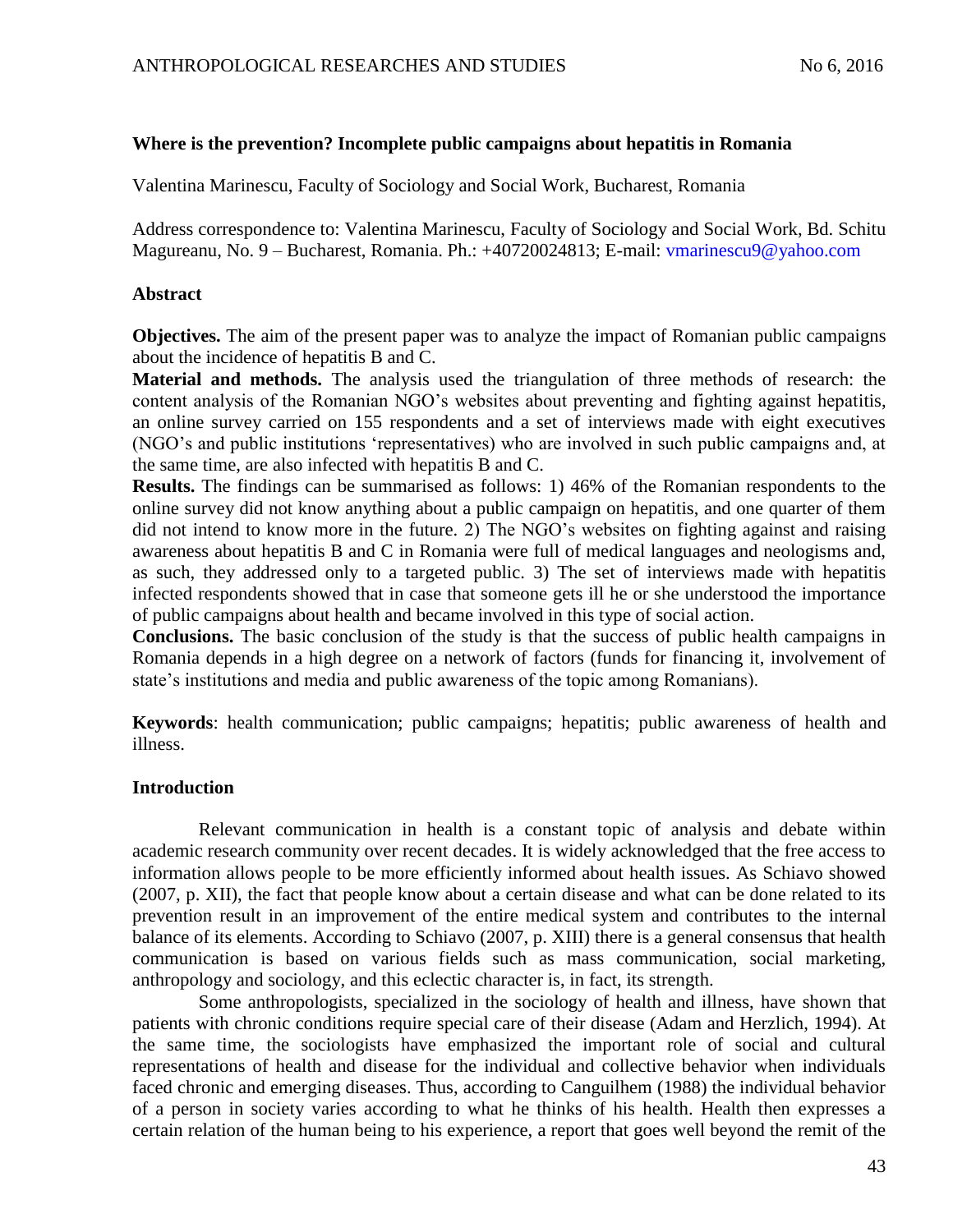care system (Canguilhem, 1988) and social inequalities translate into inequalities in health and disease.

Romania occupies one of the first positions in the European ranking due to high rates of hepatitis infection among population (World Health Organisation, 2015). Nevertheless, the Romanian state's initiatives for preventing and fighting against this disease were and remain scarce, almost invisible, and very little is done to inform the population and prevent the disease. Due to the fact that almost 20% of the Romanians are under the risk of contracting hepatitis it is obvious that the prevention measures are more stringent than in the case of other diseases (\*\*\*Populaţia României ACUM, 2013). A key-element for preventing and fighting against the spread of a disease is the planning and implementation of health communication campaigns, and this is also the case with hepatitis.

As Schiavo (2007, pp.57-69) and MacStravic (1986, pp.1-15) showed, any health-related communication campaign has to overcome some obstacles, among which the most important are: health-related inequalities (at social level and that of the medical system); patients' empowerment in order to change and improve his or her style of living; the limits of health prevention; the development of e-health through the Internet; high levels of health illiteracy; emergence of old diseases (such as cholera or tuberculosis); lack of medical infrastructure.

At a theoretical level, one can speak about three types of health communication campaigns: information campaigns (e.g. prevention campaigns and campaigns related to treatment of diseases); campaigns that aim to change the life-style and campaigns intended to strengthen and promote healthy behaviour. At first glance, it seems that the vast majority of Romanian health campaigns could be circumscribed to the first type of campaign, they are mainly information campaigns related to health and diseases, and only a small proportion of them could be enclosed in the second type (the campaigns that aim to change the health-related behaviour of people).

The present article will try to analyze the ways in which communication about health issues took place in Romania in the last years, on a specific case: the public campaigns of awareness about the incidence of hepatitis B and C discussing the specific case of public campaigns aiming to raise awareness about hepatitis B and C incidence.

#### **Materials and methods**

My analysis is focused on some communication campaigns regarding hepatitis, which were promoted in Romania in the last years. The main assumption of the study was that any health-related communication campaign should have an important influence on people's behaviour related to health and illness. The following are the general research hypotheses:

- 1. Health-related advertising in Romania is only informative and does not refer to disease prevention.
- 2. Health-related communication campaigns in Romania target only patients and not healthy people (who are at risk).

From a methodological point of view, the analysis is based on the triangulation of three methods of research: a content analysis of the Romanian websites about preventing and fighting against hepatitis, a survey of the opinions, attitudes and information about health-related behaviour and a set of interviews with eight experts in the field of hepatitis.

The research hypotheses for the survey were:

1. People's interest in obtaining information about hepatitis as disease will increase if they are somehow exposed to a campaign centred on health and illness.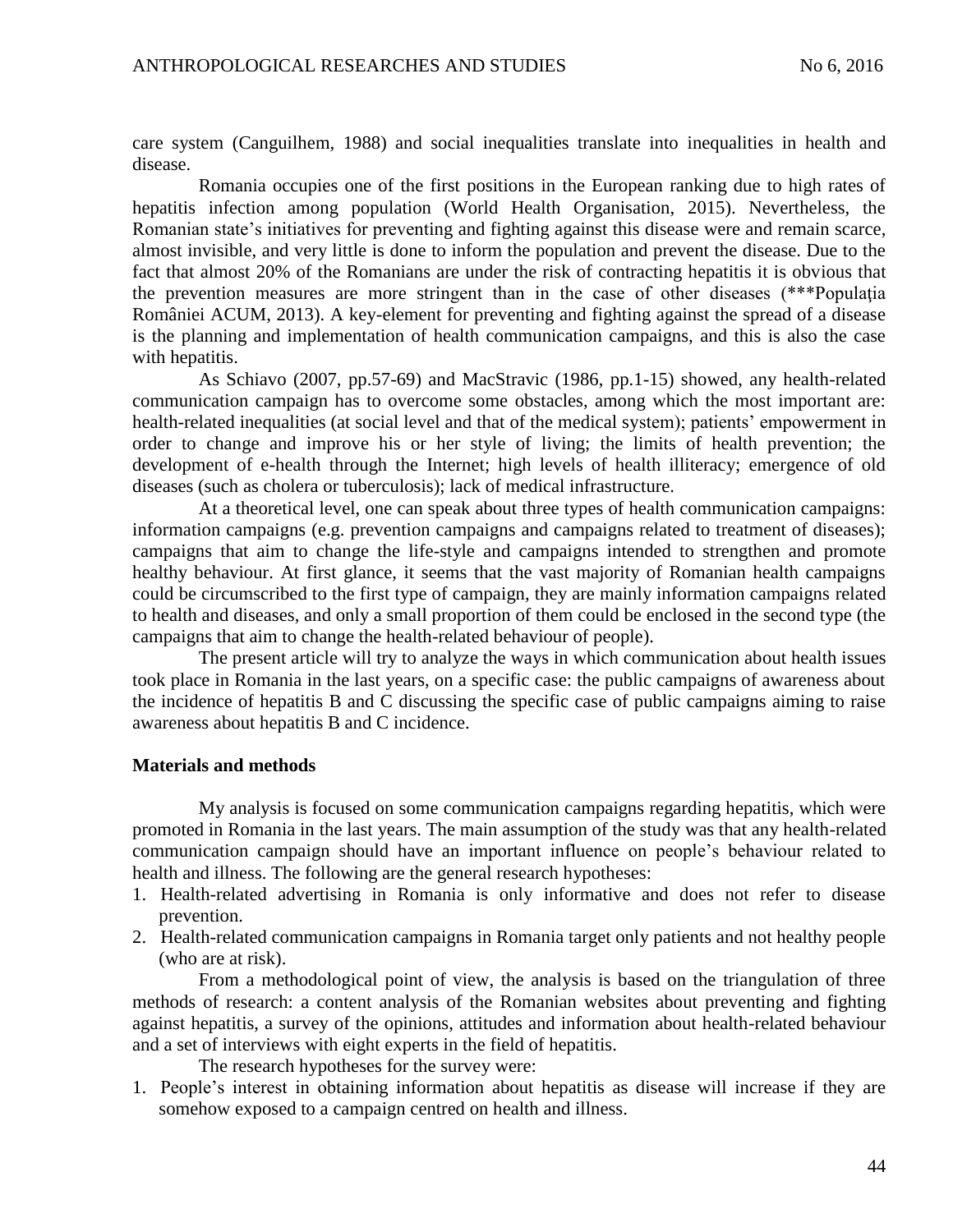2. The exposure to media content related to hepatitis as disease can result in a possible tendency of people to change their health-related behaviours.

As the research hypotheses for the content analysis I have:

- 1. The Romanian websites about hepatitis disseminate only information about the disease, and not messages about prevention of the disease.
- 2. The Romanian websites about hepatitis disseminate information using medical terminology, which make them less accessible to the general public.

For the set of interviews I have the following research hypotheses:

- 1. The Romanian experts on hepatitis assess that health-related campaigns are important for the prevention of this disease.
- 2. The Romanian experts on hepatitis assessed that more information about the treatment and prevention of hepatitis should be available to the general public.

The triangulation of methods was, also, repeated at the level of the analysed samples, and three different samples are used in the study. The content analysis was made on five websites that approached the general themes of "hepatitis" as disease: www.afladec.net; www.tustiidece.wordpress.com; www.hepato.ro; www.abch.ro; www.hep.ro. The analysed websites are owned either by medical organisations or by NGOs representing patients with hepatitis. The second sample analysed had a volume of 155 survey respondents, aged 18-40 years, who graduated high-school or University and who lived in Bucharest. The third sample was represented by eight individuals who were executives (NGOs' and public institutions' representatives) involved in such public communication campaigns and infected, at the same time, with hepatitis B and C. The rationale for the third sample was based on the assumption that they not only have an in-depth knowledge of the issue, but also possess a better understanding of the disease and its prevention.

The period of time in which all data were collected was February-July 2014.

## **Results**

When asked about the main problems affecting the health system in Romania, only 6% of the respondents assessed that lack of information is an important problem, while lack of funds (20%), lack of hygiene (18%) and bribe (17%) were assessed as the main issues of the Romanian medical system.

**Table 1. In your opinion, what are the main two issues the Romanian medical system faces at present?** 

|                                                              |    | $\%$ |
|--------------------------------------------------------------|----|------|
| <b>Bribe</b>                                                 | 54 | 17   |
| Lack of hygiene in hospitals                                 | 57 | 18   |
| Lack of funds                                                | 63 | 20   |
| Lack of professionalism                                      | 28 | 9    |
| Corruption                                                   | 31 | 10   |
| Citizens' lack of interest in medical system                 |    | 3    |
| Low involvement of state's authorities in the medical system | 53 | 17   |
| Lack of relevant and credible source of information          | 3  |      |
| Scarce information about the system                          |    |      |
| Lack of communication between medical staff and patients     | 13 |      |
| Other                                                        |    |      |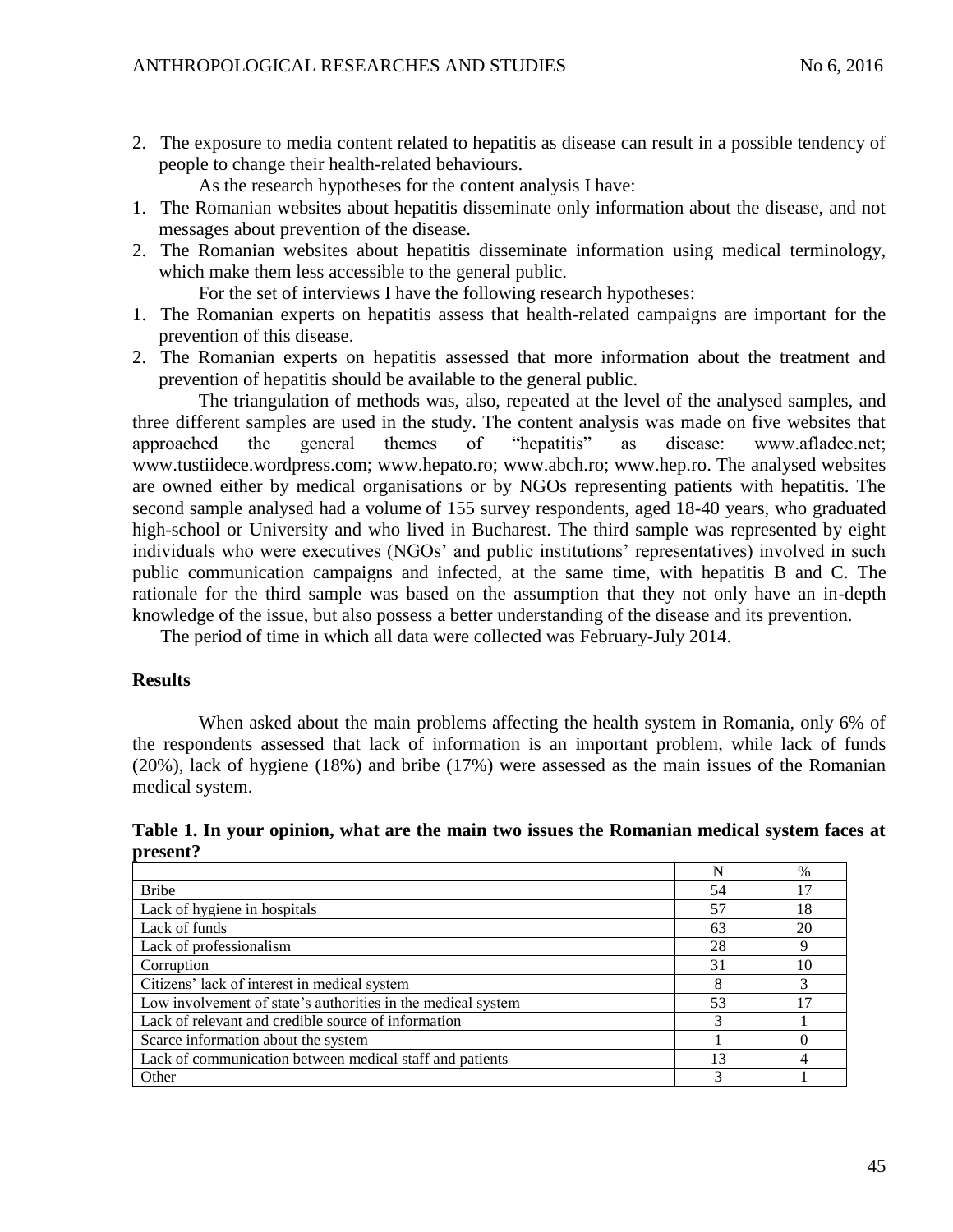When asked to advocate their position on the issues above-mentioned, the respondents declared that Romanian medical system is under-financed from the state's budget and full of acts of corruption and frauds:

*Due to small salaries and lack of funds, when you go to the hospital you have to give bribes in order to have access to some medical services. There is a lack of hygiene in the hospitals as a result of the bad management of funds, of wrong expenses and of organised thefts.*

I think that lack of funds is the main problem at stake here. From that results the lack of funds for salaries and for hygiene. If someone goes to a private hospital, he or she can overcome these problems, but the vast majority of population is going to public hospitals where these problems are paramount.

Another problem presented by the respondents was the lack of professionalism among medical staff and the low interest of population toward the difficulties faced by the Romanian medical system. Many respondents argued that, if they were really interested in solving those problems, people would organise protests and grassroots movements:

*The lack of professionalism of medical staff leads not only to the impersonal ways in which doctors and nurses treat patients, but also, and mainly to their demands of extra-payments for treatments.*

*Although they are complaining about bad treatment in hospitals and clinics, the citizens take no measures against that. So it is their fault that they do not take actions against that situation by organizing protests or other forms of public disobediences.*

|                         |    | %      |
|-------------------------|----|--------|
| I do not know very much |    |        |
| It can be treated       | 78 | $\sim$ |
| It is contagious        | 6. | 28     |
| It is a deadly disease  | 68 | 29     |

## **Table 2. In general, what do you know about hepatitis?**

As the results showed in the above table, only 11% of the total sample of respondents does not know anything about hepatitis as a disease. Given that 89% of the respondents claimed that hepatitis "can be treated", "it is contagious" and "it is a deadly disease", one could conclude that, related to hepatitis as a disease, people do not know very much and more specific information is needed. At the same time, 43% of the respondents had declared that their knowledge about hepatitis is low or/and that they have no knowledge at all about this disease.

As the survey showed, although 56% of the respondents declared that they knew relatively enough about hepatitis, only 17% of them discussed about this topic or/and underwent the tests. From the total number of persons who declared that they were aware of the health-related risks associated with hepatitis, only 6% had previously asked to be checked for it.

| Table 3. How do you assess the health-related communication campaigns in Romania? |  |  |  |  |  |
|-----------------------------------------------------------------------------------|--|--|--|--|--|
|-----------------------------------------------------------------------------------|--|--|--|--|--|

|                                   |    | % |
|-----------------------------------|----|---|
| I know nothing on this topic      |    |   |
| They do not seem efficient at all | 29 |   |
| They are very weak                |    |   |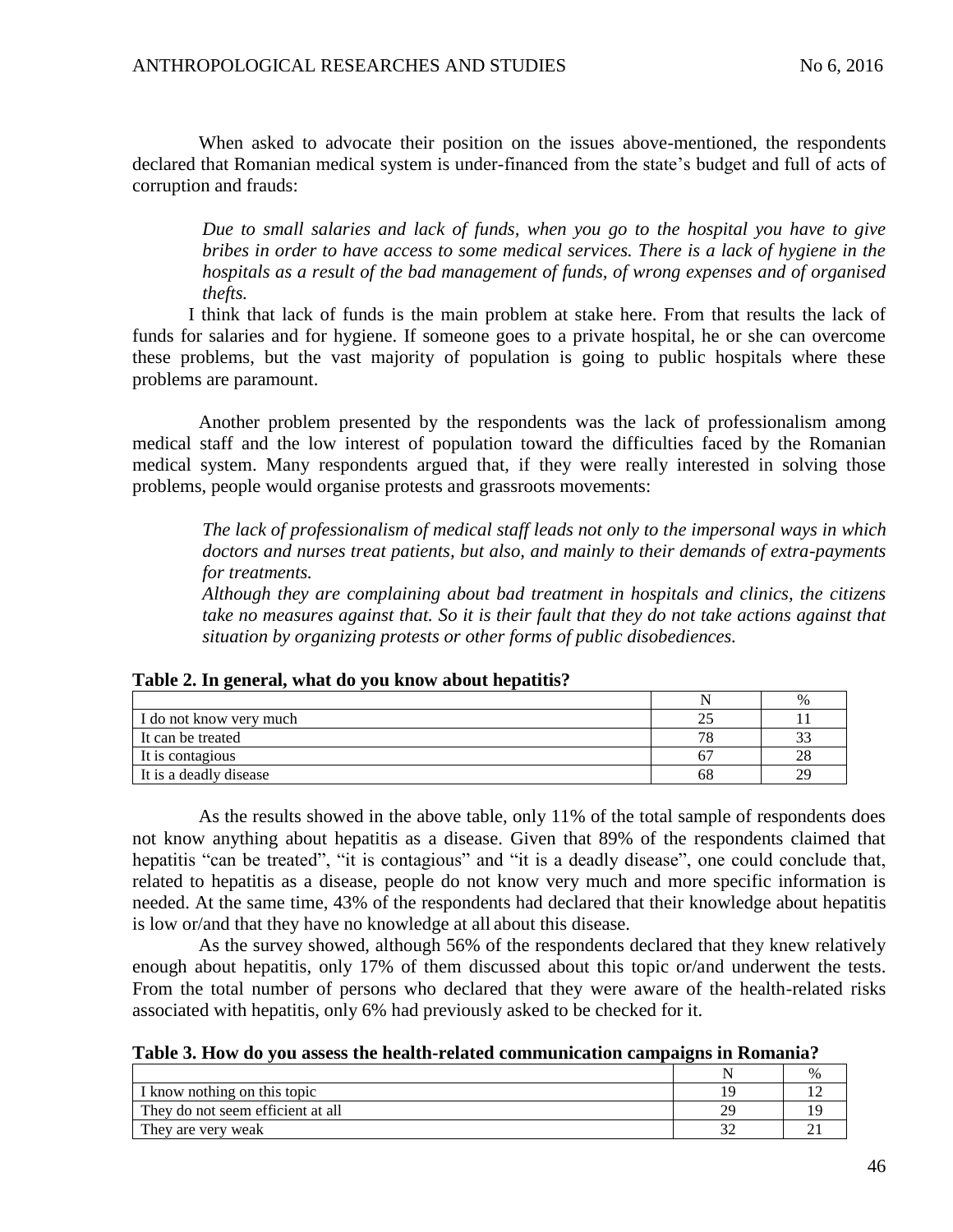| They are fine        |    |    |
|----------------------|----|----|
| They are attractive  |    | ΙU |
| They can be improved | эc | აი |
| Other                |    |    |

A great percentage of respondents (36%) supported a pro-active attitude toward hepatitis B and C, since they agreed that the existing health-related campaigns could be improved. On the second place, the respondents placed the lack of efficiency of those communication campaigns and their lack of attractiveness.

**Table 4. Which are the communication campaigns related to hepatitis that you remember?** 

|                                                                                   | N        | $\%$           |
|-----------------------------------------------------------------------------------|----------|----------------|
| Tu stii de $C$ ? ("Do you know about $C$ ")                                       | 23       | 15             |
| 50.000 free tests campaign "Afla de C" ("Find about C")                           | 24       | 15             |
| "Testeaza-te pentru Hepatita C" ("Test yourself for Hepatitis C") – free testing, | 16       | 10             |
| <b>Accept Foundation</b>                                                          |          |                |
| "Impreuna pentru viata. Sanatate prin cunoastere" ("Together for life. Health     | 9        | 6              |
| through knowledge")                                                               |          |                |
| Cum "arata" sangele tau? ("How does your blood look'?")                           | 6        | $\overline{4}$ |
| Ziua mamei cu hepatita (Day of mother with hepatitis)                             |          |                |
| Sunt numarul 12? (Am I number 12?)                                                |          |                |
| "Afla de C", "Afla de B" Informeaza-te! Testeaza-te! ("Find about C", "Find"      | $\Omega$ | $\Omega$       |
| about B" Inform yourself! Test yourself!)                                         |          |                |
| Call-center for hepatitis patients organised by APAH-RO                           |          |                |
| A campaign in a medical institution                                               | 10       | 6              |
| A campaign in an educational institution                                          | 7        | 5              |
| Other                                                                             | 57       | 37             |

Although the "Află de C" (*"Find about C"*) campaign had been organised in public spaces within different location in Bucharest (metro stations, out-door advertising etc.), only 15% of respondents mentioned it. The same percentage of respondents remembered (and, as such, noticed) the campaign of free testing for hepatitis "Afla de C" (*"Find about C"*), while the Accept Foundation's campaign "Testeaza-te pentru Hepatita C" (*"Test yourselves for hepatitis C"*) was mentioned in the third place. As the results showed, 54% of the respondents could identify one or more of the existing communication campaigns related to hepatitis, while 46% of the sample knew nothing about these campaigns.

**Table 5. If you noticed a communication campaign related to hepatitis, what did you do after you saw it?** 

|                                                                                        |    | $\%$ |
|----------------------------------------------------------------------------------------|----|------|
| It did not present any further interest for me                                         |    |      |
| I have searched for more information on the internet                                   | 30 |      |
| I have discussed this topic with my family/my friends/my colleagues                    |    |      |
| I got tested for hepatitis and/or I convinced other people to get tested for hepatitis |    |      |

Only 11% of respondents who noticed the campaign (54% of the total sample) had declared that they discussed on this topic with others, while only 6% (from the same 54%) underwent a test to see if they were infected with hepatitis B or C.

Two images from the communication campaigns about hepatitis were showed to the respondents (see Figure 1 in this respect) and their opinions about these campaigns were recorded afterwards: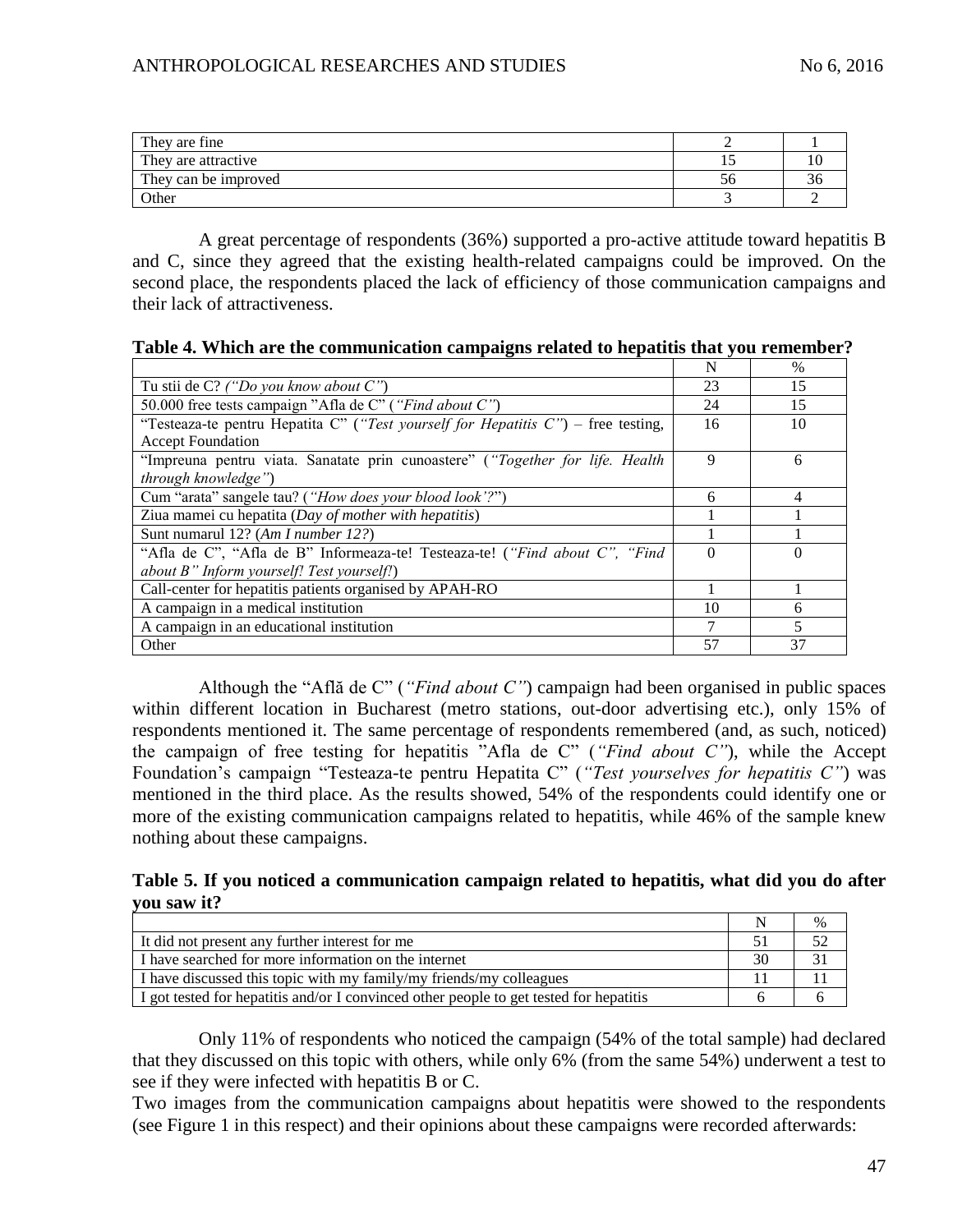## **Figure 1. – Photos inserted in the questionnaire**



Source:

[http://tustiidec.wordpress.com/category/camp](http://tustiidec.wordpress.com/category/campania-tu-stii-de-c/) [ania-tu-stii-de-c/](http://tustiidec.wordpress.com/category/campania-tu-stii-de-c/) (accessed 6 March 2014)

Source: [http://aliantapacientilor.ro/wp](http://aliantapacientilor.ro/wp-content/uploads/2013/03/vizual-campanie.jpg)[content/uploads/2013/03/vizual-campanie.jpg](http://aliantapacientilor.ro/wp-content/uploads/2013/03/vizual-campanie.jpg) (accessed 6 March 2014)

**Află de C (***Find about C***):**

teste de Hepatită C

**Sunn la 021.326.00.36** 

www.afladec.net

**SAPOR CONTROL BOOM OF THE AREA CONTROL** 

este pentru tine

**Hepatita C nu doare.** 

Doar ucide.

A high percentage of respondents – 85% of the analysed sample – declared that it was the first time when they saw the campaigns and posters for hepatitis shown to them. 17% of them declared that they "probably saw" the poster, while only 1% of the sample declared that they knew the poster and the campaign(s). This means that around 20% of the total sample of respondents were not even once exposed to these campaigns and knew nothing about them.

When asked what they would do after they saw the images and posters, around 40% of the respondents mentioned that "they remembered some ideas from the poster" and 25% that they were interested in the topic and would perhaps search on the internet in the future to find more information. At the same time, 14% of the respondents had declared that they would do nothing in the future related to this topic.

When asked what other sources of information they will access after exposure to both images, 44% of the respondents who saw the image for "Tu stii de C" campaign and 48% of the respondents who saw the image for "Afla de C" (*"Find about C"*) campaign declared that they would search for more information on the Internet.

**Table 6. What other sources of information would you access after seeing the image for "Tu stii de C?" (***"Do you know about C?"***) campaign?** 

|                                              |    | $\%$ |
|----------------------------------------------|----|------|
| The printed press                            |    |      |
| Television                                   |    |      |
| Discussion with my friends                   | 10 |      |
| Internet                                     | 83 |      |
| Discussion with my personal doctor           |    |      |
| <b>Books</b>                                 |    |      |
| I am not interested to find more information | 61 |      |
| Other                                        |    |      |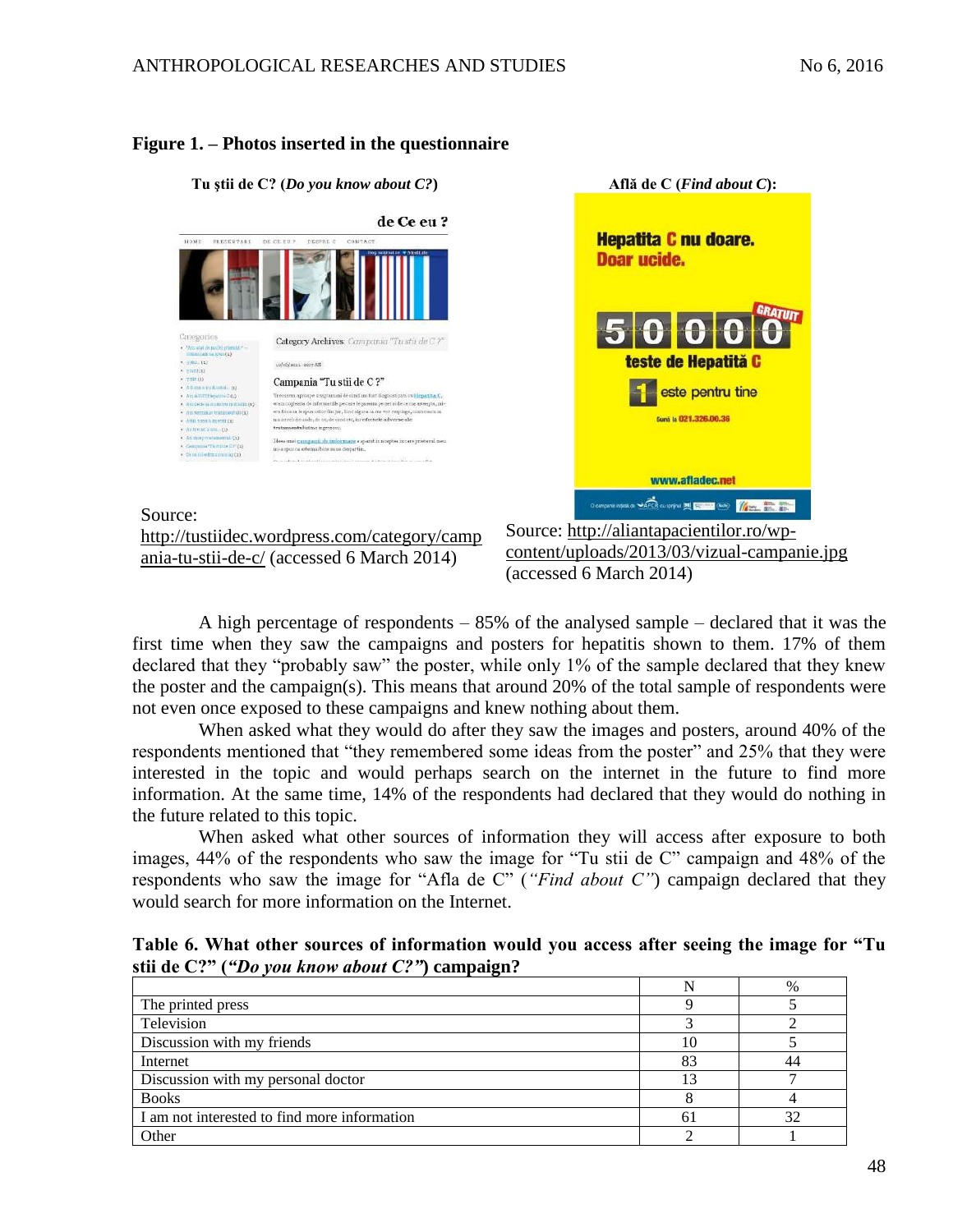|                                              |    | $\%$ |
|----------------------------------------------|----|------|
| The printed press                            |    |      |
| Television                                   |    |      |
| Discussion with my friends                   |    |      |
| Internet                                     | 86 |      |
| Discussion with my personal doctor           | 12 |      |
| <b>Books</b>                                 |    |      |
| I am not interested to find more information | 62 | 34   |
| Other                                        |    |      |

**Table 7. What other sources of information would you access after seeing the image for "Afla de C?" (***"Find about C"***) campaign?** 

Given that the Internet has been nominated as the main source for future and possible hepatitis-related information by 44% and, respectively, 48% of the analysed sample, I tried to see what kind of information are available on the Romanian websites related to this disease. The content analysis of the websites revealed that 29% of the published articles directly approached the social aspects of hepatitis as disease, 15% of the articles covered the ways in which people get infected with this disease and only 1.5% clarified the way in which hepatitis is not transmitted through certain channels and ways.

From the total number of articles published on those websites, 51% were focused on the topic of treatment and 54% reported cases of disease remission. As regards the vocabulary, 88% of the articles contained medical terms and 89% of them contained neologisms.

|                        | Refer to   | Use      | Contain | Contain    | Contain        | Contain    | Contain          |
|------------------------|------------|----------|---------|------------|----------------|------------|------------------|
|                        | at least   | foreign  | links   | links      | links          | links      | links            |
|                        | one of the | terms    | towards | towards    | towards        | towards    | towards          |
|                        | seven      | (mostly  | other   | the        | other          | other      | the sites of     |
|                        | types of   | English  | sites   | website of | medical        | generalist | Romanian         |
|                        | hepatitis  | terminol |         | Romanian   | sites          | s sites    | and              |
|                        |            | ogy)     |         | Ministry   |                |            | foreign          |
|                        |            |          |         | of Public  |                |            | NGO <sub>s</sub> |
|                        |            |          |         | Health     |                |            |                  |
| afldec.net             | 6          |          |         |            |                |            |                  |
| tustiidec.wordpress.co | 34         | 34       | 9       |            | $\overline{2}$ |            |                  |
| m                      |            |          |         |            |                |            |                  |
| hepato.ro              | 145        | 40       | 80      | 3          | 21             | 44         | 14               |
| abch.ro                | 12         |          | 10      | 2          | 2              |            | 6                |
| hep.ro                 | 35         | 9        | 11      |            | 9              |            | 3                |
|                        | 68.2%      | 24.4%    | 32.4%   | 1.8%       | 10%            | 12.9%      | 6.8%             |

**Table 8. The website contains articles which ……**

According to the general data, 68% of the articles published on the analysed websites referred to one type of hepatitis and 24% contained foreign terms (mostly English words). Only 32% of the articles had links to other websites – 13% to generalist websites and around 9% to Governamental websites and Romanian NGOs websites. At first glance, one can notice the fact that state's institutions were rarely mentioned in the articles published on the analysed websites – 1.8% of the total sample mentioned them in connection to the donation of 2% of the personal annual taxes to institutions and NGOs according to Romanian legislation.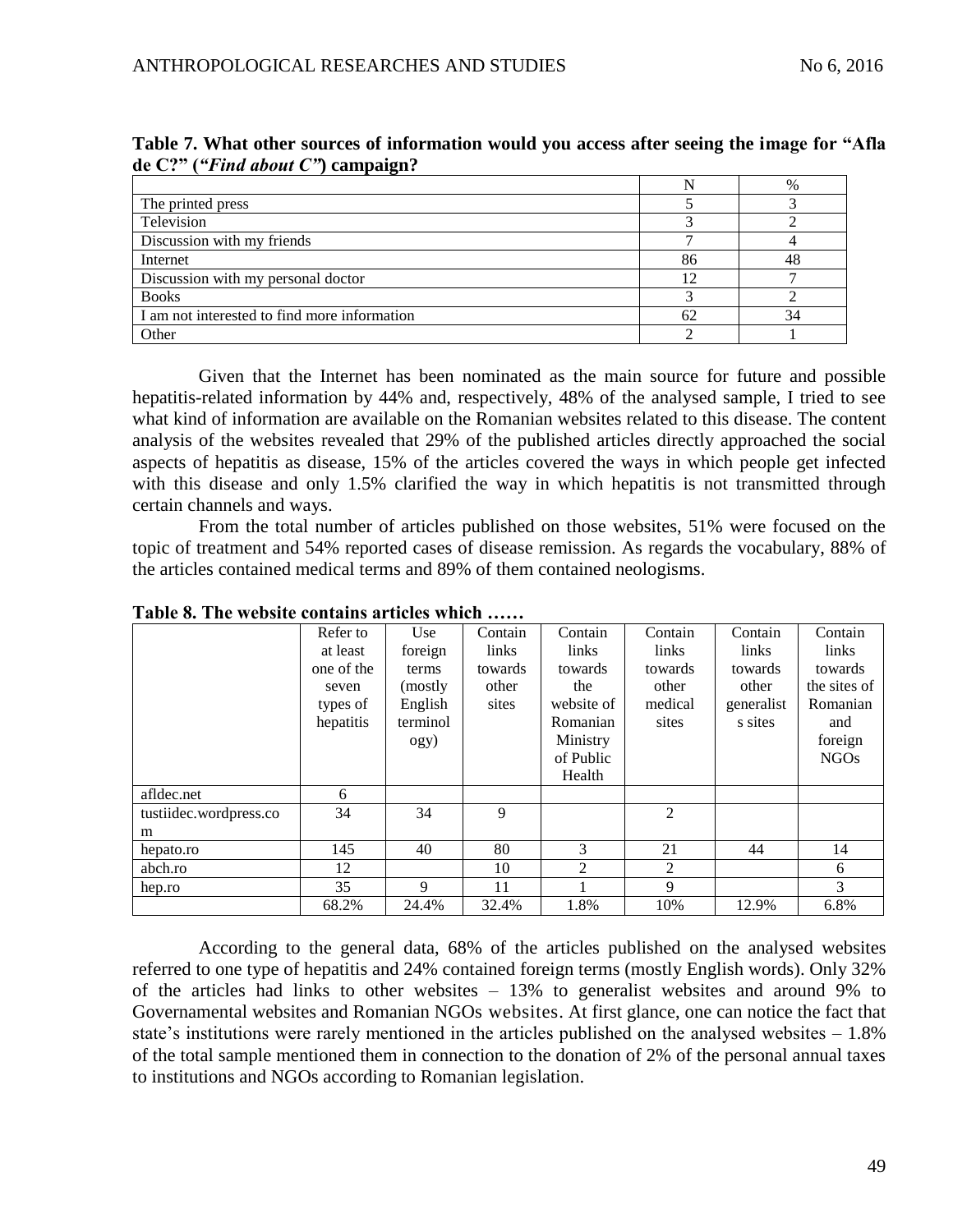|                         | Use medical<br>terminology | Cover the<br>symptomatology | Refer to the<br>treatments of | Use<br>neologi | Approach social<br>aspects of the |
|-------------------------|----------------------------|-----------------------------|-------------------------------|----------------|-----------------------------------|
|                         |                            | of hepatitis as             | different types               | sms            | disease                           |
|                         |                            | disease                     | of hepatitis                  |                |                                   |
| afldec.net              |                            |                             |                               |                |                                   |
| tustiidec.wordpress.com | 45                         |                             | 33                            | 45             | 46                                |
| hepato.ro               | 190                        | 37                          | 115                           | 190            | 50                                |
| abch.ro                 | 25                         |                             |                               | 26             |                                   |
| hep.ro                  | 34                         | 10                          | 22                            | 37             |                                   |
|                         | 88.2%                      | 15.6%                       | 50.9%                         | 89.4%          | 29.4%                             |

**Table 9. The website contains articles which ……**

My analysis showed the fact that a great percentage of the total number of articles published by these websites used a technical vocabulary – 88% of them used medical terms, which are not accessible to the general public. Around a half of the articles (51%) covered the topic of treatments and only 15% provided information on hepatitis symptoms. The social aspects involved in this disease are covered only by 30% of the articles and there are two websites (hep.ro and afldec.net) that did not cover those aspects.

**Table 10. The website contains articles which ……**

|                     | Are         | Contained       | Are             | Are             | Are            | Make         |
|---------------------|-------------|-----------------|-----------------|-----------------|----------------|--------------|
|                     | accompanied | logos related   | accompanied by  | accompanied     | accompanied by | references   |
|                     | by simple   | to hepatitis as | medical images. | by images of    | images of a    | to the       |
|                     | images and  | disease         | drawings and    | healthy persons | campaign's     | campaigns    |
|                     | photos      |                 | diagrams        |                 | poster         | оt           |
|                     |             |                 |                 |                 |                | information  |
|                     |             |                 |                 |                 |                | about        |
|                     |             |                 |                 |                 |                | hepatitis    |
| afldec.net          | 4           |                 | 3               |                 | 6              | <sub>6</sub> |
| tustiidec.wordpress |             |                 |                 |                 |                | 3            |
| .com                |             |                 |                 |                 |                |              |
| hepato.ro           | 170         | 160             | 20              | 10              | 50             | 50           |
| abch.ro             | 12          |                 |                 |                 | 3              | 4            |
| hep.ro              |             |                 |                 |                 |                |              |
|                     | 54.7%       | 47.1%           | 6.8%            | 2.9%            | 17.4%          | 18.8%        |

According to the analysis, more than a half of the articles were accompanied by photos and images, and only 18% of them made references to the campaigns of information about hepatitis. The majority of images published on those websites referred to the events and activities organised by the NGOs that owned the websites and make little or no reference to any general campaign of information about the disease.

The use of term "hepatitis" was widespread and only 8.8% of the articles did not use this term (all articles used this term in the case of the "hepato.ro" website).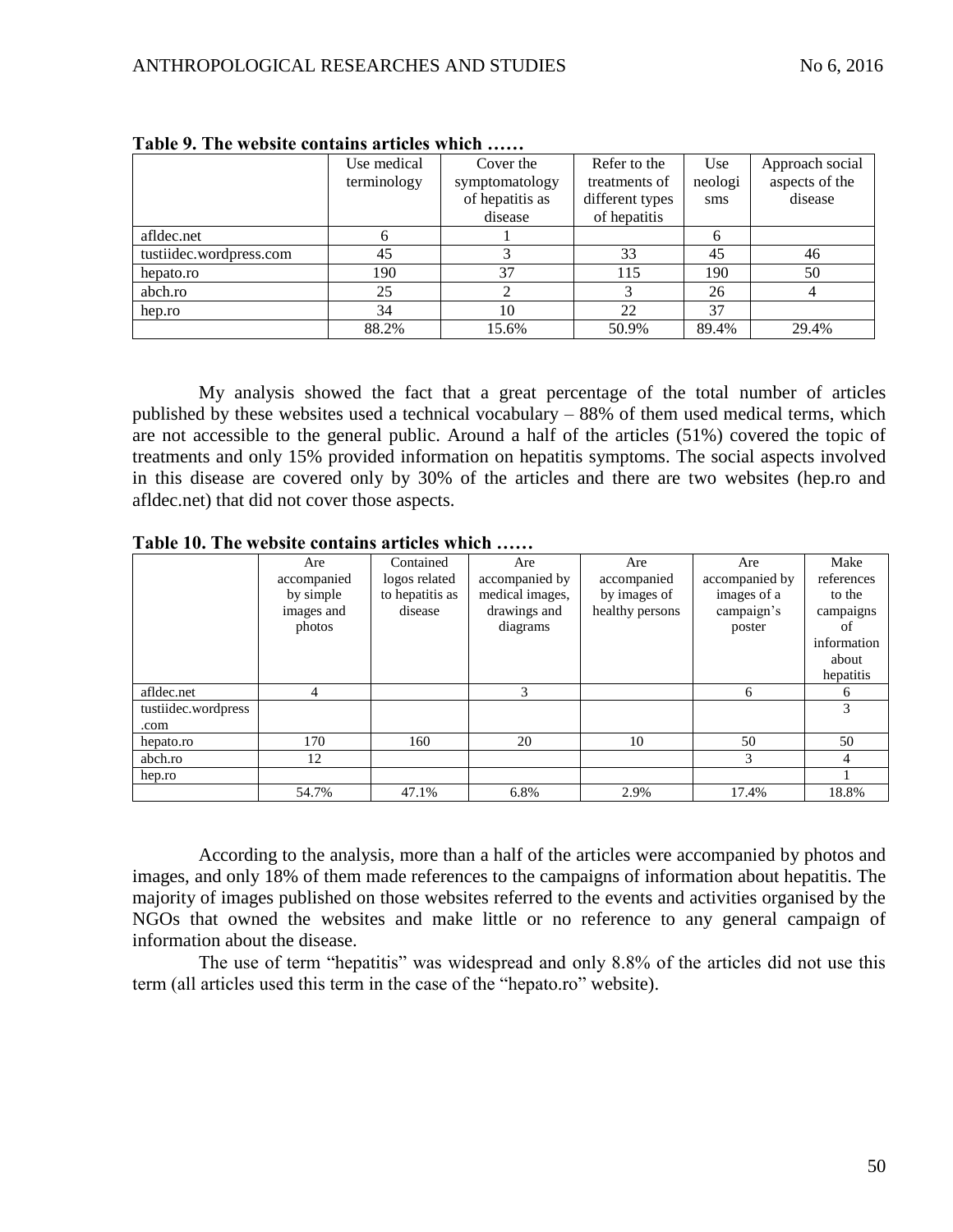|                         | Are interviews<br>with or original<br>contributions of | Make<br>references to<br>death of the | Refer to<br>the disease<br>remission | Promote a<br>healthy<br>life-style | Speak about<br>specific dietary<br>requirements |
|-------------------------|--------------------------------------------------------|---------------------------------------|--------------------------------------|------------------------------------|-------------------------------------------------|
|                         | medical staff                                          | people<br>infected with               |                                      |                                    | for people<br>infected with                     |
|                         |                                                        | the virus                             |                                      |                                    | the virus                                       |
| afldec.net              |                                                        |                                       |                                      |                                    |                                                 |
| tustiidec.wordpress.com |                                                        |                                       | 40                                   |                                    |                                                 |
| hepato.ro               | 35                                                     | 20                                    | 125                                  | 20                                 | 25                                              |
| abch.ro                 |                                                        | 6                                     | 8                                    | ⇁                                  | 3                                               |
| hep.ro                  |                                                        | 5                                     | 11                                   | 4                                  |                                                 |
|                         | 11.8%                                                  | 10.3%                                 | 54.1%                                | 10.6%                              | 10.3%                                           |

**Table 11. The website contains articles which ……**

Only 10% of the total analysed sample referred to the healthy life-style and a similar percentage (10%) indicated the dietary requirements for patients infected with the virus. Those data could lead someone to the conclusion that the main target audience for the analysed websites was made of people that are already infected with hepatitis. The websites seemed not to consider the healthy people at risk of infection in Romania, whose percentage is rather high. This assumption is enforced by the high percentage of articles that covered the issue of disease remission: 54%.

|                         | Articles that    | Articles that    | A section of | Links          | Discussion |
|-------------------------|------------------|------------------|--------------|----------------|------------|
|                         | present the ways | present the ways | RSS or/and   | to the         | forums     |
|                         | in which the     | in which the     | newsletter   | <b>SNS</b>     |            |
|                         | disease is       | disease is not   |              | pages          |            |
|                         | transmitted      | transmitted      |              |                |            |
| afldec.net              |                  |                  |              |                |            |
| tustiidec.wordpress.com |                  |                  |              | ി              |            |
| hepato.ro               | 30               | 3                |              | ◠              |            |
| abch.ro                 |                  |                  |              | $\mathfrak{D}$ |            |
| hep.ro                  | 15               |                  |              |                |            |
|                         | 15.3%            | 1,5%             | 1.2%         | 1.5%           | 0.3%       |

**Table 11. The website contains ……**

As could be noticed, there were few – around 15% – articles that presented the ways in which people could contact hepatitis and only 1.5% of the analysed articles offered also information on the ways in which this disease could not be transmitted (two websites did not published any information on this aspect). In addition, the websites rarely advertised other channels for disseminating the information requested, such as Facebook pages or Discussion forums, even if they used SNS and alternative channels of communication.

**Table 11. The website contains articles which used ……**

|                         | The personal    | The personal    | The personal        | The personal    |
|-------------------------|-----------------|-----------------|---------------------|-----------------|
|                         | pronoun for the | pronoun for the | pronoun for the     | pronoun for the |
|                         | singular second | singular first  | plural first person | plural second   |
|                         | person          | person          |                     | person          |
| afldec.net              |                 |                 |                     |                 |
| tustiidec.wordpress.com |                 | 31              |                     |                 |
| hepato.ro               |                 |                 |                     |                 |
| abch.ro                 |                 |                 | 10                  |                 |
| hep.ro                  |                 |                 |                     |                 |
|                         | 1.5%            | 10.6%           | 7.4%                | 2.6%            |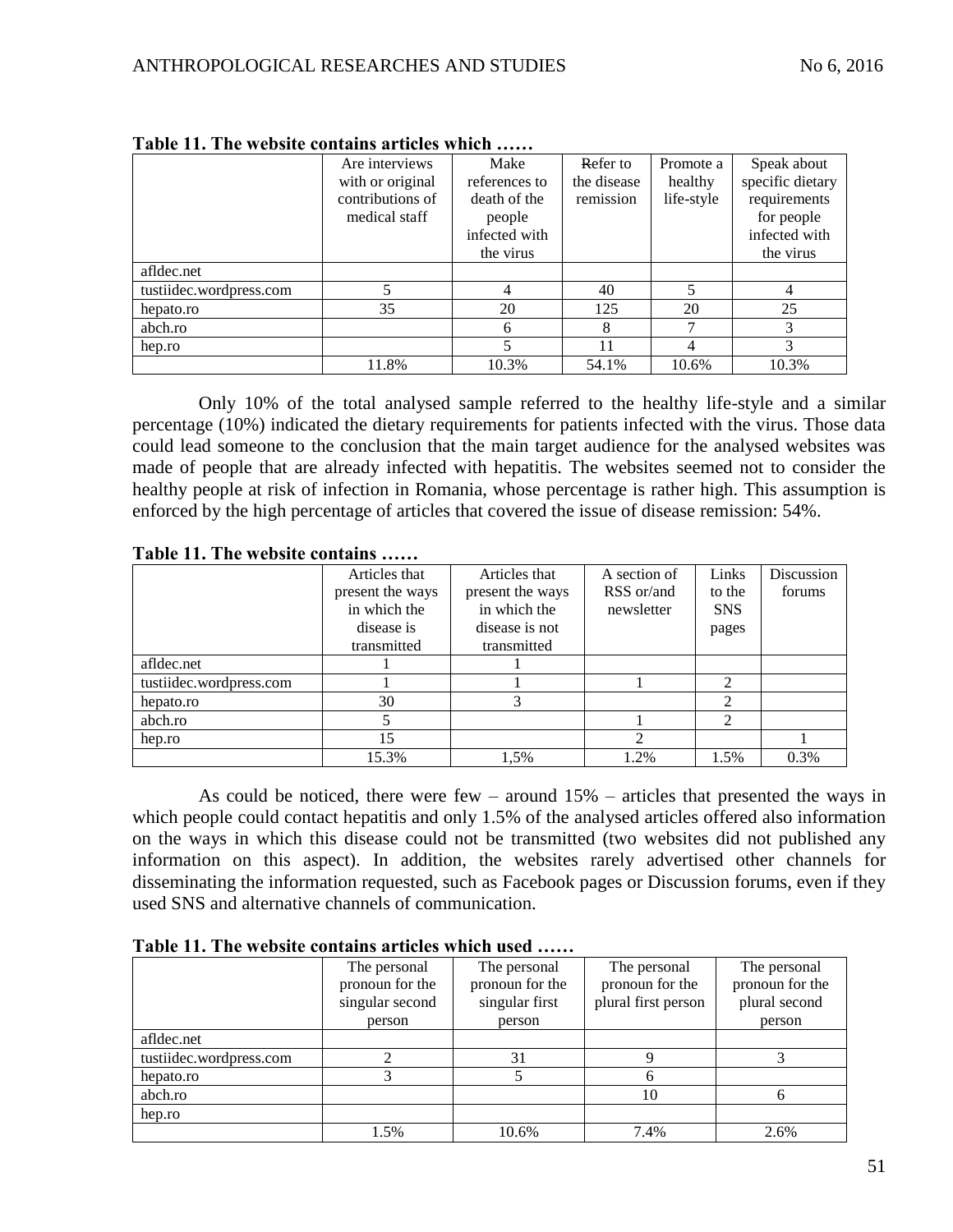The higher incidence of personal pronouns for the singular first person ("I") within the articles published by these websites showed the personal tone in which they addressed to their audience. With under 8% of the articles using the singular and plural second person pronouns ("You") and the plural first person pronoun ("We"), the websites are much more similar to blogs and personal pages than to scientific presentations on the Internet.

|                         | Approach   | Approach-the    | Stress the | Cover       | Make        | Refer to  |
|-------------------------|------------|-----------------|------------|-------------|-------------|-----------|
|                         | the issue  | issues of other | negative   | issues of   | references  | certain   |
|                         | of testing | diseases        | aspects of | legislation | to contact  | drugs and |
|                         | for        | connected       | state's    | related to  | details for | pills     |
|                         | hepatitis  | with hepatitis  | health     | hepatitis   | the NGOs'   |           |
|                         |            |                 | policies   |             |             |           |
| afldec.net              | 3          |                 |            |             |             |           |
| tustiidec.wordpress.com | 5          | 13              | ⇁          |             |             | 21        |
| hepato.ro               | 33         | 15              | 20         | 20          | 8           | 40        |
| abch.ro                 | 9          |                 | 4          | 2           | ↑           |           |
| hep.ro                  | 4          |                 |            |             | ↑           | 15        |
|                         | 15.9%      | 8.2%            | 9.1%       | 6.8%        | 4.7%        | 23.8%     |

**Table 12. The website contains articles which ……**

The analysis showed that only 16% of the articles from the total sample made any reference to the issue of testing for hepatitis, while the number of articles that referred to certain drugs and pills for this disease was higher – 24% of the total sample. The number of articles that made references to Romanian legislation related to the National Programme for hepatitis was very small – only 6.8% – and the same situation appeared on the case of articles that covered those diseases that are frequently associated with hepatitis.

The analysis showed the fact that the vast majority of articles considered was, in fact, only information about the disease and press materials targeted towards persons already infected with hepatitis. Information about the disease prevention and social aspects related to that illness were scarcely covered by the articles published by the websites.

Taking into account this peculiarity of the websites presenting hepatitis in Romania I was interested to see what were the opinions of experts on the purposes of a health communication campaign meant to prevent and provide information on hepatitis.

All respondents interviewed agreed that their involvement in an NGO's activity related to the issue of health and illness changed their lives. Many of them were also founding members of the NGOs in which they were actively involved at the moment of the interviews. The idea of establishing a health-related association was a "natural" result of their illness, that being the moment when they understood that all patients needed support and information when they confronted the disease and felt alone and without any guidance in life.

*Claudia T: We made this group, supported by a website, in order to help people who find that they are infected with hepatitis. I already knew from my own experience how difficult could be when you found that you are infected with hepatitis, how difficult is to obtain information from doctors and how much is the need for information at the level of each individual facing that issue.* 

*Irimia C: We have founded those groups as a necessity to protect the patients' rights and to represent a link between patients and stakeholders.*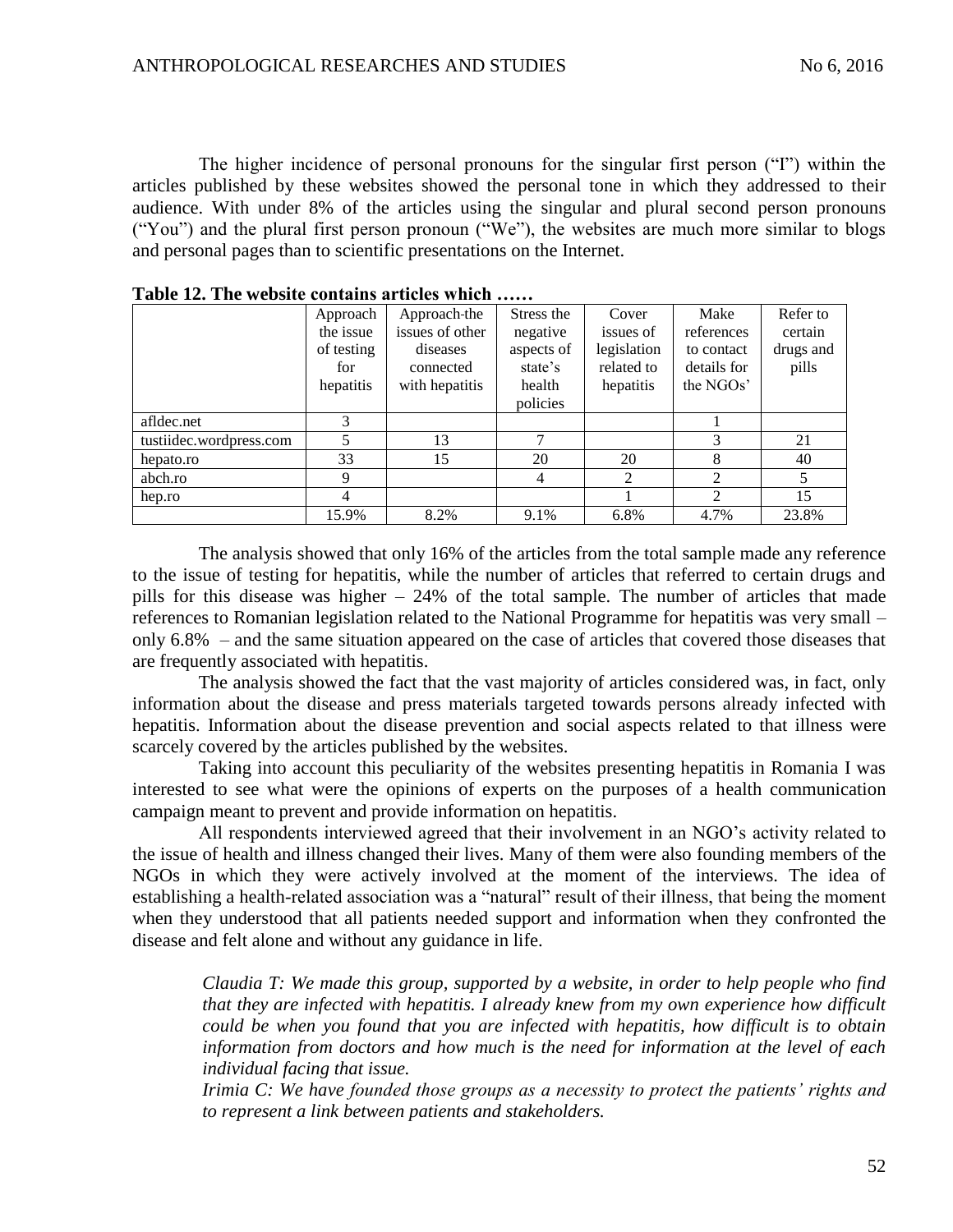All respondents had recognised the fact that, before they have received the diagnosis, they were unaware of this disease:

*Viorel C: My previous attitude was one of total indifference. After I found that I have hepatitis my attitude changed, it became a proactive one. As a result of getting infected with hepatitis, I searched to collaborate with doctors and I tried to inform other people about this disease.* 

When asked about the public health campaigns about hepatitis, all the respondents stressed the need for more funds for them and for a greater involvement of mass media and state's institutions in this type of public campaigns:

*Claudia T: I think things could be improved through a vast movement at the national level about the risks involved in the pathology of that disease. As in each day television stations broadcast messages about avoiding the excessive consumption of salt, they [n.n. television stations] could also broadcast a simple spot with the text "Don't let hepatitis to destroy your life, make a test!"* 

The respondents also offered some clues related the ways in which the present campaigns could be improved as regards their social content:

*Irimia C: I think that people with high visibility could be involved in the making of those materials, and I refer here not only to specialists but also to stars, well-known intellectuals etc.* 

#### **Discussion**

The results of the online survey could validate only the first research hypothesis. If the people were somehow exposed to a public campaign related to hepatitis, then a high percentage of them (between 50% and 70%) declared that they wanted to know more about this disease. At the same time, according to their reports, only a small percent of respondents (between 2% and 6%) tended to change the health-related behaviour after exposure to a campaign related to hepatitis or a poster/image of such public health campaign.

The current content analysis lead led to the validation of both research hypothesises about media content. Thus, on the one hand, the Romanian websites about hepatitis disseminate only information about the disease and not messages about preventing the disease. On the other hand, they disseminate information using medical terminology, which make them less accessible to the general public.

In the same vein, both hypotheses related to experts'opinions from NGOs were validated. The Romanian experts considered that health-related campaigns are important for the prevention of this disease and they insisted that more information about the treatment and prevention of the disease should be available to the general public.

## **Conclusions**

The media is extremely powerful in promoting health beliefs and creating role models for contemporary people.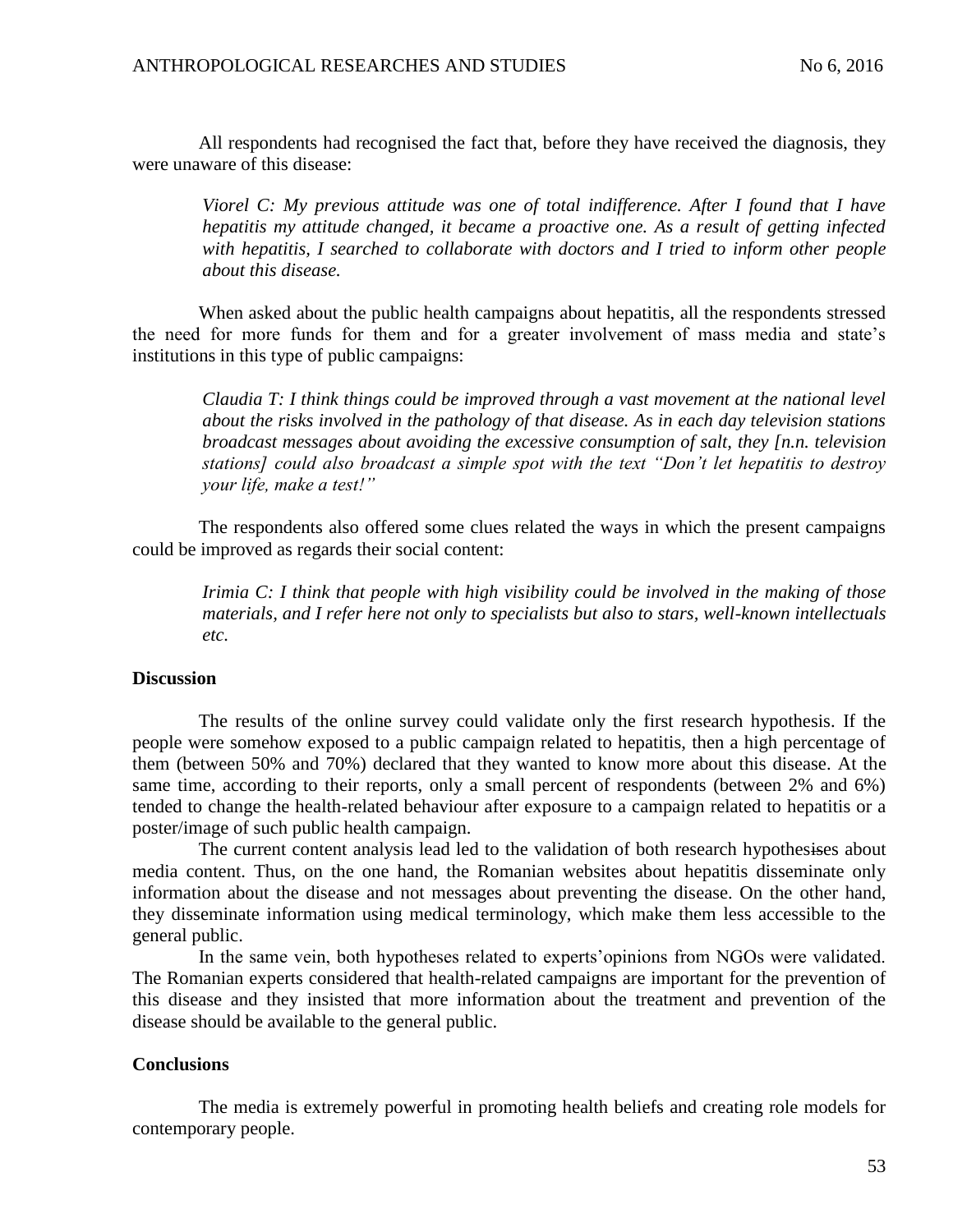As pointed out in a number of studies (Johnson, Hendrika, 1993; Nelkin, 1995), these health-related messages are effective devices of "social learning", the people being able to learn what it means to be healthy with the help of the media (Johnson, Hendirka, 1993; Nelkin, 1995). Moreover, health public policies can be modified sometimes by the transmission of messages related to health (Cho, 2006). Incorrect or unrealistic information from medical reports may mislead the people that are working in public health policy and may contribute to the enactment of unfair laws and regulations (Hotz, 2002; Wells, Marshall, Crawley, Dickersin, 2001), the latter being regarded by scientists as real threats to public health (Voss, 2002).

My analysis does not intend to offer solutions regarding the present situation of health communication campaigns in Romania. Instead, it shows that the success of such a campaign depends on a network of factors, among which the most relevant are the state's financial investments in health domain and grass-roots activism of citizens in the field of health and illness.

#### **Bibliography**

- 1. Adam, P. and Herzlich, C., 1994. *Sociologie de la maladie et de la médecine*, Nathan.
- 2. Canguilhem, G., 1988*. Ideology and Rationality in the History of the Life Sciences*, MIT Press, Cambridge.
- 3. Cho, S., 2006. Network news coverage of breast cancer, 1974-2003. *Journalism and Mass Communication Quarterly*, 83(1), pp.116-130.
- 4. Curtis, S., 2004. *Health and inequality: geographical perspectives*. Sage Pbl. Ltd.
- 5. Hotz, R.L., 2002. The difficulty of finding impartial sources in science. *Nieman Reports,* 56(3), pp.6-7.
- 6. Johnson, J. D. and Hendrika, M., 1993. A Comprehensive Model of Cancer‐Related Information Seeking Applied to Magazines. *Human Communication Research,* 19(3), pp.343-367.
- 7. Jones, L., 2000. What is health? In: J. Katz, A. Peberdy, and J. Douglas eds., *Promoting Health: Knowledge and Practice*. Basingstoke: Palgrave, pp.1–17.
- 8. MacStravic, R. and Scott, E., 1986. *Managing Health Care Marketing Communications*, Aspen Systems Corporation; Rockville, Maryland.
- 9. Nelkin, D., 1996. An uneasy relationship: The tensions between medicine and the media. *Lancet*, 347(9015), pp.1600-1603.
- 10. Schiavo, R., 2007. *Health Communication. From Theory to Practice*, Jossey-Bass, San Francisco, CA.
- 11. Voss, M., 2002. Checking the pulse: Midwestern reporters' opinions on their ability to report health care news. *American Journal of Public Health*, 92(7), pp.1158-1160.
- 12. Wells, J., Marshall, P., Crawley, B. and Dickersin, K. 2001. Newspaper reporting of screening mammography. *Annals of Internal Medicine*, 135(12), pp.1029–1037.
- 13. \*\*\*World Health Organisation, 2015. *Romania.* Available at: [<http://www.who.int/countries/rou/en>](http://www.who.int/countries/rou/en). [Accessed 6 August 2015].
- 14. *\*\*\*<*[www.abch.ro>](http://www.abch.ro/). [Accessed 4 August 2015].
- 15. \*\*\*[<www.afladec.net>](http://www.afladec.net/). [Accessed 5 August 2015].
- 16. \*\*\*[<www.hep.ro>](http://www.hep.ro/). [Accessed 6 August 2015].
- 17. \*\*\*[<www.hepato.ro>](http://www.hepato.ro/). [Accessed 9 August 2015].
- 18. \*\*\*[<www.test-hepatita.ro>](http://www.test-hepatita.ro/). [Accessed 2 August 2015].
- 19. \*\*\*[<www.tustiidec.wordpress.com>](http://www.tustiidec.wordpress.com/)*.* [Accessed 6 August 2015].
- 20. *\*\*\*Populaţia României ACUM.* Available at: <*[www.camarasdelumini.wordpress.com>](http://www.camarasdelumini.wordpress.com/)*. [Accessed 6 June 2015].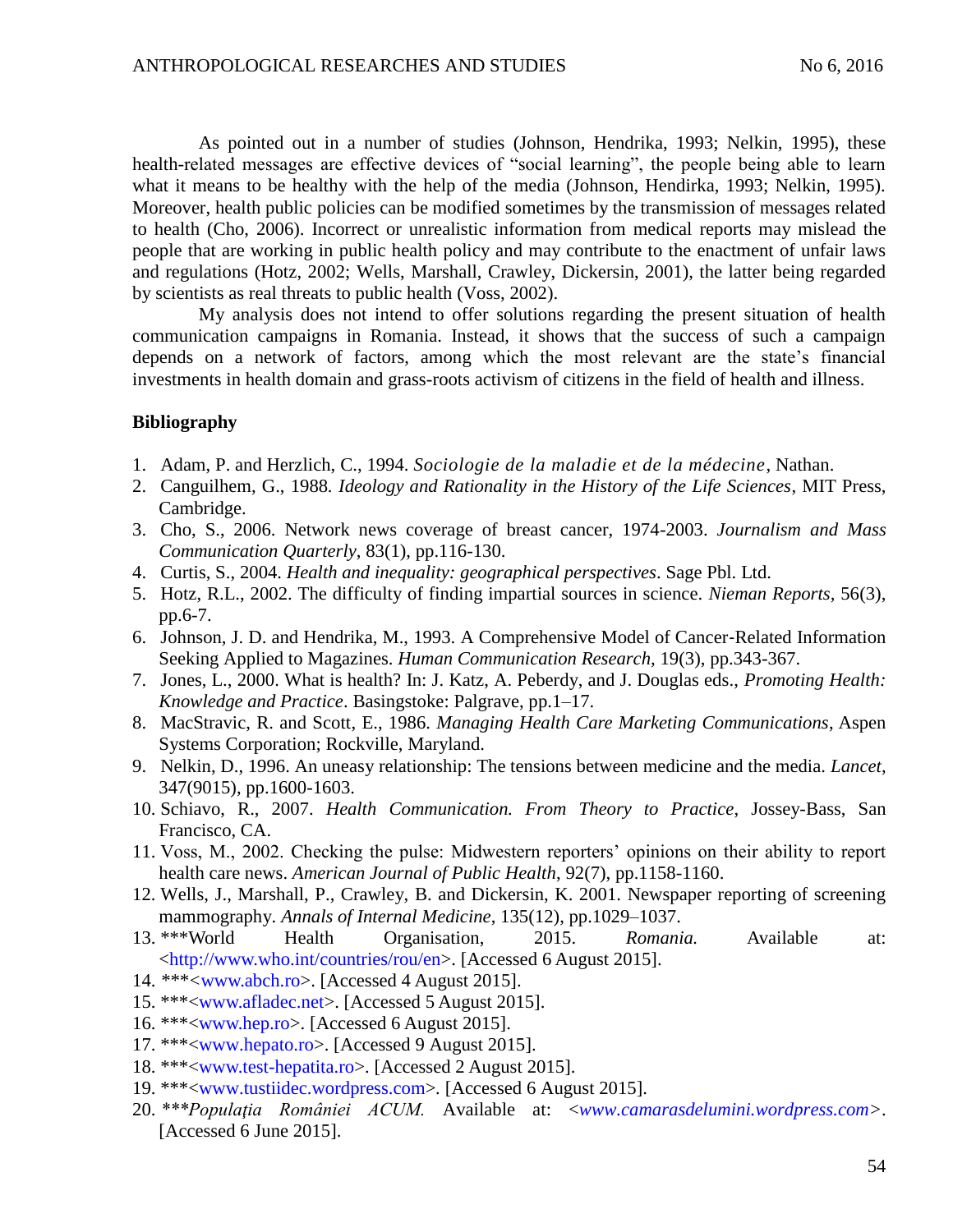# **Characteristics and functions of Self-injury in a sample of adolescents attending Child and Adolescent Psychiatry Clinic in Tirana**

Valbona Alikaj (1), Isid Xhura (2), Elga Spaho (3), Anila Hashorva (4), Valmira Skendi (5)

1) Faculty of Medicine, University of Medicine, Tirana, Albania

(2) General Hospital, Durres, Albania

(3) Psychiatrist, Psychiatry Service, University Hospital Center, "Mother Theresa", Tirana, Albania

(4) Psychiatry Service, University Hospital Center, "Mother Theresa", Tirana, Albania

(5) Clinical Psychologist, Child and Adolescent Psychiatry Service, University Hospital Center, "Mother Theresa", Tirana, Albania

**Address correspondence to:** Valbona Alikaj, Department of Neuroscience, Faculty of Medicine, University of Medicine, Rruga "e Dibrës " Nr. 370, AL 1005-Tirane, Albania. Ph.: ++355 692329832, e-mail: [alikajv@yahoo.com.](mailto:alikajv@yahoo.com)

# **Abstract**

Self-injury in the 12 to 18 years old age group is of public concern and the majority of self-injurious behaviors do not reach professional attention. The frequency of nonsuicidal self-injury (NSSI) among adolescents is increasing and it often presents as a long history of self-injury, in absence of physical pain and associated with a higher rate of lifetime suicide attempts compared to the general population. Admission to a psychiatric ward often occurs to prevent further self-injury or attempted suicide.

**Objectives.** The purposes of this study were to examine the socio demographic/clinical characteristics, to evaluate the functions and the trend of self-injury among adolescents aged 10-20 years, attending the Child and Adolescent Psychiatry Clinic (CAPC) in Tirana, Albania.

**Material and methods.** The period of the study was from March to June 2014. All adolescents admitted to CAPC were interviewed by a psychiatrist and completed the Ottawa Self-Injury Inventory. Descriptive data are reported, using different tables and graphics. SPSS v17 was used for statistical analysis.

**Results.** The mean age of the study participants was 16.5 years old (SD =  $\pm$  1.571), 83 % of them being female. The most common method of self-injury was cutting / scratching of the skin, in 84.2% of all cases. The most frequently reported function of NSSI was external emotional regulation.

**Conclusions.** This is a first attempt to study NSSI as a new phenomenon among Albanian adolescents. Further research is needed to examine outpatient and community samples of adolescents.

**Key words**: nonsuicidal self-injury, suicidal behavior, adolescents, and NSSI functions.

# **Introduction**

**S**elf-injury as a direct, intentional harm of body tissue with no intention of suicide is a behavior that has become the focus of a lot of studies during the last few decades. The frequency of such behavior has been increasing, and, unlike in the past, it is no longer considered a sign of serious mental disability. Self-injurious behavior typically begins during the second decade of life, and this is a noticeably increasing trend in adolescents. In order to better understand the nature of self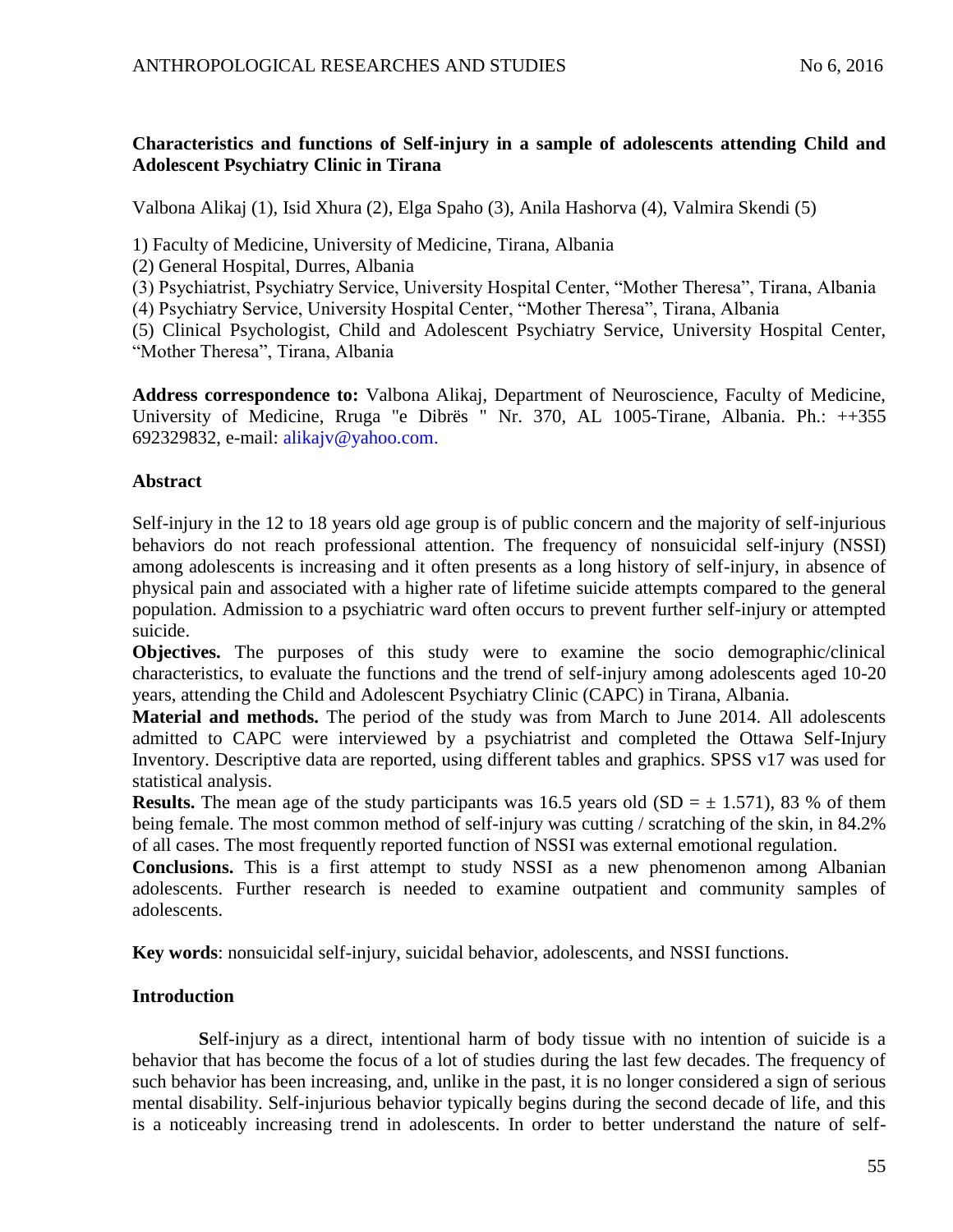injurious behavior and the reasons of such increasing tendency, and in order to identify and to better help these individuals, elaborate efforts and studies are required. This mini survey, which aims to identify the characteristics of self-harm, as well as the reasons for engagement in such behavior, in adolescents who sought care in Child and Adolescent Psychiatric Service (CAP) in Tirana, is simply a modest beginning contribution to this issue.

*Definitions and Terminology* Self-injury is defined as intentional, direct injury of body tissue without suicidal intent, for purposes not socially sanctioned (Favazza, 1998; Nock & Kessler, 2006). In the American literature, defined as stated above, it is commonly referred to as non-suicidal self-injury (NSSI). Previously, authors differed widely in terminology, naming the behavior as wrist-cutting syndrome, (Rosenthal et al., 1972), parasuicide (Schmidtke, Bille-Brahe, DeLeo et al., 1996), self-mutilation (Favazza, 1998), self-harm, regardless of intent, (Hawton et al., 2003). However, the more they study this behavior, the less scientists tend to adopt an intimidating terminology. There has not yet been a consensus about the right definition and approach on selfinjury. Based on studies on this phenomenon, there seems to be a tendency to define self-harm separately from suicide attempts, preferring for this reason the term of "self-injury"; on the other hand, there is also a tendency to include in the term "self-harm" every violent act on the body, whether it is suicidal or not (Hawton et al., 2003). The latter use the term "self-harm" to mean all self-harming attempts. NSSI is included in DSM-V (APA, 2013), in the category of conditions that need further research.

The subject of self-injury has only recently become the focus of the scientific community attention. Most researchers think that the occurrence of such behavior in adolescents has been increasing only in the last few decades. The causes seem to be very different. "Specific adolescent subpopulations such as ethnic or sexual minorities, and more controversially, those who identify as 'Alternative' (Goth, Emo) have been proposed as being more likely to self-harm, while other groups such as 'Jocks' are linked with protective coping behaviours (for example exercise)" (Young, et al., 2014). key finding in their article is the confirmation of the 'Alternative-identity' effect, with around half of Alternative adolescents engaging in self-injury (NSSI) and around a 1 in 5 attempting suicide. They found a moderate sized correlation between (Alternative) identity and self-harm, with Alternative teenagers between four to eight times more likely to engage in some form of self-harm than their peers. Nixon and Cloutier (2008) have found a prevalence of about 17% of self-injury among adolescents in the community. In a clinical population, however, this prevalence is reported to be higher, at about 40% (Klonsky et al., 2013). According Hawton et al., (2002), approximately only one in eight adolescents who inflict self-harm (no matter what their intention) actually seek professional help. After reassessing the studies on the prevalence of self-injury in adolescents made during 2005-2006 period, the researchers have found an average of lifetime prevalence of NSSI in adolescents of about 18%, although rates differ substantially depending on the types of assessments used and population (Muehlenkamp et al., 2012). In Albania, the issue of self-injury in children and adolescents has not yet been studied. There is only one study on suicidal attempts in children and adolescents (Kola et al., 2013), who have sought help at the emergency department of the "Mother Teresa" University Hospital Center (UHC) in Tirana. This study revealed a significant dominance of suicide attempts among adolescents between fifteen to nineteen years of age. However, considering that 97% of these adolescents had actually used overdosing as a method of suicidal attempts, these cases cannot indeed be related to self-injury behavior. There are data that suggest that NSSI can serve as a pathway to suicide (Whitlock et al., 2013).

Every person that seeks help to a specialist is unique. In order to accurately evaluate and treat the patient clinically, it is crucial to study the functions of self-injury in each individual. In a review of the literature on self-injury, Klonsky (2007) identifies seven functions of self-injury: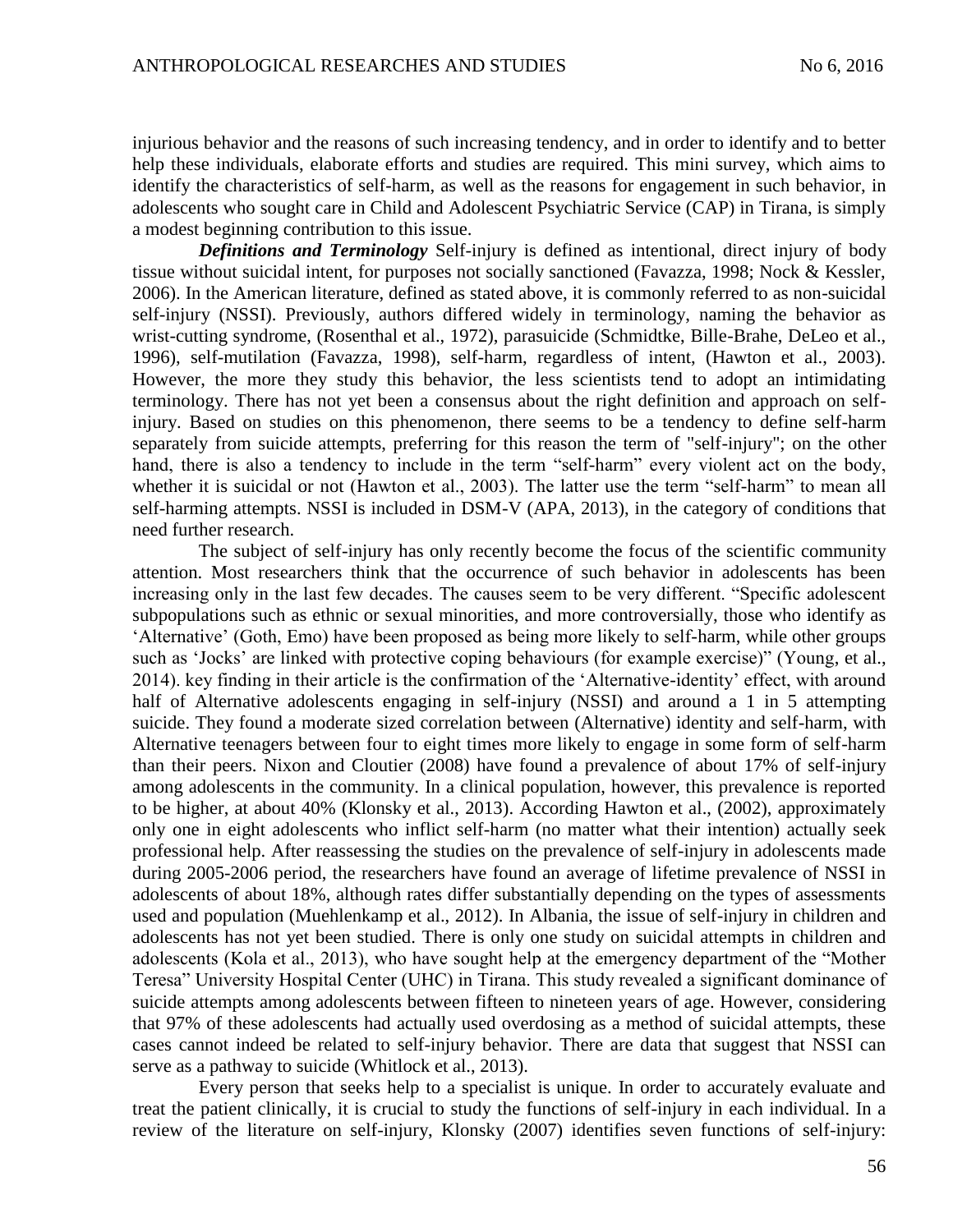*affect-regulation*, *anti-dissociation*, *anti-suicide*, *interpersonal boundaries, interpersonal-influence, self-punishment* and *sensation-seeking*. Nock (2010), proposes a model with two categories of the functions of self-injury, *intrapersonal* and *interpersonal* functions. Both categories are composed of motives of positive and negative reinforcement, a phenomenon through which this behavior is conserved.

# **Objectives**

This is the first study on this issue in our country. It aims to provide some demographic data of a clinical sample of adolescents presented at the Child and Adolescent Psychiatric Service (CAPS), UHC "Mother Teresa" with self-injury and to evaluate the reasons of this behavior. The study was done during the time period March  $1<sup>st</sup> - June 31<sup>st</sup>$  of 2014.

## **Material and methods**

In this study we focused on the types of self-injurious behaviors in children and adolescents who seeked help at the CAP in Tirana. All the participants underwent a clinical interview with an experienced clinical psychiatrist and they were required to fill out the Ottawa Self-Injury Inventory (OSI; Cloutier & Nixon, 2003). During the study period, 194 patients aged 10 to 20 years sought care at CAP. From the total group of 194 patients, only seventy of them were presented with selfinjury behavior. Based on the inclusion criteria for the study, only twenty-one of them fulfilled the criteria to participate. The final study sample was comprised from 19 patients, because two patients didn't agree to participate. The mean age of the group was  $16.37$  (M =  $16.37$ , SD =  $\pm 1.571$ ). The statistical analysis of the data was done using the SPSS for windows 7. The study was approved by the ethical committee of UHC "Mother Teresa" and the Department of Neuroscience, Faculty of Medicine in Tirana, Albania.

## **Results**

As the data show, more than half (62%) of the patients were 15, 16, and 17 years old. Age data were presented in table 1, divided in three categories to facilitate statistical analysis. The value of standard deviation shows that we had a compact group, and it make it easy to compare the cases.

| Variable                                | N                 | Percentage |
|-----------------------------------------|-------------------|------------|
| Age group years<br>old/ (mean $\pm$ SD) | $16,37 \pm 1,571$ |            |
| $14 - 15$                               |                   | 36.8       |
| $16 - 17$                               | 7                 | 36.8       |
| $18 - 19$                               | 5                 | 26.3       |
| Total                                   | 19                | 100.0      |

**Table 1. Distribution according to age group**

*\*Absolute number and percentage in columns*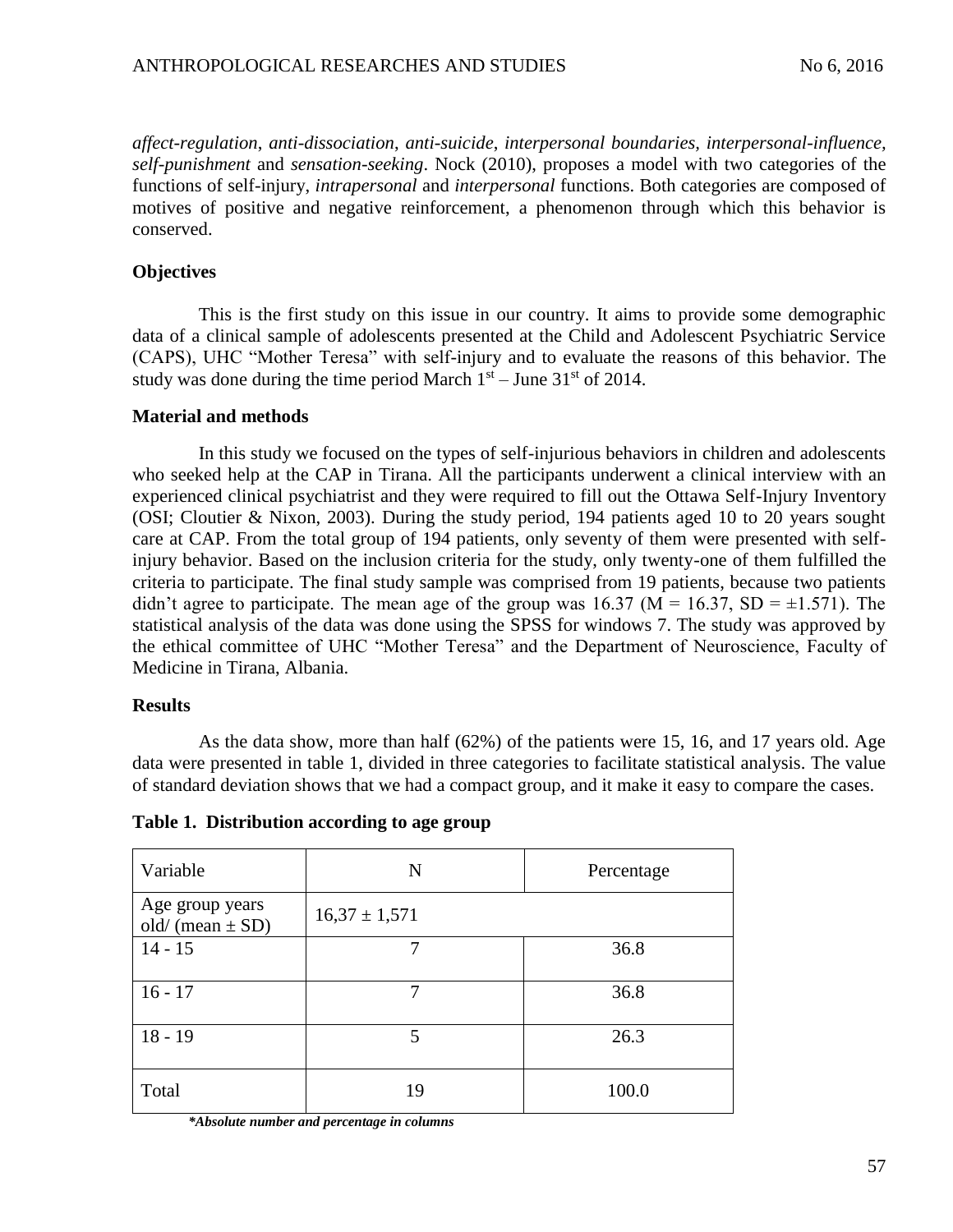The youngest patients included in the study are fourteen years old, and the oldest are nineteen years old. More than 4/5 of the study group (83%) were females and only 17% of them were male, with a ratio of male to female population 1 to 6 (figure 1).



**Figure 1. Study subjects distributed by age (%)**

13 years old was referred to be as the youngest age when the patients started the self-injury behavior and the oldest was referred to be 18 years old. Forty-three percent of the patients in the study reported to have started self-injuring less than a year ago, whereas more than half of them (57%) have been inflicting self-injury for more than a year.

**Figure 2.When did you started self-injury behavior?**

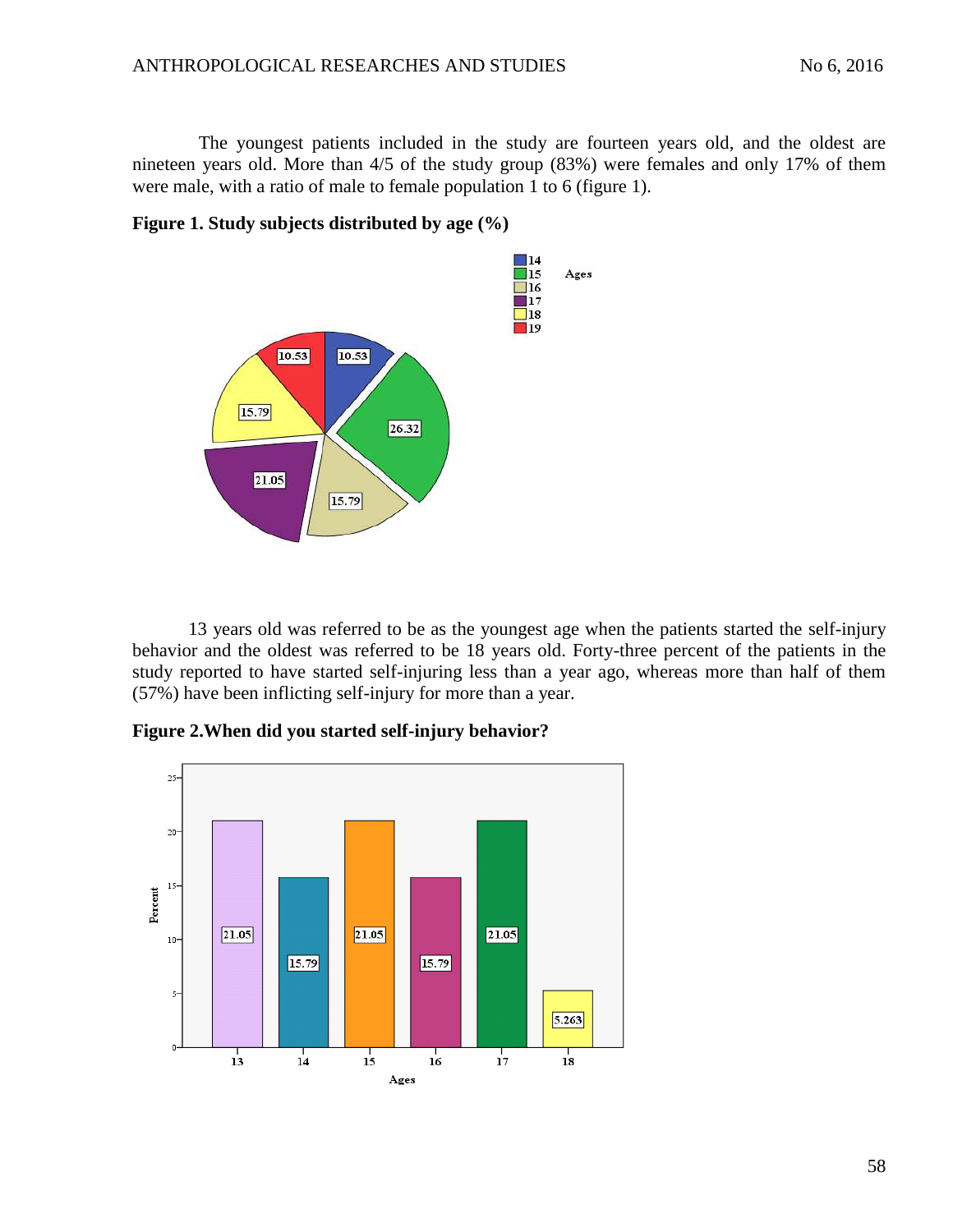About the whole group (94%) of the patients shared that they communicate to 'others' the idea of inflicting self-injury. 63% out of them referred that their communication about self-injury idea was only confident to the doctor. About 20% of them communicate it to their family members, and 16% of them share it with their friends.



**Figure 3. Methods used for self-injury (%)**

Based on the categorization of methods proposed by Rodav et al., (2014), there were five different methods used in self-injury reported by our patients: sliced wrist, arm or other party of body, burned parts of the body with cigarette, self bitting up to tearing off skin, prevented healing of wounds and banged head/self-hitting up to bruising (Figure 3).



**Figure 4. Functions of self-injury behavior (%)**

In the figure above (fig. 4) are presented the functions of self-injury behavior for our sample study, as proposed by Nock model (Nock, 2010). The graphic indicates the most frequent reason, intrapersonal or interpersonal, which obliged the patients committing self-injuring. According to our results, the subjects report an average of 1.57 reasons for inflicting self-injury (SD  $= 0.96$ ). The figure clearly shows that major part ( $\approx 90\%$ ) of the subjects self-injure themselves in order to regulate their external feelings. It is clearly demonstrated that this is the most recurrent reason for self-injury in our study population.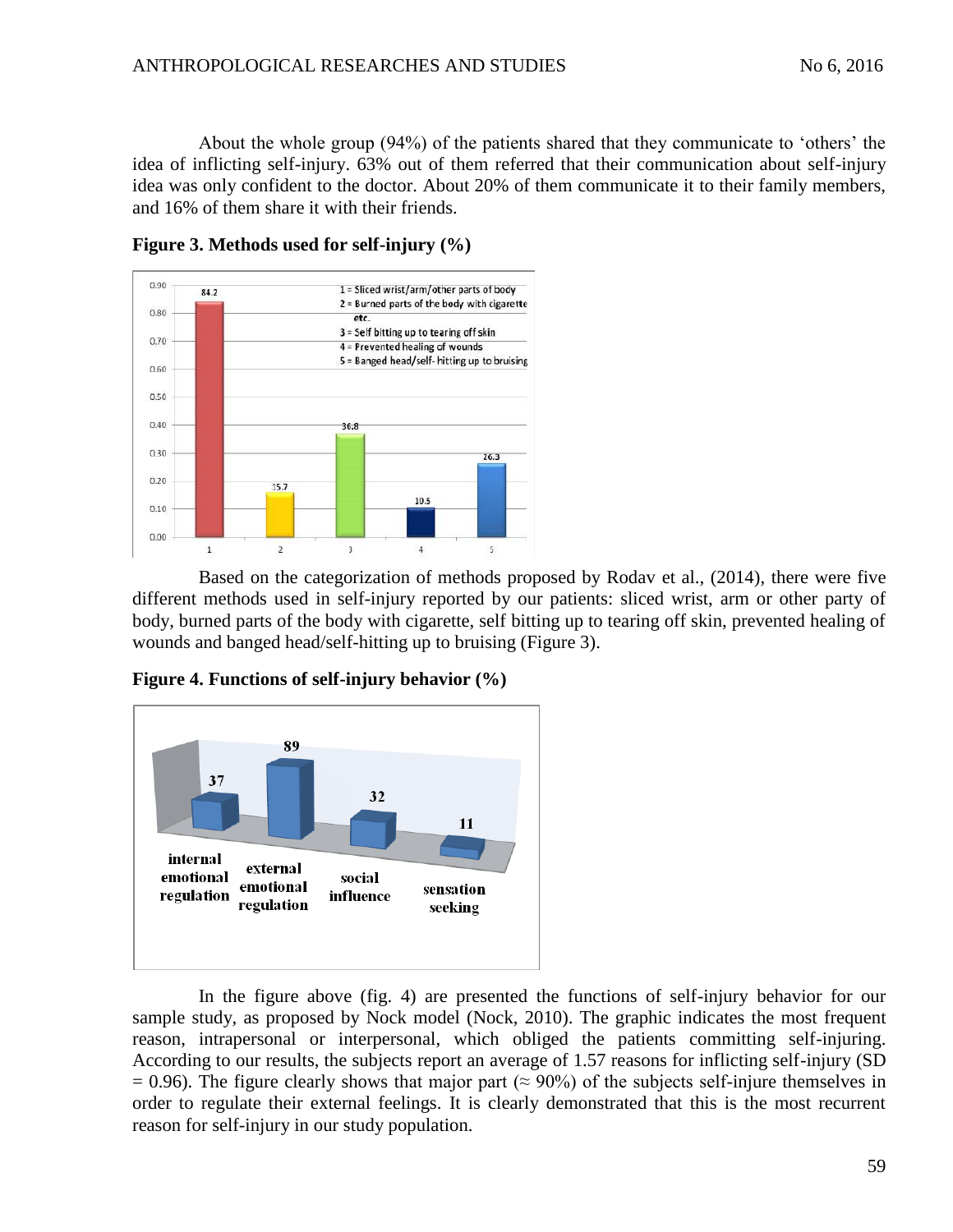#### **Discussion**

Our unique study on the issue of self-injury in adolescents is the first one to be implemented in Albania. The subjects involved seem to inflict self-injury after the age of twelve years old. The average age of the self-injuring subjects was 16.5 years of age. This data is close to the age of 15.2 years old, referred by sources of such literature (Whitlock et al., 2011). The selfinjuring behavior in the clinical adolescent population is higher than that of the regular community. This is supported by the fact that 17% of adolescents in the community (Nixon and Cloutier, 2008) and 40% of adolescents in psychiatric clinical population have been involved in NSSI (Klonsky et al. 2013). In the meantime, other authors refer to an increasing prevalence of NSSI both in clinical populations (38%-67%) and in the regular community (4%-44%) of adolescents (Heath, et al., 2009). Considering the behaviors related to the development of mental health, these high prevalence rates of NSSI in adolescents are quite alarming. Compared to the referred studies, the percentage of such self-injuring adolescents in our study is quite low. Based on their reports, our study determined that about half of the subjects had previously attempted to commit suicide. This ratio seems to be lower than the findings of other studies. These sources report that about 70% of those with a history of non-suicidal self-injury claim to have experienced at least one suicide attempt. The studies report that NSSI is a warning sign of suicidal behavior (Whitlock et al., 2013; Hamza et al., 2012). In the meantime, a retrospective analysis of suicide attempts by children and adolescents, made by the Statistics Department in "Mother Teresa" University Hospital Center in Tirana for the 2006-2012 periods, shows a seemingly growing tendency of suicide attempts by adolescents (Kola, et al., 2013). This increasing tendency of suicide attempts among children and adolescents necessitates further studies in order to identify the reasons of such risky behavior and to effectively put in place preventive programs and to ensure the right treatment. Our study group consisted almost entirely of females supporting the data of different researches, as well as the data of the study on suicide attempts in Albania (cited above).

About 43% of our patients reported to have started exhibiting self-injurious behavior less than a year ago, whereas more than 57% of the subjects have inflicted self-injury for more than a year. These figures support the idea that this is a chronic behavior, and it also shows that there is a general tendency not to seek professional help right away, but rather delay it. The subjects of our study group are an obvious concern because when it comes to the behavior (reason and attempt), feelings and interpersonal relationships, they are definitely affected. Another aspect affecting them negatively is the social factor, such as 'stoping parents being angry with them', or 'to show others how hurt or damaged is he/she'. These factors correlate pretty highly in international studies as well (Klonsky, 2007; Nock, et al., 2006; Whitlock, et al., 2006). Adolescents in our study shared that, for the most part, their main reason for inflicting self-injury was "to regulate their external feelings", which is related to externalizing symptoms such as anger and irritation. They were characterized by impulsive behavior and low self-esteem. The fact that the trends of the cases that come to the clinic actually exhibit this type of externalizing symptoms is interesting, and presents us with the necessity of exploring other internalizing factors of self-injury in groups who do not actually seek clinical help through our services.

The right treatment of mental development disabilities begins with early detection, which in itself requires screening programs and other identifying tools. Such tools are not yet provided in Albania, and this should be the first in the list of priorities (Tomori et al., 2013). Many epidemiological studies should be carried out in order to obtain reliable data regarding the prevalence, incidence, and clinical characteristics of NSSI in various sociodemographic groups of adolescents. Our findings support the necessity for improvement in the development of educational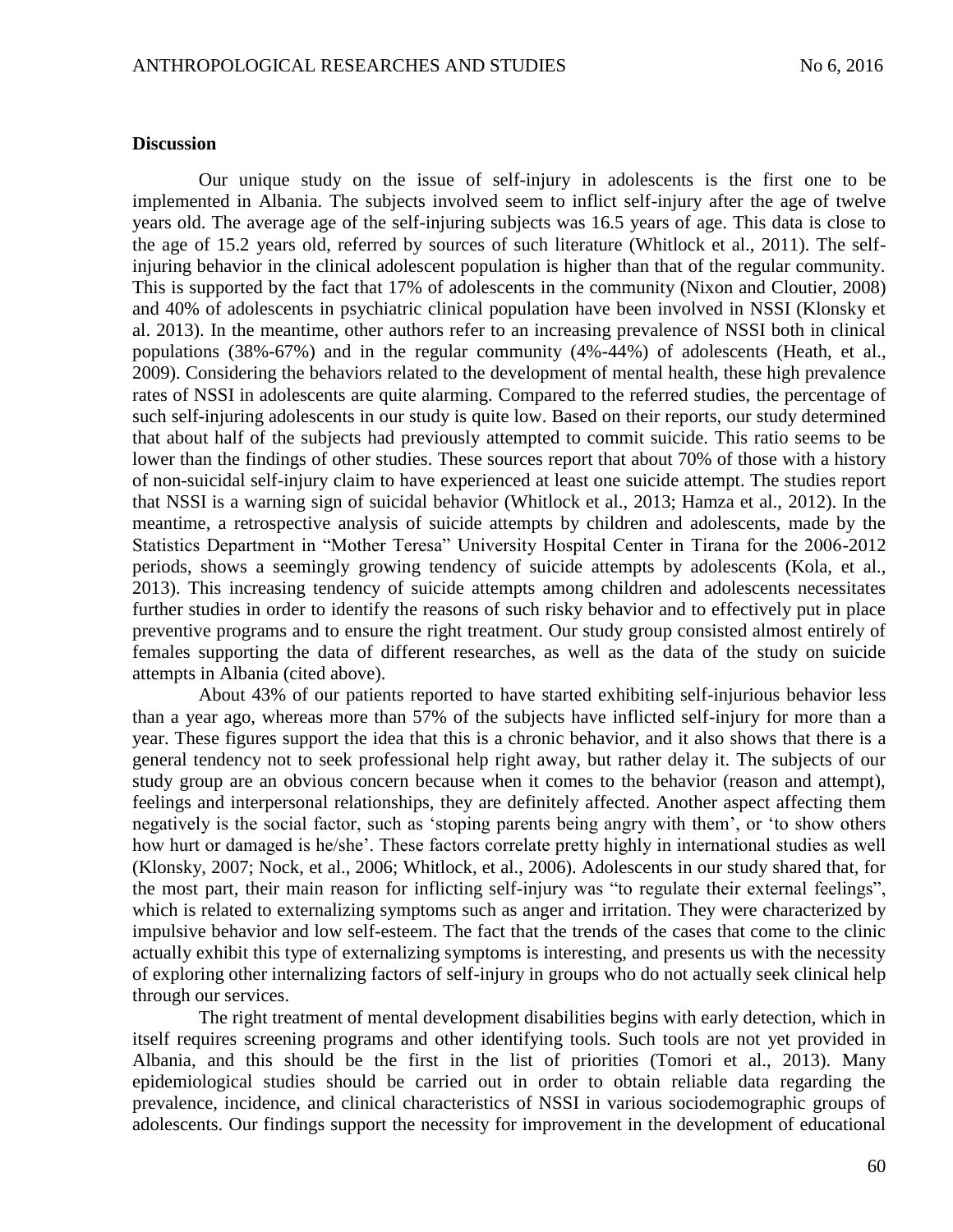programs in our schools, where the promotion of children and adolescents mental health must better emphasized. Schools need to develop programs where they provide assistance lines and make use of counseling and support service for adolescents in order to prevent self-injury.

## **Conclusions**

Self-injury is a common and increasing behavior among adolescents. Most self-injuring cases were female. Most cases reported were exposed to self-injury before beginning to self-injure. The main function of self-injury in our cases was external emotional regulation.

Many epidemiological studies should be done in order to get reliable data regarding the prevalence, incidence, and clinical characteristics of NSSI in various sociodemographic groups of adolescents.

Our findings support the necessity for improvement in the development of educational programs in our schools, where the promotion of children and adolescents mental health must better emphasized.

# *Limitations of the study*

The small number of participants in our study group presents a challenge. We needed more participants in order to better make the connection between the different variables and in order to draw conclusions. This is the reason why a more comprehensive study with a bigger group of participants must be aimed for.

# **Bibliography**

- 1. Cloutier, P. F., Nixon, M. K., 2003. The Ottawa Self-Injury Inventory: A preliminary evaluation. Abstracts to the 12th International Congress European Society for Child and Adolescent Psychiatry. *European Child & Adolescent Psychiatry, 12* (Suppl. 1), pp.1-94
- 2. Csorba, J., Szelesne, E. F., Steiner, P., Farkas, L., Nemeth, A., 2005. Symptom specificity of adolescents with self-injurious behavior. *Psychiatria Hungarica: A Magyar Pszichiatriai Tarsasag tudomanyos folyoirata,* (20), pp.456-62.
- 3. Favazza, A. R., 1998. The coming of age of self-mutilation. *Journal of Nervous and Mental Disease*, 186, pp.259-268.
- 4. Hamza, C. A., Stewart, S. L., Willoughby, T., 2012. Examining the link between non-suicidal self-injury and suicidal behavior: A review of the literature and an integrated model. *Clinical Psychology Review*, 32(6), pp.482-95.
- 5. Hawton, K., Harriss, L., Hall, S., *et al.,* 2003. Deliberate self-injury in adolescents: a study of characteristics and trends in Oxford, 1990-2000. *J Child Psychological Psychiatry*, 44(8), pp.1191-8.
- 6. Hawton, K., Rodham, K., Evans, E., Weatherall, R., 2002. Deliberate self-injury in adolescents: self report survey in schools in England. *BMJ,* 325, pp.1207-11
- 7. Heath*, N. L.,* Schaub*, K. M.,* Holly*, S.,* Nixon*, M. K.,* 2009*.* Self-injury today: Review of population and clinical studies in adolescents. In M. K. Nixon & N. L. Heath, eds., *Self-Injury in Youth: The Essential Guide to Assessment and and Intervation*, New York: Routledge, pp.9-28
- 8. Klonsky, E. D., 2007. The functions of deliberate self-injury: A review of the evidence. *Clinical Psychology Review*, 27, pp.226-239.
- 9. Klonsky, E. D., May, A. M., Glenn, C. R., 2013. The relationship between nonsuicidal selfinjury and attempted suicide: Converging evidence from four samples. *Journal of abnormal psychology*, *122*(1), pp.231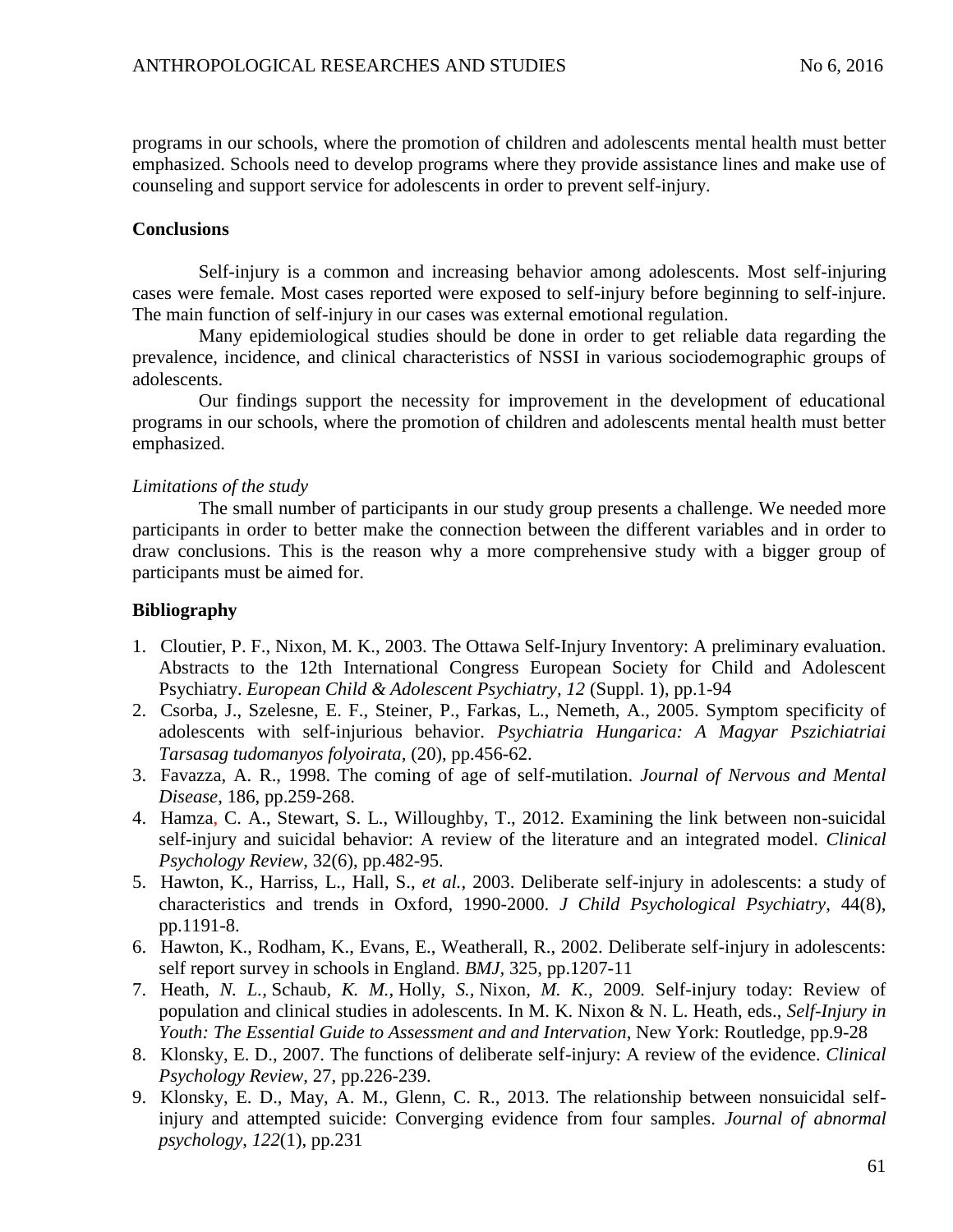- 10. Klonsky, E. D., Muelenkamp, J. J., Lewis, S. P., Walsh, B, 2011. *Nonsuicidal Self-Injury*. Cambridge: Hogrefe Publishing.
- 11. Kola, V., Kola, E., Petrela, E., Zaimi, E., 2013. Trends of attempted suicide in Albanian children and adolescents. *Archives of Psychiatry and Psychotherapy*, 4, pp.39-44.
- 12. Martin, J., Cloutier, P. F., Levesque, C., Bureau, J. F., Lafontaine, M. F., Nixon, M. K., 2013. Psychometric properties of the functions and addictive features scales of the Ottawa self-injury inventory: a preliminary investigation using a university sample. *Psychological Assessment*, 25(3), pp.1013–8.
- 13. Muehlenkamp, J. J., Claes, L., Havertape, L., & Plener, P. L., 2012. International prevalence of adolescent non-suicidal self-injury and deliberate self-harm. *Child and Adolescent Psychiatry and Mental Health*, 30, pp.6-10.
- 14. Nixon, M. K., Cloutier, P., Jansson, S. M., 2008. Nonsuicidal self-injury in youth: a populationbased survey. *Canadian Medical Association Journal,* 178, pp.306–312.
- 15. Nock, M. K., 2010. Self-injury. *Annual Review of Clinical Psychology*, 6(1), pp.339-363.
- 16. Nock, M. K., Joiner, T. E., Gordon, K. H., Lloyd-Richardson, E., Prinstein, M. J., 2006. Nonsuicidal self-injury among adolescents: diagnostic correlates and relation to suicide attempts. *Psychiatry Research,* 144, pp.65–72.
- 17. Nock, M. K., Kessler, R. C., 2006. Prevalence of and risk factors for suicide attempts versus suicide gestures: analysis of the National Comorbidity Survey. *Journal of Abnormal Psychology*. August, 115(3), pp.616-23.
- 18. Young, R., Sproeber, N., Groschwitz. R.C., Preiss, M., Plener, P.L., 2014. Why alternative teenagers self-harm: exploring the link between non-suicidal self-injury, attempted suicide and adolescent identity. BMC Psychiatry, 14:137, [online] Available at: <http://bmcpsychiatry.biomedcentral.com/articles/10.1186/1471-244X-14-137> [Accessed 23 August 2015].
- 19. Rodav, O., Levy, S., Hamdan, S., 2014. Clinical characteristics and functions of non-suicide self-injury in youth. European Psychiatry, [online] Available at: [<http://dx.doi.org/10.1016/j.eurpsy.2014.02.008>](http://dx.doi.org/10.1016/j.eurpsy.2014.02.008) [Accessed 13 April 2014].
- 20. Schmidtke, A., Bille-Brahe, U., DeLeo, A., 1996. Attempted suicide in Europe: rates, trends and sociodemographic characteristics of suicide attempters during the period 1989-1992. Results of the WHO/EURO Multicentre Study on Parasuicide. *Acta Psychiatrica Scandinava* 1996; 93, pp. 327-38.
- 21. Tomori, S., Gjikopulli, E., Çomo, A., Sotiri, E., 2013. Child and Adolescent Mental Health From a Global Perspective: The Case of Albania. *Romanian Journal of Psychopharmacology*, 13, pp.217-224
- 22. Whitlock, J., Eckenrode, J., & Silverman, D., 2006. Self-injurious behaviors in a college population. *Pediatrics*, 117, pp.1939-1948
- 23. Whitlock, J., Muehlenkamp, J., Eckenrode, J., Purington, A., Baral Abrams, G., Barreira, P., Kress, V., 2013. Nonsuicidal Self-injury as a Gateway to Suicide in Young Adults, *Journal of Adolescent Health,* 52(4), pp.486-92.
- 24. Whitlock, J., Muehlenkamp, J., Purington, A., Eckenrode, J., Barreira, P., Baral Abrams, G., Marchell, T., Kress, V., Girard, K., Chin, C., Knox, K., 2011. Nonsuicidal Self-injury in a College Population: General Trends and Sex Differences, *Journal of American College Health*, 59(8), pp.691-698.
- 25. \*\*\*American Psychiatric Association, 2013, APA. *Diagnostic and statistical manual of mental disorders: DSM-V*. Washington, DC.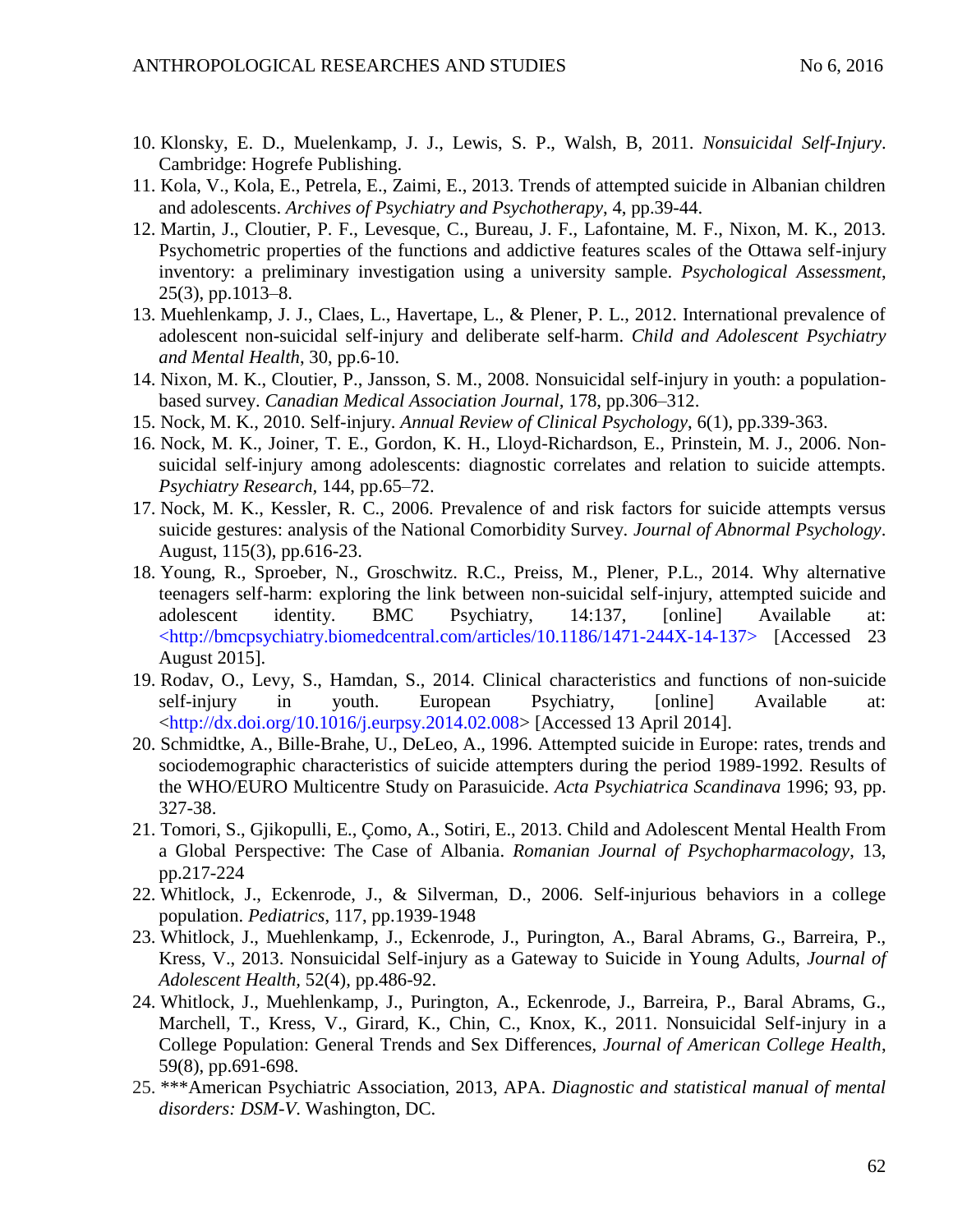# **Socio - cultural changes in the lifestyles of the contemporary Bulgarian family**

Valentina Milenkova (1), Dobrinka Pejcheva (1)

(1) South-West University, Bulgaria;

Address correspondence to: Valentina Milenkova, Sociology Department, South-West University, Bulgaria, 66 Ivan Mihajlov Str., Blagoevgrad, Ph.: 00 359 877 917 044, E-mail: [vmilenkova@gmail.com](mailto:vmilenkova@gmail.com)

Address correspondence to: Dobrinka Pejcheva, Sociology Department, South-West University, Bulgaria, 66 Ivan Mihajlov Str., Blagoevgrad, Ph.: 00 359 887 923 077, E-mail: [peichevad@gmail.com](mailto:peichevad@gmail.com)

# **Abstract**

**Objectives.** The objectives of the present paper are to analyze the changes in economic and cultural conditions of Bulgarian family and the way they influence the whole life framework, well-being as well as intergenerational family support and relations.

**Material and methods.** The analysis is based on several national representative surveys carried out in 2006, 2009, and 2012 with respondents living in urban and rural regions, aged 18-65 years, relatively homogenously distributed in the variables of environment, sex, educational level and age group. Data refer to different aspects of people's lives and their families. Follow the living conditions, economic and cultural capital, social support, cohesion and family solidarity.

**Results.** Based on the findings of the three rounds of ESS, the present study revealed changes in Bulgarian family life in the following areas:

1) Economic issues: unemployment, low income, deteriorated living standards, place many Bulgarian families in difficult conditions.

2) Family support and solidarity: difficulties in economic terms affect family relationships and cohesion. 2/3 of the respondents indicate that they feel comfortable at home. Displayed variables: time spent with family, sense of concern for the closest people, forms of mutual assistance.

3) Cultural capital in the family: educational status of parents, intergenerational education mobility, motivation for education and achievements in school.

**Conclusions***.* The basic conclusion of the study is that the economic and cultural conditions of Bulgarian family have important and vital impact in the lives of individuals.

**Keywords**: family life stile; solidarity; generations; intergenerational education mobility.

## **Introduction**

The Economic crisis in the years of transition (1990 until today) put a heavy mark on contemporary Bulgarian family, damaging its value system and worsening its internal climate. Family values, such as good will, support, thinking about others, respect, are minimized and they have been changed to egocentrism, distrust and concerns on survival. Thus, members of the Bulgarian family little by little alienate each other, immersed in dynamics of postmodern world.

However, exactly in this situation of uncertainty and anxiety, family remains a basis for lots of individuals and even though destabilized, it still takes an important place within the value system of contemporary Bulgarians, which has preserved quite a few of patriarchal traits of its personality.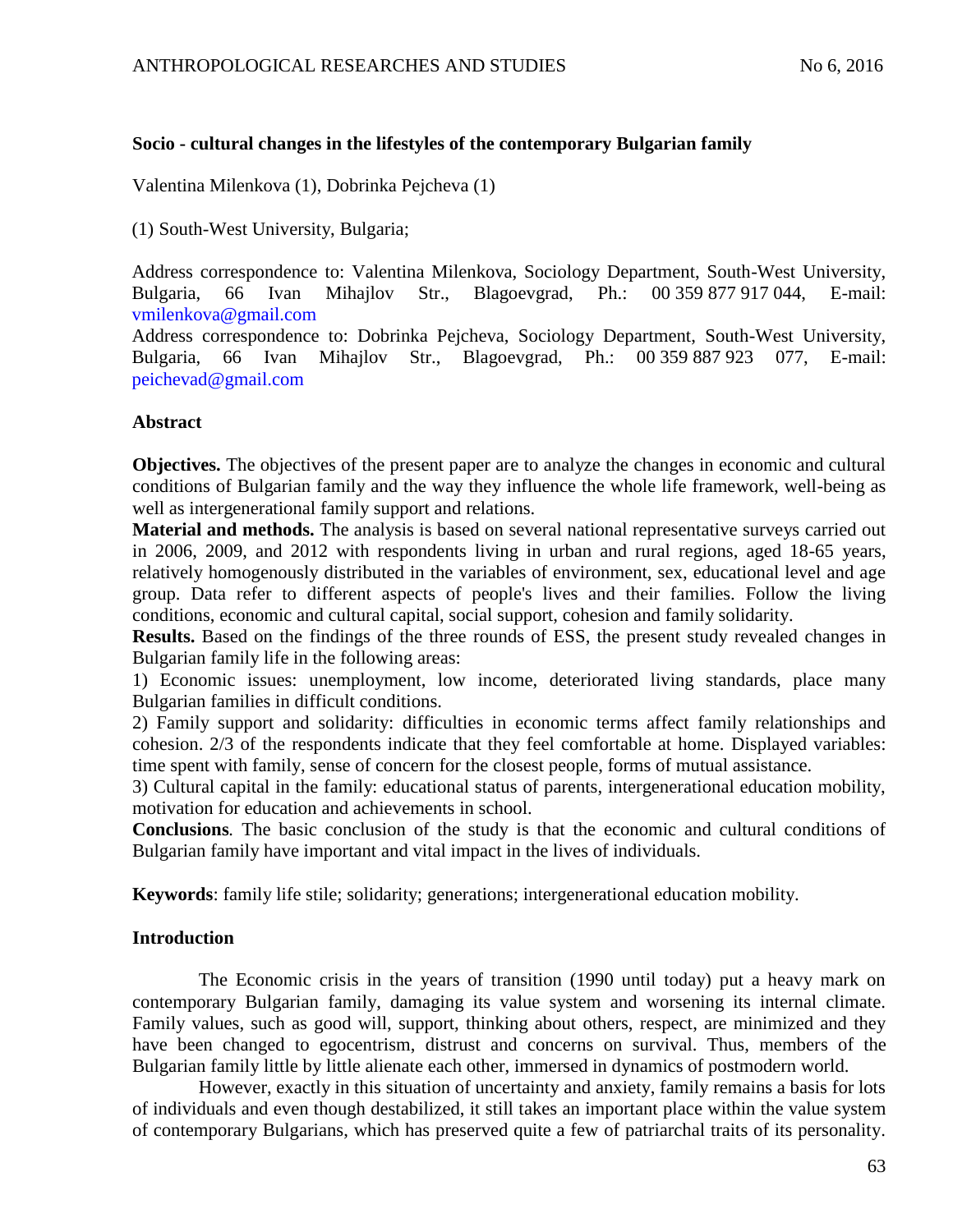"Despite the crisis of marital institute, family continues to be an unconditional value to Bulgarians" (Pamporov, 2009, p.167) as 98.5% of Bulgarians agree that in order one to be happy it is necessary to be married or to have a longstanding relation". In addition, this empirical result may be interpreted in a wider context of the necessity of "loving" (Delhey, 2004, p.11). Because "to live in good relations with a partner" is one of the conditions for satisfaction with life as a whole and for happiness. That is why it is not by chance that even nowadays one can discover love, sympathy, support, carefulness, tolerance, concern within the Bulgarian family. Family exists because human beings cannot live on their own. Every human needs a family as a place of shelter, of survival, peace and security, of spiritual balance.

In the context of Bulgarian family the basic issues of the present article are:

- To analyze the changes in economic and social conditions of Bulgarian family.
- To present the way these changes influence the whole life framework and well-being.
- To reveal aspects of intergenerational family support and relations.

The article is based on results obtained by European Social Survey in three rounds - 2006, 2009, and 2012/3, mainly with Bulgarian respondents living in urban and rural regions, aged 18-65 years. Data refer to different aspects of people's lives and their families: living conditions, economic and cultural capital, social support, cohesion and solidarity, family well-being.

#### **Economic situation of Bulgarian family**

Bulgaria is one of the poorest countries in Europe. Unemployment, low income, poor living standard place many families in difficult conditions. The bad economic situation is one of the basic factors for social exclusion. According to European Social Survey (ESS), only 1% of Bulgarian citizens live comfortably on their income versus: 35% in Slovenia, 13% in the Czech Republic and in Slovakia, 8% in Poland at the beginning of 2013.

At the beginning of 2013, a new slide down towards major social distress was observed in Bulgaria. In only two years  $(2011 – 2013)$  the number of destitute Bulgarians increased by 7%, and 43% of the population were in the situation to barely manage to overcome material difficulties.

The reasons for the poor living standards of Bulgarians are rooted not only in the low incomes, but also in the basic sources of income: low share of personal work activity income and high share of pensions. The rate: work income – pensions is 2:1**.** Almost one third of the Bulgarian households (32%) rely on pensions as a basic source of income.

## **Family cohesion**

The family has a strong impact on dispositions towards life, future, self-image, and work. It creates a specific environment and the total set of conditions related to understanding and care; it is a specific social capital that is inherited in the course of interaction between actors (Coleman, 1988). *Social capital* in the family is represented by the relations between children and parents. When the *human capital* (comprising education, skills, and knowledge) possessed by the parents is not complemented by the social capital embodied in parent-child relations, the full family socialization is damaged. That is why the parents' physical absence from home may be considered a kind of structural insufficiency of family capital; this insufficiency may be evident even in cases when the adults are present, but do not have strong relations with the children (Coleman, 1988).

*The family and the parental style of upbringing children* have a decisive impact on the relationships that are built within the family and on the child's self-esteem; the latter depends on the degree of autonomy given to the child and the support it receives from the parents. Conversely, the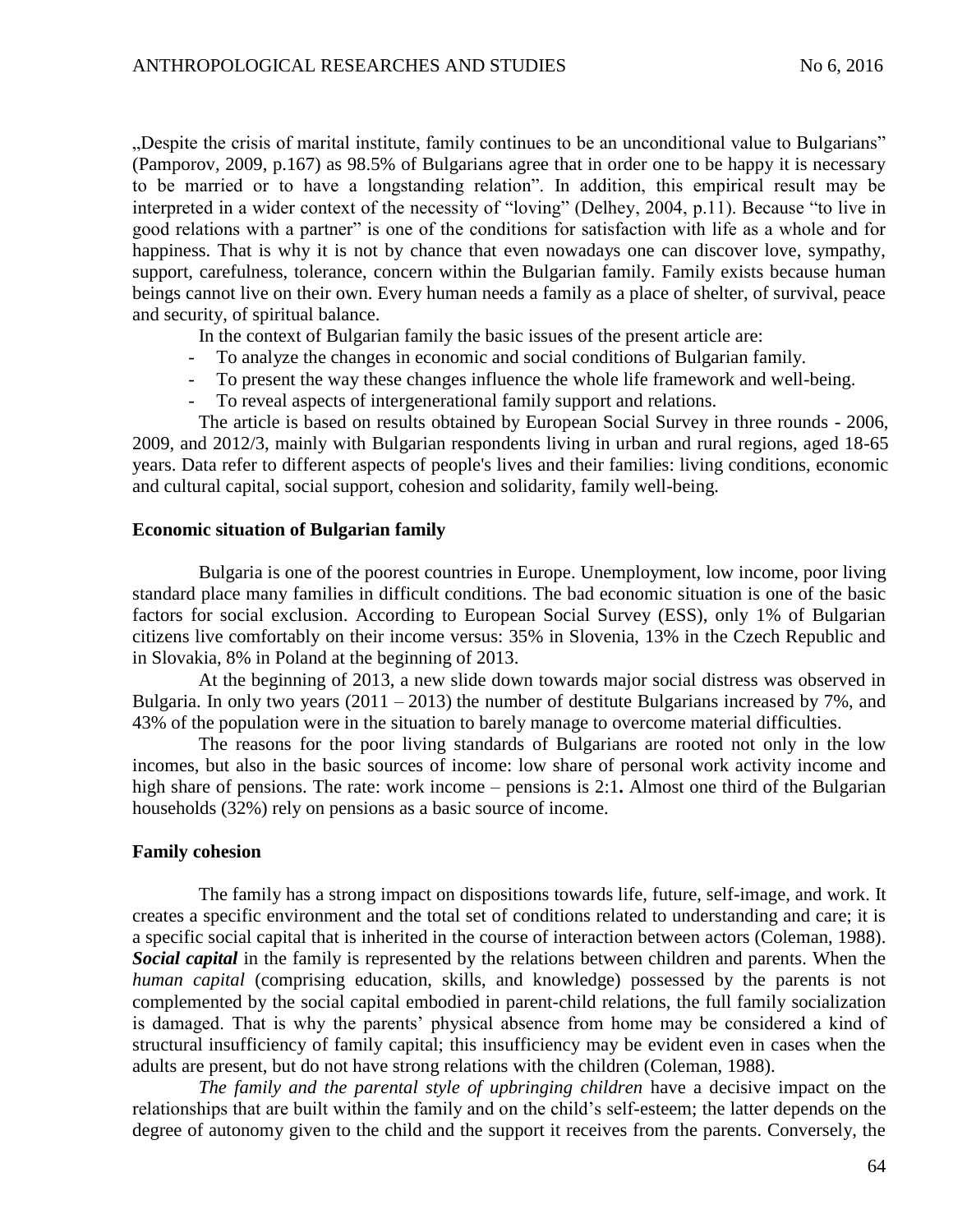more this style is marked by control, restrictions, poor communication, lack of encouragement for adaptation, the lower self-esteem will be. Upbringing is not a levelling but a differentiating process and a child from a well-to-do family has better chances for development and mobility than its poorer coevals (Sherman, 1996, p.12). In the family, the child assimilates those assessments, definitions, and dispositions towards the world, those forms and styles of thought, that define the central orientations and statuses. In this way are legitimated the ways of connecting to the world, the knowledge, and the ways of speaking (Bernstein, 1958; Bernstein, 1975).

Family capital is connected with creating traditions and a life style, linguistic maturity and predispositions, complemented by the dimensions of family cohesion (a style of upbringing and family relationships); family support becomes an important *prerequisite for the formation of a positive attitude towards social relations and of the self-esteem, for building confidence and establishing communications.* That is why children with a damaged family socialization – including violence in the home, lack of supportive environment and relationships – display greater liability.

Family strength defines power of society, its vitality and sufficiency of every person. In answer to the question "How does your family solve its problems", 47.6% have indicated that "only the parents make the decisions" and 52.4% have reported that "only the father decides" (Milenkova, 2004). The measures undertaken in such families usually tend to be punitive: more than 1/3 of the respondents stated they were punished for misbehaving by their parents. Also, among those children who stated that "they felt more uncertain than last year" the percentage of those who were punished at home was 44.4; this shows that home violence and family rigidity tend to weaken self-confidence of children.

Currently, many families in the country are chiefly concentrated on surviving, and they delegated the main part of the tasks of upbringing children to other institutions, chiefly the school. Relations between spouses, stress factors in the home, create additional emotional tension and anxiety in children, and become a prerequisite for children's lack of interest in schooling, creating unfavourable conditions for education.

#### **Consequences for children**

Low income and poor living standard of Bulgarian families impact the children attendance of school, which is one of crucial consequences of socialization in the family**.** 

Empirical data clearly show a strong correlation between poverty risk of the household and the education level of the household head: families with a low‐educated head risk poverty twice as much as families whose head has completed secondary education; while the risk for this second category is, in turn, twice greater than for families whose head has a higher education diploma. (Nicaise, 2010, p.2). The first odds ratio is significantly larger in Bulgaria – 39% versus 11%, compared to 24% versus 13% on average for EU 27 (see Figure 1).

This picture is made more concrete in a study conducted by the World Bank, which "shows that the share of children included in the education system that come from the 20% poorest households is considerably lower than the average share for the country" (Nonchev, 2006, p.27).

Due to unemployment, low income and increasing poverty, parents are unable to cover the education costs of their children. Despite the operating programmes (free textbooks in primary school, free transport, and the programme "a glass of warm milk"), which should contribute to reducing the family's education expenses, many of the vulnerable children are embarrassed to go to school. They feel poor, isolated from the world of their coevals. Researchers have found that the leading precondition for non-attendance of school is poverty (61.1%), the value system of the parents (16.4%), and the lack of parental control (13.2%) (Jeleva, Kirov, Markova, 2006). Children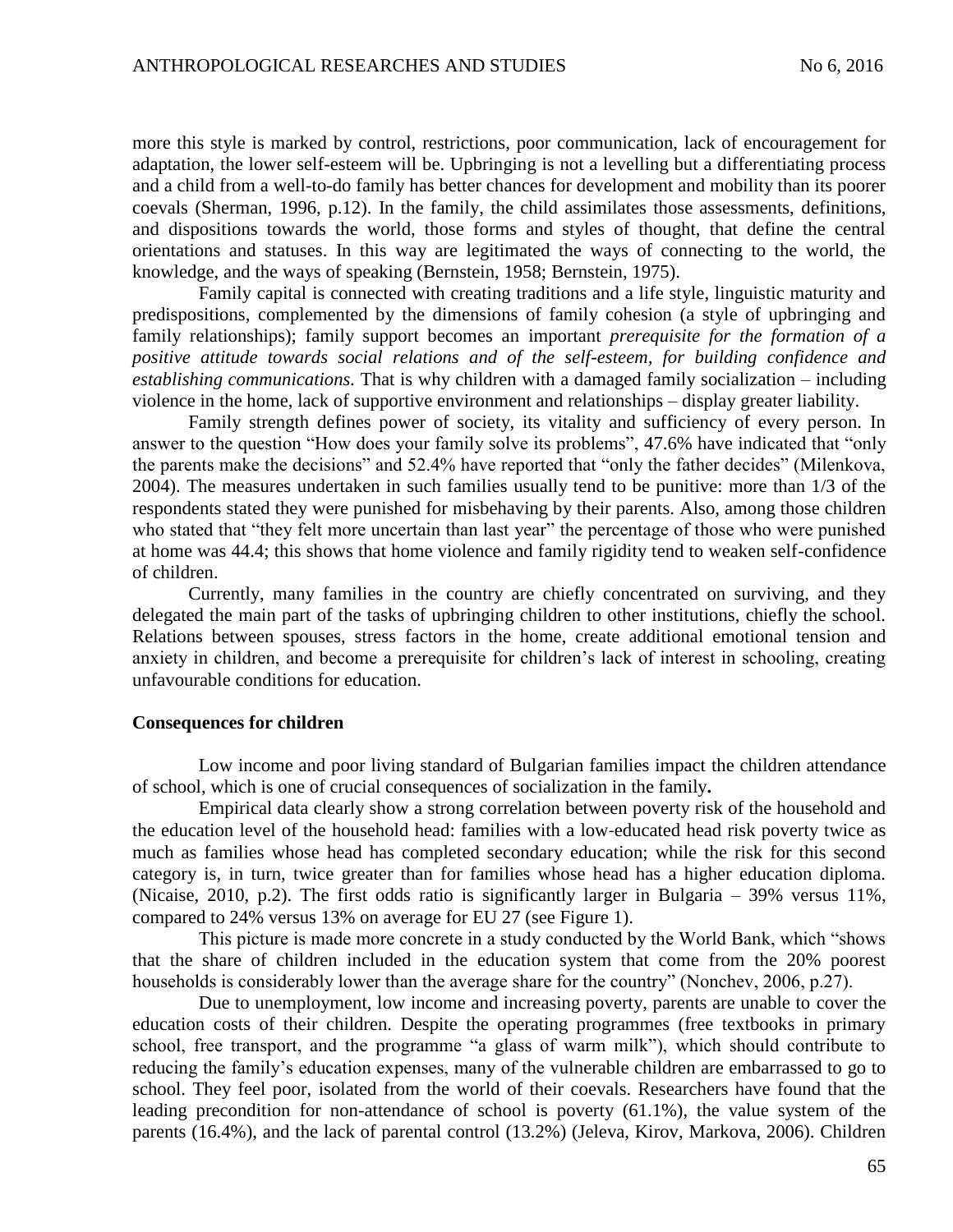who have dropped out of school indicate "lack of funds" as the cause for discontinuing their education (Nonchev, 2006, p.27-8):

- 24% confessed "we did not have money for textbooks and notebooks". Lack of resources for schoolbooks is mentioned by: 26.2% of the Roma; 26.3% of the Turks; 16.1% of the Bulgarians;

- 19% indicated the lack of "appropriate clothes and shoes"; by ethnicity, the children who gave this answer were 21.7% Roma; 16.9% Turks; 10.2 % Bulgarians.

- "I had to help at home, to work on the family farm" is among the reasons for dropout from school provided by 12% of the children aged 12-16.

- "Care for the family" was reported by 23.4% of Bulgarians, 15.3% of Turks, 59.1% of the Roma.



## **Figure 1. Population at risk of poverty by level of education**

Dropout for economic reasons is also connected with various forms of:

- migration of parents: 1) from village to city; 2) from one city to another; 3) to a foreign country. - and with various forms of child labour.

Some of the children who do not go to school are idle, visit friends or stay at home. In some cases, the answers indicate other occupations: care for someone in the family (indicated by 30% of dropouts); collecting and selling scraps (24%); collecting herbs, helping on the family farm, construction work (Nonchev, 2006, p.30-1).

One or both parents' unemployment, and/or the family's low standard of living places children in a difficult material situation, and the care for earning a livelihood and surviving becomes their responsibility too. In focus group discussions the children stated (Milenkova, 2004) that they helped their parents and earned a livelihood; the concrete way they did that depended on the place of residence, traditions, crafts and size of the family.

The *education* of parents is a decisive factor of school attendance (Table 1).

|                   | таріс ті ри асште от піс рораницоп р |         | cuucuusi unu cunniciv v<br>$V = V - V + V$ |              |         |           |  |
|-------------------|--------------------------------------|---------|--------------------------------------------|--------------|---------|-----------|--|
| Ethnic            | Total                                | Higher  | Secondary                                  | <b>Basic</b> | Primary | No        |  |
| group             |                                      |         |                                            |              |         | education |  |
| Total             | 6680980                              | 1263688 | 2743181                                    | 1434960      | 761393  | 69093     |  |
| <b>Bulgarians</b> | 5664624                              | 1222511 | 2552240                                    | 1084290      | 483961  | 21830     |  |
| Turks             | 588318                               | 22326   | 141359                                     | 234851       | 127042  | 19623     |  |
| Roma              | 325343                               | 948     | 18948                                      | 97544        | 131337  | 26154     |  |

**Table 1. Structure of the population by education and ethnicity by 01.02.2011**

*Source: Tilkidjiev, 2011, p.506*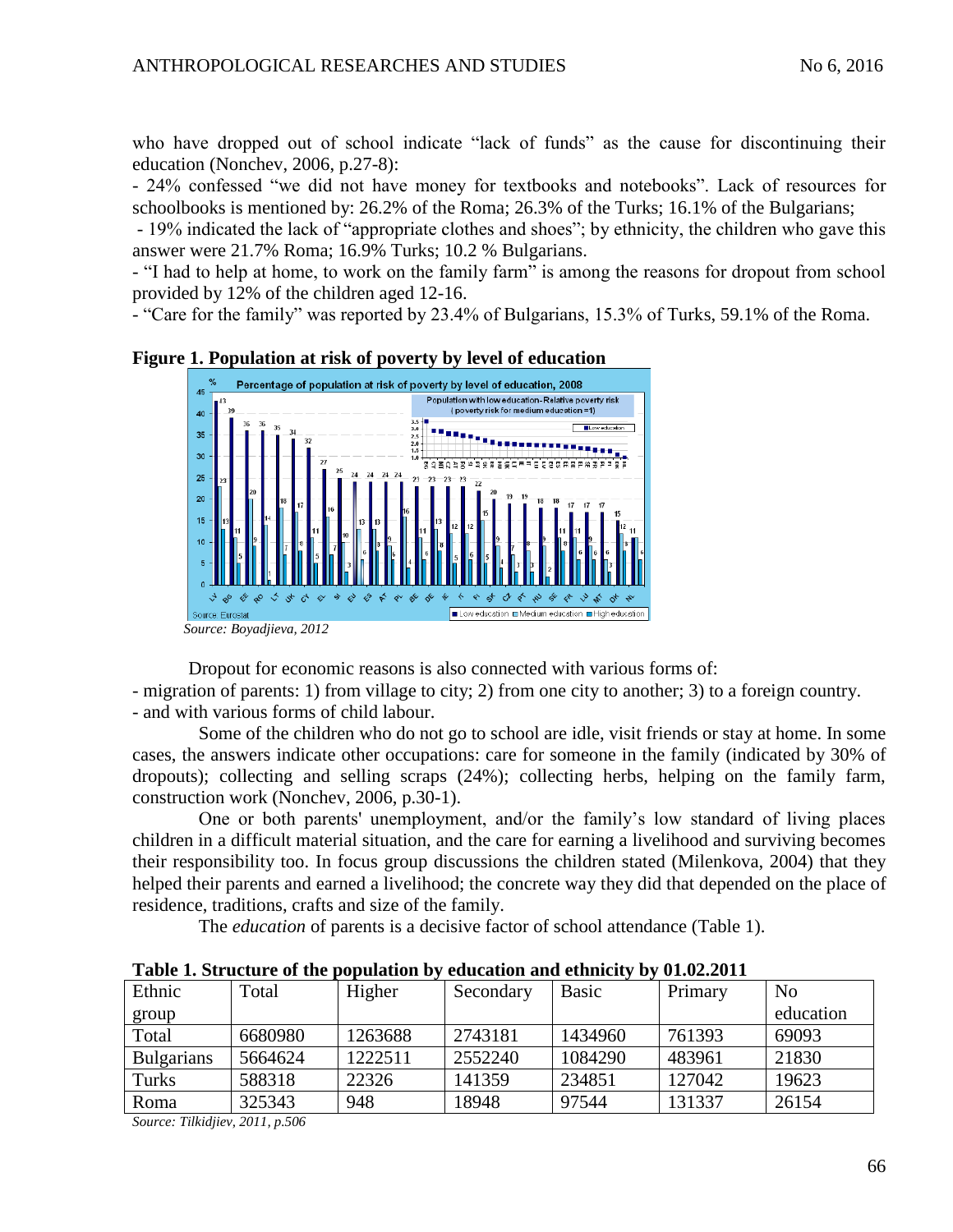Often the parents of school dropouts have themselves experienced serious disappointments in their careers, have undergone problems like divorce, unemployment, etc.

## **Family and its coherence**

In contemporary Bulgarian family, the basic common activity is watching TV. Leisure outside the home is brought to a minimum. Nevertheless, young people continue to value family basically. From the data taken from 2009 ESS, 71 % of young people see their future as part of a family according to their living plans.

Almost 2/3 of the respondents indicate that they feel comfortable at home. To evaluate this aspect the following variables were considered:

- time spent with family
- a sense of concern for the closest people
- forms of mutual assistance.

It can be witnessed that time spend by young people with friends or relatives is highly esteemed (Figure 2).

# **Figure 2. How often do you meet with friends and relatives?**

1 – Every day; 2 – Several times a week; 3 – Several times a month;  $4 -$ Once a month;  $5 -$ Less



Also in support of the importance of family community and its acceptance as crucial for the entire life of the individuals are the results obtained through some other questions (Table 2):

# **Table 2. How do you estimate the time you spend on contacts with relatives/ friends?** 01-"completely dissatisfied"; 10- "completely satisfied"

|         | 01  | 02  | 03      | 04  | 05   | 06   | 07                     | 08   | 09   | 10   | Doesn't |
|---------|-----|-----|---------|-----|------|------|------------------------|------|------|------|---------|
|         |     |     |         |     |      |      |                        |      |      |      | know    |
| Friends | 4.5 | 4.0 | 5.9     | 6.8 | 11.0 | 15.7 | Q <sub>2</sub><br>ر. ر | 11.8 | 14.2 | 17 O | 0.0     |
| Family  | 0.0 | 0.0 | $0.0\,$ | 9.9 | 10.6 | 16.0 | 16.3                   | 16.6 | 14.8 | 16.6 | 0.0     |

Family is important because it is a source of support and positive energy. It creates a feeling of belonging and having an identity The obtained results are clear enough (Figure 3).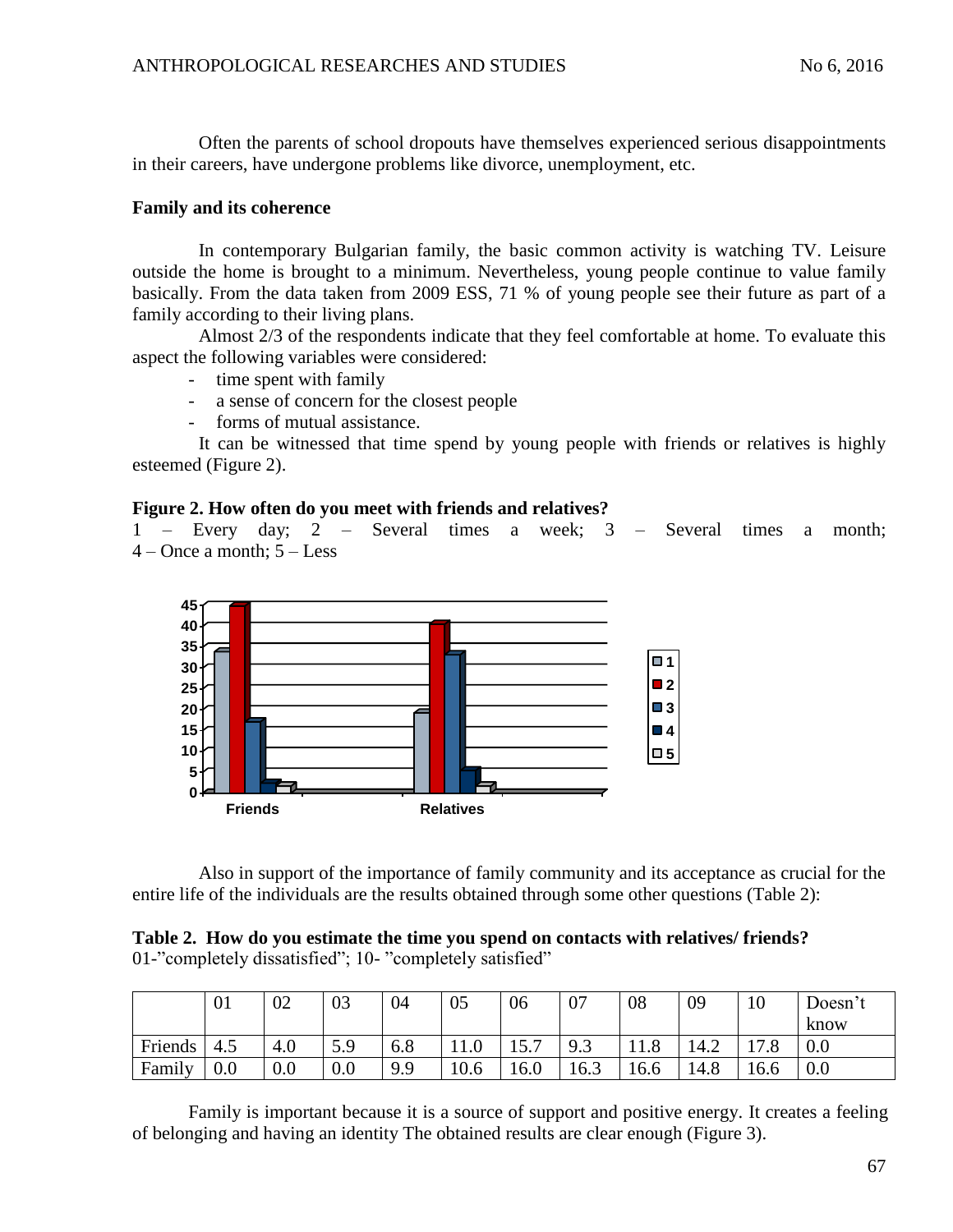# **Figure 3. Do you have anyone in your family, with whom you can discuss very personal issues:**

 $1 - Yes (87\%)$ ;  $2 - No (11.3\%)$ ;  $3 - No$  answer  $(1.7\%)$ 



It is impressive that the respondents are conscious of the necessity of contacts with friends and relatives. They stick to that regime of proximity and communication, they support social relations' rhythm and they consider it important. As a whole, contacts with family and friends increase community spirit and contribute to development of free speech, strengthening democratic relationships. Interpersonal confidence is very tangible, creating a fundament to human coherence.

## **Family and Education dimensions**

Education has a key role for increasing personal chances; it is a necessary and important condition for taking a professional position and middle class statute, as education is a form of investment in better qualification and level of knowledge. The role of education as a mobility stimulus reveals itself most clearly when it is observed for a longer period of time on the basis of a cohort analysis, allowing for a following up of transitions in the framework of the cohort itself (inter-generation perspective) and in relation to parents, i. e. in inter-generation section (Shavit, 1993). The effect of educational expansion depends on the initial position and class affiliation of individuals, as well as on preferences and the level of "saturation" of the very educational institutes. In that sense one can state that the dimensions of individual and social mobility are not identical.

Education as a mobility factor in Bulgarian society was also presented in other surveys  $(***$ "Town and Village – 86"; Mihailov, 1988).

The theoretical works are based on the optimistic view regarding the potential role of education to improve life chances of individuals from different social strata. However, the formulation of such conceptions cannot be separated from the dominating political ideas of the second half of the 20<sup>th</sup> century. In the most Western European societies, beliefs in individuals' rights connected with the "new" place of man in social life are wide spread. The ideas of freedom and rights unambiguously define the theses for equality in the access to goods, to educational achievements and to well being. In relation to education, concepts proclaiming it as a condition for the so-called "contest mobility" (Turner, 1971, p.171-89), presuming to guarantee to individuals a possibility for a sufficiently long training which is not predetermined by social origin, and selection to be realized at a relatively later stage, are becoming popular. Education obtains a predominant role for individual success and his/her social position. Birth status ceases to be of leading importance in relation to the future and it is transformed in merit status, including education level as one of the important indicator (even the most important one).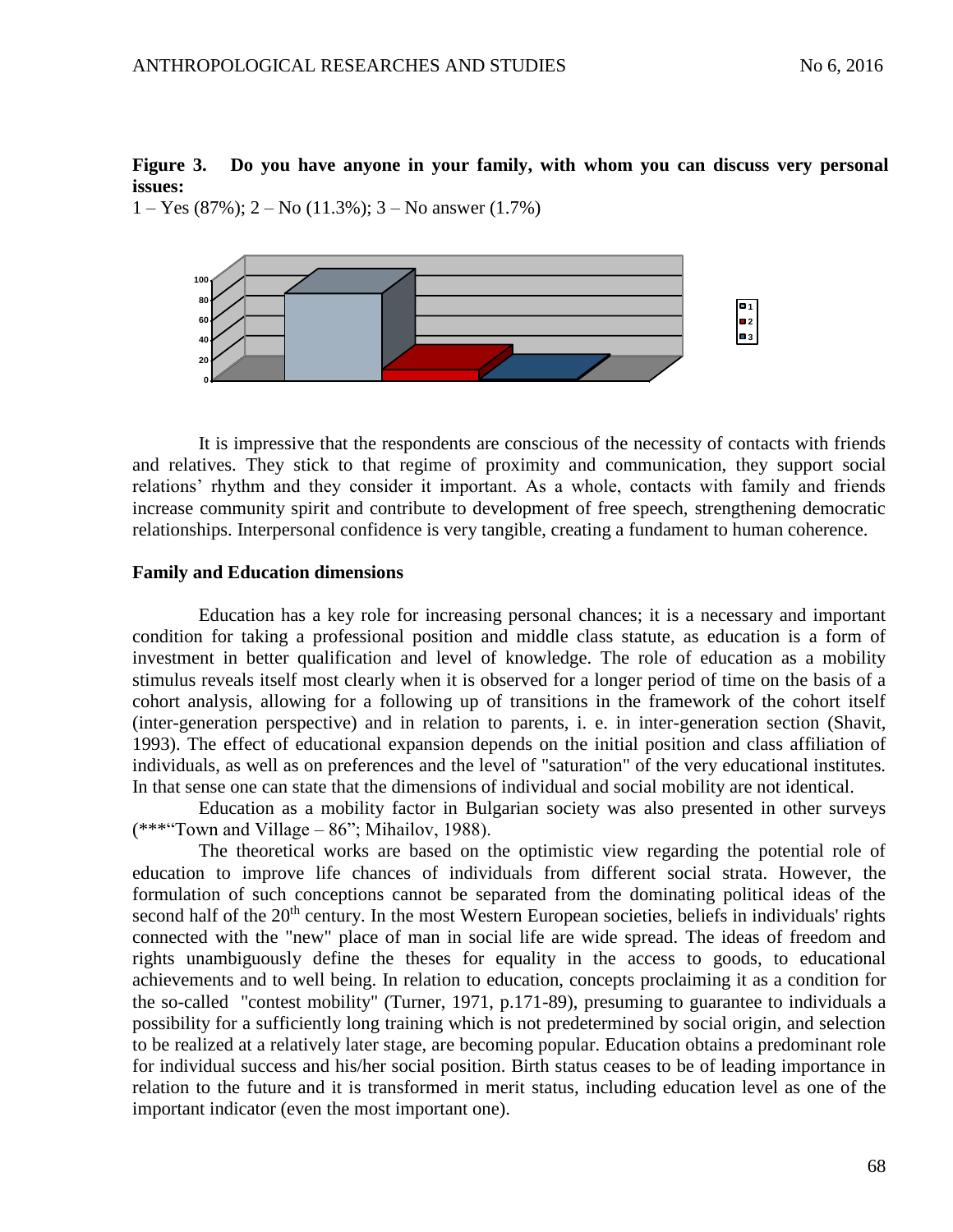According to Bulgarian respondents (ESS - 2006) education is important for success in life nowadays in this country (Figure 4).





90.5% (Bulgarian respondents) have indicated education as an important condition ("extremely important", "very important", "important")

In addition, the fact that education is estimated as a significant existential circumstance shows up in the educational profile of the respondents and their environment (Table 3).

| 2013                                       | respondent | father | mother |
|--------------------------------------------|------------|--------|--------|
| Lower than elementary                      | 2.1        | 9.2    | 12.8   |
| Elementary                                 | 3.7        | 10.4   | 11.9   |
| <b>Basic</b>                               | 22.3       | 37.1   | 35.3   |
| <b>Secondary</b>                           | 48.7       | 28.8   | 27.7   |
| College                                    | 4.1        | 1.7    | 3.3    |
| <b>Higher</b>                              | 18.7       | 8.1    | 6.7    |
| Postgraduate qualification/academic degree | 0.4        | 0.1    | 0.1    |

**Table 3. Educational profile of respondents**, ESS

| 2009                                       | respondent | father | mother |
|--------------------------------------------|------------|--------|--------|
| Lower than elementary                      | 2.4        | 6.2    | 8.2    |
| Elementary                                 | 5.1        | 12.3   | 13.7   |
| Basic                                      | 22.1       | 33.1   | 32.3   |
| <b>Secondary</b>                           | 49.4       | 34.1   | 32.1   |
| College                                    | 4.6        | l.9    | 3.8    |
| <b>Higher</b>                              | 15.2       | 8.5    | 6.6    |
| Postgraduate qualification/academic degree | 1.1        | 0.1    | 0.2    |

| 2006                  | respondent | father | mother |
|-----------------------|------------|--------|--------|
| Lower than elementary | 2.4        | 7.6    | 9.8    |
| Elementary            | 6.4        | 13.1   | 15.0   |
| Basic                 | 24.3       | 35.5   | 34.9   |
| <b>Secondary</b>      | 45.6       | 26.9   | 25.1   |
| College               | 6.1        | 2.0    | 4.4    |
| <b>Higher</b>         | 15.1       | 7.9    | 5.3    |
| Don't know            | 0.2        | 6.9    | 5.6    |

Compared data about educational profile of respondents and their parents show a change in direction of increase of educational status in absolute expression, which is indicative for: 1) presence of inter-generation mobility; 2) the fact that education is considered and estimated as an important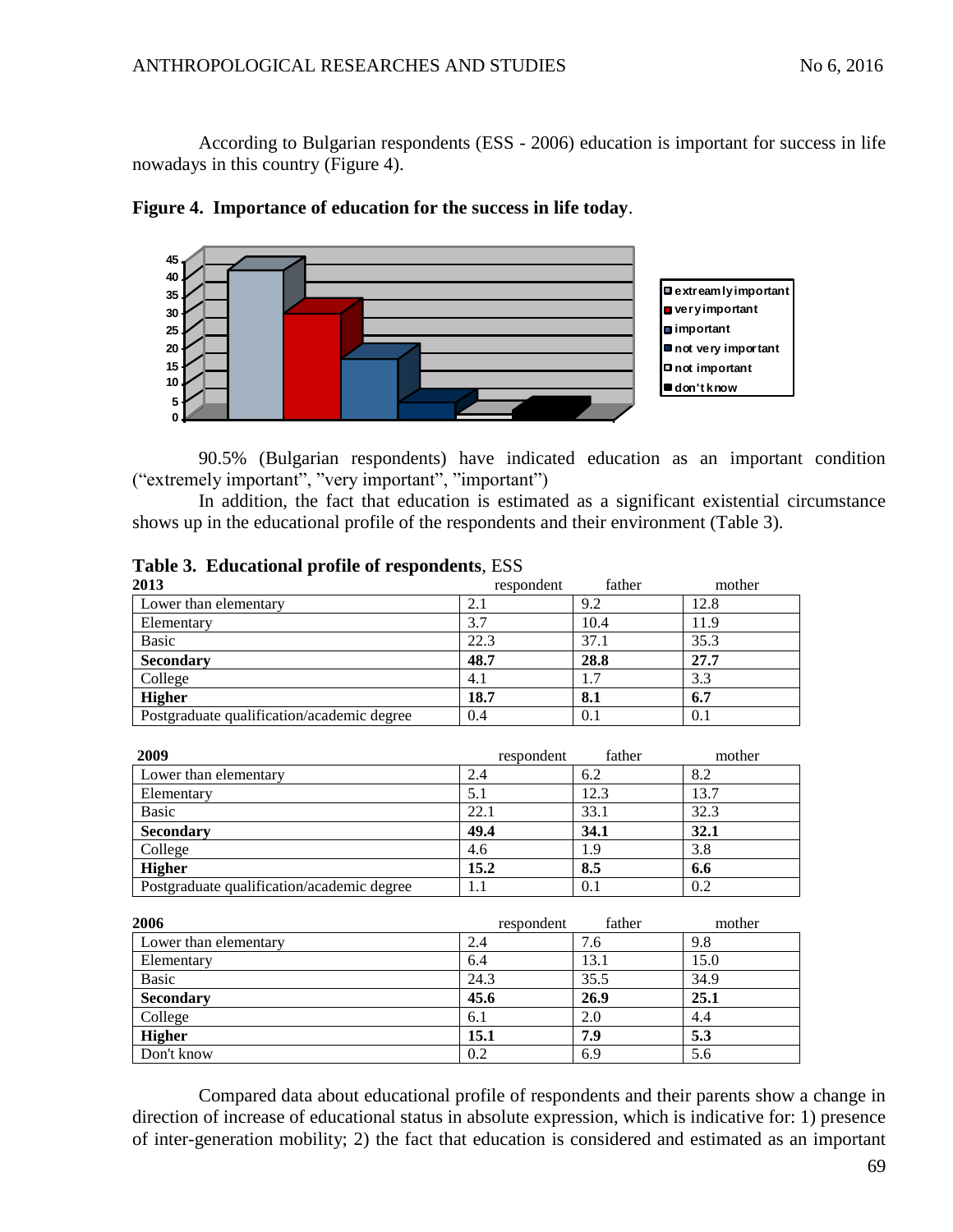factor for success and individual development; 3) the fact that both secondary and higher education of respondents and their parents have grown up in 2009 compared to 2006. 4) Increasing the share of respondents with higher education in 2013 compared with 2009. All these results come to support the thesis that education is not only a value; it is actually mapped on educational strategies of Bulgarians (although as a matter of fact educational aspirations and realized strategies of Bulgarians are marked with certain modesty, related to a European scale).

At the same time, educational achievements are not only a function of efforts and ambitions, but also of family involvement, which means that educational attainments and well-being are connected with family environment and its importance for individuals (Milenkova, 2014). That is so because high parental status creates conditions for children to attain also high educational achievements and positions. In that sense, even when there is no interest even for partial achievements on students standpoints, education's social character is preserved due to social definiteness of educational attainments (Grusky, 2008; DiMaggio, 1982), supporting the thesis of cultural capital and reproduction (Bourdieu, 1977; Bourdieu and Passeron, 1977). Cultural capital as a system of implicit and deeply internalized values and resources transferred to generations is influenced by social class, race (ethnos) and parents' education (Lareau and Weininger, 2003). Cultural capital examined as particular cultural practices, activities, resources, concerns school results, educational attainments and future social individual choices (Ganzeboom et al., 1990; Kalmijn and Kraaykaamp, 1996; Dumais, 2002). Educational values, embodied into mechanisms of educational system urge parents and students to compete for places at high quality elite status – they choose to take part in that competition and so they become part of the reproduction of the dominant culture (Milenkova, Molhov, 2011).

#### **Conclusion**

Family as a value is under serious danger and the marriage and family institutes are in crisis. Demographic situation in this country shows a negative demographic growth since 1990, hindering transfer of values and experience from parents to children. Along with that, migration processes (especially youth emigration), social status and the economic conditions of Bulgarians exert unfavourable influence on the preservation of family values too.

In conclusion, the following basic issues connected with the significance of education to middle class can be brought out:

- The family was placed in a difficult situation under Bulgarian severe social conditions.
- Economic conditions and living standard are low and this reflects on the feelings of insecurity and instability.
- At the same time, a high degree of concern and support, mutual aid and emotional attachment occur within family members.
- Cultural capital (Di Maggio, 1982; Dumais, 2002) of Bulgarian families is correlated to their social status (Milenkova, Molhov, 2011).
- Family and its resources influence the educational achievement of pupils.
- In the country there is a real process of increasing of educational level (secondary and higher education), which represents an indicator of intergenerational mobility.
- Educational attainments are stimulus for well-being because they involve investment in social contacts and a qualitative competition on job market.

This study shows that the family was placed in a difficult situation under Bulgarian conditions. Economic conditions and living standards are low and this reflects on the feeling of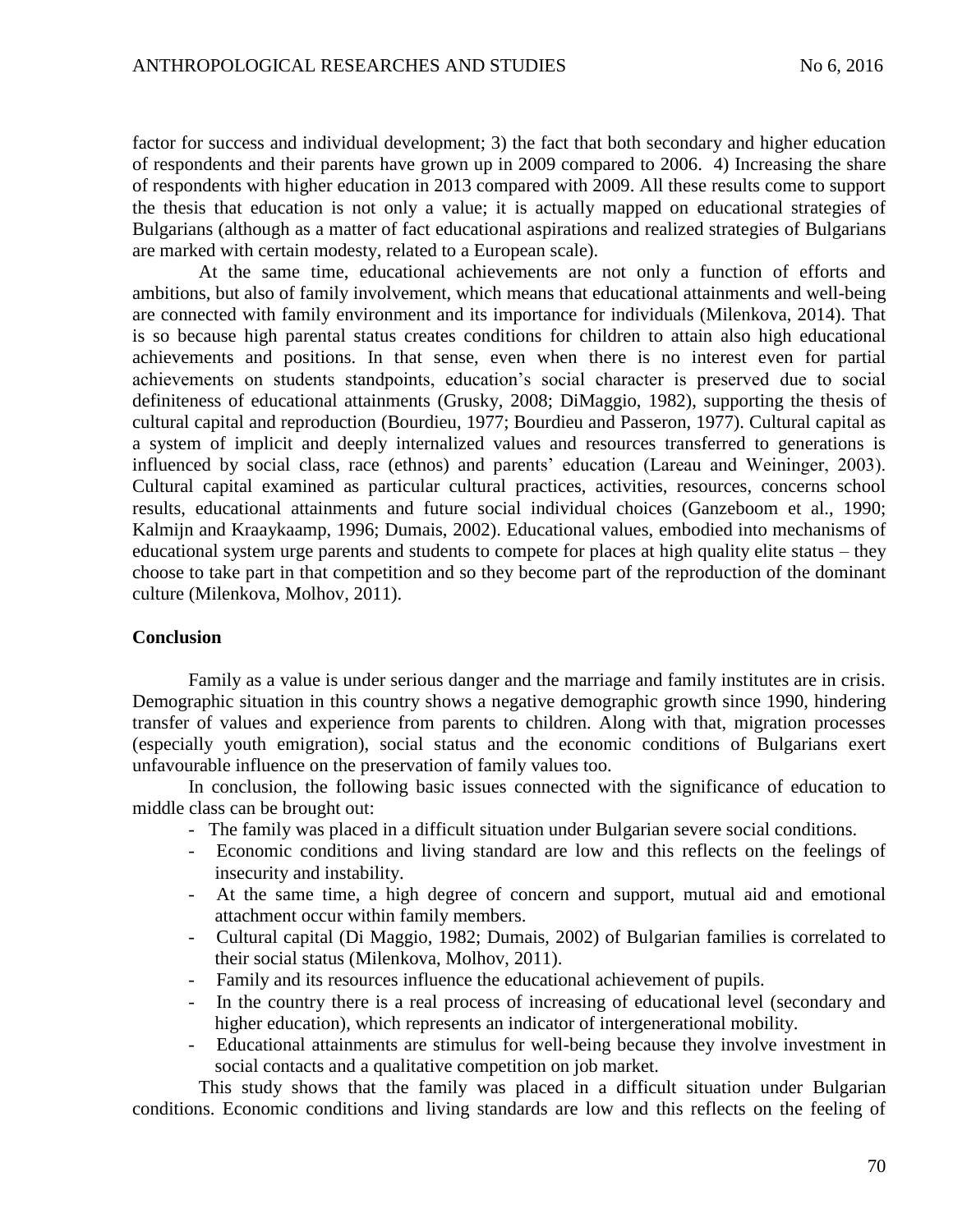insecurity and instability of family. At the same time the family occurs a high degree of support, concern of members, mutual aid and emotional attachment.

# **References**

- 1. Bernstein, B., 1975*. Class*, *Codes* and *Control*, vol*.* 3: *"*Towards *a* Theory *of* Educational Transmission". 2nd ed. London: Routledge & Kegan Paul.
- 2. Bernstein, B., 1958. Some Sociological Determinants of Perception. *British Journal of Sociology*, 9 (2), рp.159-174.
- 3. Bourdieu, P., 1989, *La Noblesse d'etat*. Paris: Editions de Minuit.
- 4. Bourdieu, P. and Passeron, J.-C.,1977. *Reproduction in Education, Society and Culture*. Beverly Hills: Sage.
- 5. Bourdieu, P., 1977. Cultural Reproduction and Social reproduction. In: J. Karabel and A.H. Halsey eds., *Power and Ideology in Education*. New York: Oxford University Press, p.487–511.
- 6. Boyadjieva, P. ed., 2012. *The Lifelong Learning Hybrid. Policy, Institutions and Learners in Lifelong Learning in Bulgaria*. Sofia: Iztok-Zapad.
- 7. Coleman, J. S., 1988. Social capital in the creation of human capital. *American Journal of Sociology*, 94S, pp. 94-120.
- 8. Delhey, J., 2004. *Life Satisfaction in an Enlarged Europe*. Dublin: European Foundation for the Improvement of Living and Working Conditions.
- 9. Di Maggio, P., 1982. Cultural Capital and School Success: The Impact of Status Culture Participation on the Grades of S. S. High School Students. *American Sociological Review*, 47, pp.189–201.
- 10. Dumais, S. A., 2002. Cultural Capital, Gender, and School Success: The Role of Habitus. *Sociology of Education,* 75, pp.44–68.
- 11. Fotev, G. ed., 2009*. European Values in Contemporary Bulgarian Society*. Sofia: University Publishing House "St.Kl.Ohridski. (In Bulgarian)
- 12. Ganzeboom, H. B. G., De Graaf, P. M., and Robert, P., 1990. Reproduction Theory on Socialist Ground: Intergenerational Transmission of Inequalities in Hungary. In: A. L. Kalleberg ed., *Research in Social Stratification and Mobility*, 9, Greenwich (CT): JAI Press, pp.79–104.
- 13. Grusky, D. V. ed., 2008. *Social Stratification: Class, Race, and Gender in Sociological Perspective*. 3d ed. Boulder, CO: Westview Press.
- 14. Kalmijn, M., and Kraaykaamp, G., 1996. Race, Cultural Capital, and Schooling: An Analysis of Trends in the United States. *Sociology of Education*, 69, pp.22–34.
- 15. Lareau, A., and Weininger, E. B., 2003. Cultural Capital in Educational Research: a Critical Assessment. *Theory and Society*, 32, pp.567–606.
- 16. Mare, R., 1981, Change and Stability in Educational Stratification. *American Sociological Review,* 46, pp.72-86.
- 17. Milenkova, V., 2014. The Role of Education in the Middle Class Perspective: The Bulgarian Case. *Romanian Journal of Sociology*, 1-2 [online] Available at: [<http://journalofsociology.ro/romanian-journal-of-sociology-no-1-2-2014>](http://journalofsociology.ro/romanian-journal-of-sociology-no-1-2-2014) [Accessed 08.09.2015].
- 18. Milenkova, V., Molhov, M., 2011. Elite Schools and their Social Place: the Bulgarian Case. *Quality of Life*, 1, pp.31-48.
- 19. Milenkova, V., 2004. *Dropping out from the school*. Sofia: Academic Publishing House "M.Drinov" (In Bulgarian).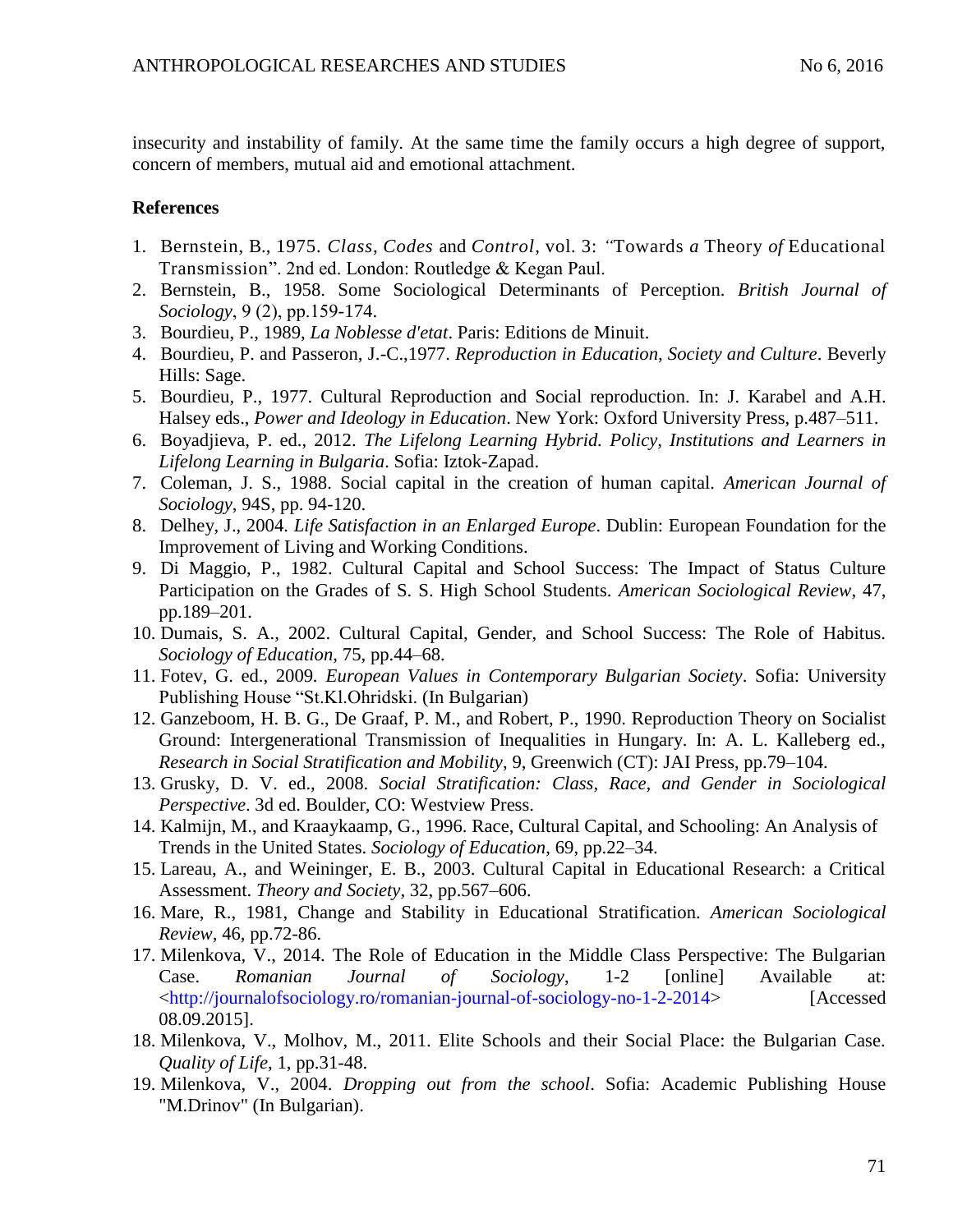- 20. Milenkova, V., 2010. *Social Dimensions of Education. Blagoevgrad: SWU Publishing house* (In Bulgarian).
- 21. Mihajlov, S. ed., 1988. *Empirical Sociological Survey "Town and the Village"*, vol. 3, Sofia: Sofia SA (In Bulgarian).
- 22. Niçaise, I., 2010. *A smart social inclusion policy for the EU: the role of education and training.*  University of Leuven and Nesse. Paper for distribution at the Belgian EU Presidency conference "Breaking the cycle of disadvantage - Social inclusion in and through education"*.* Ghent, 28–29 September.
- 23. Nonchev, A. ed., 2006. *Causes for dropping out from school in Bulgaria*. Sofia: East-West (In Bulgarian).
- 24. Pamporov, А. 2009. The Crisis of marriage as an institution, familism, and the new forms of family. In: G. Fotev ed., *European Values in Contemporary Bulgarian Society*. Sofia: University Publishing House "St.Kl.Ohridski (In Bulgarian).
- 25. Ringen, S., Wallace, C. eds., 1994. *Societies in Transition: East-Central Europe today*. Brookfield, VT: Ashgate Publishing Company.
- 26. Shavit, Y., Blossfeld, H.-P. eds., 1993. *Persistent inequality: changing educational attainment in thirteen countries*, Boulder: Westview Press.
- 27. Sherman, D., 1996. *Creating the Dropout: an Institutional and Social History of School Failure*, Westport: Greenwood Publishing Group.
- 28. Tilkidjiev, N. ed., 2009. *Roma Dropouts*. Sofia: OSI (In Bulgarian).
- 29. Treiman, D. J., and Ganzeboom, H. B. G., 2000. The Fourth Generation of Comparative Stratification Research. In: S. R. Quah and A. Sales eds., *The International Handbook of Sociology*. London: Sage, pp. 122-150.
- 30. Treiman, D. J., and Ganzeboom, H. B. G., 2013. Educational Achievement in Comparative Perspective. Los Angeles: UCLA, California Center for Population Research [online] Available at: [<http://papers.ccpr.ucla.edu/papers/PWP-CCPR-2013-017/PWP-CCPR-2013-017.pdf>](http://papers.ccpr.ucla.edu/papers/PWP-CCPR-2013-017/PWP-CCPR-2013-017.pdf) [Accessed 10.09.2015].
- 31. Turner, R. H., 1971. Sponsored and contest mobility and the Social System. In: Earl Hopper ed., *Readings in the Theory of Educational Systems*, London: Hutchison and Co., рp.171-89.
- 32. Zheleva, R., Kirov, V., Markova, Е., 2007. Roma Pupils and Education Retention in the School. In: \*\*\*Roma Integration in Bulgarian Society. Sofia: Institute of Sociology (in Bulgarian).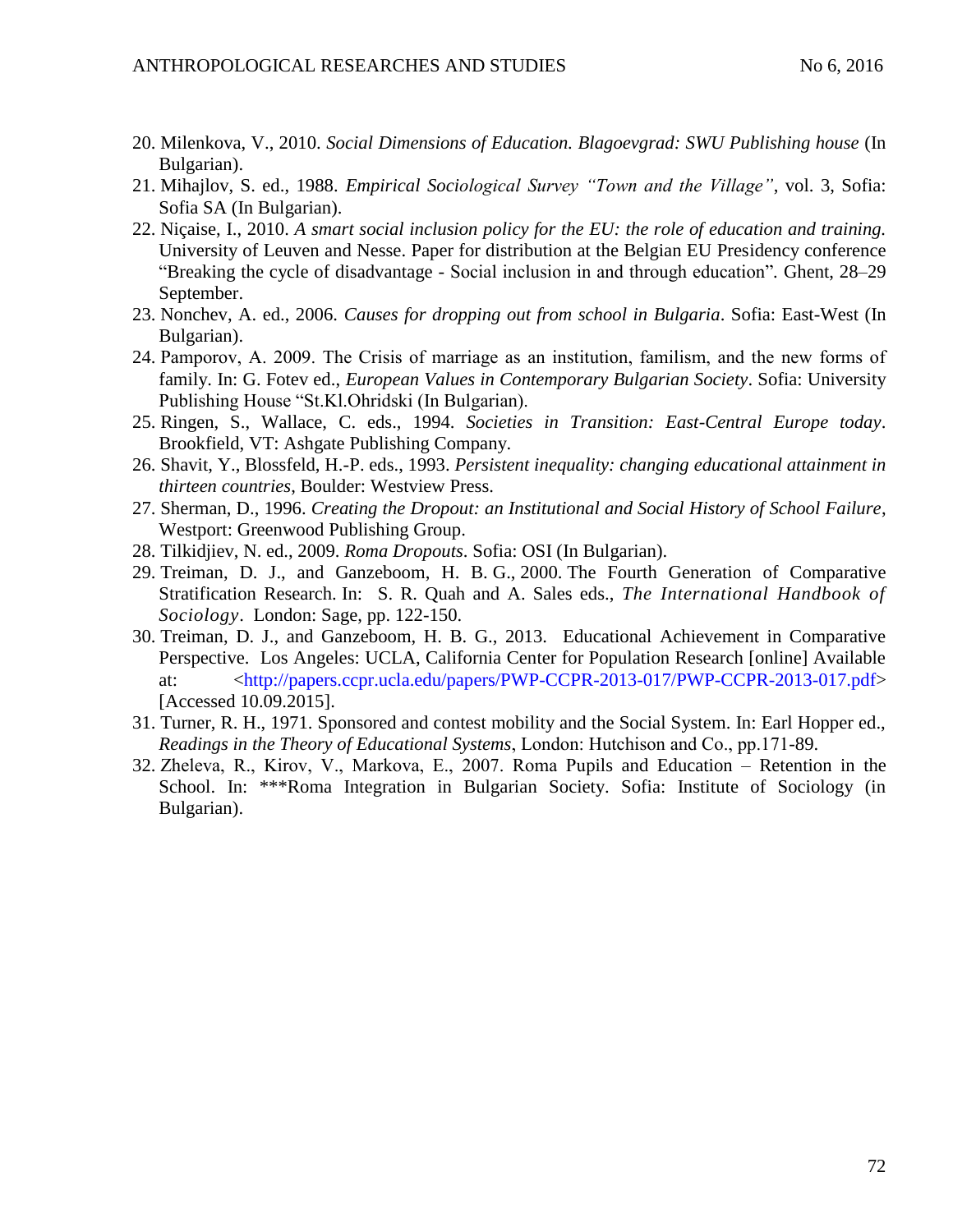# **Civil and/or laic religions**

Maria Serafimova

South -West University, Blagoevgrad, Bulgaria

Address correspondence to: Maria Serafimova, Department of Sociology, South -West University "Neofit Rilski", "Ivan Mihaylov" 66, 2700 Blagoevgrad, Bulgaria; Phone: +359 73 885 501; Email: [serafimova@swu.bg](mailto:serafimova@swu.bg)

**Objective.** In postmodern culture, individuals explore ways to orient their worlds by a certain "invisible" religiosity, which penetrates throughout the so-called secular societies. The existence of societies is impossible without religions, neither the authentic ones, nor the so-called "earthly", civil or laic religions. This is the transition from institutional religions to something that can be defined as "personal religion", a type of religiosity in which individuals construct their own conceptual systems.

**Methods.** Both quantitative and qualitative methods have been used in an attempt to obtain the necessary authentic and thorough information. This means that data from a representative survey have been combined with an additional analysis of discussions within focus groups and with the results of participant observation and interviews for the purposes of the final analysis.

**Results.** Bulgarians have a healthy dose of scepticism. This is due to their high level of education and not least to their alertness and inquisitive nature in real life, including faith. Many people are influenced by popular culture. Originally, the main elements of human culture, including religion, are phenomena with great momentum. They change slower and more difficult than other phenomena. Most people say that the path to the temple can be found in a different way. Unfortunately, young people turn to religion only when something bad happens to them, if they suffer, or if they have a dilemma that excites them.

**Conclusions.** If "traditional" and "modern" are two ideal-typical poles, the present day Bulgarian society is situated somewhere in the middle between both of them. In all cases, it is a mixture that combines the pole of traditionalism, defined through continuity with the past, and the pole of modernity, defined by change, novelty and innovation.

**Keywords**: ecology, family, religions, sacred, profane

## **Introduction**

Probably one of the greatest ironies of our postmodern world is that we have more capacity for communication than at any other time in the history of humanity and yet, there is a widespread feeling of disconnection. We are preoccupied with distractions while at the same time we are being bound to a stark feeling of loneliness. In postmodern culture, individuals explore ways to orient their worlds. They find themselves amidst a sea of chaotic relativity and have a greater need to bring meaning to their lives. In such a situation, an ascertainment like *God is dead* unexpectedly turn out to be accompanied by a certain "invisible" religiosity, which penetrates throughout the so-called secular societies. That is why the existence of societies is impossible without religions – neither the authentic ones, nor the so-called "earthly", civil or laic religions.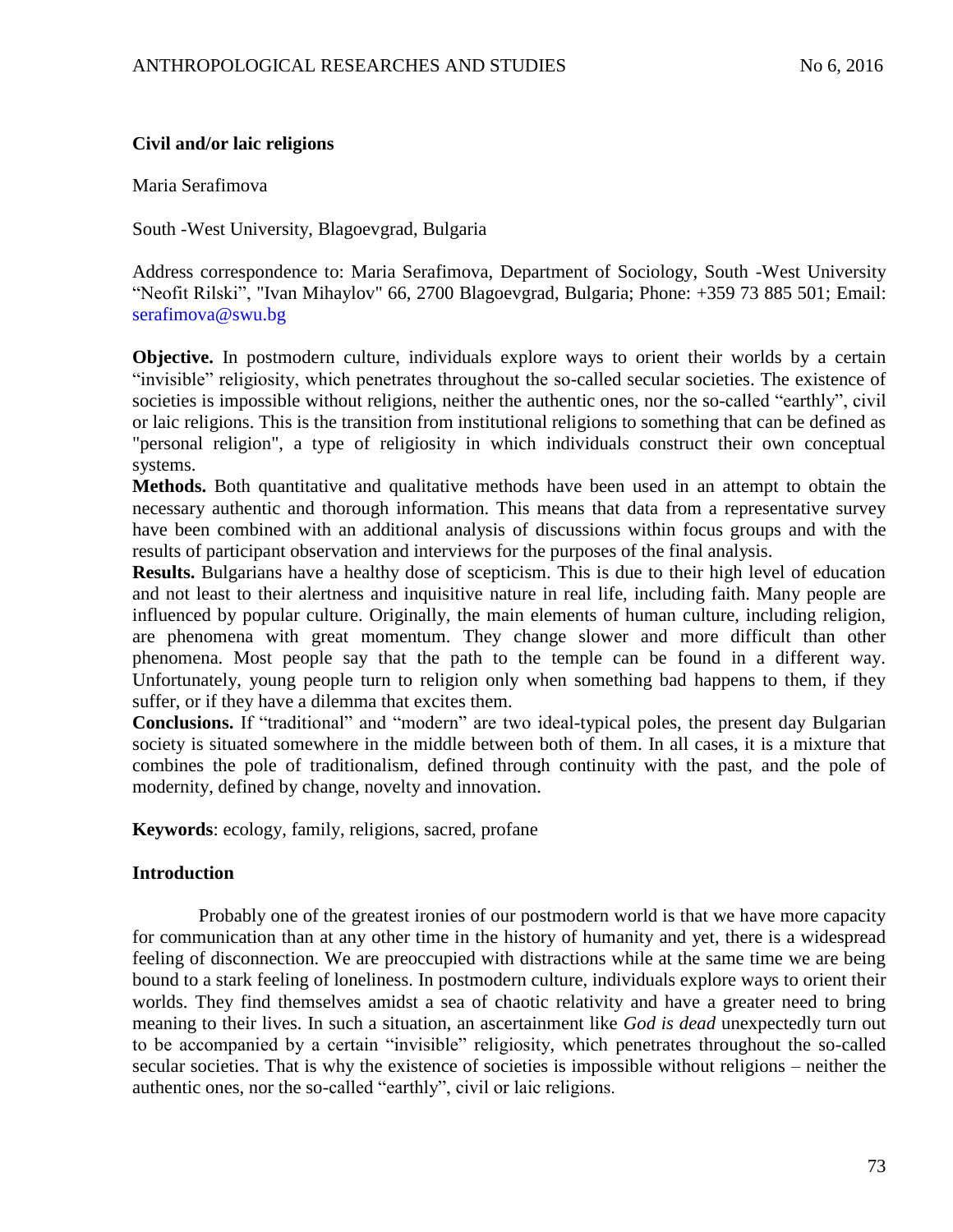#### **Culture**

Society is a product of various human activities and is characterized by cultural originality. Any time, any age, any stage of social development has the features and characteristics of their culture and cultural developments. This essential characteristic is inevitably associated with conscious human individuals and groups that have a particular historically determined humanistic coefficient, which allows the researchers to distinguish natural from cultural reality. At the same time, researchers get into the specifics of cultural reality, remaining in the position of objective observers. The development of each culture is associated with the creation of new values, which are the benchmark of people's social activities. Culture enhances personal autonomy rights and covers knowledge, art, morality, and faith. The essence of culture is related to goal setting and action, regardless of the nature. Culture consists in emphasizing the social value of humans. As if, the difference between cultures seldom revealed for what it is  $-$  a natural phenomenon, people generally accept it as something monstrous or outrageous.

One of the main characteristics of the world is cultural diversity. People from different cultures live, work, learn together and constantly look for ways to accept and understand each other.

Problem areas of difference exist in every society, in every community, but should not be construed static, nor as a static object. Accordingly, the concept of diversity of human culture is not static. No doubt, people have created different cultures due to geographic distances, the specific characteristics of the environment and the ignorance of the rest of mankind. Furthermore, the differences are due to the isolation and the proximity.

Culture fits inside created by generations, store experiences and decisions of past eras. It is a human expression and affirmation, but also provides opportunities for the future.

## **Civilization**

Civilization is an important matter in a category that over the past three centuries gradually accumulated and painted colourful and dramatic pictures of a diverse cultural and historical process of mankind. At the end of 18th century, it appeared that the idea of civilization contained mainly a new image for the human being and society. Civilization is an academic concept, which combines approaches of sociology, anthropology, cultural studies, and their interpenetrations from the middle of 20th century until present.

Civilization is related to education and politeness, but it includes a general overall improvement of the material and intellectual level of a group or community. It became the tradition of connecting with more countries, civilization of human life, and society. This tradition started from Immanuel Kant and reached Nikolai Berdyaev, connected the material civilization, technical and external aspects of human life activity. In their view, the advance of modern Western culture has left vast numbers of people in a state of spiritual and psychological alienation.

The rapid pace of technological change, the dominance of huge, impersonal institutions, and the bewildering complexity of modern society has left many individuals feeling adrift, isolated, and lacking a sense of meaning or purpose of their lives.

Society as a reality *sui generis* it has its own peculiar characteristics, which are not found elsewhere and which cannot be met again in the same form in the rest of the whole universe. The representations that express it have an absolutely different content from purely individual ones and we may rest assured in advance that the first adds something to the second.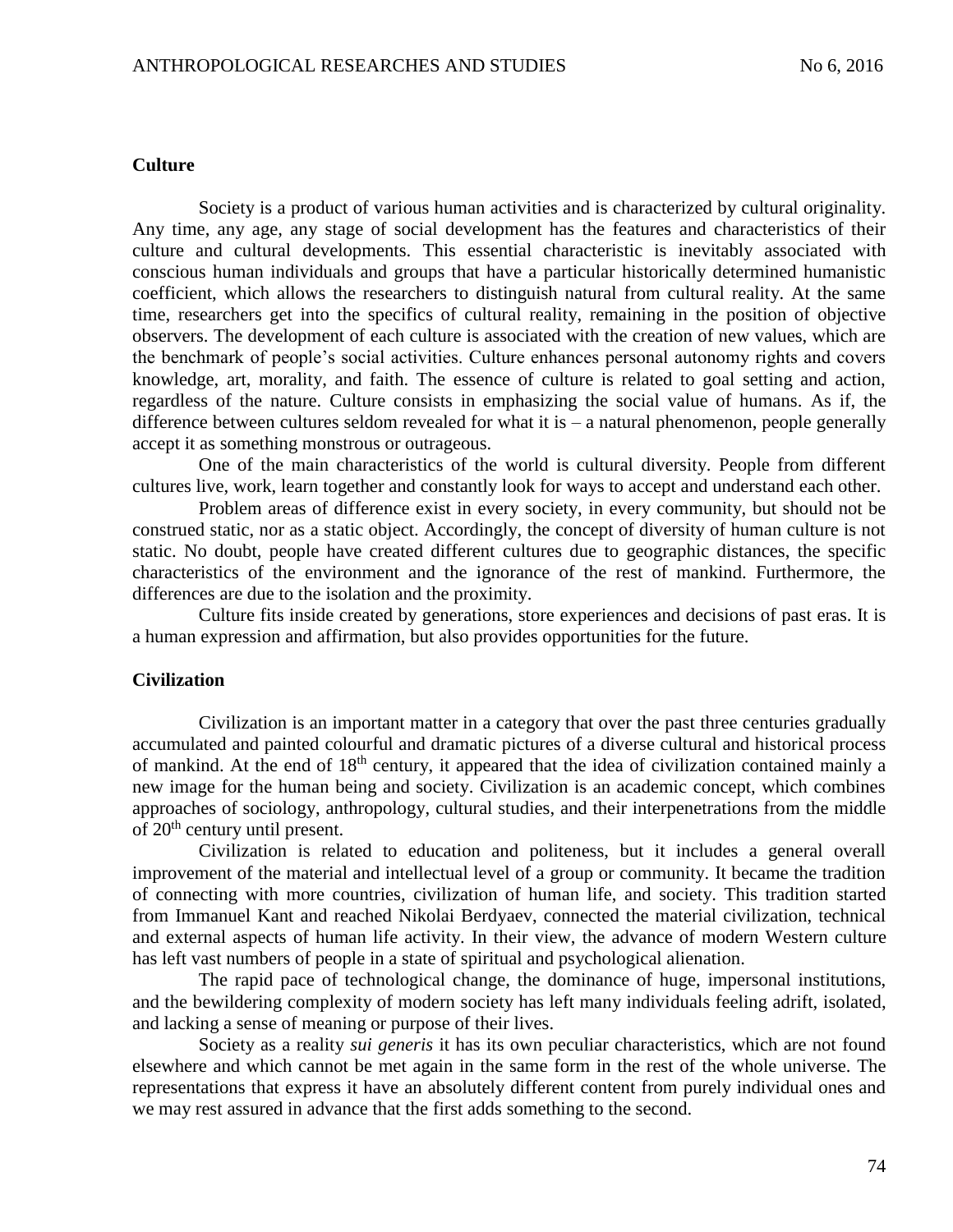Collective representations are the result of an immense cooperation, which stretches out not only into space but into time as well; to make them, a multitude of minds have associated, united and combined their ideas and sentiments; for them, long generations have accumulated their experience and their knowledge.

## **Religion**

The sociology of religion is primarily the study of practices, social structures, historical backgrounds, development, universal themes, and roles of religion in society. There is a particular emphasis on the recurring role of religion in nearly all societies today and throughout recorded history. Sociologists of religion attempt to explain the effects of society on religion and the effects of religion on society.

In my opinion, there can be no substantive definition of religion. If the notion of religion is de-substantialized, what remains of it is, as far as possible, a way of believing which is compatible with the idea of tradition. Its contents are not defined *a priori* and they refer to the way of validating a given collective memory. The object of religion is alive, reborn, spreads, and dissipates, moved to the "critical times". The task of sociologists is to track and analyse these transformations.

The specific features of every religion can be read and interpreted sociologically. Sociologists of religion study religious facts, both past and present. These objective phenomena must also be treated as social facts, which can be explained by other social facts. In other words – to construct them, classify them, compare them, treat them within the relationship and conflicts in a society, recessed community in certain groups. In the study of religion, sociologists are interested in social context, social impact, social significance, role, nature and functions of a religion in society, the interaction of religion with other spheres of social life. Religion may be broadly defined as, the human quest for *the Holy* or *Sacred*, the experience of it, and the response to it. This universal human activity expresses itself in at least three ways: in thought (the intellectual expression), in action (the practical expression), and in fellowship (the communal expression). These complex religious expressions comprise the subject-matter of the academic study of religion.

## **The sacred and the profane**

Sacred places function as some fixed reference points in the secular world. They offer a potential avenue for bridging the gap between the secular and the spiritual. The labyrinth of human relations with the sacred is incredibly complex and impassable. Sacred places connect very different and important realities.

According to Emile Durkheim, the human conscience regards the sacred and the profane as two different kinds, two worlds that have nothing in common.

Durkheim defines society by its symbolic boundaries: it is the sharing of a common definition of the sacred and the profane, of similar rules of conducts and a common compliance to rituals and interdictions that defines the internal bonds within a community. He posits that the boundaries of the group coincide with those delimitating the sacred from the profane.

In *The Sacred and Profane*, Mircea Eliade begins his discussion of sacred place as it relates to the idea of the "holy" in Rudolph Otto's work *The Holy*. He agrees with Otto that the sacred is not some abstraction that has very little to do with our everyday lives.

Eliade presents the three building blocks of every sacred place: disruption, orientation, and communication. These categories are important not only for understanding the sacred place. Sacred place then, in Eliade's thinking, "breaks upon" a profane world – a world in which there is no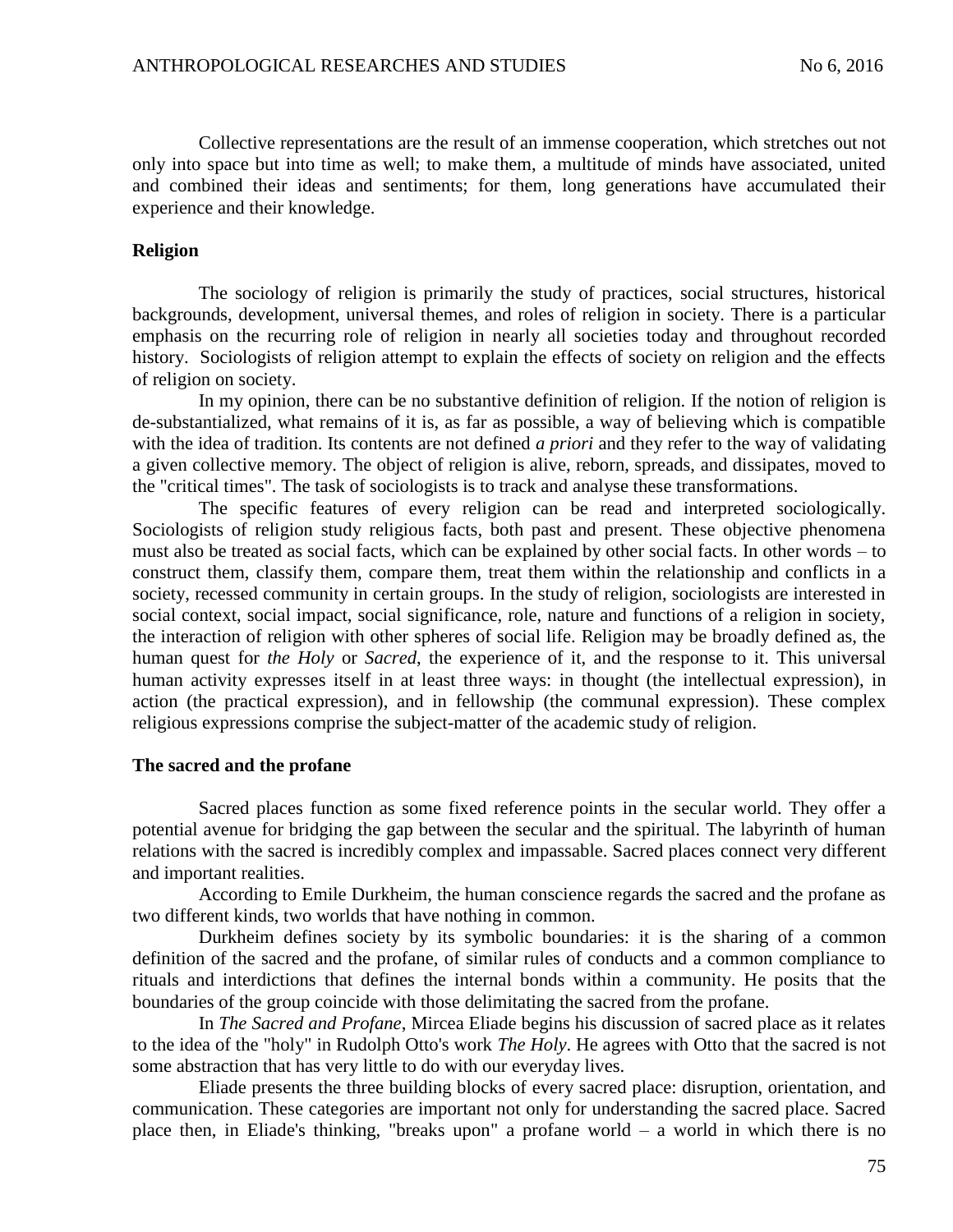difference. As opposed to so much of modern or new age thinking, a sacred place is a place of disruption and difference.

Profane space or chaotic space would be a world where there are no differences, where place is the same in that one place and is no more significant than another. Creation without difference would be a creation without sacred place. The whole world then would be a profane space, which, of course, is a world of chaos, confusion, and relativity.

Another way of saying this is that in our postmodern culture individuals' look at themselves in order to orient their worlds. Yet we need more than ourselves to bring meaning to our worlds. Nevertheless, the sacred in its' classical form seems to be losing ground. *What are your sacred places*? On say everything – from being alone in a car, to spending time in the desert, a barn, or a field, to a particular table in a coffee shop.

No doubt, sacred space exists for the primary purpose of placing us in communion with the sacred world. Because we live in a secular world, because we no longer live in the garden, we experience great alienation, and it is here that sacred place offers the potential avenue to bridge the gap between the secular and the sacred. Eliade reminds us that we yearn for sacred place so we can find a fixed point in an otherwise relative world.

All of the religious answers constitute the sacred universe of traditional societies, but it could be included in the creation of a modern sacred. In a condition, that "sacred" doesn't mean only "religious", religion could help to legitimate the purposes and actions of society, to strengthen the determination of people, to help build up a sense of identity. Religion could help to legitimate the purposes and actions of society, to strengthen the determination of the people, to help build up the sense of identity.

This is the transition from institutional religions to something that can be defined as *personal religion*, a type of religiosity, in which individuals construct their own conceptual system. People construct their meaningful dispositive for themselves and are free to choose any religion or religious group to belong.

## **Deep ecology**

In traditional societies, the individual exists only as far as taking its place in a group, a place that is often destined from birth in a social hierarchy. It is governed by the collective beliefs, rules and norms shared by all present that are not in dispute - transcendence based on social connections and "pre"-mythical past and valuable. The past is no longer an idyllic world, which stands as reference. It is an imperfect world and a subject of dispute.

The modern man of the  $21<sup>st</sup>$  century chooses his preferred beliefs and values in a pluralistic world, where conflicting values co-exist and are subject to the critique of reason. He is surrounded with satellite television, radio, e-mail, computer networking, fax machines, and of course the Internet. There is a profusion of *data*, but very little *knowledge* that connects people. There is a deluge of *information*, but very little *wisdom* that helps him live skilfully. The religious man is more like a nomad, that hardly defines his time travelling and because he changes the places where he lives more often. Everyone is free to adopt and abandon the symbolic content of religious systems that they like.

The dialogue between religions and ecology promises to be one of the most effective, because in practice the belief, religious values can oppose the inexorable forces of aggression, destruction and poor spirits.

Ecology reminds of itself. It is becoming more and more evident how vast its field of study is. Ecological motives and considerations should become a major factor when governmental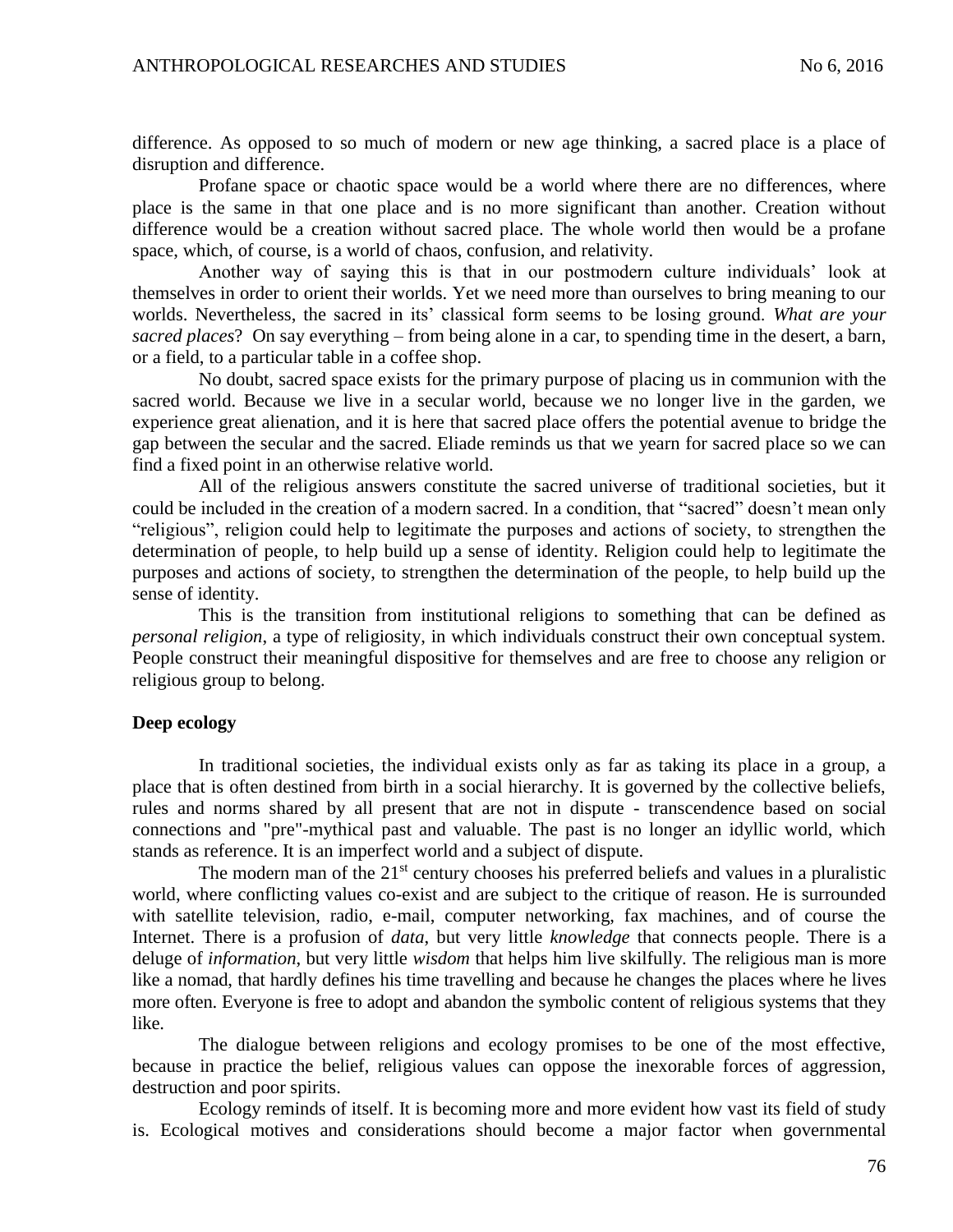decisions are taken. The norms and recommendations of ecologists are ignored all too often, and this is caused mostly by objective reasons but also by subjective ones.

In societies that are connected with nature, not against its face to make it obey, and found it both its extension and its impact, certainly have kinship between the sacred and the political. Both categories can be defined simultaneously as the principles and the relationships that they suggest "match" each other. In the present situation of changes and transformations "things" obtain another different meaning. This creates a sense of doubt, confusion and transience.

Putting it differently, more and more people realize that we must "*live simply so that others may simply live"*. (Mahatma Gandhi)

The new environmentalism, which has been termed *deep ecology or ecosophy, earth wisdom,* gives rise to potent *eco-theology and eco-psychology movements.* 

The term *deep ecology* was coined by the Norwegian philosopher Arne Naess in 1972, based on the earlier work and inspiration of persons such as Henry David Thoreau, John Muir, Robinson Jeffers, Aldo Leopold, Rachel Carson, David Brower, et al. *Deep ecology* has been elaborated in numerous books and articles since then by Naess and many other voices. Naess and George Sessions articulated a deep ecology platform in 1984.

Here are the 8 points of this deep ecology platform, as posited by Naess and Sessions:

"1. The well-being and flourishing of human and non-human life on Earth have value in themselves (synonyms: intrinsic value, inherent worth). These values are independent of the usefulness of the non-human world for human purposes.

2. Richness and diversity of life forms contribute to the realization of these values and are also values in themselves.

3. Humans have no right to reduce this richness and diversity except to satisfy vital needs.

4. The flourishing of human life and cultures is compatible with a substantially smaller human population. The flourishing of non-human life requires a smaller human population.

5. Present human interference with the non-human world is excessive, and the situation is rapidly worsening.

6. Policies must therefore be changed. These policies affect basic economic, technological, and ideological structures. The resulting state of affairs will be deeply different from the present.

7. The ideological change will be mainly that of appreciating life quality (dwelling in situations of inherent value) rather than adhering to an increasingly higher standard of living. There will be a profound awareness of the difference between being big and being great.

8. Those who subscribe to the foregoing points have an obligation directly or indirectly to try to implement the necessary changes." (Naess., 1995, p.68)

Environmental culture is not an independent and isolated phenomenon. It exists in certain socio-cultural context and there is a bilateral interdependence. The inherited culture is influenced by the environment – geographical, material, institutional, organizational and cultural components and at the same time it affects this background. On a personal level, environmental culture is in relation to age, education, social background, value systems, and individual life strategies.

Unfortunately, anyone who sees our horrific and pressing environmental woes and who joins with others in the great work of educating friends, colleagues and the general public is going to have a hard time saying anything without sounding like one of those "grieving greenies" or "spoilsports."

Within the empirical survey, carried out in the course of the project *Transformation of the national value system and its synchronization with European patterns: the development of environmental culture as an indicator of transition of European values in the Bulgarian Society* (Head Assoc. Prof. Dr. A. Mantarova and funding from National Science Fund of the Bulgarian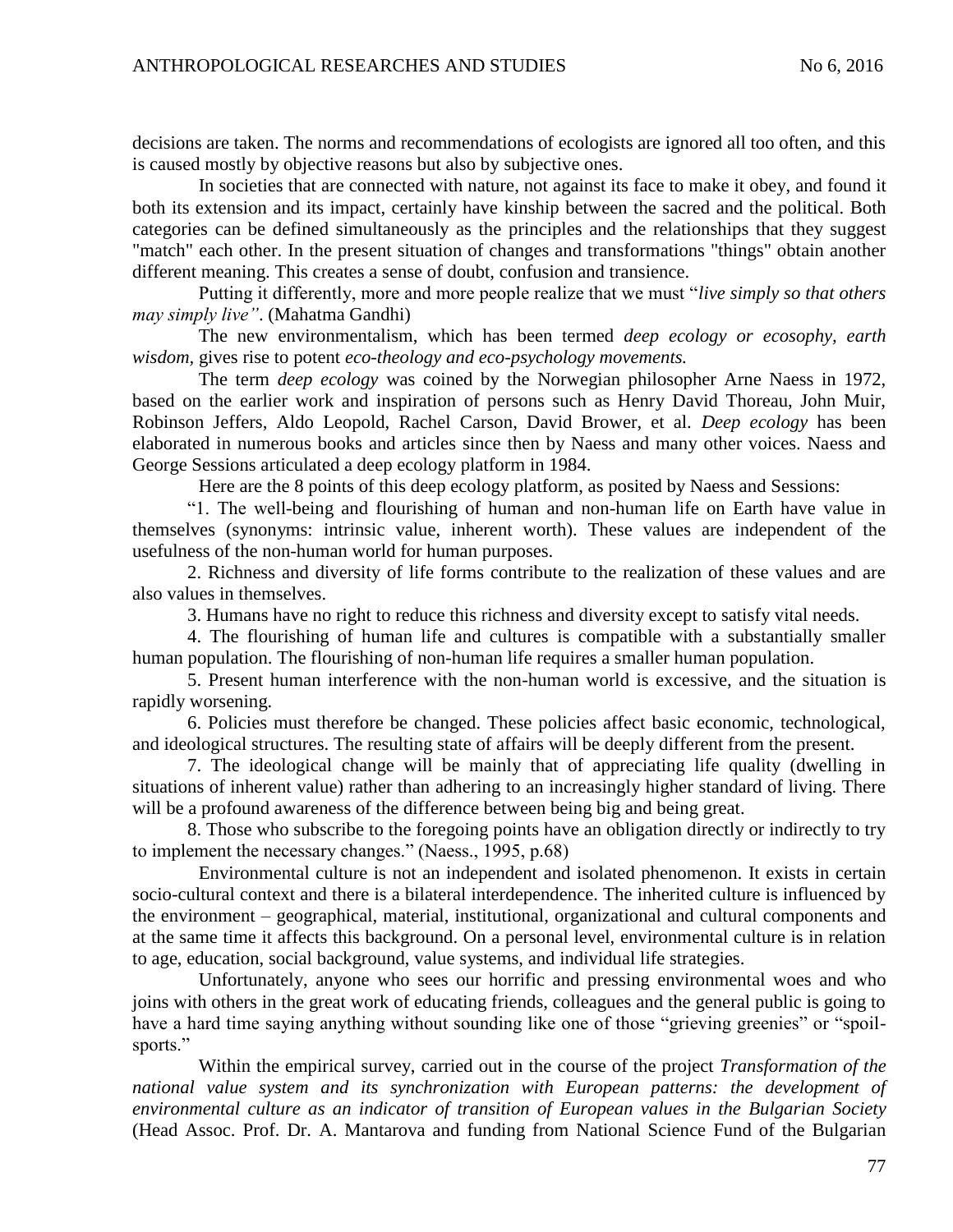Ministry of Education, Science, and Youth, 2010), environmental culture was described as a complex social phenomenon, alternating historical unity of consciousness and behaviour related to the interaction society - nature in all its forms.

Furthermore, based on information gathered during the survey conducted in the Blagoevgrad region in March 2010, we will present and analyse the basic parameters of the environmental culture of the population aged 18 and more, in the area and its main dependencies.

The sociological surveys show that state of the environment is assessed as a very serious problem by 28.6 % of respondents and as a serious one - by 39.4%. A more detailed look at the information indicates the presence of inter-group differences in the assessment of the situation. Negative evaluations were given more frequently by young people - between 18 and 29 years (72.9% and in the sample – 67.4%), by highly educated people - 79.3 %. Instead, for the respondents between 50 and 59 years, a much more serious problem is unemployment (which they are much affected, and their prospects for returning to active working life are rather limited). The problem is described as less important by the low-educated groups.

## **Conclusions**

Young people have a natural predisposition to build environmentally adapted worldview. This is the beginning of what should be followed to achieve the new thinking, new methodology, new approach, and new behaviour in today's global environmental situation.

For the average Bulgarian, faith has little importance for the general development of the country. The roles of faith and religion in Bulgaria are so very secondary, even within Eastern Europe. They can influence neither the models for public conduct, nor the personal morality of citizens.

The effect of modern mass culture in all of its forms serves as an addition to the traditionally neglectful attitude of Bulgarians towards faith before 1989. The invading secularism of the West mingles itself with the atheistic heritage from the Communist era. This process concerns the young generation most deeply. Popular culture, pseudo-folkloric music and all the new tendencies of modern day life have a dominant role in a young person's view of life. Things like morality, faith or knowing the Bible seem like a secondary problem. Many among the young are more susceptible to ideas of occultism and exorcism than to those coming from the Churches or the Word of God.

In conclusion, the atheistic period in the history of Bulgarian society is an important factor for the spiritual vacuum in Bulgarian society, but a more serious reason for it - is the period of transition leading to total carelessness - economic and spiritual carelessness.

Young people need spiritual direction and they're not the only ones, because in modern society and its dynamic rhythm, the material side of things prevails. We are witnessing not only a material crisis, but also a profound spiritual one. The spiritual is inverted to the point that kept the material and where available, can be said that there is some form of native flashes that are not organized in any process. Regardless of the logic of profanation and secularization of the modern world, there seems to be a process of reversion to the sacred – to the modern sacred. In their efforts to note at the same time the loss of influence that the institutional religions suffer, and the dispersions of the religious symbols in modern societies, a lot of researchers use the term *sacred*. Sacred things with their immunity offer the ultimate meaning of everyday life, because within the limits of the profane it is impossible to find such meaning. Because of this the existence of societies is impossible without religions – neither authentic, nor the so-called "earthly", civil or laic religions.